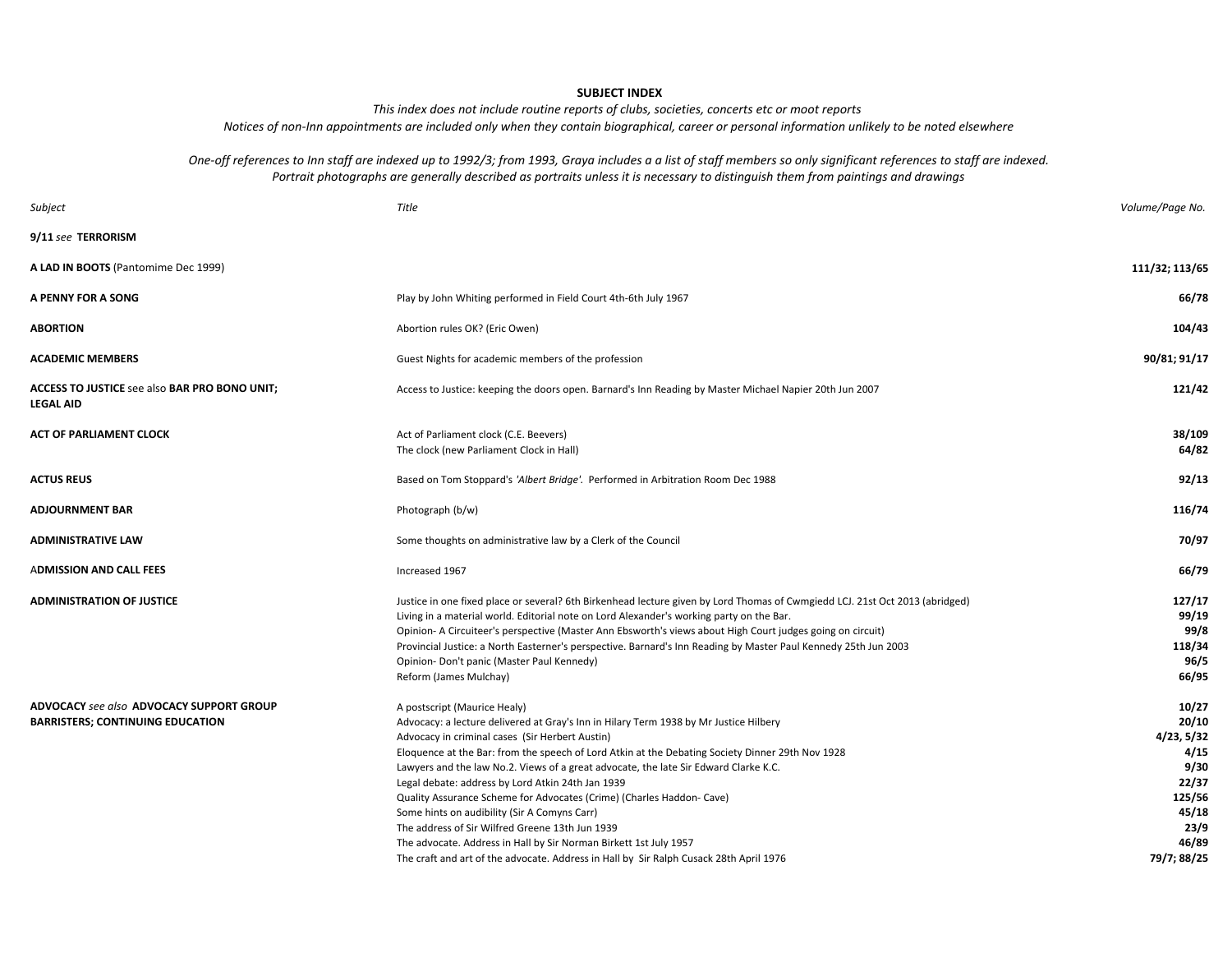|                                                                     | The Richard Du Cann Award for Advocacy<br>The role of an advocate in a common law system. Inaugural Birkenhead Lecture by Lord Bingham 6th Oct 2008 (Abridged)                                    | 108/47<br>122/17                        |
|---------------------------------------------------------------------|---------------------------------------------------------------------------------------------------------------------------------------------------------------------------------------------------|-----------------------------------------|
| <b>ADVOCACY SUPPORT GROUP</b>                                       | 'No man's land' [Advocacy Support Group for those seeking pupillage] (Sandra Villani)                                                                                                             | 120/38                                  |
| ADVOCACY TRAINING see CONTINUING EDUCATION                          |                                                                                                                                                                                                   |                                         |
| 'AGAS' MAP                                                          | Extract from the 'Agas' map c.1562                                                                                                                                                                | 110/54                                  |
| AGIS see ASSOCIATION OF GRAY'S INN STUDENTS                         |                                                                                                                                                                                                   |                                         |
| <b>AHERN, Maurice</b>                                               | Memorial service                                                                                                                                                                                  | 54/117                                  |
| <b>AIR AMBULANCE</b>                                                | Lands in Walks, Summer 2000. 2 photographs                                                                                                                                                        | 112/62                                  |
| AIR SQUADRON see GRAY'S INN AIR SQUADRON<br>AL-ASKARI, Jafar Pasha  | The murder of Jafar Pasha (Oct 1936)                                                                                                                                                              | 18/38                                   |
| ALBERMARLE, George Monck, 1st Duke of<br>see also COLDSTREAM GUARDS | Great men of Gray's Inn (Francis Cowper)<br>Men of Gray's Inn: George Monck, Duke of Albermarle [1698-1670] (Francis Cowper)<br>Portrait [by Lely]<br>The Restoration                             | 71/33<br>44/113<br>44/112<br>51/3       |
| <b>ALBION RICHARDSON AWARD</b>                                      | A new scholarship                                                                                                                                                                                 | 34/74                                   |
| ALEXANDER, Fiona see ROBERTS, Fiona                                 |                                                                                                                                                                                                   |                                         |
| ALTMANN, Jillian see SPRUCE, Jillian                                |                                                                                                                                                                                                   |                                         |
| AMERICA see UNITED STATES OF AMERICA                                |                                                                                                                                                                                                   |                                         |
| <b>AMERICAN BAR ASSOCIATION</b>                                     | 1957 Convention. Dinners at Gray's Inn 24th, 25th, 26th and 29th July<br>1971 Convention. Dinners at Gray's Inn 14th, 15th, 16th and 19th July<br>The American Bar Association at Gray's Inn 1985 | 46/70,72,74<br>74/87<br>89/54           |
| AMERICAN INNS OF COURT, Meeting, Chicago, 1993                      | Visit by Margaret Chadderton, Deputy Under Treasurer (Students)                                                                                                                                   | 98/52                                   |
| <b>AMERICAN LEGAL EDUCATION</b>                                     | Gray's Inn from across the Atlantic (Earl Snyder)                                                                                                                                                 | 57/29                                   |
| <b>AMERICAN WINDOW see WINDOWS</b>                                  |                                                                                                                                                                                                   |                                         |
| <b>AMITY</b>                                                        | Inner Temple (The Ancient Amity)                                                                                                                                                                  | 8/6; 83/5; 91/17<br>112/31; 123/8       |
|                                                                     | Law Society<br>Lincoln's Inn<br>Middle Temple                                                                                                                                                     | 88/63; 90/6<br>84/9; 91/17<br>9/7; 90/6 |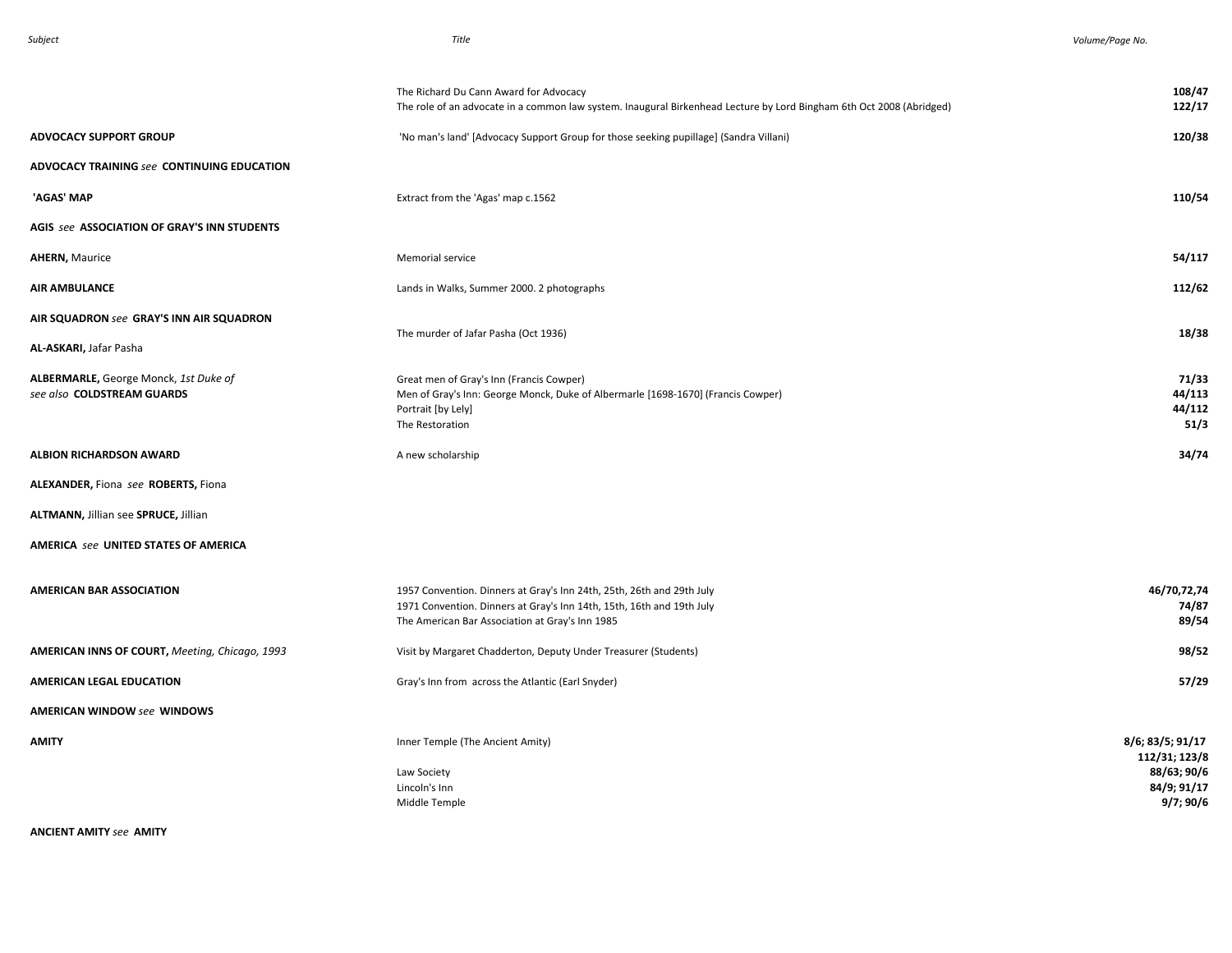| <b>ANCIENTS</b>                                                                            | Dinners for<br>Revival proposed<br>The Ancients of Gray's Inn (Francis Cowper)                                                                                                                                       | 105/88; 107/85<br>87/11; 88/12; 90/7<br>94/11 |
|--------------------------------------------------------------------------------------------|----------------------------------------------------------------------------------------------------------------------------------------------------------------------------------------------------------------------|-----------------------------------------------|
| <b>ANGELUS</b>                                                                             | Rung at St Albans                                                                                                                                                                                                    | 54/82                                         |
| <b>ARCHAEOLOGY</b>                                                                         | Archaelogical finds in Gray's Inn<br>Archaeology and the law (Ben Ward)                                                                                                                                              | 40/89; 49/5<br>104/20                         |
| <b>ARCHBISHOPS OF CANTERBURY</b>                                                           | who have preached at Gray's Inn. N.B. Also Rowan Williams in 2000 when Archbishop of Wales                                                                                                                           | 84/27                                         |
| ARCHER, Sir John                                                                           | The Fire Judges [Sir John Archer and Sir William Ellis] (F. Cowper)                                                                                                                                                  | 73/24; 74/85                                  |
| <b>ARCHITECTS IN THE INN</b><br>see also obituaries for Sir Edward Maufe and Raymond Erith | 'The stranger that is within thy gates' (W.H. Ansell)                                                                                                                                                                | 41/29                                         |
| <b>ARCHITECTURE</b>                                                                        | Architecture and Gray's Inn                                                                                                                                                                                          | 39/66                                         |
| <b>ARCHIVES see GRAY'S INN ARCHIVES</b>                                                    |                                                                                                                                                                                                                      |                                               |
| <b>ARMADA see SPANISH ARMADA</b>                                                           |                                                                                                                                                                                                                      |                                               |
| <b>ARMADA SCREEN see HALL SCREEN</b>                                                       |                                                                                                                                                                                                                      |                                               |
| ARMS [of Gray's Inn] see GRAY'S INN BADGE AND MOTTO<br>see also HERALDRY                   |                                                                                                                                                                                                                      |                                               |
| ARNOLD, W.H.                                                                               | W.H. Arnold                                                                                                                                                                                                          | 14/53                                         |
| <b>ARTISTS IN THE INN</b>                                                                  | 'The stranger that is within thy gates' (W.H. Ansell)                                                                                                                                                                | 41/29                                         |
| <b>ARTHUR, Duke of Connaught</b>                                                           | Royal Benchers                                                                                                                                                                                                       | 19/15;78/4;79/4                               |
| <b>ARTHUR, Prince of Connaught</b>                                                         | Passing of a Royal Bencher. Includes portrait<br>Royal Bencher                                                                                                                                                       | 21/15<br>19/15;78/4;79/4                      |
| <b>ARTHUR MACHEN SOCIETY</b>                                                               | visits Verulam Buildings                                                                                                                                                                                             | 101/13                                        |
| <b>ASCENSION DAY</b>                                                                       | Ascension Day (Beating the bounds and closure of the Inn)<br>Beating the bounds 24th May 1990 (Parish of St George, Bloomsbury met at last stop by Gray's Inn Benchers and staff)<br>Closure of the Inn discontinued | 60/76; 70/81; 85/7;<br>94/84<br>86/10         |
| <b>ASHTON, Helen</b>                                                                       | They lived in Gray's Inn: Helen Ashton (Julian Jeffs). With photograph                                                                                                                                               | 123/72                                        |
| <b>ASHWORTH, Andrew</b>                                                                    | First occupant of Edmund-Davies Chair of Criminal Law and Criminal Justice at King's College London                                                                                                                  | 93/42                                         |
| ASKE, Robert                                                                               | Gray's Inn and the Tower [of London] (Molina Fullman)                                                                                                                                                                | 82/50                                         |
| <b>ASSOCIATION OF GRAY'S INN STUDENTS</b>                                                  | Formed                                                                                                                                                                                                               | 69/49                                         |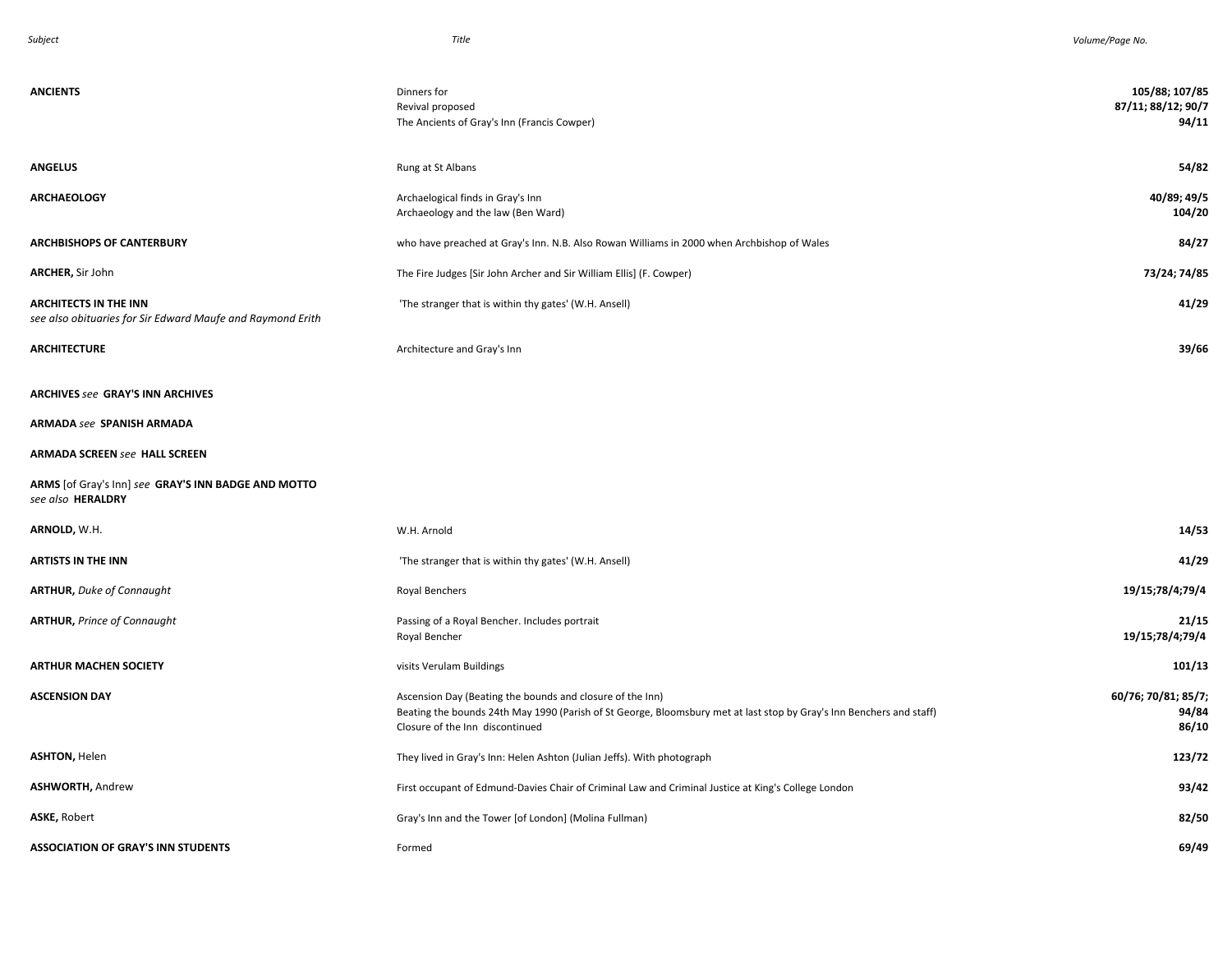|                                                                                                                                                      | Photograph of Student ball 2001                                                                                                                                                                                                                                                                                                                                                                                                                                                                                                                                                                                                                                                                   | 113/11-12                                                                                                           |
|------------------------------------------------------------------------------------------------------------------------------------------------------|---------------------------------------------------------------------------------------------------------------------------------------------------------------------------------------------------------------------------------------------------------------------------------------------------------------------------------------------------------------------------------------------------------------------------------------------------------------------------------------------------------------------------------------------------------------------------------------------------------------------------------------------------------------------------------------------------|---------------------------------------------------------------------------------------------------------------------|
| <b>ATKIN, James Richard Atkin, Baron</b>                                                                                                             | Great judges of Gray's Inn (G.W. Keeton)<br>Honorary doctorate (Oxford)<br>House Dinner 30th March 1928<br>House Dinner 15th December 1938<br>Lord Atkin - fifty years on (Alec Samuels) + letter of appreciation from Lord Atkin's grand daughter, Rachel Gibbs<br>Lord Atkin's autobiography. Extract<br>Portrait<br>Portrait (with obituary)<br>President Birkenhead Dining Club<br>Publicity in our courts (Lord Atkin's view)<br>Treasurer in Coronation Year                                                                                                                                                                                                                                | 71/29<br>9/3<br>2/23<br>22/11<br>99/39; 100/78<br>81/21<br>2/25, 18/13<br>25/35<br>19/7<br>21/9<br>18/5             |
| <b>ATKIN BUILDING</b>                                                                                                                                | Opened 15th June 1987                                                                                                                                                                                                                                                                                                                                                                                                                                                                                                                                                                                                                                                                             | 91/8                                                                                                                |
| <b>ATKINS, Robert</b>                                                                                                                                | Robert Atkins C.B.E. (scriptwriter for 1956 performance of Gesta Grayorum). With photograph                                                                                                                                                                                                                                                                                                                                                                                                                                                                                                                                                                                                       | 44/supp. 178                                                                                                        |
| <b>ATTORNEY GENERAL</b><br>see also LAW OFFICERS OF THE CROWN;<br><b>SOLICITOR GENERAL</b>                                                           | Reflections on the office of Attorney-General (Sir Patrick Mayhew)<br>The office of Her Majesty's Attorney General. Address by Sir John Hobson 12th Nov 1962<br>The office of Her Majesty's Attorney General. Address by Sir Elwyn Jones 6th May 1968                                                                                                                                                                                                                                                                                                                                                                                                                                             | 92/49<br>57/13<br>68/95                                                                                             |
| <b>AUSTRALIA</b>                                                                                                                                     | Pegasus Scholar's report, Melbourne, Australia 1999<br>The Right of Silence: an Anglo-Australian reflection (Philip Otton, Michael McKenzie and Malini Nathani)                                                                                                                                                                                                                                                                                                                                                                                                                                                                                                                                   | 111/43<br>110/36                                                                                                    |
| <b>AUSTRALIA, Law Council see LAW COUNCIL OF AUSTRALIA</b>                                                                                           |                                                                                                                                                                                                                                                                                                                                                                                                                                                                                                                                                                                                                                                                                                   |                                                                                                                     |
| <b>AUSTRALIA, links see also AUSTRALIAN BENCHERS</b>                                                                                                 | What we do in the summertime. Simon Watters takes a year out to practise law in Australia                                                                                                                                                                                                                                                                                                                                                                                                                                                                                                                                                                                                         | 103/26                                                                                                              |
| <b>AUSTRALIAN BENCHERS</b><br>see also BARTON, Sir Edmund; COWEN, Sir Zelman; DEAKIN, Alfred;<br>HUGHES, William Morris; MENZIES, Sir Robert Gordon; | Australian connections (Ross Cranston)<br>Editorial note on Robert Menzies also mentions Alfred Deakin and William Morris Hughes                                                                                                                                                                                                                                                                                                                                                                                                                                                                                                                                                                  | 128/39<br>21/10                                                                                                     |
| <b>AUSTRALIAN GRAY'S INN SOCIETY</b>                                                                                                                 | Foundation                                                                                                                                                                                                                                                                                                                                                                                                                                                                                                                                                                                                                                                                                        | 82/13                                                                                                               |
| <b>BACK, Patrick</b>                                                                                                                                 | Memorial service in Gray's Inn Chapel 16th July 2003                                                                                                                                                                                                                                                                                                                                                                                                                                                                                                                                                                                                                                              | 117/112                                                                                                             |
| <b>BACON, Francis</b><br>1st Baron Verulam and Viscount St Albans<br>see also FRANCIS BACON SOCIETY                                                  | A Group of Elizabethan portraits (Sir D.P. Barton)<br>A note on Francis Bacon (S.Parnell Kerr)<br>Francis Bacon (poem by Hedley Lucas)<br>Francis Bacon - The Gray's Inn connection<br>Francis Bacon and Gray's Inn (S. Campion)<br>Francis Bacon and law reform (Clifford Hall)<br>Francis Bacon and the Pre-Socratics (Prof B. Farrington)<br>Francis Bacon's association with Gray's Inn (W.Holden)<br>Francis Bacon's self-wisdom (C.G.L. Du Cann)<br>From little acorns. How Francis Bacon lost 'friends' but influenced people in 1593<br>Gray's Inn and the Tower [of London]<br>Great judges of Gray's Inn (G.W. Keeton)<br>Men of Gray's Inn: Francis Bacon [1561-1626] (Francis Cowper) | 2/20<br>49/37<br>53/15<br>103/22<br>15/120<br>90/13<br>59/39<br>35/51<br>30/106<br>93/53<br>82/51<br>71/26<br>39/39 |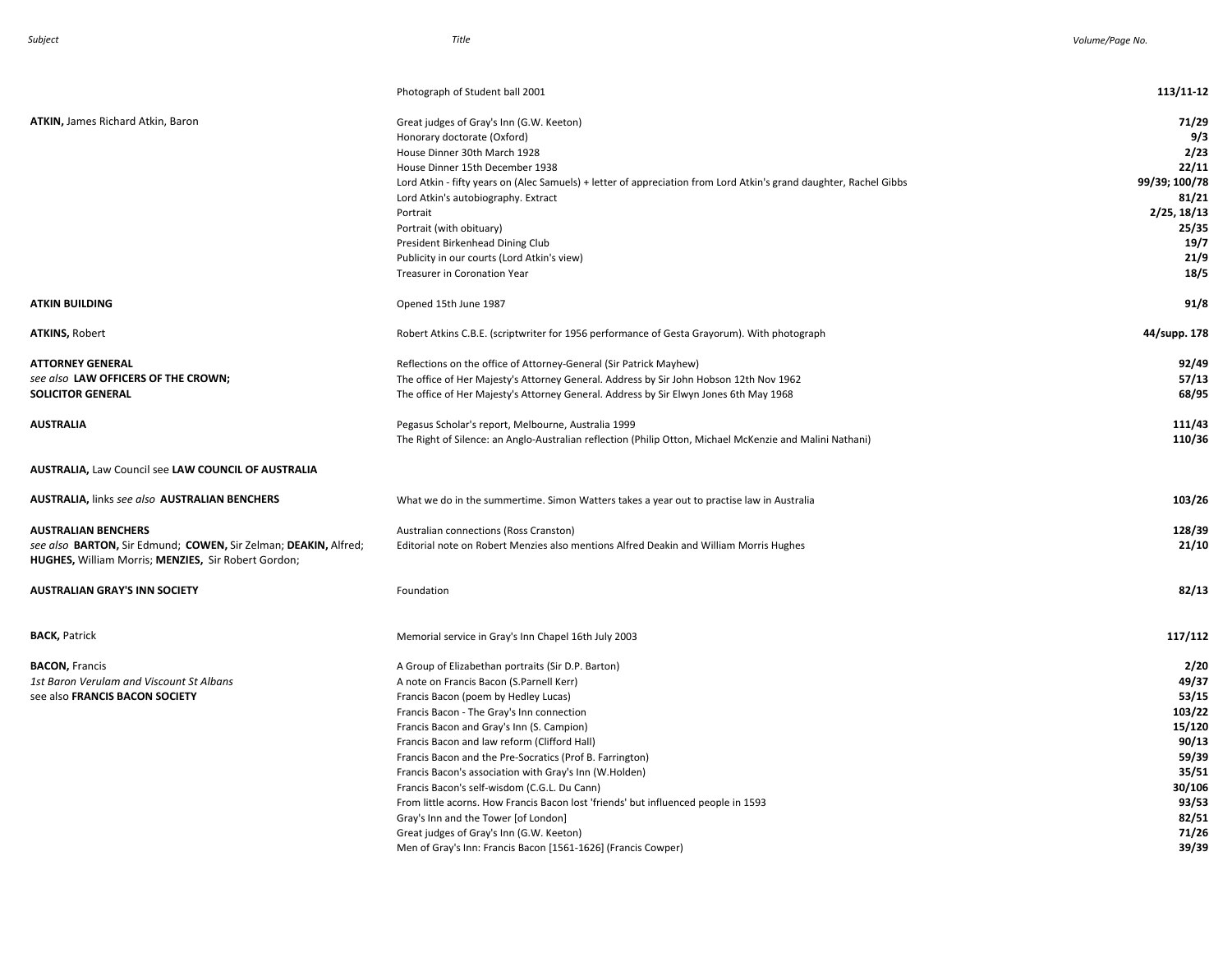|                                                          | Monument at St Michael's Church, Gorhambury                                                                    | 103/23               |
|----------------------------------------------------------|----------------------------------------------------------------------------------------------------------------|----------------------|
|                                                          | Portrait                                                                                                       | 11/25, 39/38; 103/24 |
|                                                          | Statue in South Square. Photographs                                                                            | 54/119               |
|                                                          | Statues of Sir Francis Bacon (poem by I.Snatt)                                                                 | 53/9                 |
|                                                          | The Bacon anniversary; service to commemorate the fourth centenary of the birth of Francis Bacon 22nd Jan 1961 | 53/8                 |
|                                                          | The fall of Sir Francis Bacon. From Timothy Tourneur's reports. Brit Lib MS Add 35957                          | 94/24                |
|                                                          | The Family of Howard and Gray's Inn (Sir D P Barton)                                                           | 4/20                 |
|                                                          | The Francis Bacon dinner 13th Feb 1961                                                                         | 53/11                |
|                                                          | To Francis Bacon's statue in Gray's Inn (poem by Hector Hughes)                                                | 28/39                |
|                                                          |                                                                                                                |                      |
| <b>BACON, Nathaniel</b>                                  | A note on two American members (David Barnard)                                                                 | 88/23                |
| <b>BACON, Sir Nicholas</b>                               | Commemoration of 400th anniversary of death of Nicholas Bacon                                                  | 82/7                 |
|                                                          | Great judges of Gray's Inn (G.W. Keeton)                                                                       | 71/26                |
|                                                          | Men of Gray's Inn: Sir Nicholas Bacon [1510-1579] (Francis Cowper)                                             | 95/14                |
|                                                          | Monument in Suffolk Church                                                                                     | 95/14                |
|                                                          | Nicholas Bacon and the report on the Inns of Court (David Barnard)                                             | 81/17                |
|                                                          | Portrait                                                                                                       | 38/114               |
|                                                          |                                                                                                                | 87/18                |
|                                                          | Portrait auctioned at Sotheby's 11th July 1983. Editorial note                                                 |                      |
| <b>BACON DINING CLUB</b>                                 | Foundation, 1927 mentioned in 'The Birkenhead Dining Club'                                                     | 18/49                |
| <b>BACON FAMILY</b>                                      | Gray's Inn and a bevy of Bacons (Stanley Rubinstein)                                                           | 77/189               |
|                                                          | The Bacon connection. A descendant visits Gray's Inn Mich 1994                                                 | 104/15               |
|                                                          |                                                                                                                |                      |
| <b>BACON MANUSCRIPT</b>                                  | Bacon Manuscript 1592 (compiled by Morgan Coleman) discovered.                                                 | 65/7                 |
| <b>BADGE see GRAY'S INN BADGE AND MOTTO</b>              |                                                                                                                |                      |
| <b>BAHAMAS, Chief Justice</b>                            | Michael de la Bastide lunches at the Inn, 1995                                                                 | 102/19               |
|                                                          |                                                                                                                |                      |
| <b>BAILIFF, John Housekeeper</b>                         | <b>Succeeds Ernest Smart</b>                                                                                   | 87/20                |
|                                                          |                                                                                                                |                      |
| <b>BALL, Joseph</b>                                      | Gray's Inn and the United States (F.Cowper)                                                                    | 73/24                |
| <b>BAND SCHOLARSHIP see KARMEL SCHOLARSHIP</b>           |                                                                                                                |                      |
|                                                          |                                                                                                                |                      |
| <b>BANKES, Sir John</b>                                  | A Dorset Chief Justice: Sir John Bankes 1589-1644, Chief Justice of the Common Pleas (Alec Samuels)            | 114/35               |
|                                                          | Sir John Bankes 1589-1644 Chief Justice of the Common Pleas (Alec Samuels)                                     | 94/23                |
|                                                          |                                                                                                                |                      |
| <b>BAPTISTS</b>                                          | Thomas Helwys (Elwes): the founder of the first Baptist Church in England (James Wellwood)                     | 84/47                |
|                                                          |                                                                                                                |                      |
| <b>BAR ASSOCIATION FOR COMMERCE FINANCE AND INDUSTRY</b> | Lawyers in commerce                                                                                            | 63/10                |
|                                                          | Letter from Harry Mitchell                                                                                     | 101/72               |
|                                                          |                                                                                                                |                      |
| <b>BAR COUNCIL</b>                                       | Established 1894                                                                                               | 99/16                |
|                                                          | The Bar, The Inns and legal reform                                                                             | 108/16               |
|                                                          |                                                                                                                |                      |
| <b>BAR EXAMINATIONS</b>                                  | Bar examination results 1933                                                                                   | 13/5                 |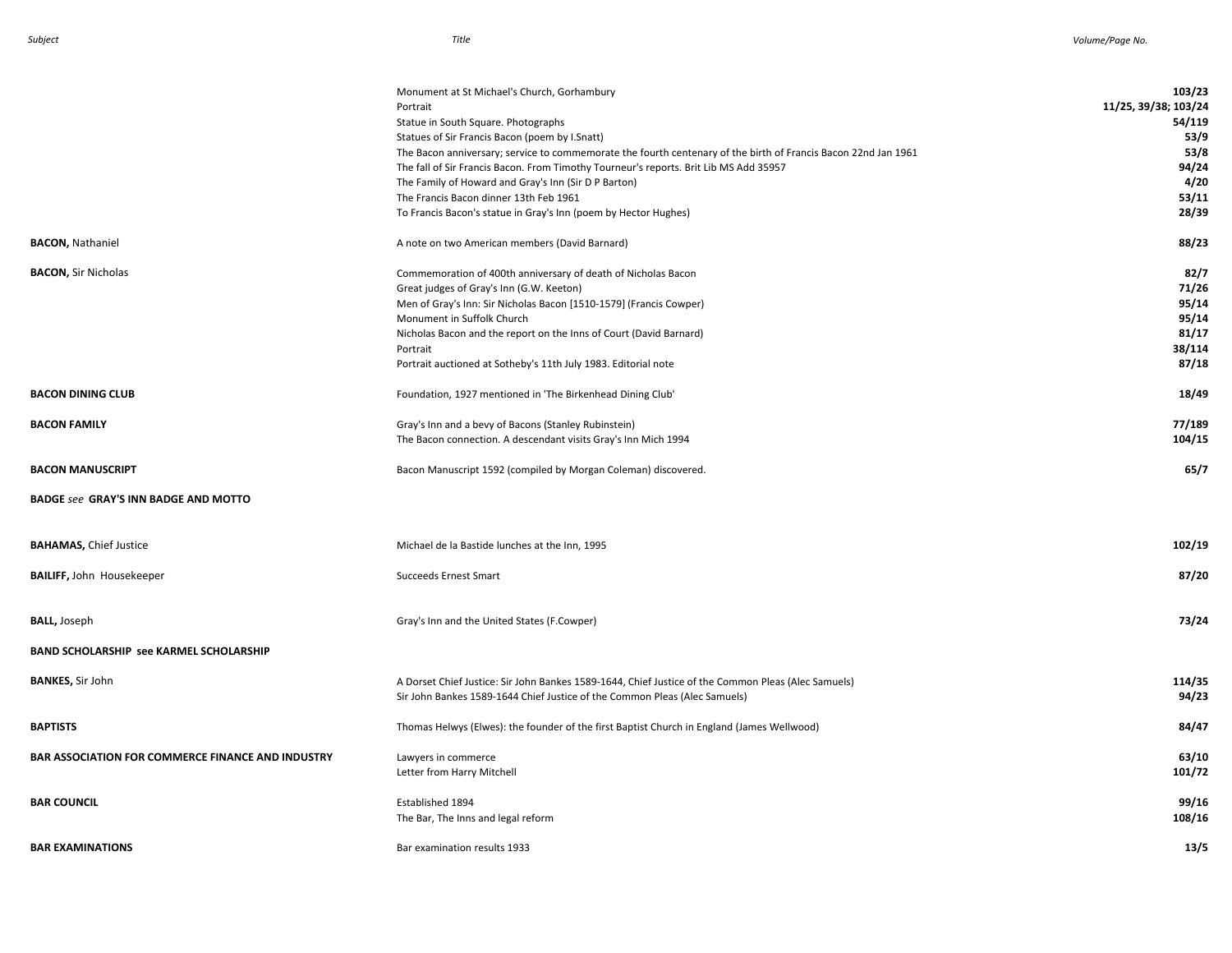|                                                        | Bar Examination results December 1933<br>Brilliant Gray's Inn student (Basil Bard, Michaelmas Examination 1937)<br>Gray's Inn successes 1993, 1995/6 | 14/52<br>20/8<br>98/16; 104/16 |
|--------------------------------------------------------|------------------------------------------------------------------------------------------------------------------------------------------------------|--------------------------------|
|                                                        | Students of Gray's Inn: A record of brilliant achievement [1927-8]<br>Three firsts for Gray's Inn                                                    | 3/31<br>108/5                  |
| <b>BAR LESBIAN AND GAY GROUP</b>                       |                                                                                                                                                      | 110/80                         |
| <b>BAR PRO BONO UNIT</b>                               | Bar Pro Bono Unit (Vanessa Sims)                                                                                                                     | 107/19                         |
| BAR YACHT CLUB                                         | Foundation, 1937                                                                                                                                     | 18/51                          |
| <b>BARBON, Nicholas</b>                                | Fire and plague (John Allpress)                                                                                                                      | 83/81                          |
| <b>BARCELONA</b>                                       | A visit to the Barcelona law courts (K.P. MacFee)                                                                                                    |                                |
| <b>BARDIC CIRCLE see GORSEDD</b>                       |                                                                                                                                                      |                                |
| <b>BARING, Maurice</b>                                 | They lived in Gray's Inn: Maurice Baring (Julian Jeffs)                                                                                              | 122/60                         |
| <b>BARKER, George, Butler</b>                          | Retirement of George Barker. Includes portrait                                                                                                       | 46/73, 116                     |
| <b>BARNARD, Sir Henry</b>                              | Appointed Master of the Moots                                                                                                                        | 31/2                           |
|                                                        | Memorial service 10th Nov 1981                                                                                                                       | 85/52                          |
|                                                        | Resigned as Master of the Moots on becoming Treasurer                                                                                                | 37/12                          |
|                                                        | The Treasurer. Preceded by portrait                                                                                                                  | 37/11                          |
| BARNARD FAMILY                                         | The Treasurer (Sir Henry Barnard; and his ancestors William Tyndale Barnard and Lionel Barnard)                                                      | 37/11                          |
| <b>BARNARD'S INN</b>                                   | Allied Inns of Chancery (Rizwan Majid)                                                                                                               | 117/34                         |
| see also INNS OF CHANCERY; MERCERS' SCHOOL; STAPLE INN | Barnard's Inn end (R.A. Routledge)                                                                                                                   | 76/85                          |
|                                                        | Barnard's Inn Hall                                                                                                                                   | 53/6; 54/81;55/7; 59/12        |
|                                                        | Barnard's Inn Hall, 1828 (drawing)                                                                                                                   | 60/81; 108/20                  |
|                                                        | Barnard's Inn Reading 4th June 1997. Colour photograph of arrival of the Reader (Master Mustill). No text of lecture                                 | 106/18                         |
|                                                        | Barnard's Inn Reading revived 1996. Introduction with colour photographs, followed by lecture (Master Sparrow)                                       | 104/25                         |
|                                                        | Barnard's Inn revived (David Barnard)                                                                                                                | 84/45                          |
|                                                        | Master John Thomas giving the Gray's Inn Reading in Barnard's Inn Hall 11th May 1999 (Photograph)                                                    | 110/14                         |
|                                                        | The former times                                                                                                                                     | 64/89                          |
|                                                        | The Treasurer (Sir Henry Barnard; and his ancestor, Lionel Barnard, first Principal of Barnard's Inn)                                                | 37/11                          |
| <b>BARNARD'S INN READINGS (Texts)</b>                  | Barnard's Inn Reading 18th Jun 1996, given by Master Sparrow                                                                                         | 104/29                         |
|                                                        | Barnard's Inn Reading 25th Jun 2003 given by Master Paul Kennedy                                                                                     | 118/34                         |
|                                                        | Barnard's Inn Reading 21st Jun 2004 given by Master Clare Montgomery                                                                                 | 118/54                         |
|                                                        | Barnard's Inn Reading 16th Jun 2005 given by Master Joyanne Bracewell                                                                                | 119/28                         |
|                                                        | Barnard's Inn Reading 7th Jun 2006 given by Master Stephen Richards                                                                                  | 120/41                         |
|                                                        | Barnard's Inn Reading 20th Jun 2007 given by Master Michael Napier                                                                                   | 121/42                         |
|                                                        | Barnard's Inn Reading 26th Jun 2008 given by Master Carlile                                                                                          | 122/41                         |
|                                                        | Barnard's Inn Reading 25th Jun 2009 given by Master Beloff                                                                                           | 123/33                         |
|                                                        | Barnard's Inn Reading 24th Jun 2010 given by Master The Lord Hope of Craighead                                                                       | 124/72                         |
|                                                        | Barnard's Inn Reading 16th Jun 2011 given by Master Baroness Hale                                                                                    | 125/39                         |
|                                                        | Barnard's Inn Reading 28th Jun 2012 given by Sir Nicholas Wall (edited version)                                                                      | 126/43                         |
|                                                        | Barnard's Inn Reading 27th Jun 2013 given by Master Lord Goldsmith                                                                                   | 127/71                         |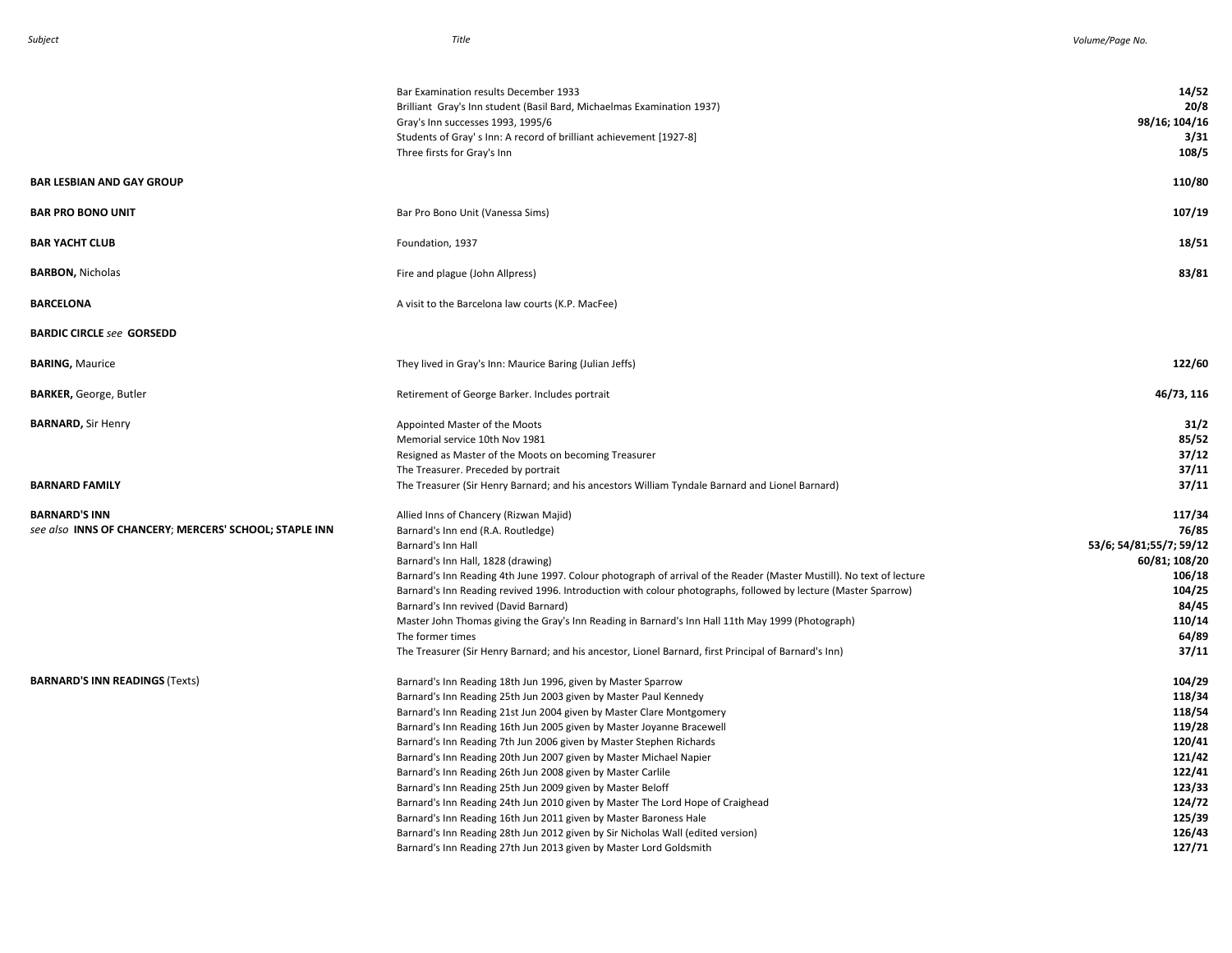|                                                                                                                                                                                                             | Barnard's Inn reading 26th Jun 2014 given by Master Terence Etherton (Abridged)                                                                                                                                                                                                                                                                                                                                                                                                                                                                                                                                                                                                                                                                                                                                                                                                                                                                                                                                                                                                                                                                                                                                                                                                                                | 128/24                                                                                                                                                                          |
|-------------------------------------------------------------------------------------------------------------------------------------------------------------------------------------------------------------|----------------------------------------------------------------------------------------------------------------------------------------------------------------------------------------------------------------------------------------------------------------------------------------------------------------------------------------------------------------------------------------------------------------------------------------------------------------------------------------------------------------------------------------------------------------------------------------------------------------------------------------------------------------------------------------------------------------------------------------------------------------------------------------------------------------------------------------------------------------------------------------------------------------------------------------------------------------------------------------------------------------------------------------------------------------------------------------------------------------------------------------------------------------------------------------------------------------------------------------------------------------------------------------------------------------|---------------------------------------------------------------------------------------------------------------------------------------------------------------------------------|
| <b>BARNES, Adrian, City Remembrancer</b>                                                                                                                                                                    | Remembering the City. Includes portrait photograph in ceremonial robes at p.29                                                                                                                                                                                                                                                                                                                                                                                                                                                                                                                                                                                                                                                                                                                                                                                                                                                                                                                                                                                                                                                                                                                                                                                                                                 | 94/26                                                                                                                                                                           |
| <b>BARON DE LANCEY LECTURE</b>                                                                                                                                                                              | The Baron De Lancey Lecture                                                                                                                                                                                                                                                                                                                                                                                                                                                                                                                                                                                                                                                                                                                                                                                                                                                                                                                                                                                                                                                                                                                                                                                                                                                                                    | 91/83                                                                                                                                                                           |
| <b>BARRISTERS</b><br>see also ADVOCACY; CRIMINAL BAR; DIRECT ACCESS;<br>DEFERRAL OF CALL; EMPLOYED BAR; LAWYERS<br>LEGAL PROFESSION; PROFESSIONAL INTEGRITY;<br>QUEEN'S COUNSEL; SOLICITORS; WIGS AND ROBES | Address in Hall on the life of a barrister. 13th June 1939 (Sir W Green)<br>Advantages and disadvantages of practice at the Bar (C.G.L. Du Cann)<br>Bar wars - a solicitor's perspective (Stephen Baister)<br>Lawyers in the House of Commons (A.M. Drysdale)<br>My first brief (A.S.Comyns Carr)<br>My first brief (Lord Thankerton, Lord Justice Greer, Ivor Bowen, Bernard Campion)<br>My first brief (Sir Cecil Walsh, Sir Courthope Wilson, Lord Morison, Bertrand Watson,)<br>My first brief (Sir Frederic Sellers)<br>My first brief (Sir Hubert Wallington)<br>My first brief (Sir Robert Dummett)<br>Opinion: The Clients are revolting (Charles Christian). Call for barristers to adopt new technology for conferences<br>Opinion: There is a world elsewhere (call for barristers to plan for retirement by Timothy Shuttleworth)<br>The address of Sir Wilfred Greene 13th June 1939<br>The Bar, The Inns and legal reform (Daniel Brennan)<br>The court and the young barrister. Address in Hall 28th April 1958 by Mr Justice Devlin<br>The Graya profile - Master Goldsmith (Chairman of the Bar). Includes views on future of the Bar<br>The loyalty of the lawyer (Sir D. Maxwell Fyfe)<br>Training for success at the Bar (Lord Atkin)<br>What price professionalism? (Christopher Cutting) | 23/9<br>36/115<br>101/45<br>3/24<br>23/21<br>11/15<br>12/30<br>23/24<br>23/19<br>13/15<br>108/10<br>121/15<br>23/9<br>108/13<br>48/66; 114/16<br>102/8<br>31/25<br>2/9<br>87/21 |
| <b>BARRISTERS' BENEVOLENT ASSOCIATION</b>                                                                                                                                                                   | Why not partnership? (Andrew Arden)<br>The Barristers' Benevolent Association                                                                                                                                                                                                                                                                                                                                                                                                                                                                                                                                                                                                                                                                                                                                                                                                                                                                                                                                                                                                                                                                                                                                                                                                                                  | 111/13<br>26/60                                                                                                                                                                 |
| <b>BARRISTERS' COMMITTEE see GRAY'S INN BARRISTERS' COMMITTEE</b><br><b>BARRISTERS' ROBES see WIGS AND ROBES</b>                                                                                            | The Barristers' Benevolent Association (1) A small corner of the Inn, the offices of the BBA                                                                                                                                                                                                                                                                                                                                                                                                                                                                                                                                                                                                                                                                                                                                                                                                                                                                                                                                                                                                                                                                                                                                                                                                                   | 106/44                                                                                                                                                                          |
| <b>BARTON, Sir Dunbar Plunket, 1st Baronet</b>                                                                                                                                                              | Men of Gray's Inn: Sir Dunbar Plunket Barton [1853-1957] (Francis Cowper)<br>Portrait<br>Resident Bencher<br>The late Master Plunket Barton. Sermon preached 3rd Oct 1937 by Feilding Ottley                                                                                                                                                                                                                                                                                                                                                                                                                                                                                                                                                                                                                                                                                                                                                                                                                                                                                                                                                                                                                                                                                                                   | 30/98<br>4/21, 19/27,<br>30/97; 80/23<br>39/12<br>20/22                                                                                                                         |
| <b>BARTON, Sir Edmund</b>                                                                                                                                                                                   | Australian connections (Ross Cranston) Includes photograph with Alfred Deakin                                                                                                                                                                                                                                                                                                                                                                                                                                                                                                                                                                                                                                                                                                                                                                                                                                                                                                                                                                                                                                                                                                                                                                                                                                  | 128/39                                                                                                                                                                          |
| <b>BATT, W. Elliot</b>                                                                                                                                                                                      | Hail - but not farewell (Retirement of Metropolitan Magistrate W. Elliott Batt)                                                                                                                                                                                                                                                                                                                                                                                                                                                                                                                                                                                                                                                                                                                                                                                                                                                                                                                                                                                                                                                                                                                                                                                                                                | 43/14                                                                                                                                                                           |
| <b>BAYLEY, Thomas Davis</b>                                                                                                                                                                                 | Four old benchers                                                                                                                                                                                                                                                                                                                                                                                                                                                                                                                                                                                                                                                                                                                                                                                                                                                                                                                                                                                                                                                                                                                                                                                                                                                                                              | 83/49                                                                                                                                                                           |
| <b>BEATING THE BOUNDS see ASCENSION DAY</b>                                                                                                                                                                 |                                                                                                                                                                                                                                                                                                                                                                                                                                                                                                                                                                                                                                                                                                                                                                                                                                                                                                                                                                                                                                                                                                                                                                                                                                                                                                                |                                                                                                                                                                                 |
| <b>BEAUMONT, Charles Albert</b>                                                                                                                                                                             | First life subscriber to Grava                                                                                                                                                                                                                                                                                                                                                                                                                                                                                                                                                                                                                                                                                                                                                                                                                                                                                                                                                                                                                                                                                                                                                                                                                                                                                 | 45/7                                                                                                                                                                            |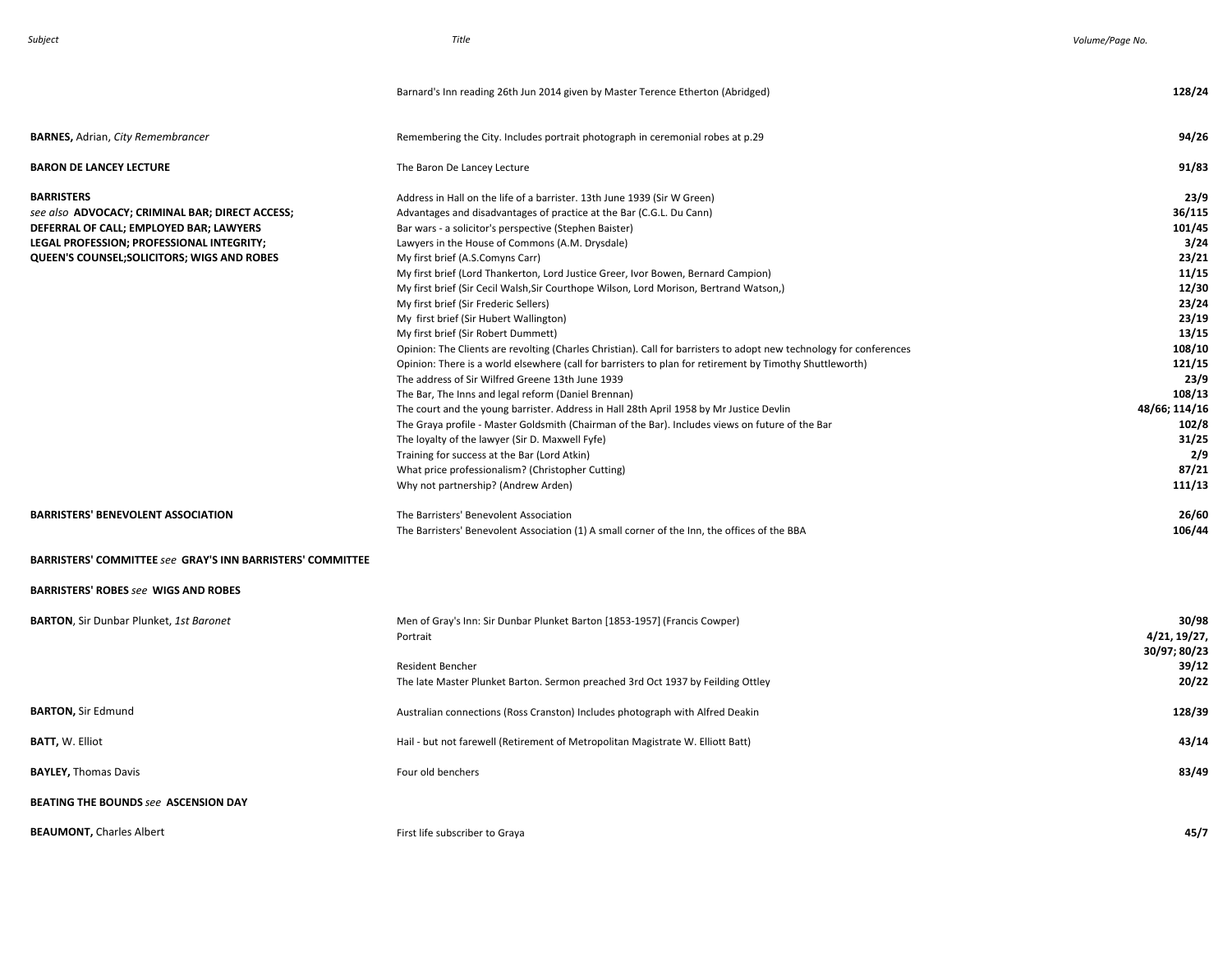| Subject                                              | Title                                                                                                                                                                                                    | Volume/Page No.                           |
|------------------------------------------------------|----------------------------------------------------------------------------------------------------------------------------------------------------------------------------------------------------------|-------------------------------------------|
| <b>BEAVEN, Alan</b>                                  | Died when plane hijacked by terrorists 11th Sept 2001                                                                                                                                                    | 114/8                                     |
| <b>BECK, James Montgomery</b>                        | Gray's Inn and the United States (F.Cowper)                                                                                                                                                              | 73/24                                     |
| <b>BECKETT, Thomas à</b>                             | The "BECKET" of Jean Anouilh (A mise au point) (William Langland)                                                                                                                                        | 54/97                                     |
| <b>BEDDINGHAM, Philip Charles, Librarian</b>         | Appointed Assistant Librarian                                                                                                                                                                            | 68/87                                     |
| see also obituaries                                  | Librarian<br>Memorial service 24th Feb 1983. Includes photograph.<br>The Bookplate Society (tribute)                                                                                                     | 86/41,49<br>86/48                         |
| <b>BEDFORDSHIRE</b>                                  | Family, neighbourhood and opportunity: Bedfordshire entrants to Gray's Inn 1590-1640 (Ross Lee)                                                                                                          | 90/39                                     |
|                                                      |                                                                                                                                                                                                          |                                           |
| <b>BEDFORD ROW</b>                                   | <b>Bedford Row</b>                                                                                                                                                                                       | 66/80; 69/11                              |
| <b>BEDINGFIELD, Christopher see also obituaries</b>  | Benefactor<br>Hereditary Bencher. Editorial note on members of the Bedingfield family who were Benchers or members of Gray's Inn<br>Memorial service in Gray's Inn Chapel 25th Jan 1996                  | 116/8<br>90/7<br>103/57                   |
| <b>BEDINGFIELD TRUST</b>                             | <b>Bedingfield's Trust</b>                                                                                                                                                                               | 107/84; 116/8                             |
| <b>BELLOC, Hilaire</b>                               | <b>Hilaire Belloc</b>                                                                                                                                                                                    | 72/91                                     |
| <b>BELOFF, Michael</b>                               | A tale of two cities (an account of his time as President of Trinity College, Oxford)<br>A year in a Treasurer's life<br>Master Beloff<br>The Treasurer (Keith Lawrey). Includes portrait by Bob Tulloch | 118/13<br>122/85<br>111/8<br>121/11       |
| <b>BENCH ELECTIONS</b>                               | Elections to the Bench. Note by Master Hill for GIBBS Committee, 1992                                                                                                                                    | 95/76                                     |
| <b>BENCHERS' LIBRARY</b>                             | Post War photograph                                                                                                                                                                                      | 38/112                                    |
| <b>BENCHERS (Selection) see also BENCH ELECTIONS</b> | Letter from Graham Don                                                                                                                                                                                   | 101/71                                    |
| <b>BENCHERS' TABLE</b>                               | The Bench table at lunchtime. [Photograph 1963]<br>Mensa, mensae, mensam (Benchers' table presented by tenants of the Inn 5th Dec 1951)                                                                  | 58/71<br>35/5                             |
| <b>BENCHES</b>                                       | For repose. Three benches presented                                                                                                                                                                      | 89/12                                     |
|                                                      | A new scholarship (Albion Richardson award founded by bequest)                                                                                                                                           | 34/74                                     |
| <b>BENEFACTORS</b>                                   | <b>Bedingfield's Trust</b><br>Commemoration of benefactors<br>Malcolm Hilbery Scholarship founded by Lady Hilbery<br>Lord Weinstock<br>The Baron De Lancey's Benefactions                                | 107/84<br>116/9<br>65/5<br>116/8<br>91/83 |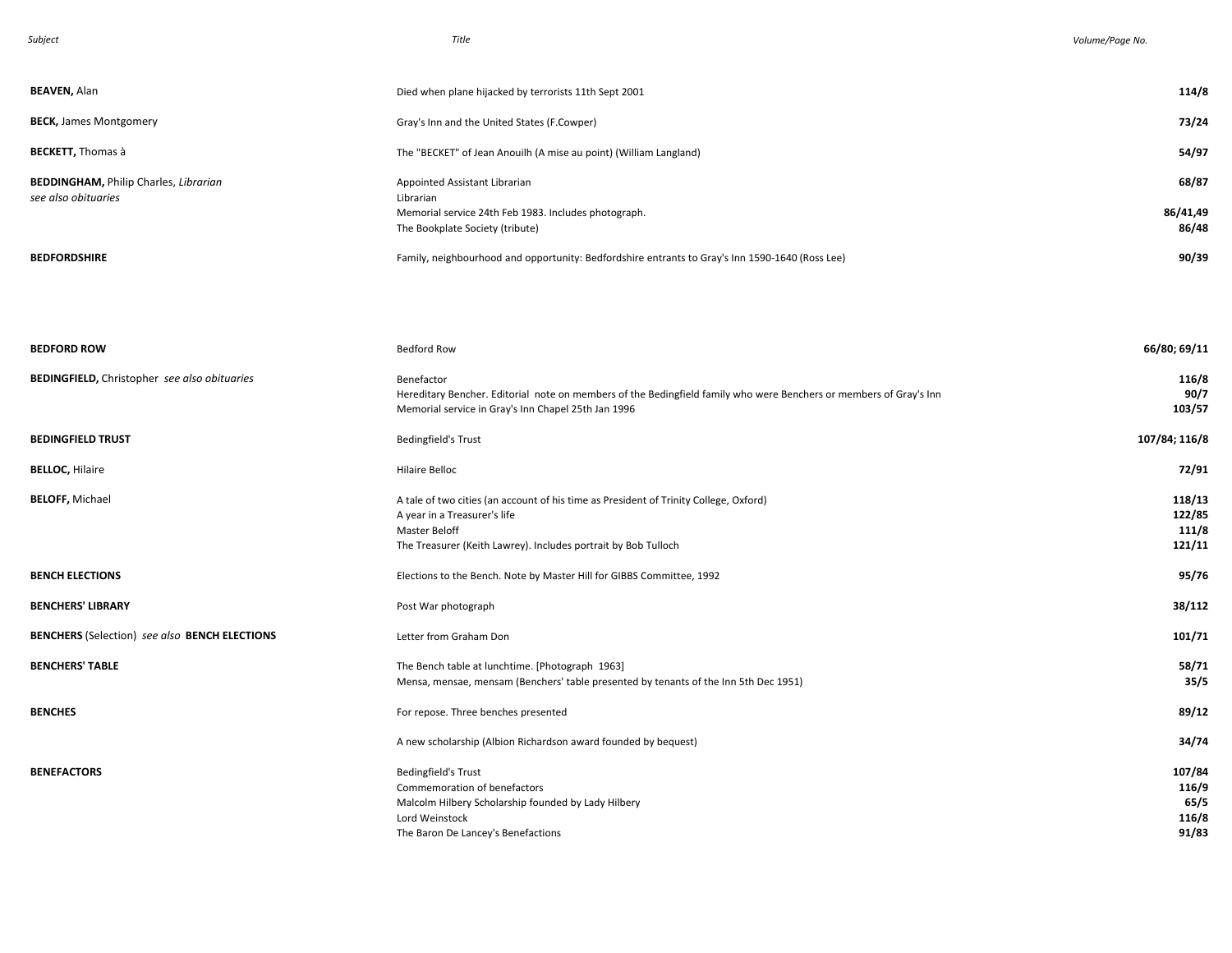#### **BENTHAM COMMTTEE FOR POOR LITIGANTS** see **LEGAL AID**

| <b>BENTLEY, Nicola Library Assistant</b>                           | The Library                                                                                                                                                                                                                                                                                                                                                                                                              | 88/61                                                                                                     |
|--------------------------------------------------------------------|--------------------------------------------------------------------------------------------------------------------------------------------------------------------------------------------------------------------------------------------------------------------------------------------------------------------------------------------------------------------------------------------------------------------------|-----------------------------------------------------------------------------------------------------------|
| <b>BESSEMER-CLARKE, Anthony</b>                                    | Benefactor                                                                                                                                                                                                                                                                                                                                                                                                               | 116/9                                                                                                     |
| <b>BEST, William Mawdesley</b>                                     | William Mawdesley Best                                                                                                                                                                                                                                                                                                                                                                                                   | 71/38                                                                                                     |
| <b>BEVAN, Christopher Martin, Under Treasurer</b>                  | Appointed<br>Rear Admiral C.M. Bevan. Tribute on retirement by Master Maurice Price                                                                                                                                                                                                                                                                                                                                      | 83/8<br>93/70                                                                                             |
| <b>BINGHAM, Thomas Henry Bingham, Baron</b><br>see also obituaries | House Dinner 30th Mar 1995<br>Lord Bingham of Cornhill: the path to judicial office (Ross Cranston). Includes photographs<br>Portrait<br>The group portrait<br>The Law Lords interviews (Joshua Rozenberg)<br>The new Master of the Rolls                                                                                                                                                                                | 101/38<br>122/67<br>126/68<br>105/16<br>119/19<br>96/22                                                   |
| <b>BIRD &amp; BIRD (Solicitors)</b>                                | Solicitors of Gray's Inn                                                                                                                                                                                                                                                                                                                                                                                                 | 85/36                                                                                                     |
| <b>BIRDS IN THE INN</b>                                            | And other legal eagles fly in (tame eagle lands in Gray's Inn)<br><b>Editorial notes</b><br>The return of the pigeons [and departure of the sparrow hawks]                                                                                                                                                                                                                                                               | 104/10<br>48/64; 51/8; 52/77;<br>54/86; 85/7<br>124/9                                                     |
|                                                                    | Visitors, residents and birds of passage (Henrietta Wilson) + coda                                                                                                                                                                                                                                                                                                                                                       | 97/22; 98/16                                                                                              |
| 'BIRKBECK'S' BANK                                                  | Good bye to Birkbeck (Westminster Bank's building Southampton Row)                                                                                                                                                                                                                                                                                                                                                       | 62/99                                                                                                     |
| <b>BIRKENHEAD</b> Frederick Edwin Smith, 1st Earl of               | F.E. Frederick Edwin Smith, Lord Birkenhead. Talk delivered in Hall 14th Nov 1989 by Alec Samuels<br>F.E. at war (Timothy Shuttleworth)<br>F.E. Smith: lessons from a legal life. 3rd Birkenhead Lecture given by Michael Beloff 18th Oct 2010 (abridged)<br>In remembrance of Lord Birkenhead (invitation to subscribe to Loving Cup, 1933)<br>Lord Birkenhead: thirty years after - an Edinburgh anecdote<br>Portraits | 93/61<br>128/79<br>124/21<br>12/9, 13/3,6<br>47/16<br>2/13, 7/15,<br>34/100, 102; 47/17<br>123/28; 128/81 |
|                                                                    | The Birkenhead Dining Club                                                                                                                                                                                                                                                                                                                                                                                               | 19/38,20/32<br>21/16 22/23                                                                                |
|                                                                    | The way we were (Tim Shuttleworth)<br>The Earl of Birkenhead 1872-1930 (Francis Cowper)<br>The late Earl of Birkenhead: presentation of the Loving Cups in Hall (14th Dec 1933)                                                                                                                                                                                                                                          | 119/58<br>34/101<br>14/76                                                                                 |
| BIRKENHEAD, Frederick Winston Furneaux Smith, 2nd Earl of          |                                                                                                                                                                                                                                                                                                                                                                                                                          |                                                                                                           |
|                                                                    | Admitted to Gray's Inn aged 14                                                                                                                                                                                                                                                                                                                                                                                           | 79/62                                                                                                     |
| <b>BIRKENHEAD DINING CLUB</b>                                      | Foundation 1937<br>Inaugural meeting 8th July 1937                                                                                                                                                                                                                                                                                                                                                                       | 18/49<br>19/38                                                                                            |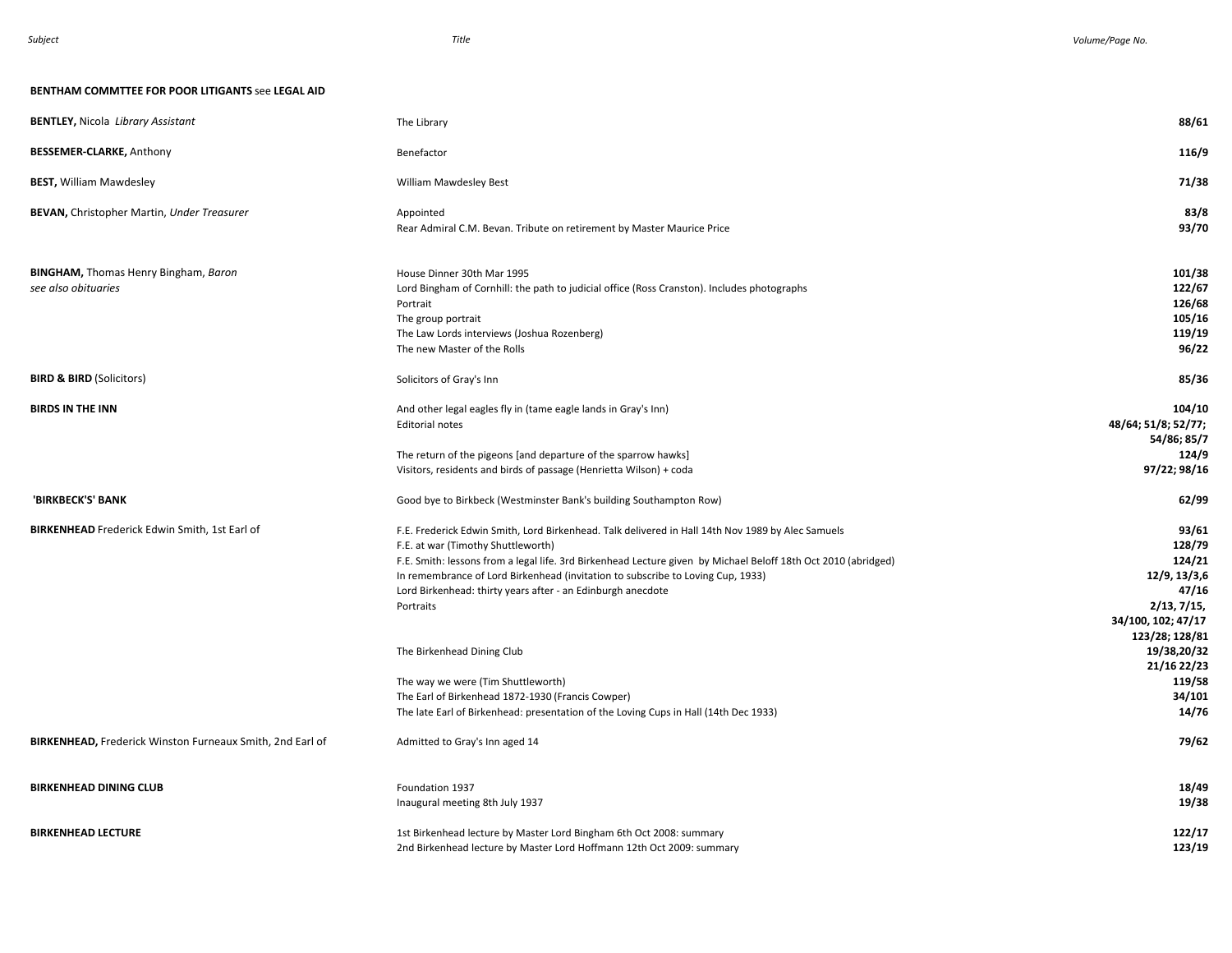|                                                            | 3rd Birkenhead Lecture by Master Michael Beloff 18th Oct 2010 (abridged)<br>4th Birkenhead Lecture by Master Lord Pannick 17th Oct 2011 (abridged)<br>5th Birkenhead Lecture by Master Lord Kerr of Tonaghmore 8th Oct 2012 (abridged)<br>6th Birkenhead Lecture by Master Lord Thomas of Cwmgiedd LCJ. 21st Oct 2013 (abridged)<br>7th Birkenhead Lecture by Master Lord Hope of Craighead. 13th Oct 2014 (abridged) | 124/21<br>125/21<br>126/17<br>127/17<br>128/61                                               |
|------------------------------------------------------------|-----------------------------------------------------------------------------------------------------------------------------------------------------------------------------------------------------------------------------------------------------------------------------------------------------------------------------------------------------------------------------------------------------------------------|----------------------------------------------------------------------------------------------|
| <b>BISHOP'S HEAD INN</b>                                   | Bishop's House [new building] on site of old Bishop's Head Inn                                                                                                                                                                                                                                                                                                                                                        | 47/5                                                                                         |
| <b>BISHOP'S HOUSE</b>                                      | Bishop's House (new building)                                                                                                                                                                                                                                                                                                                                                                                         | 47/5                                                                                         |
| <b>BISHOP'S INN</b>                                        | Bishop's House (new building) on site of old Bishop's (Head) Inn                                                                                                                                                                                                                                                                                                                                                      |                                                                                              |
| <b>BLEEDING HEART YARD</b>                                 | In the village: the Bleeding Heart Yard (Jean A McCreath)                                                                                                                                                                                                                                                                                                                                                             | 115/60                                                                                       |
| <b>BLITZ</b> see WAR DAMAGE                                |                                                                                                                                                                                                                                                                                                                                                                                                                       |                                                                                              |
| <b>BLOODY SUNDAY ENQUIRY</b>                               | Award for best use of technology in a legal application won by technology consortium supporting Bloody Sunday enquiry<br>(Charles Christian)                                                                                                                                                                                                                                                                          | 113/17                                                                                       |
| <b>BLOOMSBURY</b> see also <b>HOLBORN</b>                  | <b>Editorial notes</b>                                                                                                                                                                                                                                                                                                                                                                                                | 58/76; 65/8; 67/10; 69/10<br>70/83; 71/12; 72/87; 73/8<br>74/84; 77/138-9; 78/10-11<br>79/13 |
| <b>BOMBING see WAR DAMAGE</b>                              |                                                                                                                                                                                                                                                                                                                                                                                                                       |                                                                                              |
| BOMBS, Unexploded see UNEXPLODED BOMBS                     |                                                                                                                                                                                                                                                                                                                                                                                                                       |                                                                                              |
| <b>BORNEMAN, Roy</b>                                       | Memorial service 30th Nov 1983                                                                                                                                                                                                                                                                                                                                                                                        | 87/31                                                                                        |
| BOTTLES see POTS, JUGS & BOTTLES                           |                                                                                                                                                                                                                                                                                                                                                                                                                       |                                                                                              |
| <b>BOWEN, Ivor</b>                                         | My first brief<br>Retirement                                                                                                                                                                                                                                                                                                                                                                                          | 11/18<br>13/4                                                                                |
| BOWERS-BROADBENT, Christopher, Organist see also ORGANISTS | Composes Holy Communion Service for Gray's Inn. Premièred Sun 5th Dec 1999<br>Operas performed at the Inn<br>Photograph with Preacher and Dean of Chapel                                                                                                                                                                                                                                                              | 112/16-17; 113/65<br>117/93; 126/89<br>112/18                                                |
| <b>BOWLES, Mary Robina see STEVENS, Robina</b>             |                                                                                                                                                                                                                                                                                                                                                                                                                       |                                                                                              |
| BOYS, Sir Michael Hardy see HARDY BOYS, Sir Michael        |                                                                                                                                                                                                                                                                                                                                                                                                                       |                                                                                              |
| <b>BPP LAW SCHOOL</b>                                      | New law school                                                                                                                                                                                                                                                                                                                                                                                                        | 114/11                                                                                       |
| <b>BRADBURY, Ann</b>                                       | Call to the Bar of daughter of Edith Hesling, first woman called by Gray's Inn<br>Third generation (birth of daughter, Francis Jane Coffey to Ann Bradbury, daughter of Edith Hesling)                                                                                                                                                                                                                                | 34/74<br>44/78                                                                               |
| <b>BRADSHAW, John</b>                                      | Great judges of Gray's Inn (G.W.Keeton)                                                                                                                                                                                                                                                                                                                                                                               | 71/28                                                                                        |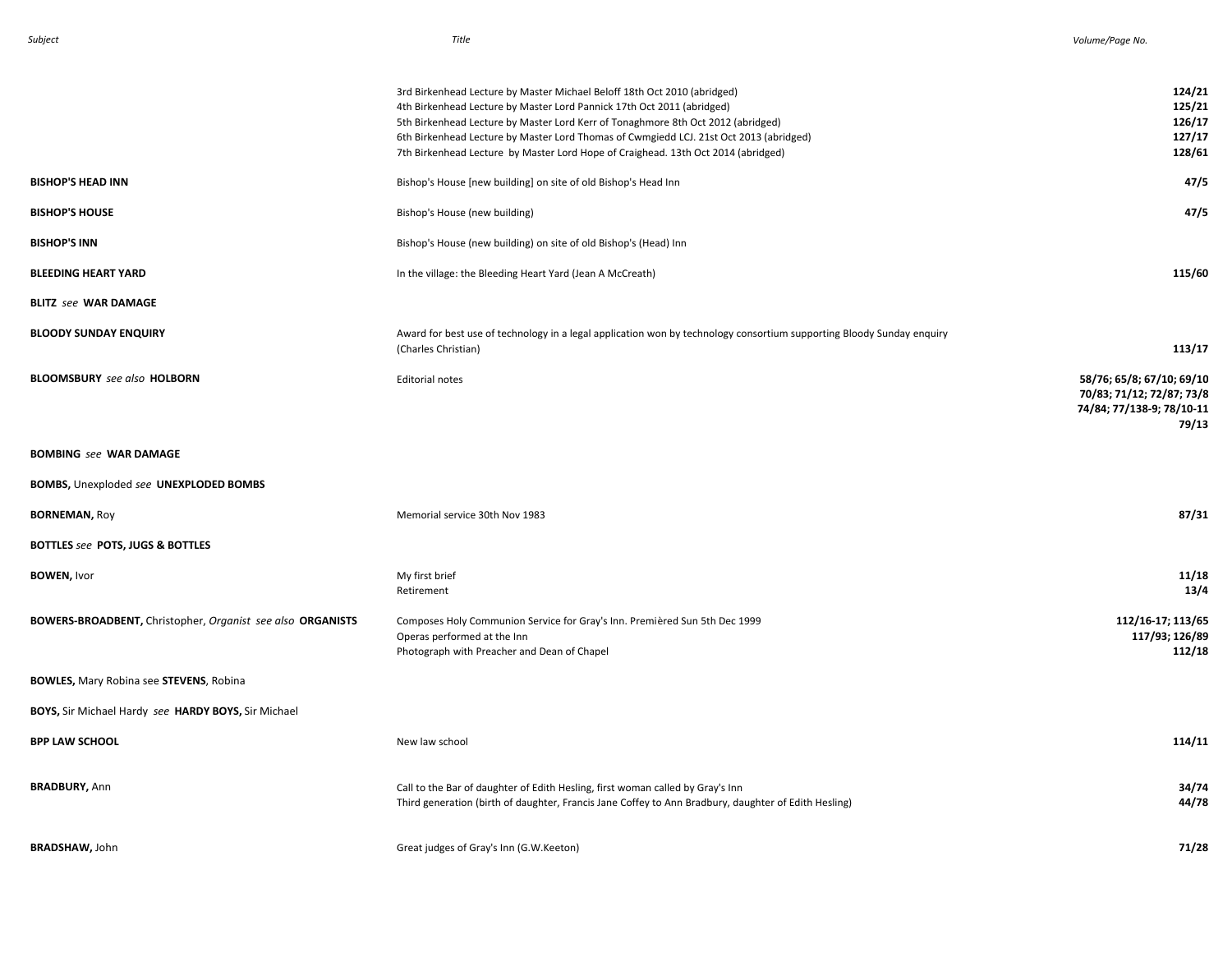# **BRANDON,** Charles, *1st Duke of Suffolk see* **SUFFOLK,** Charles Brandon, *1st Duke*

# **BRANDON ARMS** see **BRANDON DOORWAY**

| <b>BRANDON DOORWAY</b>                         | Brandon - one of us? (Refutation of Fletcher's identification of the Brandon arms by Christopher Bedingfield)<br>Brandon - still not quite one of us (conservation of stone further obscures details of arms which could not be identified before)<br>Gray's Inn in the times of Henry VII and Henry VIII (Sir D.P. Barton)<br>The new door (Editorial note on new entrance in Gray's Inn Square, with historical reference to Brandon doorway)                                                                                     | 96/31<br>99/24<br>$1/6 - 8$ ; 10/15                                      |
|------------------------------------------------|-------------------------------------------------------------------------------------------------------------------------------------------------------------------------------------------------------------------------------------------------------------------------------------------------------------------------------------------------------------------------------------------------------------------------------------------------------------------------------------------------------------------------------------|--------------------------------------------------------------------------|
| <b>BRANTINGHAM, Elias Reader of Gray's Inn</b> | Brantingham's secret moot case (J.H. Baker)                                                                                                                                                                                                                                                                                                                                                                                                                                                                                         | 119/6<br>91/20                                                           |
| <b>BRAY, John</b>                              | Resigns as manager of Graya                                                                                                                                                                                                                                                                                                                                                                                                                                                                                                         | 72/89                                                                    |
| <b>BRIDGE BAR see GRAY'S INN BRIDGE</b>        |                                                                                                                                                                                                                                                                                                                                                                                                                                                                                                                                     |                                                                          |
| <b>BRITISH GUIANA, Visit see VISITS</b>        |                                                                                                                                                                                                                                                                                                                                                                                                                                                                                                                                     |                                                                          |
| <b>BRODERIP, William John</b>                  | An old bencher                                                                                                                                                                                                                                                                                                                                                                                                                                                                                                                      | 50/106                                                                   |
| <b>BROOM, David Ernest</b>                     | A new broom (son of housekeeper) born 5th June 1954                                                                                                                                                                                                                                                                                                                                                                                                                                                                                 | 40/74                                                                    |
| <b>BROOM, Joseph</b>                           | The new housekeeper                                                                                                                                                                                                                                                                                                                                                                                                                                                                                                                 | 38/94                                                                    |
| <b>BROWNE, Desmond</b>                         | The Treasurer (Keith Lawrey). Includes photograph (b/w)                                                                                                                                                                                                                                                                                                                                                                                                                                                                             | 128/13                                                                   |
| <b>BUCK, Samuel</b>                            | A notable portrait (Samuel Buck). Portrait at p.27<br>Letter from Liza Picard in response to Master Sparrow's article on the portait of Samuel Buck; Master Sparrow's reply                                                                                                                                                                                                                                                                                                                                                         | 96/25<br>97/65;98/72                                                     |
| <b>BUCKLEY, Barry, Barman</b>                  | The Common Room Bar                                                                                                                                                                                                                                                                                                                                                                                                                                                                                                                 | 114/11                                                                   |
| <b>BUDAPEST</b>                                | Visit by Margaret Chadderton, Deputy Under Treasurer (Students), 1993                                                                                                                                                                                                                                                                                                                                                                                                                                                               | 98/52                                                                    |
| <b>BUDDLE, Adam</b>                            | A botanist in Gray's Inn                                                                                                                                                                                                                                                                                                                                                                                                                                                                                                            | 32/89                                                                    |
| <b>BULLEN, Caroline</b>                        | A matter of interpretation (on her work as a Polish interpretor for Scotland Yard)                                                                                                                                                                                                                                                                                                                                                                                                                                                  | 85/31                                                                    |
| <b>BULLOCK, Fred</b>                           | Honour for Dr Fred Bullock<br>(Chevalier de la Légion d'Honneur for his history of foundation of Ivory Coast Colony)                                                                                                                                                                                                                                                                                                                                                                                                                | 15/102                                                                   |
| <b>BUNNING Standley William</b>                | Chief Clerk<br><b>Under Treasurer</b>                                                                                                                                                                                                                                                                                                                                                                                                                                                                                               | 5/5<br>19/36                                                             |
| <b>BURGHLEY</b> William Cecil, 1st Baron       | A Group of Elizabethan portraits (Sir D.P. Barton)<br>A commemoration of Lord Burghley. Lecture 27th Oct 1998 by Dr Jill Husselby (reported by David Machin). Incl. portrait<br>Famous Grayans of former times. No.2. William Cecil, Lord Burghley (1520-1598) (E H Butcher)<br>Lord Burleigh's 'Advices' (C.G.L. Du Cann)<br>Portrait<br>Portrait on mule back acquired 1990. Editorial note; Our new picture (Charles Sparrow). Includes colour photograph<br>Two portraits auctioned at Sotheby's 11th July 1983. Editorial note | 2/17<br>109/57<br>9/19<br>32/111<br>9/25, 32/110<br>93/5; 94/16<br>87/18 |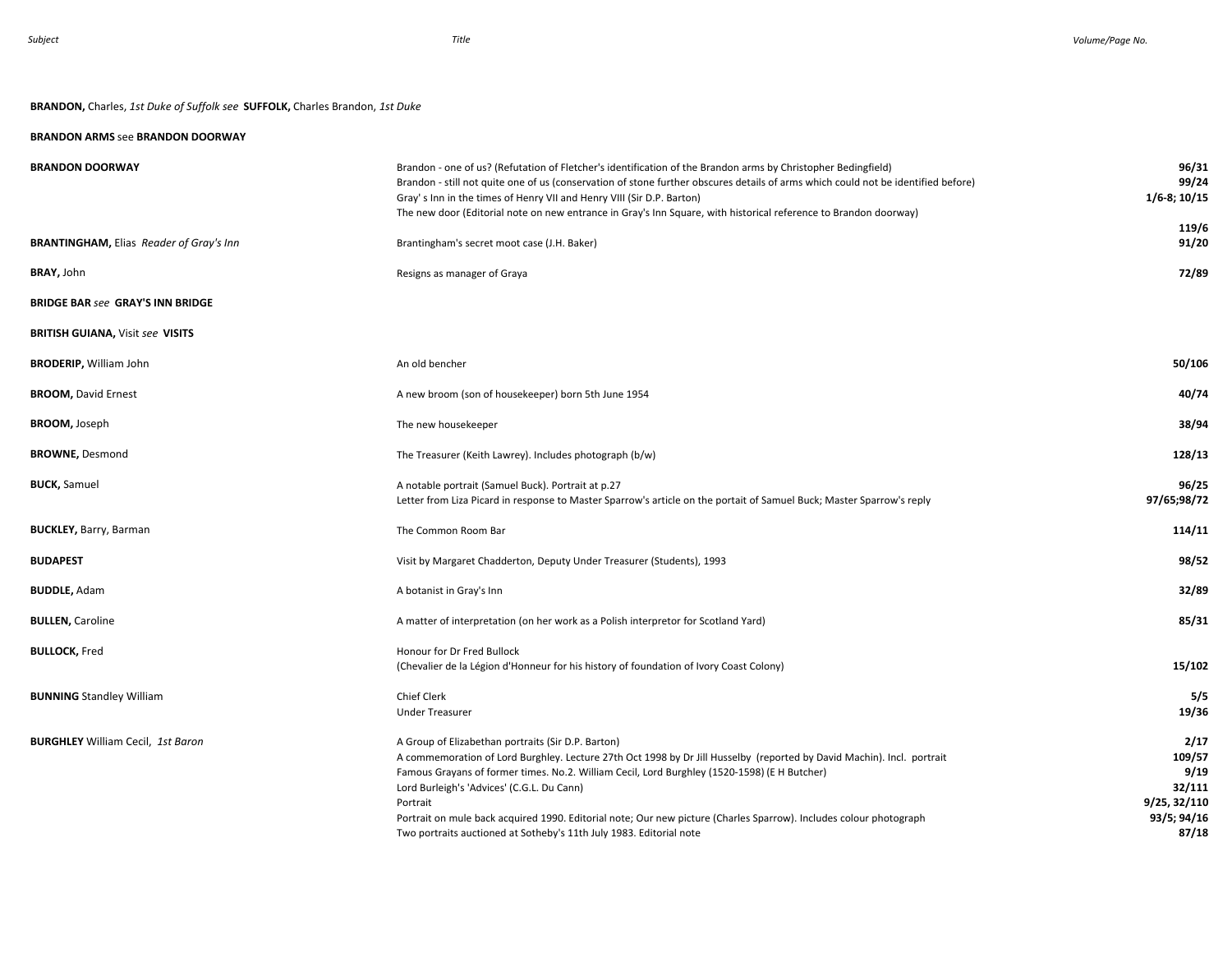| Subject                                                    | Title                                                                                                                                                                                                                                                                                                                                                                                                                  | Volume/Page No.                                                         |
|------------------------------------------------------------|------------------------------------------------------------------------------------------------------------------------------------------------------------------------------------------------------------------------------------------------------------------------------------------------------------------------------------------------------------------------------------------------------------------------|-------------------------------------------------------------------------|
| <b>BURKE, Mary</b>                                         | Graya Board member reaches age of 90                                                                                                                                                                                                                                                                                                                                                                                   | 105/19                                                                  |
| <b>BURLEIGH see BURGHLEY</b>                               |                                                                                                                                                                                                                                                                                                                                                                                                                        |                                                                         |
| <b>BURTON, Sir Michael John</b>                            | The Treasurer (Keith Lawrey). Includes portrait                                                                                                                                                                                                                                                                                                                                                                        | 125/11                                                                  |
| <b>BUTCHER, Anthony</b>                                    | Joins Graya Board<br>Photograph with organist and Preacher<br>The Treasurer. Profile and portrait with son Christopher.                                                                                                                                                                                                                                                                                                | 99/19<br>112/18<br>116/14                                               |
| <b>BUTTERS, Claire Library Secretary</b>                   | References                                                                                                                                                                                                                                                                                                                                                                                                             | 86/8; 97/62                                                             |
| <b>BUTTERWORTHS</b>                                        | A famous publishing house. With pictures.                                                                                                                                                                                                                                                                                                                                                                              | 43/42                                                                   |
| <b>BUTTERY</b> see SERVERY                                 |                                                                                                                                                                                                                                                                                                                                                                                                                        |                                                                         |
| <b>BYRNE, Sir William</b>                                  | Portrait                                                                                                                                                                                                                                                                                                                                                                                                               | 17/214                                                                  |
| <b>CALL FEES see ADMISISON AND CALL FEES</b>               |                                                                                                                                                                                                                                                                                                                                                                                                                        |                                                                         |
| CALL NIGHTS see also DINING; GRAY'S INN; HALL CUSTOMS      | Call Night [customs] (Francis Cowper)<br>Call Night at Gray's Inn (custom of shouting down newly-called suspended for Call of Florence Coxon, H.1933)<br>Call Night in Gray's Inn (photograph)<br>Ceremony moved back to 5.30 p.m and pre-dinner reception introduced<br>First split Call ceremony. Trin 1983<br>Gray's Inn in Victorian Days<br>Trinity Call Night 1960 filmed<br>Trinity Call Night 1960. Photograph | 43/62<br>12/4<br>64/107<br>88/7<br>87/8<br>114/13<br>52/76;53/6<br>53/7 |
| <b>CALLIS</b> Robert, Reader 1622                          | A Reader of Gray's Inn (Ivor Bowen)                                                                                                                                                                                                                                                                                                                                                                                    | 3/28                                                                    |
| CALVERT, Leonard                                           | Gray's Inn and the United States (F.Cowper)                                                                                                                                                                                                                                                                                                                                                                            | 73/23                                                                   |
| CAMBRIDGE UNIVERSITY see UNIVERSITY OF CAMBRIDGE           |                                                                                                                                                                                                                                                                                                                                                                                                                        |                                                                         |
| <b>CAMBRIDGE UNIVERSITY GRAY'S INN SOCIETY</b>             | Colour photograph of Gray's Inn guests at annual dinner held at Christ's College, 23rd Jan 1998                                                                                                                                                                                                                                                                                                                        | 107/90                                                                  |
| <b>CAMPION Bernard</b>                                     | Appointment as Metropolitan Magistrate<br>Master Campion (completion of 50 years from call)<br>My first brief<br>Portrait                                                                                                                                                                                                                                                                                              | 3/14<br>30/77<br>11/19<br>16/153                                        |
| <b>CAMPION, Sydney</b>                                     | Sculptor lawyer [exhibits bust of Delius]                                                                                                                                                                                                                                                                                                                                                                              | 72/89                                                                   |
| <b>CANADA, links</b>                                       | Links with Canada (John Diefenbaker Hon. Bencher 1953)                                                                                                                                                                                                                                                                                                                                                                 | 49/6; 117/31                                                            |
| <b>CANADA, Vist see VISITS</b>                             |                                                                                                                                                                                                                                                                                                                                                                                                                        |                                                                         |
| <b>CANADIAN BAR ASSOCIATION.</b> Annual meeting. Sept 1990 | Reception at Gray's Inn 24th Sept                                                                                                                                                                                                                                                                                                                                                                                      | 94/85                                                                   |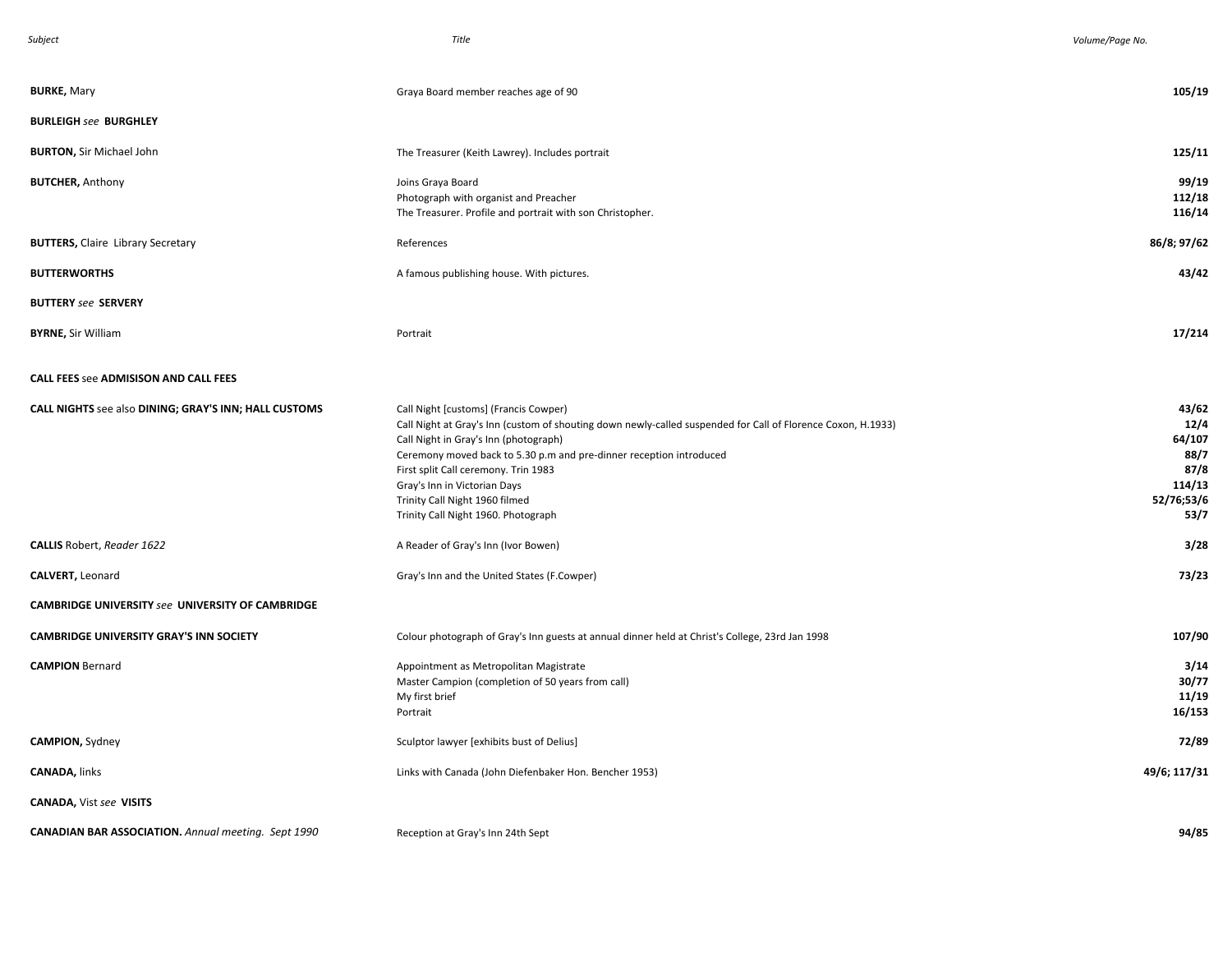| <b>CANDLESTICKS</b>                                            | for use in Hall donated by members and Benchers                                                                                                                                             | 109/14                            |
|----------------------------------------------------------------|---------------------------------------------------------------------------------------------------------------------------------------------------------------------------------------------|-----------------------------------|
| <b>CANTERBURY, Archbishops</b>                                 | who have preached at Gray's Inn. N.B. Also Rowan Williams in 2000 when Archbishop of Wales                                                                                                  | 84/27                             |
| CAPLAN, Leonard                                                | Portrait and profile<br>Trinity Term Call Night 1979. Picture                                                                                                                               | $83/3 - 4$<br>83/19               |
| <b>CAROL SERVICE</b>                                           | Carols in the Inn (First carol service in Chapel. 12th Dec 1966)                                                                                                                            | 63/34                             |
| <b>CARR, Sir Arthur Strettell Comyns</b>                       | My first brief<br>Portrait<br>The new Treasurer                                                                                                                                             | 23/21<br>31/1<br>31/2             |
| <b>CARSWELL, Robert Carswell, Baron</b>                        | The Law Lords (Joshua Rozenberg)                                                                                                                                                            | 119/24                            |
| <b>CARTOONS see LEGAL CARTOONS</b>                             |                                                                                                                                                                                             |                                   |
| <b>CATALPA TREE</b>                                            | The Catalpa<br>The Walks                                                                                                                                                                    | 42/90<br>59/8                     |
| <b>CATHOLICS</b>                                               | Mass in the Chapel (Editorial notes and article 'Ad majorem Dei Gloriam')<br>The hunter and the hunted : Richard Topcliffe [Persecutor] and Henry Walpole [persecuted] (Christopher Devlin) | 81/8, 82/7,61; 83/12<br>55/23     |
| <b>CATS IN THE INN</b>                                         | Cat life<br>Distinguished guests (including Trouble, Joseph and Charles)<br>The Head Porter's retirement<br>Tibby                                                                           | 54/86<br>30/118<br>34/74<br>66/84 |
| CECIL, Henry see LEON, Henry Cecil                             |                                                                                                                                                                                             |                                   |
| CECIL, Sir Robert see SALISBURY, Robert Cecil, 1st Earl of     |                                                                                                                                                                                             |                                   |
| CECIL, Sir William see BURGHLEY, William Cecil, 1st Baron      |                                                                                                                                                                                             |                                   |
| <b>CELLIER, Jean Head Chef</b>                                 | Catering                                                                                                                                                                                    | 92/8                              |
| <b>CENTRAL AFRICAN JUDICIARY</b>                               | Central African Judiciary (swearing in of Chief Justice & Supreme Court judges of Federation of Rhodesia and Nyasaland)                                                                     | 43/16                             |
| <b>CENTRAL ASIA see EASTERN EUROPE AND CENTRAL ASIA</b>        |                                                                                                                                                                                             |                                   |
| <b>CENTRAL CRIMINAL COURT</b>                                  | Some Old Bailey personalities (Albert Crew)<br>The Old Bailey 1878 (Leonard Caplan)                                                                                                         | 20/42<br>56/89                    |
| CETA see COMPREHENSIVE AND ECONOMIC TRADE AGREEMENT            |                                                                                                                                                                                             |                                   |
| <b>CEYLON see SRI LANKA</b>                                    |                                                                                                                                                                                             |                                   |
| <b>CHADDERTON, Margaret, Deputy Under Treasurer (Students)</b> | Appointment<br>Presented to the Queen 7th July 1997<br>Retirement<br>Visits East and West (to Budapest and American Inns of Court) 1993                                                     | 86/7<br>106/20<br>111/8<br>98/52  |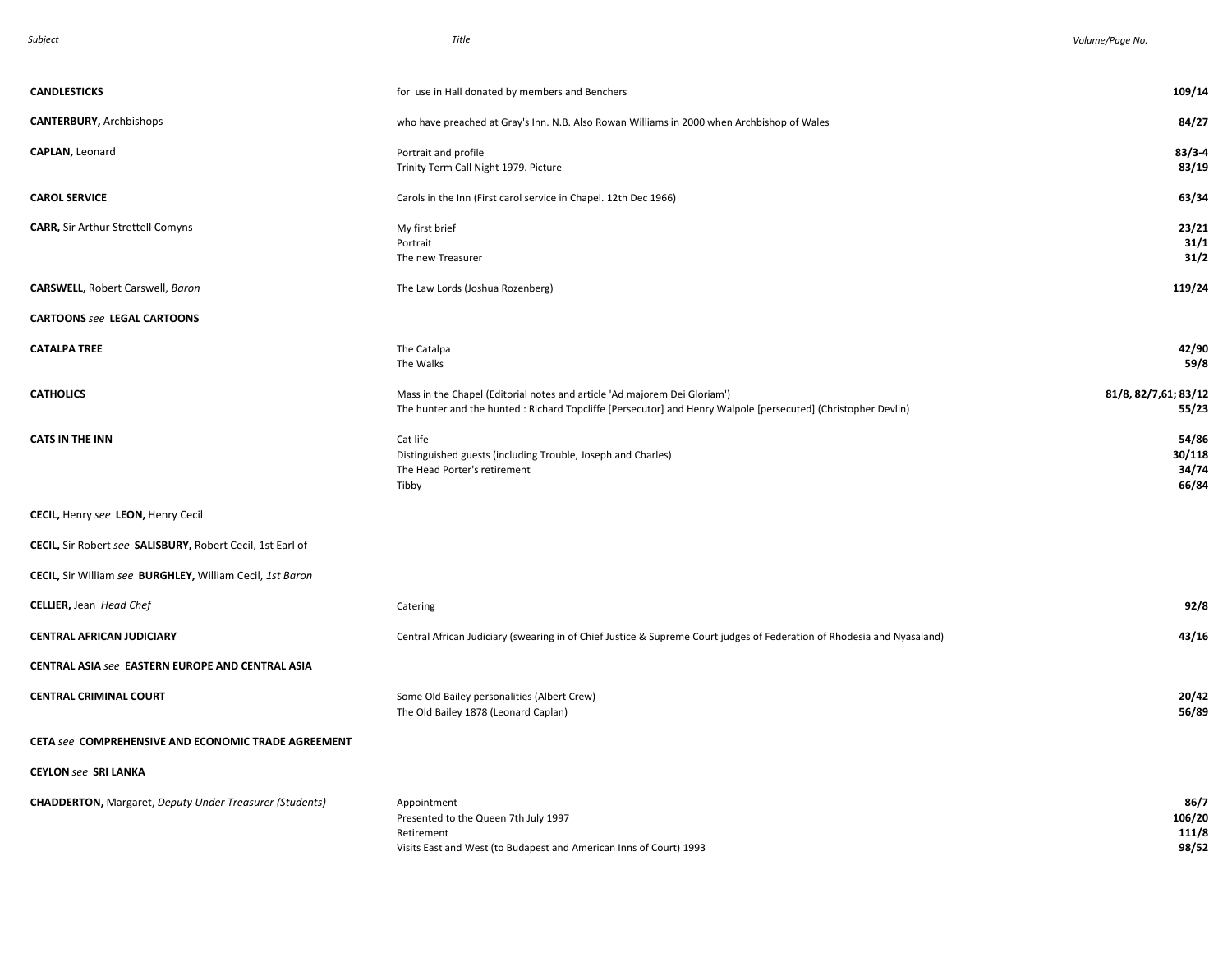| <b>CHALLIS, Graham</b> see also obtituaries                           | Memorial to Graham Challis (grand piano)                                                                                                                                                                                                                                      | 86/9                                                                        |
|-----------------------------------------------------------------------|-------------------------------------------------------------------------------------------------------------------------------------------------------------------------------------------------------------------------------------------------------------------------------|-----------------------------------------------------------------------------|
| <b>CHAMBERS IN THE INN see PRACTISING CHAMBERS</b>                    |                                                                                                                                                                                                                                                                               |                                                                             |
| <b>CHANNELL, Chef</b>                                                 | Leaves Inn's employment                                                                                                                                                                                                                                                       | 87/16                                                                       |
| <b>CHAPEL see GRAY'S INN CHAPEL</b>                                   |                                                                                                                                                                                                                                                                               |                                                                             |
| <b>CHAPEL COURT</b>                                                   | Some historical notes about Gray's Inn Square (Sir D.P. Barton)                                                                                                                                                                                                               | 7/18                                                                        |
| <b>CHAPEL READER</b>                                                  | Revd Adam Buddle (appointed Chapel Reader 12th Jun 1702)                                                                                                                                                                                                                      | 32/89                                                                       |
| <b>CHAPLAIN</b>                                                       | Gray's Inn Chapel 700 years on. (First Chaplain appointed 1315)<br>The offices of "Chaplain" and "Preacher" at Gray's Inn (Sir D P Barton)                                                                                                                                    | 127/9<br>16/154                                                             |
| <b>CHARLES, Cat</b>                                                   | Distinguished guests                                                                                                                                                                                                                                                          | 30/118                                                                      |
| <b>CHARLES, H.R.H. Prince of Wales</b><br>see also ROYAL WEDDING 1981 | Attendance at Inn functions<br>Photographs of visit to Gray's Inn 11th Mar 1993<br>Portrait by June Mendoza<br>The Prince and the planners. Review of 'A vision of Britain' by H.R.H. The Prince of Wales (Francis Cowper)<br>Royal Bencher (Picture of Call to Bar at 79/19) | 82/4; 83/4;84/;88/4; 97/12<br>97/12<br>$83/6 - 7$<br>93/25<br>78/4;79/4, 17 |
| <b>CHARLES I</b>                                                      | Still in a literary vein. Note by Liza Picard on Charles I as a book collector                                                                                                                                                                                                | 102/15                                                                      |
| <b>CHARD, Kenneth, Butler</b>                                         | <b>Butler</b><br><b>Head Porter</b><br>Retirement                                                                                                                                                                                                                             | 82/10; 85/8<br>77/139; 80/13;<br>88/16                                      |
| <b>CHARTERHOUSE</b>                                                   | In the village: Sutton's Hospital in Charterhouse (Anthony Butcher)                                                                                                                                                                                                           | 113/24                                                                      |
| <b>CHARTRES, Richard John Carew, Bishop of London</b>                 | Photograph with Bishop Michael Doe at the latter's licensing as Preacher of Gray's Inn 8th Jun 2011                                                                                                                                                                           | 125/61                                                                      |
| <b>CHATTERTON, Thomas</b>                                             | The inimitable Chatterton (Tim Shuttleworth). Includes reproduction of painting of deathbed scene by Henry Wallis (1856)                                                                                                                                                      | 126/25                                                                      |
| <b>CHELMSFORD</b> Frederick Thesiger, Baron                           | Lord Chelmsford                                                                                                                                                                                                                                                               | 82/22                                                                       |
| <b>CHESS CLUB see GRAY'S INN CHESS CLUB</b>                           |                                                                                                                                                                                                                                                                               |                                                                             |
| <b>CHESS CLOCKS</b>                                                   | Gray's Inn Chess circle acquires chess clocks                                                                                                                                                                                                                                 | 46/131                                                                      |
| CHILD & CO                                                            | Child and Co [Bankers]. With pictures.<br>Child's Bank<br>Salute to [Graya] advertisers. Child & Co appointed Inn's bankers 29th May 1750                                                                                                                                     | 44/109<br>77/141<br>37/71                                                   |
| <b>CHILDREN</b>                                                       | Children of residents                                                                                                                                                                                                                                                         | 36/86; 37/14;<br>38/94; 40/74;<br>41/18; 43/14;<br>50/75; 52/78;            |

**89/11; 90/6**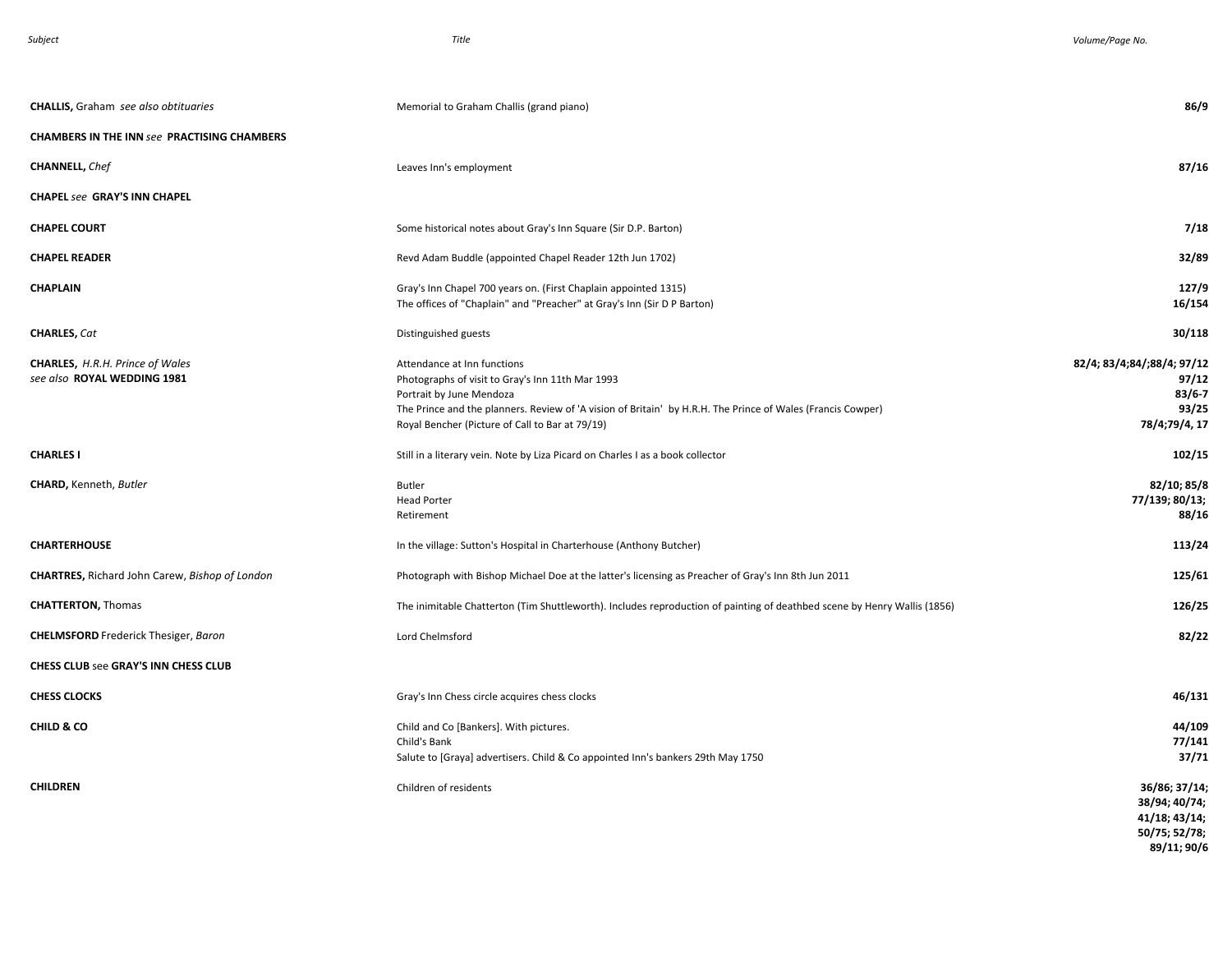| <b>CHINA</b>                                                   | China: a country of contrasts (Marion Simmons)<br>Gray's Inn and refugees from political persecution in China<br>Illegal but not against the law. Observations on the Chinese attitude to the law (Charmian Martin)                                                                                                                                                                                                                                                                                                                                                                                                                                                     | 118/26<br>108/36<br>93/37                                                                                  |
|----------------------------------------------------------------|-------------------------------------------------------------------------------------------------------------------------------------------------------------------------------------------------------------------------------------------------------------------------------------------------------------------------------------------------------------------------------------------------------------------------------------------------------------------------------------------------------------------------------------------------------------------------------------------------------------------------------------------------------------------------|------------------------------------------------------------------------------------------------------------|
| <b>CHINA SUPPORT GROUP</b>                                     | Gray's Inn and refugees from political persecution in China                                                                                                                                                                                                                                                                                                                                                                                                                                                                                                                                                                                                             | 108/36                                                                                                     |
| <b>CHODI, Peter, Chapel Keeper</b>                             | Familiar figure                                                                                                                                                                                                                                                                                                                                                                                                                                                                                                                                                                                                                                                         | 89/15                                                                                                      |
| <b>CHOIR see GRAY'S INN CHAPEL CHOIR</b>                       |                                                                                                                                                                                                                                                                                                                                                                                                                                                                                                                                                                                                                                                                         |                                                                                                            |
| <b>CHRISTIAN, Charles</b>                                      | The Editor<br>Retires as Editor of Graya                                                                                                                                                                                                                                                                                                                                                                                                                                                                                                                                                                                                                                | 101/20<br>105/12                                                                                           |
| <b>CHRISTIANITY AND JUSTICE see RELIGION AND JUSTICE</b>       |                                                                                                                                                                                                                                                                                                                                                                                                                                                                                                                                                                                                                                                                         |                                                                                                            |
| <b>CHRISTIANSON, Guy, Assistant Librarian</b>                  | The Library                                                                                                                                                                                                                                                                                                                                                                                                                                                                                                                                                                                                                                                             | 70/129                                                                                                     |
| <b>CHRISTMAS ENTERTAINMENTS</b><br>see also MASQUES AND REVELS | The keeping of Christmas (in 'Master of the Revels' by Sir Herbert Austin)                                                                                                                                                                                                                                                                                                                                                                                                                                                                                                                                                                                              | 1/14                                                                                                       |
| <b>CHRISTMAS CARD see GRAY'S INN CHRISTMAS CARD</b>            |                                                                                                                                                                                                                                                                                                                                                                                                                                                                                                                                                                                                                                                                         |                                                                                                            |
| <b>CHRISTOPHER &amp; CO</b>                                    | Christopher and Company Limited [wine suppliers] (J.W. Bygott Webb)                                                                                                                                                                                                                                                                                                                                                                                                                                                                                                                                                                                                     | 45/25                                                                                                      |
| <b>CHRIST'S HOSPITAL</b>                                       | Christ's Hospital presentation [made available for for benchers' by H S E Vanderpant]                                                                                                                                                                                                                                                                                                                                                                                                                                                                                                                                                                                   | 12/6                                                                                                       |
| 'CHUNKY' see TUMBRIDGE, R                                      |                                                                                                                                                                                                                                                                                                                                                                                                                                                                                                                                                                                                                                                                         |                                                                                                            |
| <b>CHURCHILL, Sir Winston Leonard Spencer</b>                  | Attends dinners at the Inn 28th Mar and 14th Dec 1917; 29th Jul 1918 (meets F.D.Roosevelt), May 1943, to celebrate re-opening of Hall 1952<br>Bronze bust by David McFall<br>Bronze by Jacob Epstein - photograph<br>Churchill meets Roosevelt. Gray's Inn, 29th Jul 1918 (Malcolm Pill)<br>House Dinner 13th Jun 1952 (with photograph).<br>Man of two continents<br>Portrait with Robert Menzies<br>November birthday (Poem in honour of Winston Churchill by I Snatt)<br>On Winston Churchill [poem]<br>Sir Winston Churchill. Address by Dingle Foot. 4th Feb 1965 (preceded by tribute from Robert Menzies at p.17)<br>Sir Winston Churchill. Poem by Hedley Lucas | 117/28-30<br>60/76;61/19<br>40/75<br>115/66<br>36/87<br>61/35<br>67/19<br>50/76<br>40/75<br>61/21<br>61/38 |
| <b>CHURCHILL SCHOLARSHIP</b>                                   | Founded                                                                                                                                                                                                                                                                                                                                                                                                                                                                                                                                                                                                                                                                 | 65/11                                                                                                      |
| <b>CINQ PORTs, Warden</b><br><b>CIRCUITS</b>                   | Lord Warden Master Robert Menzies appointed in succession to Master Winston Churchill.<br>Sir Robert Menzies [installed as] Lord Warden of the Cinq Ports                                                                                                                                                                                                                                                                                                                                                                                                                                                                                                               | 62/90<br>64/95                                                                                             |

*see* **MIDLAND CIRCUIT; NORTHERN CIRCUIT; WESTERN CIRCUIT** *see also* **CIRCUIT DINNERS**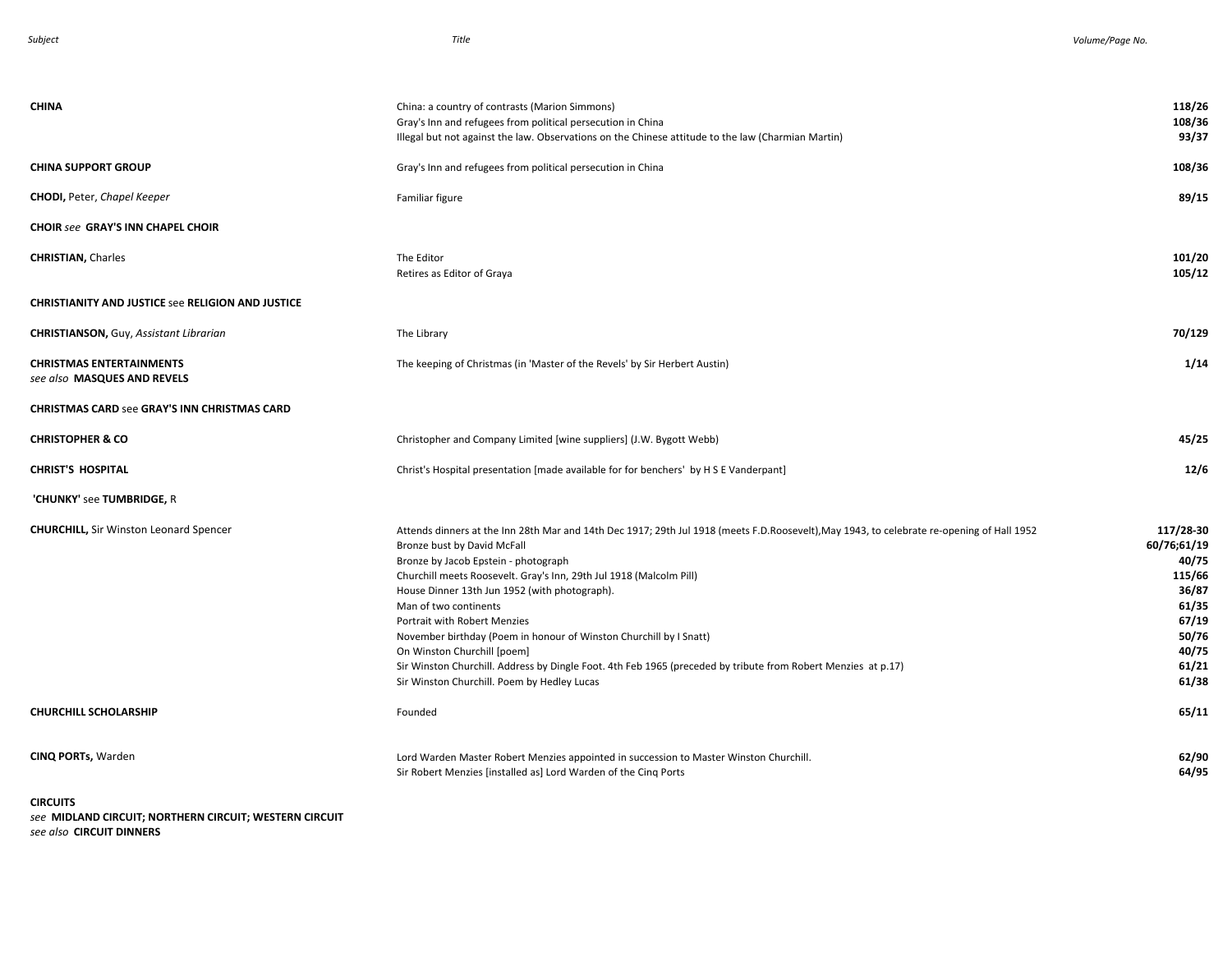| <b>CIRCUIT DINNERS</b>                                        | On the Circuit<br>Midland Circuit Dinner 3rd May 2002<br>Wales and Chester Circuit Dinner 25th April 1997                                                                                                                     | 101/16<br>115/14<br>104/19; 105/89 |
|---------------------------------------------------------------|-------------------------------------------------------------------------------------------------------------------------------------------------------------------------------------------------------------------------------|------------------------------------|
| <b>CITZENS' ADVICE BUREAU</b>                                 | Letter from Philip Pope concerning his work for a local Citizens' Advice Bureau                                                                                                                                               | 9/55                               |
| <b>CITTIE OF YORKE</b>                                        | Editorial note                                                                                                                                                                                                                | 87/9                               |
| <b>CITY REMEMBRANCER</b>                                      | Remembering the City (Adrian Barnes)                                                                                                                                                                                          | 94/26                              |
| <b>CITY UNIVERSITY</b>                                        | Faculty of Law absorbs Inns of Court School of Law                                                                                                                                                                            | 113/7                              |
| <b>CIVIL LITIGATION</b>                                       | Provincial justice: a North Easterner's perspective: civil litigation.<br>From a Reading given at Barnard's Inn by Master Paul Kennedy 25th Jun 2003                                                                          | 118/34 at p.44                     |
| <b>CIVIL PROCEDURE</b>                                        | Opinion - Woolf, a modest proposal (Nicholas Chambers)<br>The Civil Procedure Rules - the overriding objective, mirage or miracle (Robert Turner)<br>The Woolf talk at Gray's Inn civil procedure evening (Nicholas Chambers) | 102/5<br>114/52<br>109/26          |
| <b>CLARA</b> , Florist, greengrocer and fruitier              | Goodbye Clara (Francis Cowper)                                                                                                                                                                                                | 79/41, 87/19                       |
| <b>CLARKE, Kenneth Harry</b>                                  | Master Kenneth Clarke: the legal career (Ross Cranston). Includes portrait and photographs                                                                                                                                    | 125/29                             |
| <b>CLARKE HALL, Edna see HALL, Edna Clarke</b>                |                                                                                                                                                                                                                               |                                    |
| CLARKE HALL, Sir William see HALL, Sir William Clarke         |                                                                                                                                                                                                                               |                                    |
| <b>CLARKE HALL FELLOWSHIP</b>                                 | The children's friend (announcement of the foundation of the Clarke Hall Fellowship, 1933)                                                                                                                                    | 12/3                               |
| <b>CLERKENWELL</b>                                            | In the village. St John's Gate (Charles Sparrow). Illustrated with two colour drawings.<br>In the village. The Italian village (Anthony Butcher)<br>London's Italian village                                                  | 110/46<br>109/48<br>81/41          |
| <b>CLIFFORD'S INN</b>                                         | Clifford's Inn                                                                                                                                                                                                                | 118/8                              |
| CLIVERD, Graham, Architectural painter, engraver and etcher   | Editorial note on etching of Gray's Inn Hall, Chapel and Gray's Inn Square<br>Letter from John Baker on etchings of Clifford's Inn and Middle Temple Hall                                                                     | 104/16<br>105/80                   |
| <b>CLOCKS see ACT OF PARLIAMENT CLOCK; PENSION ROOM CLOCK</b> |                                                                                                                                                                                                                               |                                    |
| <b>CLOISTERS</b>                                              | The cloisters between South Square and Field Court in 1900 (Drawing)                                                                                                                                                          | 62/89                              |
| <b>CLOUTMAN, Sir Brett</b>                                    | Sir Brett Cloutman: the last V.C. of The Great War                                                                                                                                                                            | 122/63                             |
| <b>COCHRANE, Thomas Cochrane, 10th Earl of Dundonald</b>      | The case of Lord Cochrane (Col.George Grover)                                                                                                                                                                                 | 62/141                             |
| <b>COCKS, Bernard Malcolm</b>                                 | Deputy Librarian<br>Promoted to Librarian<br>Retirement                                                                                                                                                                       | 5/5<br>54/80<br>68/87              |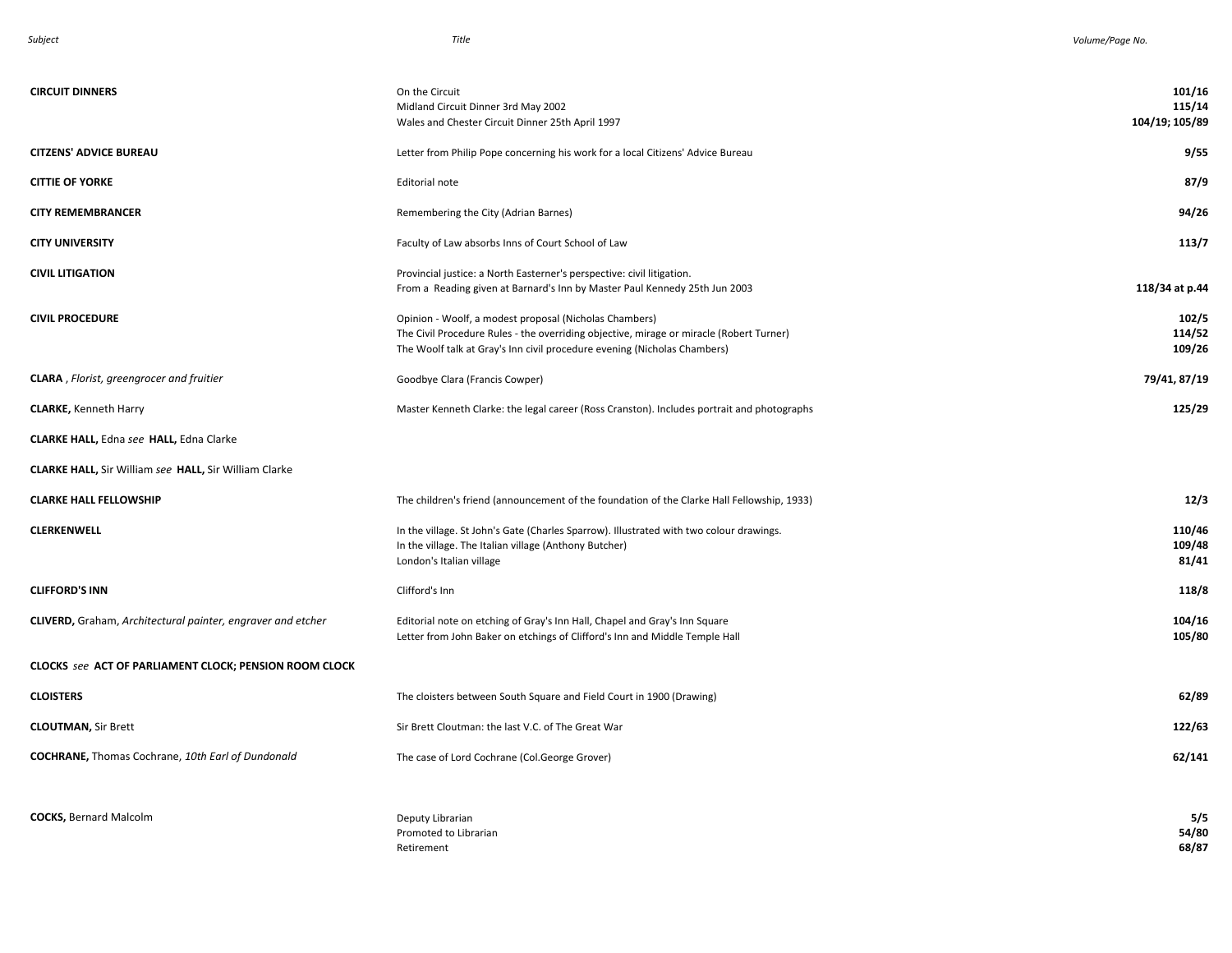*Subject Title . Volume/Page No.* 

| <b>COHEN, Michael</b>                                                                                                                                          | Portrait photograph                                                                                                                                                                                                                                                                                                                                         | 113/36                                                                                                              |
|----------------------------------------------------------------------------------------------------------------------------------------------------------------|-------------------------------------------------------------------------------------------------------------------------------------------------------------------------------------------------------------------------------------------------------------------------------------------------------------------------------------------------------------|---------------------------------------------------------------------------------------------------------------------|
| <b>COLDSTREAM GUARDS</b>                                                                                                                                       | Founder of the Coldstream (George Monck, Duke of Albermarle and other Gray's Inn connections with the regiment).                                                                                                                                                                                                                                            | 44/79                                                                                                               |
| <b>COLLET'S INN see KING'S INNS</b>                                                                                                                            | The Coldstream Guards                                                                                                                                                                                                                                                                                                                                       | 60/78; 68/90                                                                                                        |
| <b>COLLINS, (John) Martin see also obituaries</b>                                                                                                              | The Treasurer. Profile and portrait (Eric Owen)                                                                                                                                                                                                                                                                                                             | 109/5                                                                                                               |
| <b>COMEDY OF ERRORS</b>                                                                                                                                        | Preparations for staging (1994). 2 colour photographs<br>The Comedy of Errors (1994). With colour photographs<br>The Night of Errors (Leonard Caplan) + correspondence with Master Croom-Johnson                                                                                                                                                            | 102/20<br>99/15; 100/7; 101/27-37<br>97/43; 98/73/99/54                                                             |
| <b>COMMITTEES OF THE INN see also</b><br><b>GRAY'S INN BARRISTERS' COMMITTEE;</b><br><b>GRAY'S INN BENCH BAR AND STUDENTS' COMMITTEE; MANAGEMENT COMMITTEE</b> | Restructured                                                                                                                                                                                                                                                                                                                                                | 88/6, 47                                                                                                            |
| <b>COMMON ROOM</b>                                                                                                                                             | Common life<br>Common Room opening: extract from a diary. 30th Nov 1953<br>Conversations recorded by L. Jules Singer<br>Masters<br>New Common Room block (1970). Illustrated with pictures of rebuilding sites 1905 and 1970<br>Rebuilding adjustments<br>The Common Room<br>The new buildings<br>The new Common Room<br>The Common Room (renovations 2002) | 78/9<br>39/57<br>28/52, 29/54<br>46/5; 63/4<br>72/116<br>72/86<br>25/9,28/7<br>74/80; 75/6; 76/63<br>78/7<br>115/11 |
| <b>COMMONWEALTH PRIME MINISTERS' CONFERENCE 1961</b>                                                                                                           | House Dinner 3rd March 1961                                                                                                                                                                                                                                                                                                                                 | 54/89                                                                                                               |
| <b>COMPREHENSIVE ECONONIC AND TRADE AGREEMENT</b>                                                                                                              | A threat to Sovereignty of courts and Parliament (John Hendy)                                                                                                                                                                                                                                                                                               | 128/52                                                                                                              |
| <b>COMYN, James</b>                                                                                                                                            | One more legal anecdote                                                                                                                                                                                                                                                                                                                                     | 116/11                                                                                                              |
| <b>COMPARATIVE LAW</b>                                                                                                                                         | The Executive and the courts: the English scene and its French counterpart. Address by C.J. Hamson 23d April 1956                                                                                                                                                                                                                                           | 44/86                                                                                                               |
| <b>COMPTROLLER OF THE CITY OF LONDON</b>                                                                                                                       | Portrait of Desmond Heap                                                                                                                                                                                                                                                                                                                                    | 39/18                                                                                                               |
| <b>COMYNS CARR, Sir Arthur Strettell</b><br>see CARR, Sir Arthur Strettell Comyns                                                                              |                                                                                                                                                                                                                                                                                                                                                             |                                                                                                                     |
| CONEY COURT see also GRAY'S INN SQUARE                                                                                                                         | Some historical notes about Gray's Inn Square (Sir D.P. Barton)                                                                                                                                                                                                                                                                                             | 7/19                                                                                                                |
| <b>CONFERENCE OF UNITED STATES CHIEF JUSTICES,</b><br>Anchorage, Alaska, 1980                                                                                  | Alaskan burn-out (Lord Lane)                                                                                                                                                                                                                                                                                                                                | 84/25                                                                                                               |
| <b>CONNAUGHT, Duke of, see ARTHUR, Duke of Connaught</b>                                                                                                       |                                                                                                                                                                                                                                                                                                                                                             |                                                                                                                     |
| <b>CONNAUGHT, Prince Arthur of see ARTHUR, Prince of Connaught</b>                                                                                             |                                                                                                                                                                                                                                                                                                                                                             |                                                                                                                     |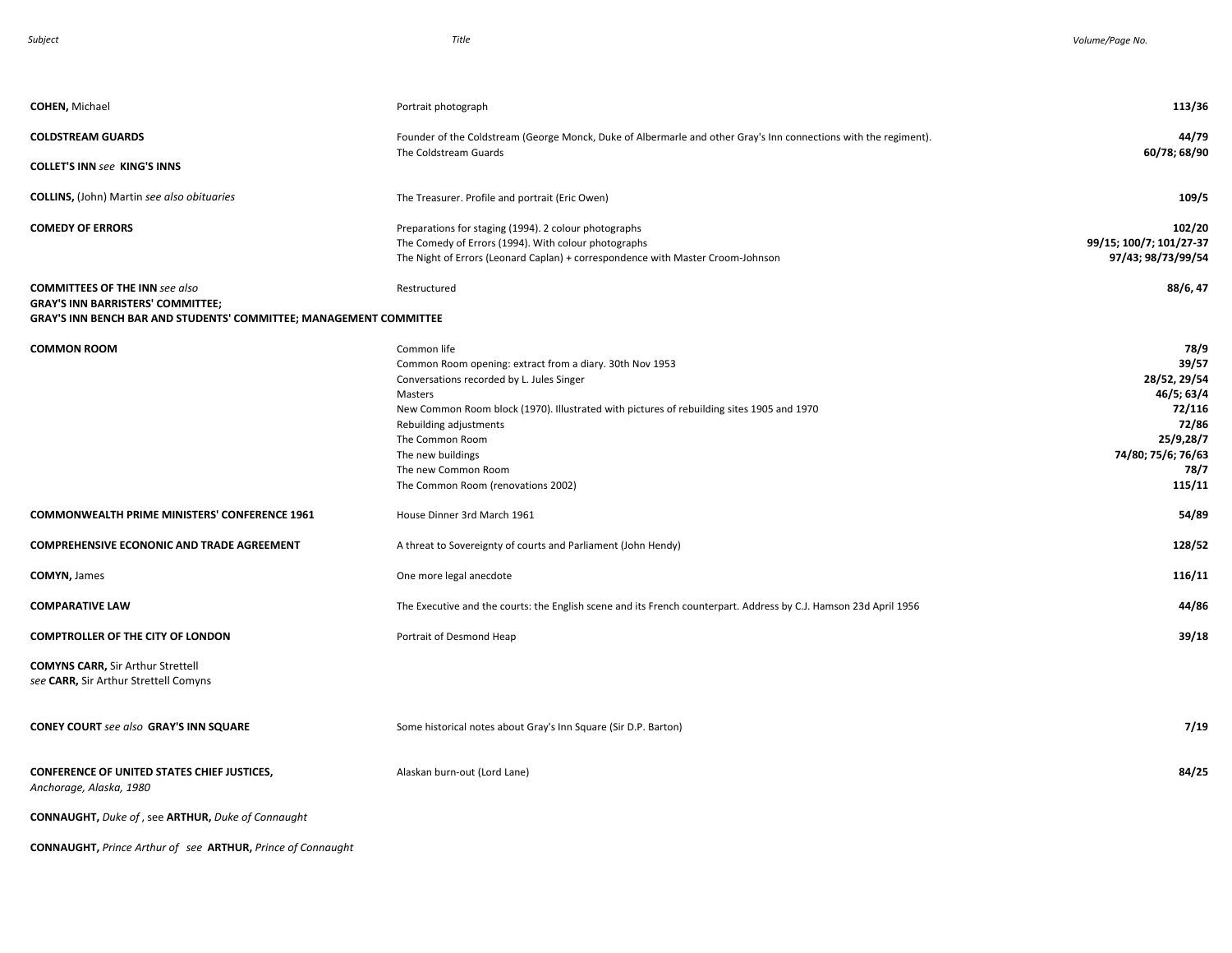| <b>CONTINUING EDUCATION</b>                                                     | A new role for the Inn<br>Continuing Education. The Gray's Inn experience (Michael Hill)<br>Education and training at Gray's Inn: a brief history since 1992<br>First continuing education exercises<br>Legal education and training in Gray's Inn (John Mummery)<br>New Practitioners' Programme<br>The Advocacy Department: an introduction<br>The Advocacy Department. Visits to Jersey and the Bahamas<br>The compulsory exercises: an overseas perspective | 110/8; 113/6<br>95/18<br>127/37<br>94/6<br>117/79<br>106/19<br>114/61<br>116/66<br>115/85 |  |
|---------------------------------------------------------------------------------|-----------------------------------------------------------------------------------------------------------------------------------------------------------------------------------------------------------------------------------------------------------------------------------------------------------------------------------------------------------------------------------------------------------------------------------------------------------------|-------------------------------------------------------------------------------------------|--|
| <b>CONTROL COMMISSION</b>                                                       | A change of status (Life in the Control Commission for Germany - military and civilian personnel).<br>Control Commission Courts, by a Prosecutor in Germany<br>Operation 'Justice' (N.L.C. Macaskie)                                                                                                                                                                                                                                                            | 33/52<br>26/33<br>31/8                                                                    |  |
| <b>COOKE, John, Regicide</b>                                                    | Editorial note on Geoffrey Robertson's 'Tyrannicide brief'                                                                                                                                                                                                                                                                                                                                                                                                      | 119/9                                                                                     |  |
| <b>COOPER, Walter, Warder</b>                                                   | Inn staff                                                                                                                                                                                                                                                                                                                                                                                                                                                       | 48/64                                                                                     |  |
| <b>CORAM, Thomas</b>                                                            | Tomb in St Andrew's Holborn dedicated                                                                                                                                                                                                                                                                                                                                                                                                                           | 56/76                                                                                     |  |
| <b>CORAM FOUNDATION</b>                                                         | Coram family (Anthony Butcher). Illustrated                                                                                                                                                                                                                                                                                                                                                                                                                     | 120/59                                                                                    |  |
| <b>CORNWALL, Charles Wolfran</b>                                                | Men of Gray's Inn: Charles Wolfran Cornwall [1735-1789. Speaker of the House of Commons 1780-9].(Francis Cowper)<br>Portrait by Thomas Gainsborough                                                                                                                                                                                                                                                                                                             | 43/37<br>43/39                                                                            |  |
| <b>CORONATION OF EDWARD VII</b>                                                 | Two Coronation balls 1953 and 1903                                                                                                                                                                                                                                                                                                                                                                                                                              | 38/106                                                                                    |  |
| <b>CORONATION OF GEORGE VI</b>                                                  | Celebrations, 1937                                                                                                                                                                                                                                                                                                                                                                                                                                              | 19/3, 21, 28; 108/26                                                                      |  |
| <b>CORONATION OF ELIZABETH II</b>                                               | The Coronation Ball<br>The children's party<br>Two Coronation balls 1953 and 1903                                                                                                                                                                                                                                                                                                                                                                               | 38/92; 116/114<br>38/107; 116/114<br>38/106                                               |  |
| <b>CORONERS</b>                                                                 | First appointed 1194                                                                                                                                                                                                                                                                                                                                                                                                                                            | 99/16                                                                                     |  |
| <b>COSTIN, Frances P.A. to Under Treasurer</b>                                  | Reference                                                                                                                                                                                                                                                                                                                                                                                                                                                       | 80/13                                                                                     |  |
| <b>COSTS</b>                                                                    | The Bar, the Inns and legal reform (Daniel Brennan)                                                                                                                                                                                                                                                                                                                                                                                                             | 108/13-14                                                                                 |  |
| <b>COUNCIL OF WALES</b>                                                         | James I refuses to accept judgment against (Farley's case)                                                                                                                                                                                                                                                                                                                                                                                                      | 106/58                                                                                    |  |
| <b>COUNSELLOR SILVERTONGUE see NOBLE, Richard</b>                               |                                                                                                                                                                                                                                                                                                                                                                                                                                                                 |                                                                                           |  |
| <b>COUNTY PALATINE OF LANCASTER see DUTCHY AND COUNTY PALATINE OF LANCASTER</b> |                                                                                                                                                                                                                                                                                                                                                                                                                                                                 |                                                                                           |  |
| <b>COURAGE, William, Director of Finance</b>                                    | Succeeds Peter Simmonds                                                                                                                                                                                                                                                                                                                                                                                                                                         | 106/102                                                                                   |  |
| <b>COURT INTERPRETERS</b>                                                       | The life of a court interpreter (Diana Morgan)                                                                                                                                                                                                                                                                                                                                                                                                                  | 86/51                                                                                     |  |
| <b>COURT OF APPEAL FOR EASTERN AFRICA</b>                                       | Gray's Inn and the Court of Appeal for Eastern Africa                                                                                                                                                                                                                                                                                                                                                                                                           | 33/24                                                                                     |  |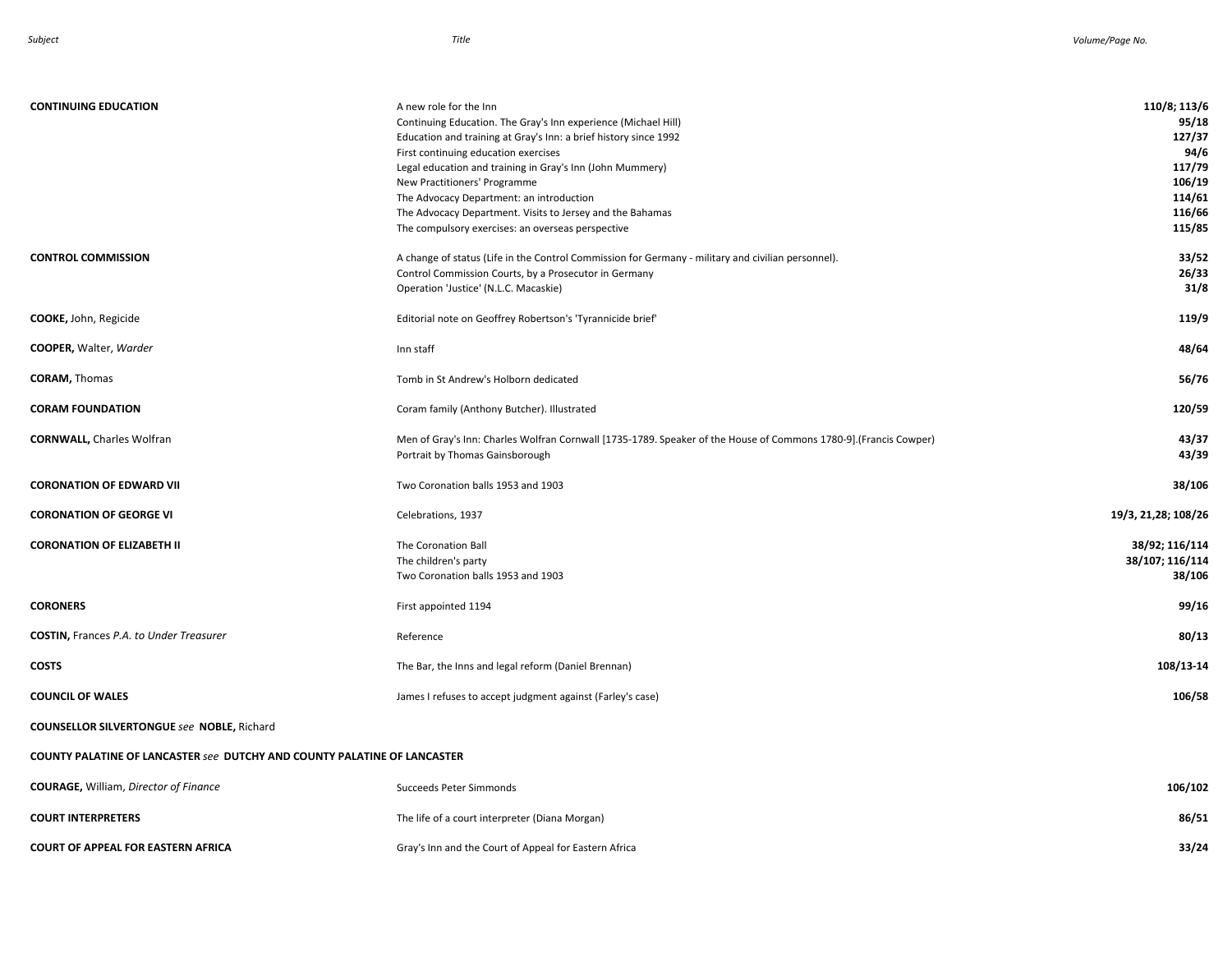### **COURT PUPILLAGE SCHEME** see **GRAY'S INN COURT PUPILLAGE SCHEME**

| <b>COURTS AND LEGAL SERVICES BILL</b>        | Extract from minutes of House of Commons Standing Committee D                                                   | 94/36          |
|----------------------------------------------|-----------------------------------------------------------------------------------------------------------------|----------------|
| <b>COWARD Sir Lewis</b>                      | House Dinner 19th July 1929.                                                                                    | 5/3,17         |
| <b>COWEN, Sir Zelman</b>                     | Australian connections (Ross Cranston). Includes small b/w portrait photograph                                  | 128/49         |
|                                              | Honorary Bencher 1978                                                                                           | 81/6           |
| <b>COWIE, Hugh</b>                           | Two old Benchers                                                                                                | 90/48          |
| <b>COWPER, Francis</b>                       | Honorary Bencher 1977                                                                                           | 81/6           |
| see also obituaries                          | House Dinner 15th June 1989                                                                                     | 93/27          |
|                                              | Tree planted in memory of                                                                                       | 95/14          |
|                                              | Portrait. Drawing by Jacqueline Geldart                                                                         | 93/33          |
|                                              | Yet another anniversary (Lord Edmund-Davies). A tribute to Francis Cowper, editor of Graya                      | 80/49          |
| <b>COX</b> Sir Montague                      | A great municipal servant (Sir Montague Cox)                                                                    | 12/7           |
| COX, Philip                                  | Memories of the Battle of the Atlantic as recorded by Master Philip Cox (Introduction by Master Pill).          |                |
|                                              | Includes small portrait photo in uniform                                                                        | 123/79         |
|                                              | Portrait                                                                                                        | 94/3           |
|                                              | The Treasurer Master Philip Cox. Science, Sea and Silk                                                          | 94/8           |
| <b>COXON Florence A</b>                      | Call Night at Gray's Inn [Hilary 1933] (custom of shouting down newly called suspended for)                     | 12/4           |
| <b>CRAFTSMEN'S DINNER</b>                    | The Craftsmen's Dinner                                                                                          |                |
|                                              | (Dinner for the craftsmen involved in the reconstruction of the Hall, held 18th Dec 1952)                       | 35/1           |
| <b>CRAWFORD, Richard Inn staff - Painter</b> | Retirement                                                                                                      | 88/18          |
| <b>CRICKET</b>                               | Cricket near Gray's Inn 1719                                                                                    | 53/19          |
| <b>CRIMINAL ADVOCACY see ADVOCACY</b>        |                                                                                                                 |                |
| <b>CRIMINAL BAR</b>                          | Opinion - the future of the criminal bar (Richard Ferguson)                                                     | 101/5          |
| <b>CRIMINAL JURISDICTION</b>                 | Provincial justice: a North Easterner's perspective. Barnard's Inn Reading by Master Paul Kennedy 25th Jun 2003 | 118/34 at p.35 |
| <b>CRIMINOLOGY</b>                           | Conference at Gray's Inn 26th Sept 1990                                                                         | 94/86          |
|                                              | The reformation of the criminal (William Clarke Hall)                                                           | 11/31          |
|                                              | Reformative treatment of prisoners (William Clarke Hall)                                                        | 2/9            |
| <b>CROFTON, William</b>                      | Early member of Gray's Inn. Editorial note                                                                      | 83/14          |
| <b>CROMWELL, Thomas</b>                      | Gray's Inn and the Tower [of London] (Molina Fullman)                                                           | 82/50          |
|                                              | Great judges of Gray's Inn (G.W. Keeton)                                                                        | 71/26          |
|                                              |                                                                                                                 |                |
| <b>CROOM-JOHNSON, Sir David</b>              | Portrait and profile                                                                                            | $85/3 - 4$     |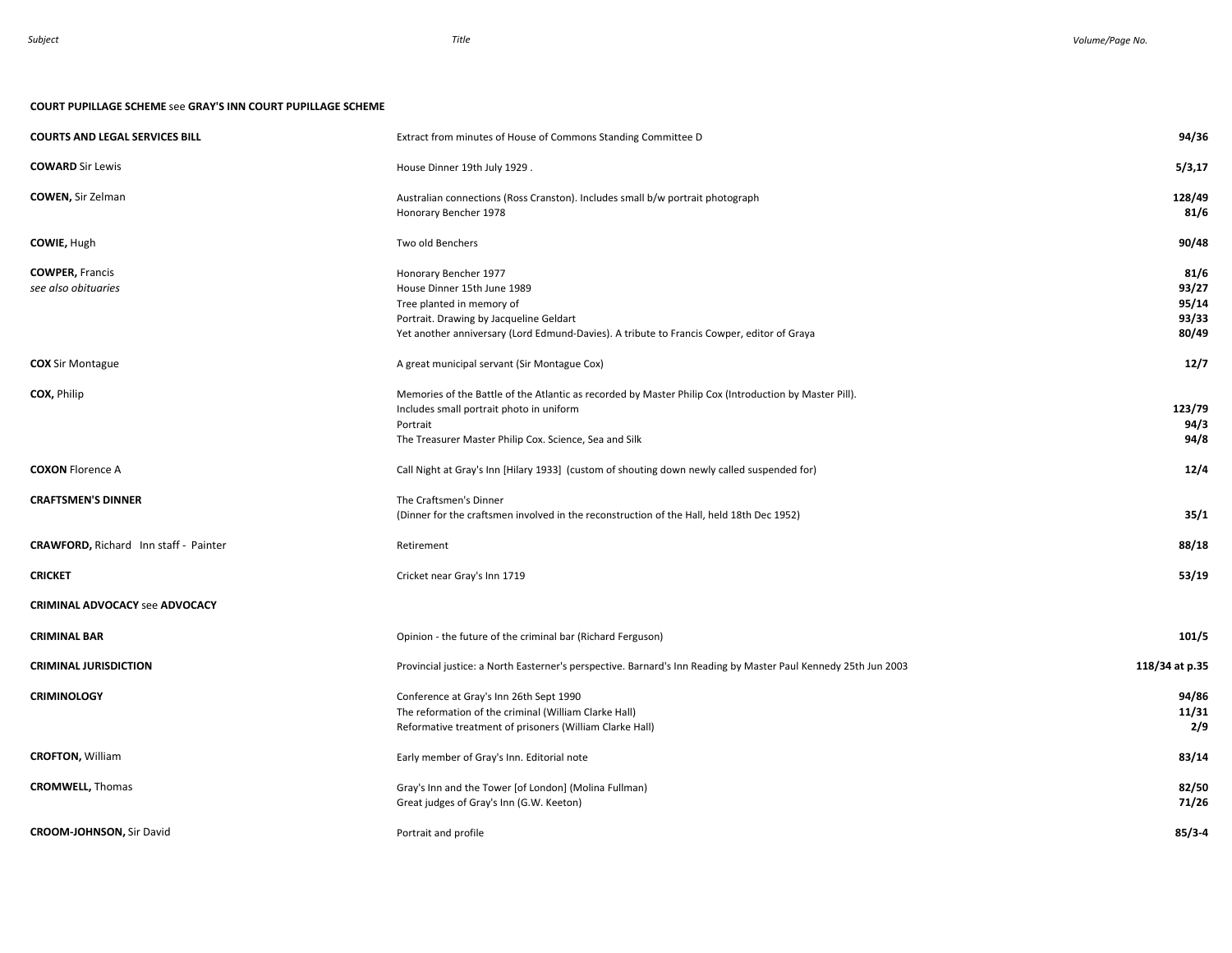| Subjec |  |
|--------|--|
|--------|--|

*Subject Title . Volume/Page No.* 

| <b>CROOM-JOHNSON, Sir Reginald Power</b>                                 | A not so quiet corner of legal history (Judge demands planes grounded) Re-told at 102/53 with another anecdote.                  | 83/43                         |
|--------------------------------------------------------------------------|----------------------------------------------------------------------------------------------------------------------------------|-------------------------------|
| <b>CROSS BORDER CRIME</b>                                                | Tackling cross-border crime. Barnard's Inn Reading by Master Clare Montgomery 21st Jun 2004                                      | 118/54                        |
| <b>CROSS EXAMINATION</b>                                                 | The benefits and purpose of cross-examination (Lionel Read)                                                                      | 107/47; 114/8                 |
| <b>CROWN OFFICE ROW</b>                                                  | 'Ten Crown Office Row'                                                                                                           | 85/51                         |
| <b>CURFEW</b>                                                            | Curfew at Gray's Inn (poem) by Hedley Lucas<br>The curfew<br>Time changed from 9 p.m. to 6.45 p.m.                               | 55/48<br>51/5, 74/82<br>89/14 |
| <b>CURL, Deborah, Library Assistant</b>                                  | The Library                                                                                                                      | 79/76                         |
| <b>CUSACK, Sir Ralph Vincent</b>                                         | Bequest of items including his portrait by Irma Hardy                                                                            | 82/4                          |
| <b>CUSTOM</b>                                                            | Custom and the Freedom. Barnard's Inn Reading 18th Jun 1996 by Master Charles Sparrow                                            | 104/29                        |
| <b>CUSTOMS IN HALL see HALL CUSTOMS</b>                                  |                                                                                                                                  |                               |
| <b>CYPRUS</b>                                                            | A new nation (Gray's Inn links]).<br>Justice Minister Alecos Evangelou lunches at the Inn, May 1995                              | 52/77<br>102/19               |
| DAMPIER, Lorraine, Administration Secretary                              | The new Administration Secretary                                                                                                 | 92/13                         |
| DANCING IN THE INNS OF COURT                                             | 'Old time dancing'                                                                                                               | 63/10                         |
| DAVID, Henry                                                             | Par nobile fratrum (legal case 1861)                                                                                             | 53/17                         |
| <b>DAVIES, Eric</b>                                                      | The Judge's Clerk. Includes photograph receiving Malaysian medal                                                                 | 128/8                         |
| DAVIES, Herbert Edmund<br>see EDMUND-DAVIES Herbert Edmund Davies, Baron |                                                                                                                                  |                               |
| DAVIS, Alfred Speedwell (David) Chief Clerk<br>see also obituaries       | Elected to Holborn Borough Council<br>Mr and Mrs Davis<br>Retirement                                                             | 48/63<br>89/13<br>79/14       |
| DAVIS, Florence Caterer and Treasury Office assistant                    | A retirement<br>Mr and Mrs Davis                                                                                                 | 52/78<br>89/13                |
| DAVIS, J Night Porter                                                    | Serving the Inn                                                                                                                  | 80/13                         |
| DAY, Butler                                                              | Retirement (1933)                                                                                                                | 12/7                          |
| <b>DEAKIN, Alfred</b>                                                    | Australian connections (Ross Cranston)<br>Editorial note on Robert Menzies also mentions Alfred Deakin and William Morris Hughes | 128/41<br>21/10               |
| <b>DEANS, Richard Storry</b>                                             | Appointment as Gray's Inn tutor                                                                                                  | 17/195,202                    |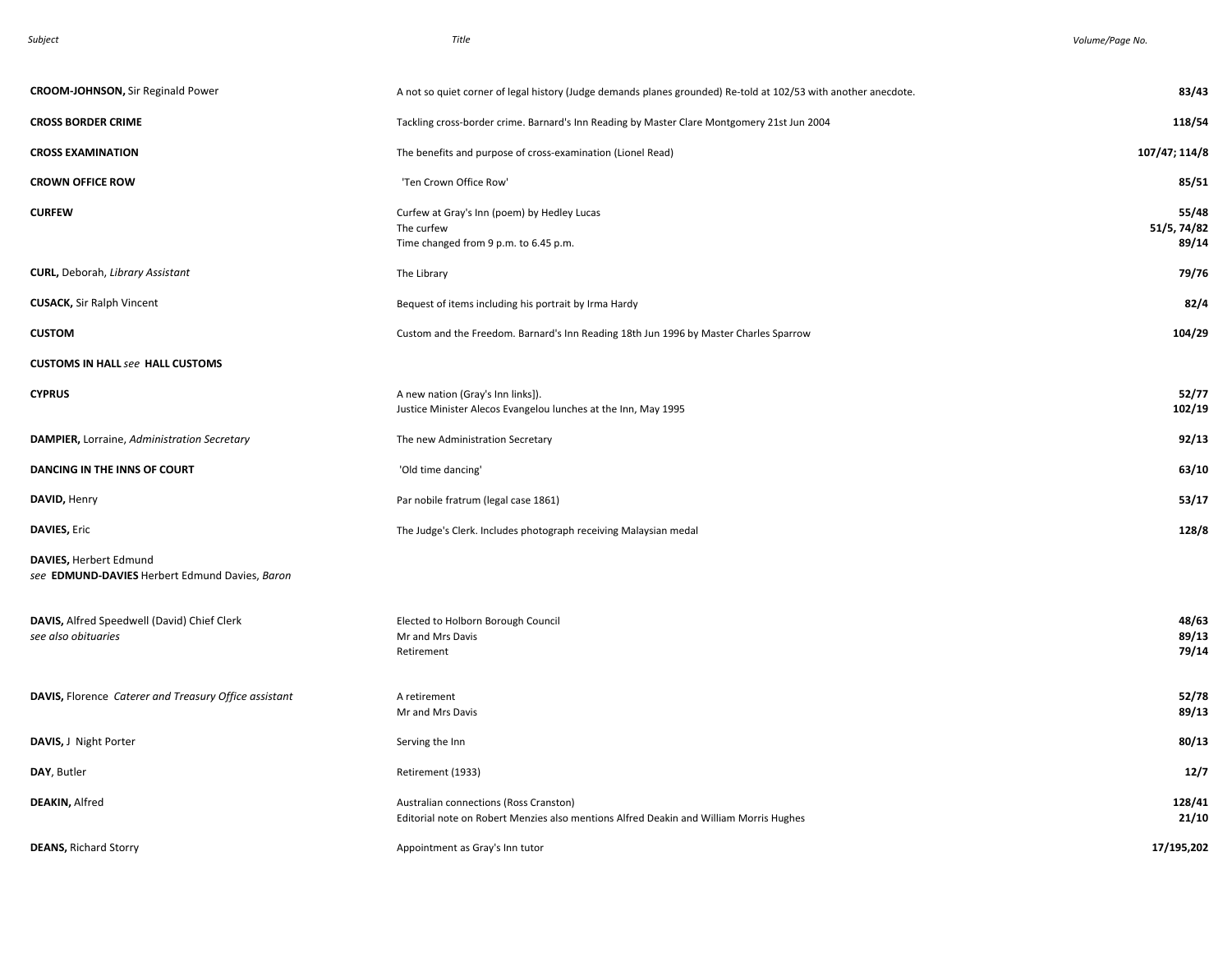|                                                                | Portrait (with tributes on his death)                                                                                                                                                                                                                          | 21/27                                   |
|----------------------------------------------------------------|----------------------------------------------------------------------------------------------------------------------------------------------------------------------------------------------------------------------------------------------------------------|-----------------------------------------|
| <b>DEATH PENALTY</b>                                           | The death penalty in Uganda (John-Paul Swoboda)                                                                                                                                                                                                                | 121/73                                  |
| <b>DEBATES AND DEBATING</b><br>see GRAY'S INN DEBATING SOCIETY |                                                                                                                                                                                                                                                                |                                         |
| DECLARATION OF INDULGENCE                                      | Gray's Inn and the Seven Bishops (Master Crooom-Johnson)                                                                                                                                                                                                       | 90/25                                   |
| <b>DEEMSTER see ISLE OF MAN</b>                                |                                                                                                                                                                                                                                                                |                                         |
| <b>DEFERRAL OF CALL</b>                                        | Disparity in numbers (David Jenkins)<br>Opinion: Call to the Bar (Proposal to defer pupillage until after Call) (Michael Furmston)                                                                                                                             | 120/33<br>119/15                        |
| DEHN, Conrad                                                   | Colour portrait and profile                                                                                                                                                                                                                                    | 103/14                                  |
| DE LA BASTIDE, Michael                                         | Chief Justice of Trinidad and Tobago lunches at the Inn 1995                                                                                                                                                                                                   | 102/19                                  |
| DE LANCEY, Cornelius Ver Heyden                                | Baron De Lancey. The Baron De Lancey Lecture. The Baron De Lancey's benefactions                                                                                                                                                                               | $91/82 - 3$                             |
| DENISE PANNICK MEMORIAL FUND                                   | Scholarship appeal (David Pannick)                                                                                                                                                                                                                             | 110/25                                  |
| <b>DENNING, Alfred Thompson Denning, Baron</b>                 | Honorary Bencher 1979<br>Junior Bencher (Lord Edmund Davies). Includes portrait<br>Presides over moot between Gray's Inn and Pepperdine University School of Law, California 5th Nov 1981                                                                      | 82/5<br>82/20<br>85/10, 42              |
| <b>DENTON, Sam</b>                                             | An echo from Field Court (Tea caddy owned by attorney, Sam Denton, admitted 1792, presented to the Inn)                                                                                                                                                        | 16/148                                  |
| <b>DENTON, HALL AND BURGIN (Solicitors)</b>                    | Solicitors of Gray's Inn                                                                                                                                                                                                                                       | 83/55                                   |
| <b>DEPUTY HIGH COURT JUDGES</b>                                | Lunching rights                                                                                                                                                                                                                                                | 105/91                                  |
| DERBY, Earls of                                                | Gray's Inn in the times of Henry VII and Henry VIII (Sir D.P. Barton)<br>The family of Stanley at Gray's Inn (Sir D P Barton)                                                                                                                                  | 1/6<br>13/13                            |
| <b>DERBYSHIRE, Harold</b>                                      | Portrait<br>The new Treasurer                                                                                                                                                                                                                                  | 27/7<br>27/8                            |
| DE TOURVILLE, Henry Perrau                                     | Waiter-at-law (story by Don Russell based on that of Henri Pineau, alias Henry Perreau de Tourville of Middle Temple)                                                                                                                                          | 47/20                                   |
| <b>DEVLIN, Patrick Devlin, Baron</b>                           | Nemesis or coincidence (Theories on the early retirement of Lord Devlin from th House of Lords) + follow-up letter from James Kessler<br>Portrait<br>Taken at the flood (early years at the Bar). Extract and review by David Barnard                          | 96/20; 100/79<br>57/3<br>105/32; 106/90 |
| <b>DICKENS Charles</b>                                         | Dickens and Gray's Inn (Leslie Staples)<br>Gray's Inn Chambers (Gray's Inn Coffee House described in David Copperfield)<br>Random literary notes (C G L Du Cann)<br>Traddles at 2 South Square. Description of life in Traddles' attic from David Copperfield. | 27/34<br>67/25<br>4/32<br>106/23        |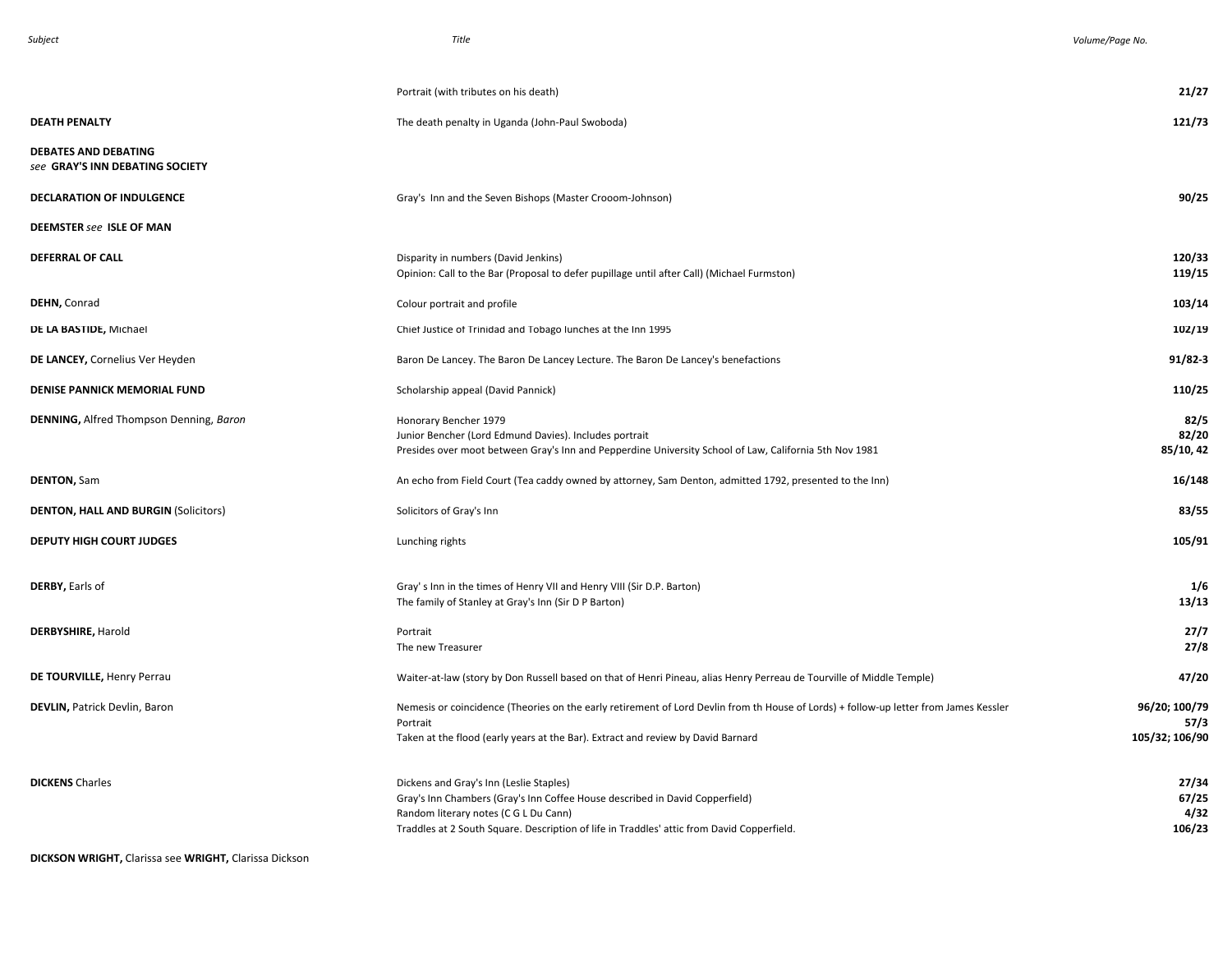| <b>DIEFENBAKER, John George see also obituaries</b>                            | Links with Canada (John Diefenbaker elected as Hon. Bencher)                                                                                                                                                                                                                                                                                                                                                                                                                                                                                                                                                | 49/6; 117/31                                                                                                                                               |
|--------------------------------------------------------------------------------|-------------------------------------------------------------------------------------------------------------------------------------------------------------------------------------------------------------------------------------------------------------------------------------------------------------------------------------------------------------------------------------------------------------------------------------------------------------------------------------------------------------------------------------------------------------------------------------------------------------|------------------------------------------------------------------------------------------------------------------------------------------------------------|
| <b>DIGGES, Sir Dudley</b>                                                      | A new picture in Gray's Inn (Sir Dudley Digges by Cornelius Jansen)<br>Portrait                                                                                                                                                                                                                                                                                                                                                                                                                                                                                                                             | 13/27<br>39/26                                                                                                                                             |
| <b>DINGLEDEN, Henerey [sic]</b>                                                | Manuscript reference to brass gravestone of an early member in Reigate Parish Church (B.L. Harl.1561)<br>Found by Master C Bedingfield                                                                                                                                                                                                                                                                                                                                                                                                                                                                      | 91/58                                                                                                                                                      |
| DINING see also CIRCUIT DINNERS; GRAND DAYS;<br><b>HALL CUSTOMS; WINE</b>      | Breaking up term (proposal)<br>Customs of Hall. Editorial note<br>Dining in Hall<br>Dinners for members of the judiciary<br>Dining in Hall (Francis Cowper)<br>Dining in Hall: a case for conversational reform (Heon Stevenson)<br>Dining together<br>Easter and Dining Terms 1948: Keeping Terms; Keeping Terms in absentia<br>Memorable Dining Term (Hilary 1952. First post-war Dining Term)<br>Michaelmas Dining Term (Full dining restored M.1949)<br>Mixed dining (Benchers and Hall members)<br>The Inn revives<br>The point of dining<br>The Smoking Concerts (Keith Lawrey)<br>The uses of dining | 87/12<br>87/13<br>31/;32/88;57/7;<br>59/5; 62/94-6<br>91/7<br>60/83<br>99/35<br>66/97<br>27/18<br>35/2<br>30/77<br>90/9<br>26/6<br>59/6<br>116/35<br>83/61 |
| <b>DINING CLUBS</b><br>see BACON DINING CLUB;<br><b>BIRKENHEAD DINING CLUB</b> | Weekend dinners discontinued                                                                                                                                                                                                                                                                                                                                                                                                                                                                                                                                                                                | 88/13                                                                                                                                                      |
| <b>DIRECT ACCESS</b>                                                           | Opinion: Is the Bar right to remove its blinkers? (Marion Simmons)                                                                                                                                                                                                                                                                                                                                                                                                                                                                                                                                          | 117/15                                                                                                                                                     |
| <b>DISCRIMINATION</b>                                                          | Religion, the Rule of Law and discrimination. Barnard's Inn Reading by Master Terence Etherton. 26th Jun 2014 (Abridged)                                                                                                                                                                                                                                                                                                                                                                                                                                                                                    | 128/24                                                                                                                                                     |
| DISRAELI, Benjamin                                                             | Disraeli's birthplace                                                                                                                                                                                                                                                                                                                                                                                                                                                                                                                                                                                       | 51/7; 53/6; 57/38                                                                                                                                          |
| <b>DOCTORS</b>                                                                 | Law and medicine (Gray's Inn doctors)                                                                                                                                                                                                                                                                                                                                                                                                                                                                                                                                                                       | 60/77                                                                                                                                                      |
| DODSON, Sir Gerald, Recorder of London 1937-1959                               | A tyranny of Judges? (Derek Wheatley)                                                                                                                                                                                                                                                                                                                                                                                                                                                                                                                                                                       | 102/51                                                                                                                                                     |
| DOE, Michael David                                                             | The new Preacher (Anthony Butcher). Article including photo with Bishop of London at Preacher's licensing 8th June 2011                                                                                                                                                                                                                                                                                                                                                                                                                                                                                     | 125/61                                                                                                                                                     |
| <b>DOGS IN THE INN</b>                                                         | Banned from the Walks and required to be on a lead<br>Dog's life<br>Fred dies 1983<br>The last Peke- 'Pookie'                                                                                                                                                                                                                                                                                                                                                                                                                                                                                               | 55/6<br>70/86<br>87/20<br>61/7                                                                                                                             |
| 'DOLLS' HOUSE'                                                                 | The Dolls' House: a page of architectural history (Richard Stone)                                                                                                                                                                                                                                                                                                                                                                                                                                                                                                                                           | 115/55                                                                                                                                                     |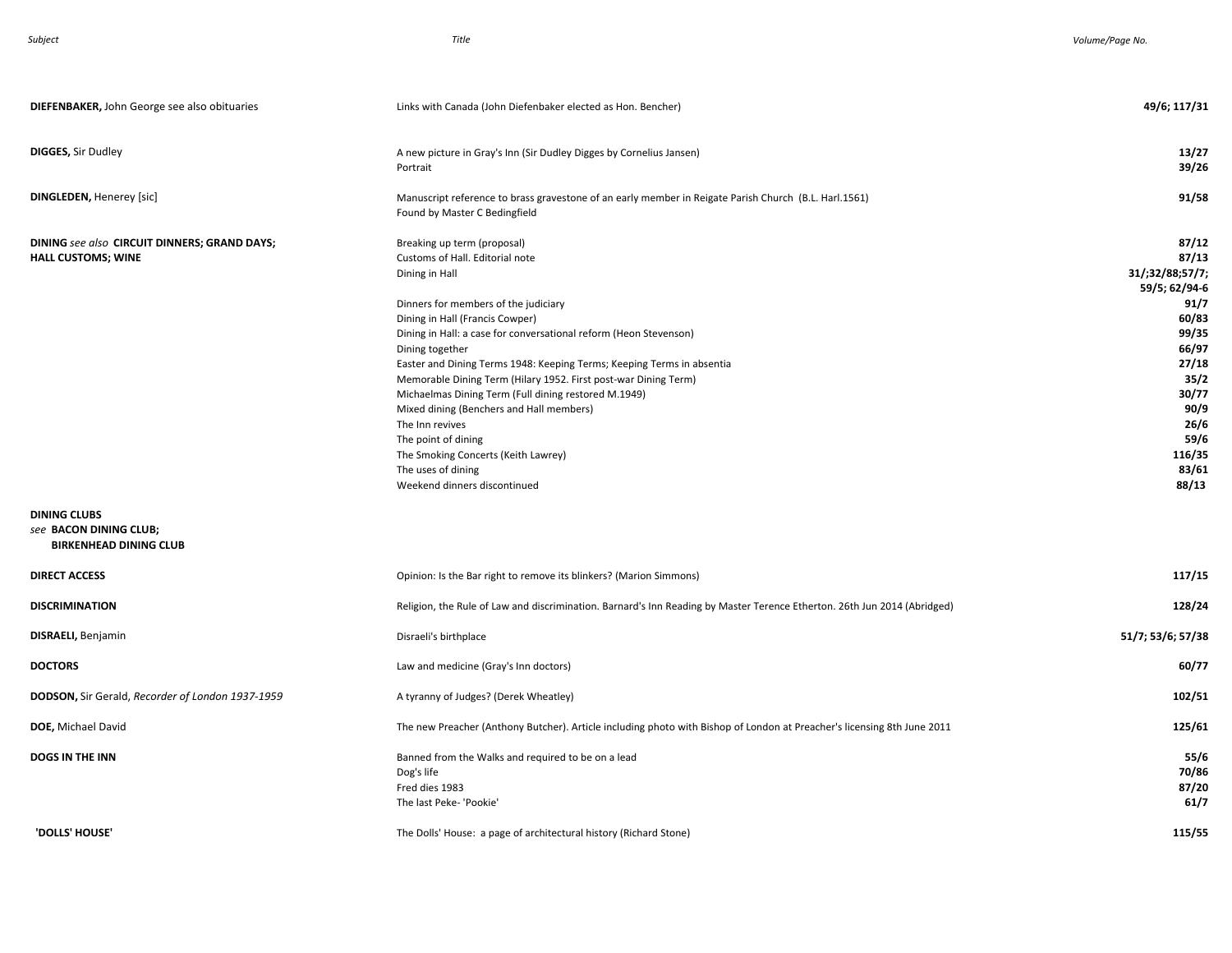| <b>DOMUS see GRAY'S INN</b>                                     |                                                                                                                                                                                                                                                                                                   |                                          |
|-----------------------------------------------------------------|---------------------------------------------------------------------------------------------------------------------------------------------------------------------------------------------------------------------------------------------------------------------------------------------------|------------------------------------------|
| DONOVAN, Terence Donovan, Baron                                 | From the Commons to the Bench (Ross Cranston)                                                                                                                                                                                                                                                     | 123/27                                   |
| <b>DOO</b> , Sam, Deputy Head Porter see obituaries             |                                                                                                                                                                                                                                                                                                   |                                          |
| <b>DOUGHTY STREET</b>                                           | Editorial note                                                                                                                                                                                                                                                                                    | 86/15                                    |
| <b>DOUTHWAITE</b> Dennis W, Under Teasurer                      | Portrait<br>Retirement (1937)<br>The Under Treasurer                                                                                                                                                                                                                                              | 5/9<br>19/29<br>5/5                      |
| <b>DOUTHWAITE, William Ralph</b>                                | Review of William Ralph Douthwaite's History of Gray's Inn. (1886) 30 Solicitor's Journal 352                                                                                                                                                                                                     | 89/44                                    |
| <b>DREW</b>                                                     | <b>Catering Manager</b>                                                                                                                                                                                                                                                                           | 76/63                                    |
| DREW, George                                                    | Links with Canada. (George Drew QC dines in Hall 15th Feb 1959 and presents sculpture of mother and child by Lokta)                                                                                                                                                                               | 49/6                                     |
| DREW, John, Chef                                                | Worked at Gray's Inn 1950-1964 & 1972-1975 or 6                                                                                                                                                                                                                                                   | 60/79; 79/15                             |
| <b>DRILLING</b> (military)                                      | Drilling in Gray's Inn                                                                                                                                                                                                                                                                            | 57/36                                    |
| DRIVER, John Arthur                                             | Law Society President                                                                                                                                                                                                                                                                             | 54/85                                    |
| DU CANN, Charles Garfield Lott                                  | 50 years at the Bar. An extract from this article also appears in no.121 at p.7                                                                                                                                                                                                                   | 73/35                                    |
| DU CANN, Richard<br>see also RICHARD DU CANN AWARD FOR ADVOCACY | Photograph (participating in mock trial at Lincoln's Inn)                                                                                                                                                                                                                                         | 96/14                                    |
| DU CANN PRIZE see RICHARD DU CANN AWARD FOR ADVOCACY            |                                                                                                                                                                                                                                                                                                   |                                          |
| DUCHY AND COUNTY PALATINE OF LANCASTER                          | The County Palatine<br>The Duchy and County Palatine of Lancaster (Sir C Wilson)<br>Duchy of Lancaster (Dinner to celebrate 700 years of the Duchy. October 1966}<br>Gray's Inn and the Duchy of Lancaster<br>The Small Pension Room shields. With colour illustrations (Christopher Bedingfield) | 44/78<br>10/7<br>63/8<br>64/99<br>102/34 |
| DUKE, Henry see MERRIVALE, Henry Duke, 1st Baron                |                                                                                                                                                                                                                                                                                                   |                                          |
| <b>DUMMET, Sir Robert Ernest</b>                                | A magistrate's strong opinion [on publicity in court]<br>My first brief<br>Portrait<br>The Chief Magistrate                                                                                                                                                                                       | 21/9<br>13/15<br>2/7<br>22/7             |
| <b>DUNPHY, Eleanor, Library Secretary</b>                       | The Library                                                                                                                                                                                                                                                                                       | 79/76                                    |
| DUTTON, Nicola see BENTLEY, Nicola                              |                                                                                                                                                                                                                                                                                                   |                                          |
| DYMOND, Glen, Deputy Librarian                                  | The Library                                                                                                                                                                                                                                                                                       | 87/63;90/54;92/78                        |

**EAST AFRICA** see **KENYA**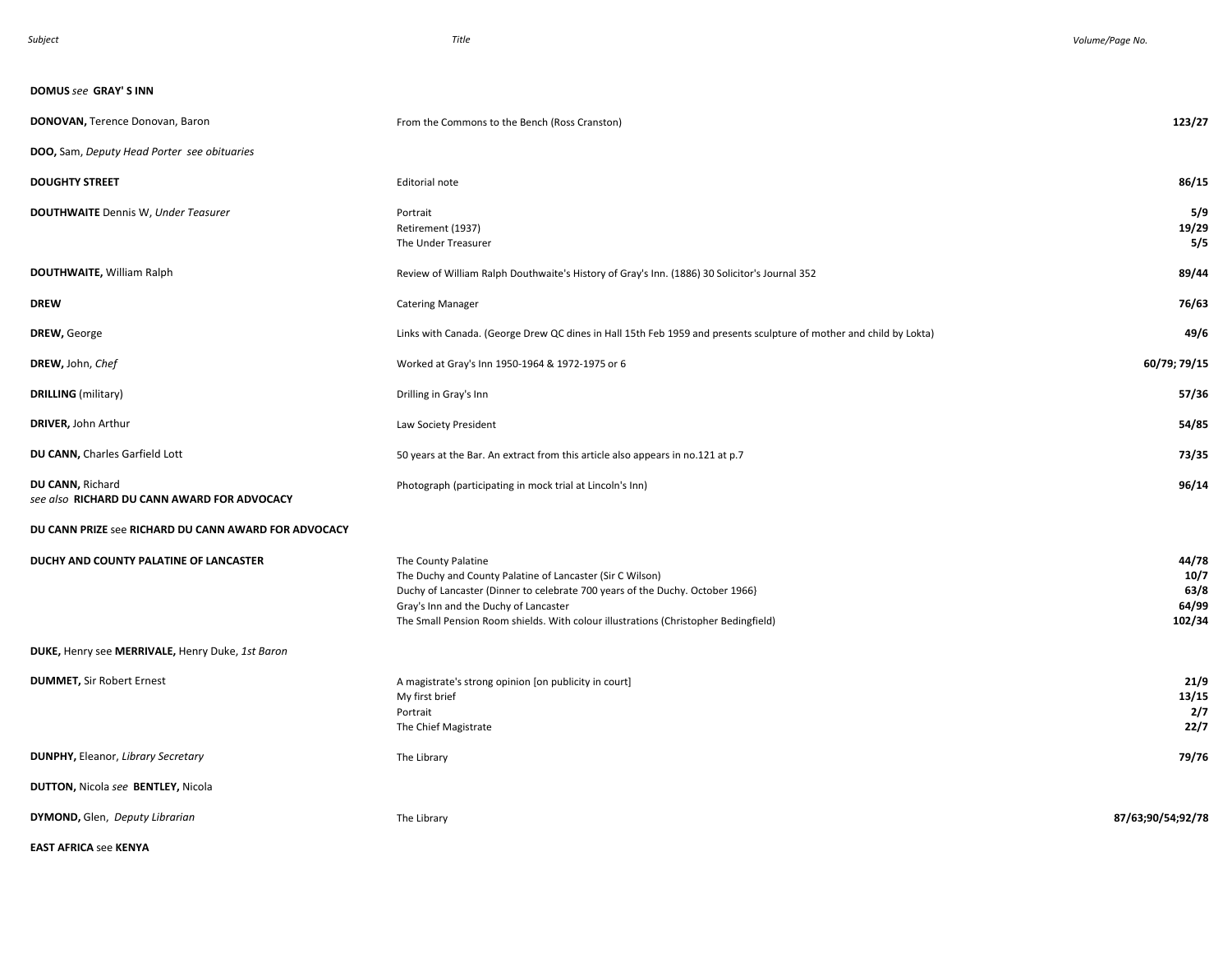| <b>EASON, Robert</b>                                                                        | High Bailiff and Second Deemster of the Isle of Man                                                                                                                                                                                                                                                                                                                                                                                                                                                                                                                                                                                                                                                                                                                                                                                                                                                                      | 71/7                                                                                                   |
|---------------------------------------------------------------------------------------------|--------------------------------------------------------------------------------------------------------------------------------------------------------------------------------------------------------------------------------------------------------------------------------------------------------------------------------------------------------------------------------------------------------------------------------------------------------------------------------------------------------------------------------------------------------------------------------------------------------------------------------------------------------------------------------------------------------------------------------------------------------------------------------------------------------------------------------------------------------------------------------------------------------------------------|--------------------------------------------------------------------------------------------------------|
| <b>EASTERN EUROPE AND CENTRAL ASIA</b>                                                      | Les Inns sans frontières. (Links with emerging jurisdictions of Eastern Europe and Central Asia)                                                                                                                                                                                                                                                                                                                                                                                                                                                                                                                                                                                                                                                                                                                                                                                                                         | 99/17                                                                                                  |
| <b>EBSWORTH, Ann Marion</b>                                                                 | First woman appointed a High Court judge in the Queen's Bench Division                                                                                                                                                                                                                                                                                                                                                                                                                                                                                                                                                                                                                                                                                                                                                                                                                                                   | 95/13                                                                                                  |
| <b>ECCLESIASTICAL LAW</b>                                                                   | A law report. Report of proceedings to obtain a faculty to erect railings at St George's, Camberwell (Eric James)                                                                                                                                                                                                                                                                                                                                                                                                                                                                                                                                                                                                                                                                                                                                                                                                        | 97/36                                                                                                  |
| <b>EDE &amp; RAVENSCROFT</b>                                                                | The history of Ede and Ravenscroft (Julie White)                                                                                                                                                                                                                                                                                                                                                                                                                                                                                                                                                                                                                                                                                                                                                                                                                                                                         | 104/59                                                                                                 |
| <b>EDMUND-DAVIES Herbert Edmund Davies, Baron</b>                                           | A record for 'Firsts' (Academic achievements at Universities of London and Oxford)<br>House Dinner to celebrate retirement from office of Lord of Appeal in Ordinary Feb 1982<br>Master Edmund-Davies and Graya<br>Master Lord Edmund-Davies and Lady Eurwen. Colour photograph. Master Edmund-Davies robed for House of Lords<br>Memorial service in Gray's Inn Chapel 27th May 1993. Tribute by Master Hooson<br>Portrait<br>Retires as Dean of Chapel<br>Sculpture for Wales (portrait head of Lord Edmund-Davies by Ivor Roberts-Jones presented to National Museum of Wales)<br>Speech by Master Megaw to mark 80th birthday of Master Edmund-Davies. Delivered at luncheon 15th July 1986<br>Students of Gray's Inn: A record of brilliant achievement (1927-8). Includes portrait.<br>Takes over editorship of Graya<br>Thanksgiving service 29th Jan 1993 at Llandaff Cathedral. Address by Lord Justice Watkins | 6/4<br>85/5, 12<br>97/5<br>97/6<br>98/44<br>61/3<br>88/5<br>86/6<br>90/24<br>$3/31-3$<br>47/4<br>97/49 |
| EDMUND-DAVIES CHAIR OF CRIMINAL LAW AND<br><b>CRIMINAL JUSTICE</b><br>King's College London | Prof Andrew Ashworth delivers inaugural lecture 13th Dec 1989. Editorial note                                                                                                                                                                                                                                                                                                                                                                                                                                                                                                                                                                                                                                                                                                                                                                                                                                            | 93/42                                                                                                  |
| <b>EDUCATION FOR THE BAR seeLEGAL EDUCATION</b>                                             |                                                                                                                                                                                                                                                                                                                                                                                                                                                                                                                                                                                                                                                                                                                                                                                                                                                                                                                          |                                                                                                        |
| <b>EDWARDS, John</b>                                                                        | Four old Benchers                                                                                                                                                                                                                                                                                                                                                                                                                                                                                                                                                                                                                                                                                                                                                                                                                                                                                                        | 89/50                                                                                                  |
| <b>EGAN, Eric, Robing Room Attendant</b>                                                    | References                                                                                                                                                                                                                                                                                                                                                                                                                                                                                                                                                                                                                                                                                                                                                                                                                                                                                                               | 80/13; 85/8; 87/16; 88/18                                                                              |
| <b>EISENHOWER, Dwight David, President of the United States</b>                             | Photographed with Viscount Kilmuir and John D Randall, 1960                                                                                                                                                                                                                                                                                                                                                                                                                                                                                                                                                                                                                                                                                                                                                                                                                                                              | 53/23                                                                                                  |
| <b>EISTEDDFOD</b> see also GORSEDD                                                          | The colour that is Wales                                                                                                                                                                                                                                                                                                                                                                                                                                                                                                                                                                                                                                                                                                                                                                                                                                                                                                 | 116/42                                                                                                 |
| <b>ELDRIDGES ANTIQUE SHOP</b>                                                               | In the village: Eldridge 99-101 Farringdon Road                                                                                                                                                                                                                                                                                                                                                                                                                                                                                                                                                                                                                                                                                                                                                                                                                                                                          | 97/67                                                                                                  |
| <b>ELECTION OF VICE- TREASURER see VICE- TREASURER</b>                                      |                                                                                                                                                                                                                                                                                                                                                                                                                                                                                                                                                                                                                                                                                                                                                                                                                                                                                                                          |                                                                                                        |
| <b>ELECTIONS TO THE BENCH See BENCH ELECTIONS</b>                                           |                                                                                                                                                                                                                                                                                                                                                                                                                                                                                                                                                                                                                                                                                                                                                                                                                                                                                                                          |                                                                                                        |
| <b>ELIZABETH, H.M. Queen Mother</b>                                                         | <b>Editorial note</b><br>The funeral of Queen Elizabeth the Queen Mother. (David Jenkins). Includes photograph of David Jenkins as pall bearer<br>Visit. Grand Day Mich 1968                                                                                                                                                                                                                                                                                                                                                                                                                                                                                                                                                                                                                                                                                                                                             | 119/10<br>115/20<br>69/4, 13                                                                           |
| ELIZABETH, H.R.H. Princess see also ELIZABETH II                                            | Illuminated address sent on the occasion of her marriage and acknowledgment                                                                                                                                                                                                                                                                                                                                                                                                                                                                                                                                                                                                                                                                                                                                                                                                                                              | 27/24                                                                                                  |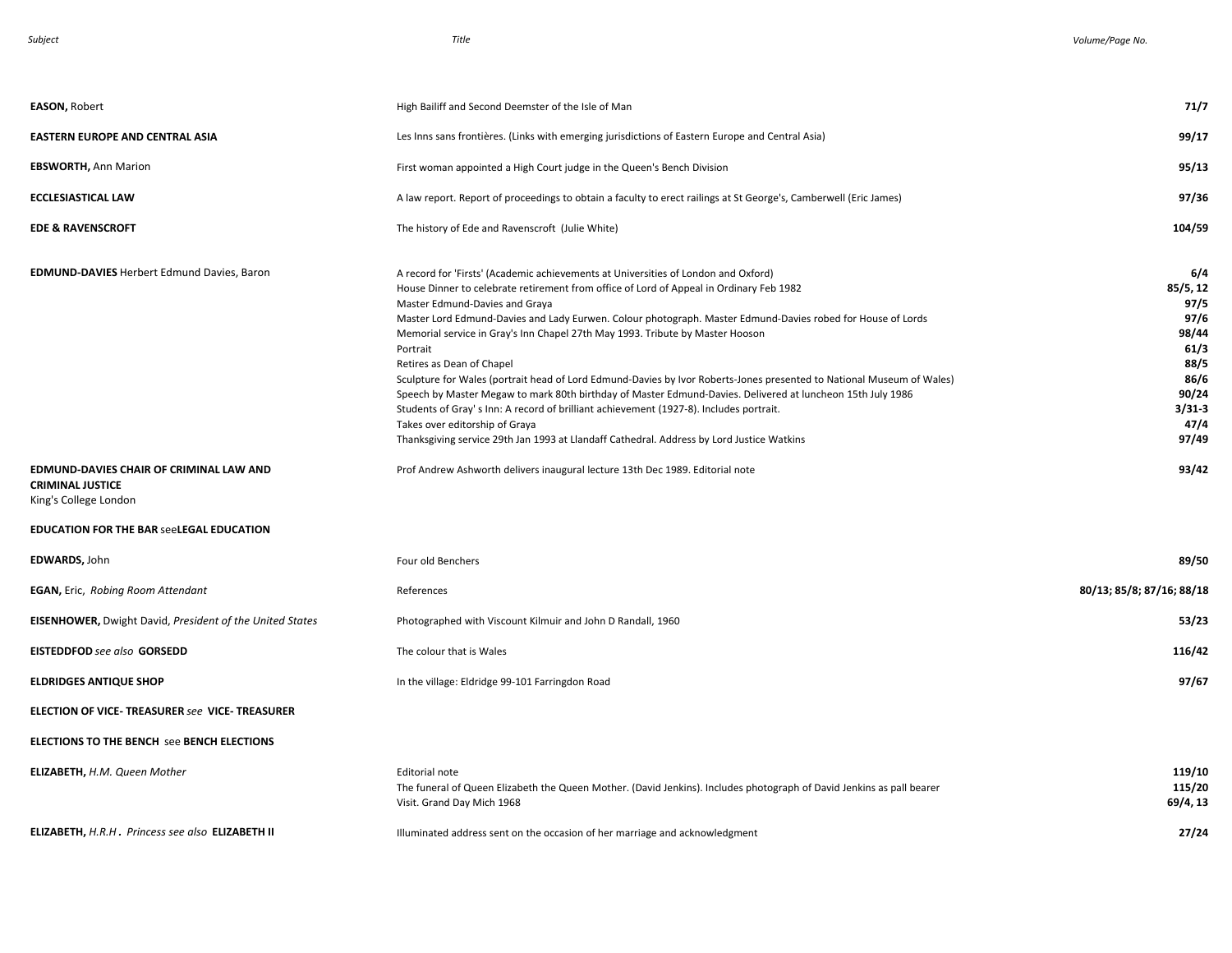| <b>ELIZABETH I</b>                                                                                                                                                                    | A Group of Elizabethan portraits (Sir D.P. Barton)<br>'Gloriana' - A portrait of Elizabeth I perfomed in Hall 27th Oct 1978<br>Portrait<br>Portrait in Hall. Explains how the portrait of Elizabeth I came into possession of the Society<br>Portrait of Elizabeth the First in Gray's Inn Hall (Poem by I. Snatt)<br>Queen Elizabeth I (portrait on pound sovereign in possession of C G L Du Cann) | 2/17<br>82/13<br>44/supp. 142; 106/25<br>75/29<br>56/95<br>35/10           |
|---------------------------------------------------------------------------------------------------------------------------------------------------------------------------------------|------------------------------------------------------------------------------------------------------------------------------------------------------------------------------------------------------------------------------------------------------------------------------------------------------------------------------------------------------------------------------------------------------|----------------------------------------------------------------------------|
| <b>ELIZABETH II</b>                                                                                                                                                                   | Loyal address for Silver Jubilee of Queen Elizabeth II 1977<br>Margaret Chadderton (Deputy Under Treasurer, Students' presented to. 7th July 1997)<br>Photograph with Sir Edward Maufe at memorial to Commonwelath Air Forces personnel<br>Photographs with Sir Leonard Stone at Gesta Grayorum 13th Nov 1956<br>Portrait                                                                            | $81/4 - 5$<br>106/20<br>39/24<br>44/supp. 160, 165; 120/130<br>44/supp.143 |
| <b>ELLAM, William, Night Porter</b> see also obitiuaries                                                                                                                              | Appointed                                                                                                                                                                                                                                                                                                                                                                                            | 39/13                                                                      |
| <b>ELLIS, Sir William</b>                                                                                                                                                             | The Fire Judges [Sir John Archer and Sir William Ellis]. Includes portrait of Ellis. (F.Cowper)                                                                                                                                                                                                                                                                                                      | 73/24                                                                      |
| <b>ELSEBACH, Horst W, Catering Manager</b>                                                                                                                                            | Appointed Oct 1983<br>Retirement                                                                                                                                                                                                                                                                                                                                                                     | 88/17<br>109/14                                                            |
| <b>ELWES, Thomas see HELWYS, Thomas</b>                                                                                                                                               |                                                                                                                                                                                                                                                                                                                                                                                                      |                                                                            |
| ELWYN-JONES, Frederick Elwyn Jones, Baron<br>see also obituaries                                                                                                                      | House Dinner to celebrate appointment as Attorney-General 20th Mar 1965<br>House Dinner to celebrate appointment as Lord Chancellor 7th Jun 1974<br>Portrait and profile                                                                                                                                                                                                                             | 62/109<br>78/27<br>84/3-4                                                  |
| <b>ELY PLACE</b>                                                                                                                                                                      | In the village: Ely Place, sacred and secular (Paul Kennedy)                                                                                                                                                                                                                                                                                                                                         | 107/24                                                                     |
| EMPIRE LAW CONFERENCE, Ottawa, 14-21 September 1960                                                                                                                                   | United States and Canadian visits                                                                                                                                                                                                                                                                                                                                                                    | 53/5                                                                       |
| <b>EMPLOYED BAR</b> see also GOVERNMENT LAWYERS;<br><b>IN-HOUSE LAWYERS</b>                                                                                                           | Keeping away from the Bar (reminiscences of Phil Reeve, an employed barrister) + follow up letter from Harry Mitchell<br>The barrister in industry - a personal view (P.S. Millard)                                                                                                                                                                                                                  | 100/40; 101/72<br>84/57                                                    |
| <b>EMPLOYMENT LAW &amp; LITIGATION</b>                                                                                                                                                | Provincial Justice: a North Easterner's perspective. Civil litigation. Barnard's Inn Reading by Master Paul Kennedy 25th Jun 2003                                                                                                                                                                                                                                                                    | 118/34 at p.34                                                             |
| <b>EQUAL OPPORTUNITIES</b> see also EQUAL TREATMENT                                                                                                                                   | The Inn's equal opportunities policy (David Machin)                                                                                                                                                                                                                                                                                                                                                  | 101/59                                                                     |
| <b>EQUAL TREATMENT</b> see also DISCRIMINATION                                                                                                                                        | Can social equality and freedom co-exist? (Michael Doe)                                                                                                                                                                                                                                                                                                                                              | 126/72                                                                     |
| <b>EQUALITY see EQUAL TREATMENT</b>                                                                                                                                                   |                                                                                                                                                                                                                                                                                                                                                                                                      |                                                                            |
| <b>ESKIMO SCULPTURE</b>                                                                                                                                                               | Links with Canada. (George Drew QC dines in Hall 15th Feb 1959 and presents sculpture of mother and child by Lokta)                                                                                                                                                                                                                                                                                  | 49/6                                                                       |
| <b>ESSENHIGH, R.C.</b>                                                                                                                                                                | His Honour Judge Essenhigh (note of appointment, with summary of career and war record)                                                                                                                                                                                                                                                                                                              | 18/9                                                                       |
| <b>EUROPE</b> see also <b>EUROPEAN ASSOCIATION OF JUDGES;</b><br><b>EUROPEAN COURTS OF JUSTICE;</b><br><b>EUROPEAN ECONOMIC COMMUNITY</b><br><b>FRANCE; GERMANY, Federal Republic</b> | Competition law seminar held 8th May 2001<br>European awards<br>Grand Day Easter Term 1988. European Dinner (Philip Cox). Includes guest list<br>Grand Day May 92 (European Grand Day 14th May 1992. Treasurer's speech by Master Richard Stone)                                                                                                                                                     | 113/79<br>107/87<br>92/29<br>96/59                                         |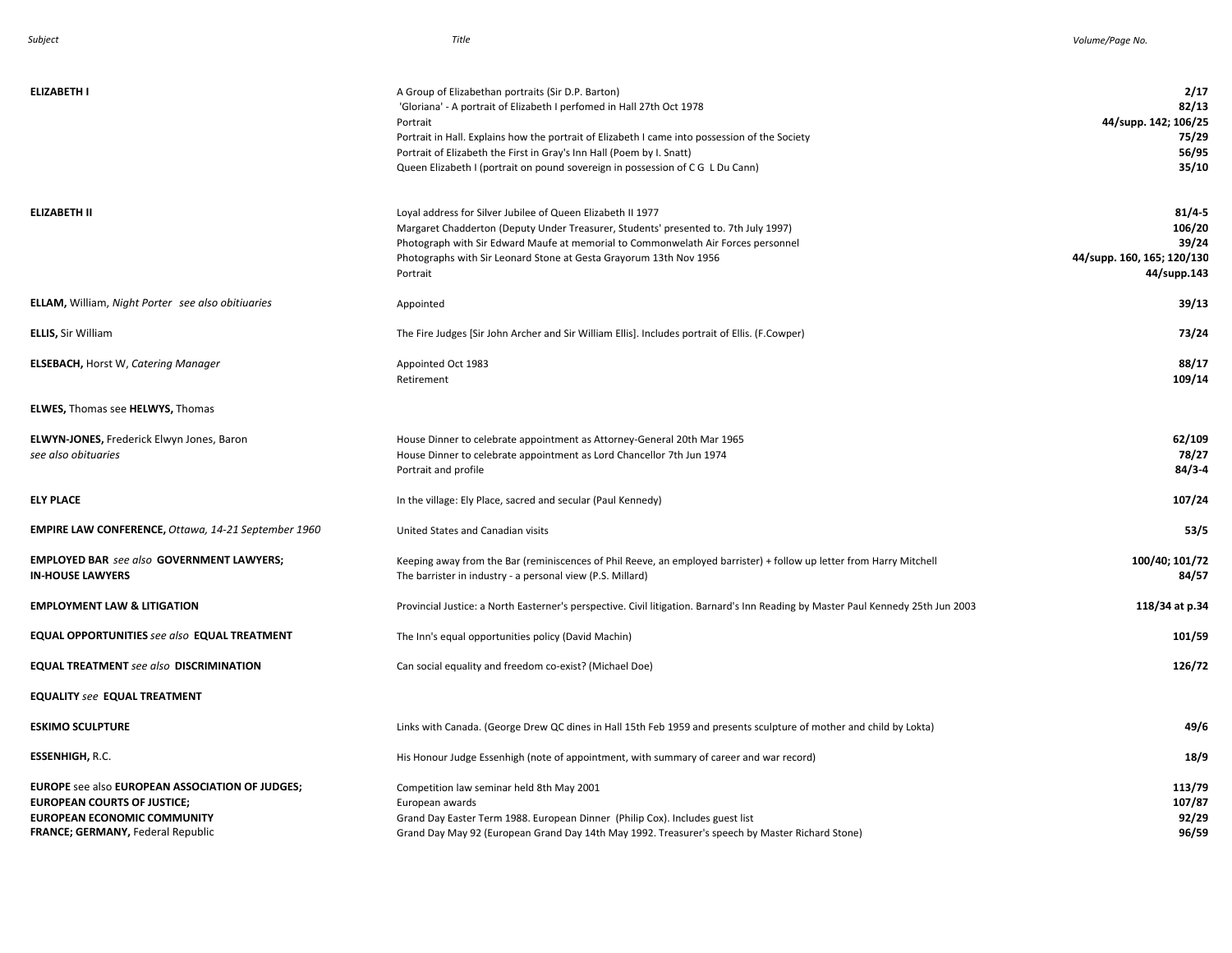| Subject | Title | Volume/Page No. |
|---------|-------|-----------------|

| <b>EUROPEAN ASSOCIATION OF JUDGES</b>                                                                              | The International and European Associations of Judges                                                                                                                                                                                                                      | 107/16                                          |
|--------------------------------------------------------------------------------------------------------------------|----------------------------------------------------------------------------------------------------------------------------------------------------------------------------------------------------------------------------------------------------------------------------|-------------------------------------------------|
| <b>EUROPEAN COMMUNITY LAW see also</b><br><b>EUROPEAN COURTS OF JUSTICE;</b><br><b>EUROPEAN ECONOMIC COMMUNITY</b> | A European legal education (Basil Markesinis)<br>European seminar 16th Mar 1998. With colour photographs<br>Gray's Inn in Europe (1) At the sharp end (Nicholas Paines)<br>Opinion - The Europeanization of law (Basil Markesinis)<br>The map of community law in practice | 105/50<br>107/9<br>106/40<br>104/5<br>102/42    |
| <b>EUROPEAN CONVENTION ON HUMAN RIGHTS</b>                                                                         | Beanstalk or living instrument?: how tall can the ECHR grow? Reading given at Barnard's Inn by Master Hale 16th Jun 2011                                                                                                                                                   | 125/39                                          |
| <b>EUROPEAN COURTS OF JUSTICE</b>                                                                                  | The European Court of Justice (Edward Heath)<br>Visits to European legal Institutions, 1987, 1991, 1994, 1995, 1997                                                                                                                                                        | 100/33<br>91/80; 95/89; 100/69<br>102/71;106/40 |
| <b>EUROPEAN ECONOMIC COMMUNITY</b>                                                                                 | Grand Day May 92 (European Grand Day 14th May 1992. Treasurer's speech by Master Richard Stone)<br>Grand Night Dinner Easter 1973 to celebrate the establishment of the EEC                                                                                                | 96/59<br>77/163                                 |
| <b>EUROPEAN LAW FOUNDATION</b><br>see LORD SLYNN OF HADLEY EUROPEAN LAW FOUNDATION                                 |                                                                                                                                                                                                                                                                            |                                                 |
| EUROPEAN MOOT COURT COMPETITION see MOOTS AND MOOTING                                                              |                                                                                                                                                                                                                                                                            |                                                 |
| <b>EUTHANASIA</b>                                                                                                  | Life before death: a sermon preached at Gray's Inn Chapel by The Gray's Inn Preacher The Rt Revd Michael Doe. 20th Jul 2014                                                                                                                                                | 128/87                                          |
| <b>EVANGELOU, Alecos</b>                                                                                           | Minister of Justice of Cyprus attends lunch in Hall May 1995                                                                                                                                                                                                               | 102/19                                          |
| <b>EVANS, Christmas</b>                                                                                            | Centenarian                                                                                                                                                                                                                                                                | 84/10                                           |
| <b>EVANS, Sir Anthony Howell Meurig</b>                                                                            | The Treasurer. Profile and portrait (Keith Lawrey)                                                                                                                                                                                                                         | 111/16                                          |
| <b>EVANS, (David) Meurig</b>                                                                                       | Funeral tribute 9th March 1983                                                                                                                                                                                                                                             | 86/38                                           |
| <b>EVANS, Noel Fisher see also obituaries</b>                                                                      | Joins Graya Board                                                                                                                                                                                                                                                          | 71/7                                            |
| <b>EVANS, Sydney Hall Preacher</b> see also obituaries                                                             | Honorary Bencher 1977<br>Preached Mulligan Sermons 18th Jun 1961 and 15th Jul 1979<br>The very Reverend Sydney Hall Evans (Master Edmund-Davies, Dean of Chapel)                                                                                                           | 81/6<br>54/113; 83/8<br>81/39                   |
| <b>EVERARD VER HEYDEN FOUNDATION PRIZES</b>                                                                        | The Baron De Lancey's benefactions                                                                                                                                                                                                                                         | 91/83                                           |
| <b>EVERETT, Richard Marven Hale</b>                                                                                | Portrait                                                                                                                                                                                                                                                                   | 81/3                                            |
| <b>EVERINGTON, Geoffrey Devas</b>                                                                                  | The portrait of the late Master Everington Q.C. (Mary Burke)                                                                                                                                                                                                               | 86/20                                           |
| <b>EVERYTHING IN THE GARDEN</b>                                                                                    | Play by Giles Cooper, performed by Bar Theatrical Society in Niblett Hall Inner Temple, Dec 1968                                                                                                                                                                           | 69/10                                           |

**EXAMINATIONS** *see* **BAR EXAMINATIONS**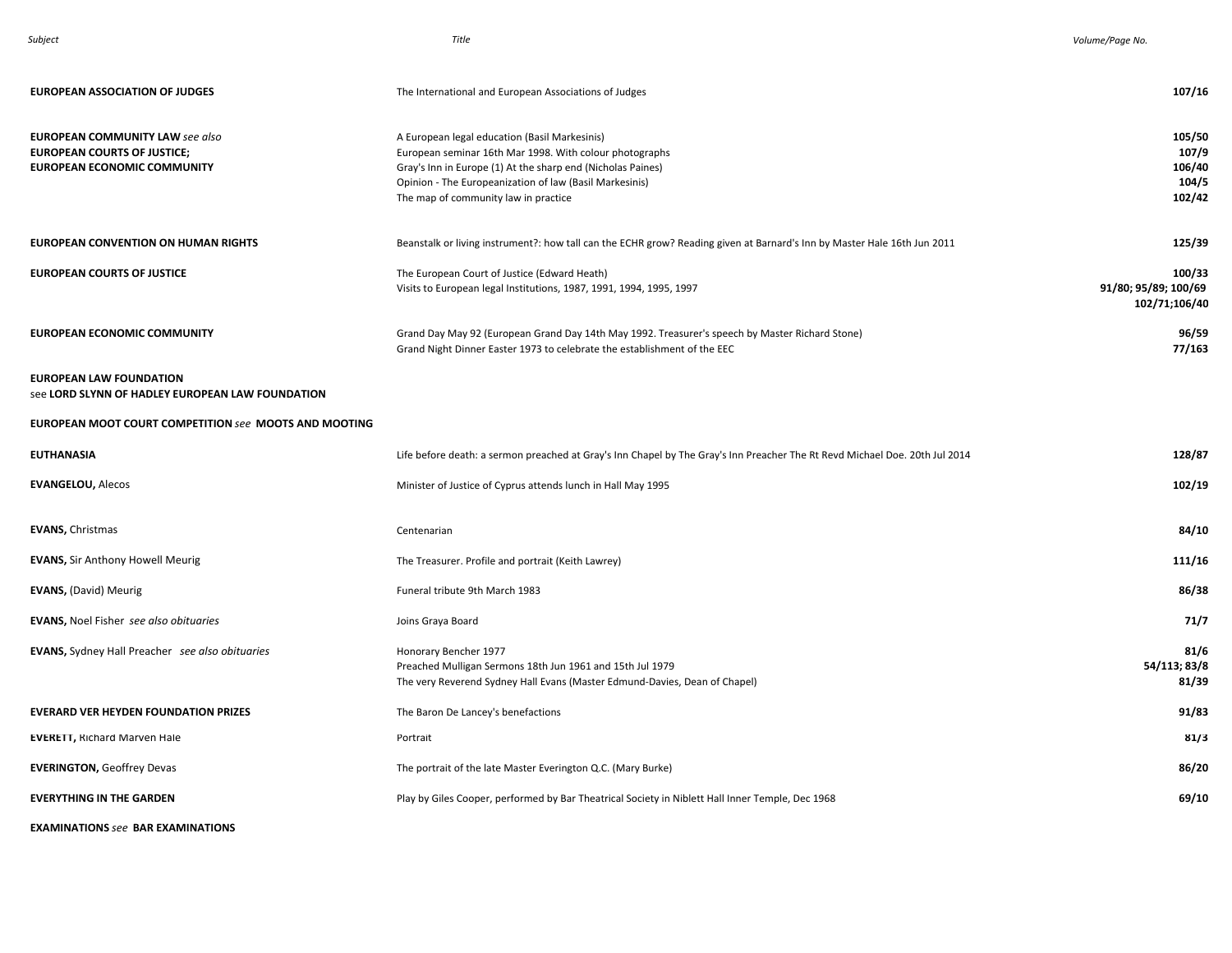| <b>EXPERT WITNESSES</b>                         | Experts and how to deal with them (Michael Cohen)                                                                                                                                                                                                                                                                                                                                                     | 113/35                                                                  |
|-------------------------------------------------|-------------------------------------------------------------------------------------------------------------------------------------------------------------------------------------------------------------------------------------------------------------------------------------------------------------------------------------------------------------------------------------------------------|-------------------------------------------------------------------------|
| <b>EXTRADITION</b>                              | Unwanted fugitives (from French Guiana landed in Trinidad). Refers Privy Council judgment on Extradition Treaty with France                                                                                                                                                                                                                                                                           | 116/90                                                                  |
| <b>EYRE, Sir James</b>                          | Men of Gray's Inn: Sir James Eyre [1734-1799] (Francis Cowper); Postcript [on portraits] (R.A.Riches)<br>Portrait                                                                                                                                                                                                                                                                                     | 40/85; 42 131<br>40/84                                                  |
| FACE, The (Opera)                               | The Face. Perfomed in Hall 2012 (Music by Christopher Bowers-Broadbent)                                                                                                                                                                                                                                                                                                                               | 126/89                                                                  |
| FAIRFIELD Frederick Greer, 1st Baron            | My first brief<br>Portrait                                                                                                                                                                                                                                                                                                                                                                            | 11/17<br>6/17                                                           |
| <b>FALCO, Robert</b>                            | Visit of Robert Falco, French judge at Nuremberg and Hon. Bencher. 14th July 1948                                                                                                                                                                                                                                                                                                                     | 28/8                                                                    |
| <b>FAMILY LAW</b>                               | Family law: rights and consequences.Barnard's Inn Reading by Master Joyanne Bracewell 16th Jun 2005<br>Privacy and publicity in family law: their eternal tension.Barnard's Inn Reading by Sir Nicholas Wall 28th Jun 2012 (Edited)                                                                                                                                                                   | 119/28<br>126/43                                                        |
| <b>FARLEY'S CASE</b>                            | James I refuses to accept prohibition against Council of Wales                                                                                                                                                                                                                                                                                                                                        | 106/58                                                                  |
| <b>FATHER BROWN</b>                             | Scene from Father Brown film shot in the Inn                                                                                                                                                                                                                                                                                                                                                          | 89/15                                                                   |
| FAWKES, Guy see GUNPOWDER PLOT                  |                                                                                                                                                                                                                                                                                                                                                                                                       |                                                                         |
| FEES see ADMISSION AND CALL FEES; LAWYERS' FEES |                                                                                                                                                                                                                                                                                                                                                                                                       |                                                                         |
| FENCING see also GRAY'S INN FENCING CLUB        | Fencing notes<br>In the Village (Leon Paul Fencing supplies).<br>On being a judge (analogues with fencing) by Brian Haines, founder of the Gray's Inn Fencing Club                                                                                                                                                                                                                                    | 68/119<br>98/64<br>102/45                                               |
| FENCING CLUB see GRAY'S INN FENCING CLUB        |                                                                                                                                                                                                                                                                                                                                                                                                       |                                                                         |
| <b>FIELD COURT</b>                              | Field Court (colour postcard)<br>Field Court in 1886. Picture.<br>Limited edition print by Michael Aubrey<br>Our new watercolour. Late Victorian painting of Field Court acquired. Includes reproduction.<br>The cloisters between South Square and Field Court c 1900 (drawing)                                                                                                                      | 94/25<br>75/11<br>109/64; 115/80<br>97/15,17<br>62/89; 72/83            |
| <b>FIELDING, Henry</b>                          | The law and journalism (J.E. McInnes)                                                                                                                                                                                                                                                                                                                                                                 | 1/25                                                                    |
| <b>FILMING IN THE INN</b>                       | Filming at the Inn (Agatha Christie's Lord Edgeware dies). Note by Margaret Chadderton<br>Law in Action filmed n Gray's Inn Hall<br>Moll Flanders. 17th Oct 1964<br>Moots filmed 30th June 1975, 9th Feb 1981<br>Return of the horse. Field Court used as location for a scene from a Father Brown film. Jan 1986<br>This Life (T.V. Programme about lawyers, 1997)<br>Trinity Call Night 1960 filmed | 89/60<br>128/9<br>60/79<br>79/8, 84/14<br>89/15<br>108/8<br>52/76; 53/6 |
| FINCH, Sir John                                 | Great judges of Gray's Inn (G.W. Keeton)                                                                                                                                                                                                                                                                                                                                                              | 71/27                                                                   |

**FINES** in Hall *see* **HALL CUSTOMS**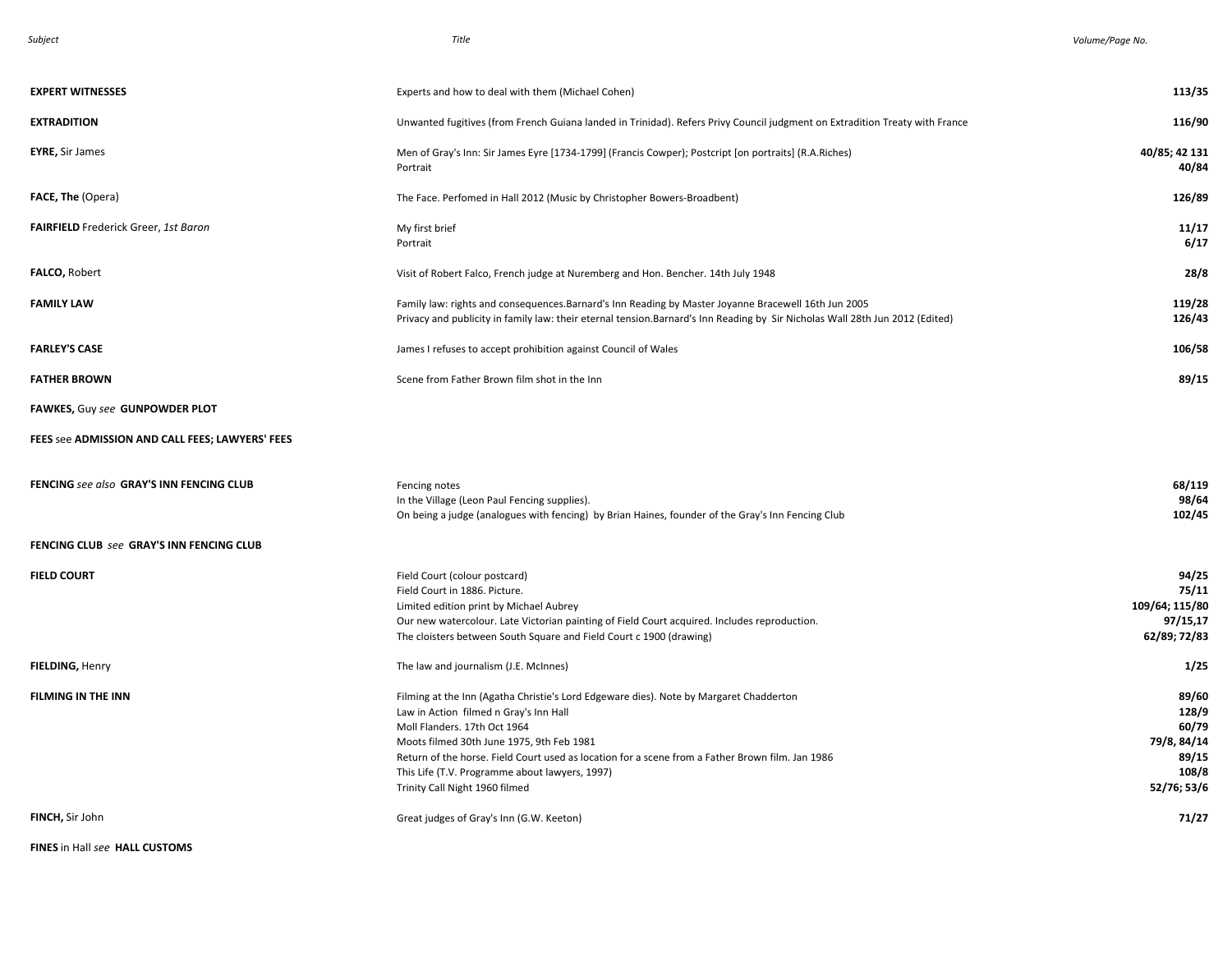| FINLAY, Fiona Daphne                                               | Born 7th Feb 1956 to Mr and Mrs Graeme Finlay, residents                                                                                                                                                                     | 43/14                     |
|--------------------------------------------------------------------|------------------------------------------------------------------------------------------------------------------------------------------------------------------------------------------------------------------------------|---------------------------|
| FINNEY, Jarlath and Mark                                           | <b>Hereditary Calls</b>                                                                                                                                                                                                      | 87/8                      |
| FIOTT, John see LEE, John                                          |                                                                                                                                                                                                                              |                           |
| <b>FIRE JUDGES</b>                                                 | Fire Judges at Clifford's Inn<br>The Fire Judges [Sir John Archer and Sir William Ellis]                                                                                                                                     | 118/8<br>73/24; 74/85     |
| FIRE OF LONDON DISPUTES ACT 1666 see FIRE JUDGES                   |                                                                                                                                                                                                                              |                           |
| FISHER EVANS, Noel see EVANS, Noel Fisher                          |                                                                                                                                                                                                                              |                           |
| FITTOCK, William (Porter)                                          | 'Bill the Docker' (retirement)<br>Portrait                                                                                                                                                                                   | 86/59<br>76/69            |
| FITZHERBERT, Sir Anthony                                           | Fitzherbert's home (Norbury Old Manor, Derbyshire)                                                                                                                                                                           | 59/13                     |
| FLAG see GRAY'S INN FLAG                                           |                                                                                                                                                                                                                              |                           |
| FOOT, Sir Dingle                                                   | House Dinner to celebrate appointment as Solicitor-General 20th March 1965<br>Memorial plaque unveiled in St Margaret's, Westminster 6th Jul 1981 (with photograph)<br>Portrait                                              | 62/109<br>85/64-5<br>67/3 |
| <b>FORENSIC FABLE</b>                                              | Near Forensic fable (the sincerest form of flattery to '0'): the two kindly youths and the elderly inebriate                                                                                                                 | 53/31                     |
| FORSTER OF HARRABY, John Forster, 1st Baron<br>see also obituaries | Portrait of Sir John Forster                                                                                                                                                                                                 | 47/3                      |
| FOULGER & SONS (F.T.), Building contractor                         | Theobalds Road                                                                                                                                                                                                               | 57/38                     |
| FOUNDLINGS see also CORAM FOUNDATION                               | A Gray's Inn babe [Sarah Burton Gray] (Leonard Caplan)                                                                                                                                                                       | 81/39                     |
| FOX-ANDREWS, James                                                 | Memorial service in Gray's Inn Chapel 13th Dec 2002                                                                                                                                                                          | 117/117                   |
| <b>FRAMLINGHAM CASTLE</b>                                          | Once owned by Sit Robert Hitcham of Gray's Inn                                                                                                                                                                               | 83/60                     |
| <b>FRANCE</b>                                                      | Gray's Inn exchange with the Paris Bar<br>The Executive and the courts: the English scene and its French counterpart. Address by C.J. Hamson 23rd April 1956<br>Visit of the French Minister of Justice, 1996 (David Machin) | 111/36<br>44/86<br>105/83 |
| <b>FRANCIS, George</b>                                             | Two old Benchers                                                                                                                                                                                                             | 93/36                     |
| <b>FRANCIS, Hugh Elvet see also obituaries</b>                     | Appointed Master of the Moots<br>Portrait                                                                                                                                                                                    | 71/4<br>77/131            |
| FRANCIS, John Joseph                                               | First Gray's Inn man admitted to practise in Hong Kong. Appointed QC for Hong Kong 1886 (Walter Greenwood)<br>John Joseph Francis. A pioneer in Hong Kong (Walter Greenwood)                                                 | 89/85<br>91/51            |
| <b>FRANCIS, Robert</b>                                             | The tragical case of Robert Francis (Sir M Sharpe)                                                                                                                                                                           | 12/21                     |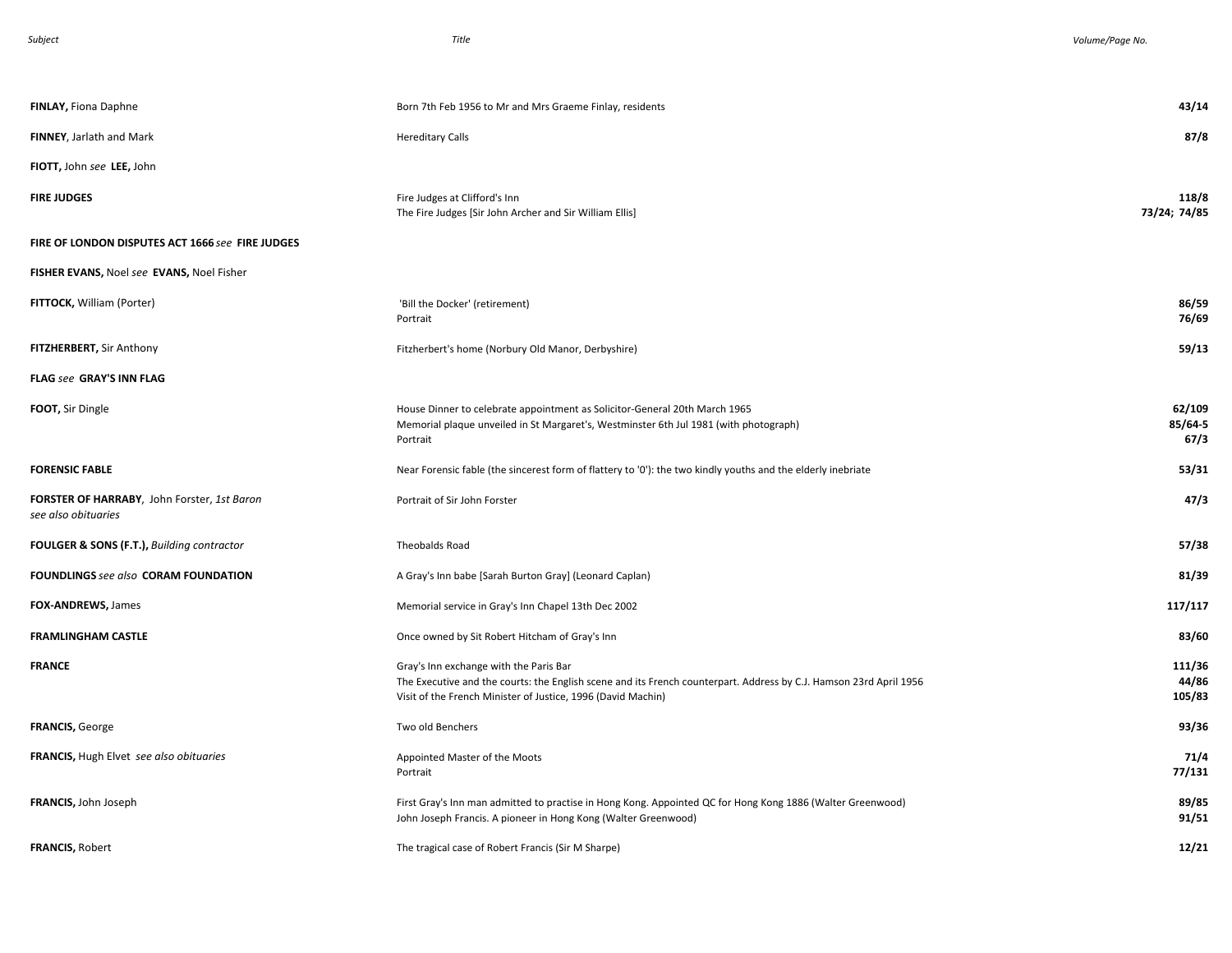| <b>FRANCIS BACON SOCIETY</b>                                          | Centenary celebration 21st Jun 1986                                                                                                                                                                    | 90/22                             |
|-----------------------------------------------------------------------|--------------------------------------------------------------------------------------------------------------------------------------------------------------------------------------------------------|-----------------------------------|
| <b>FRANKFURTER, Felix</b>                                             | Mr Justice Frankfurter [resigns from US Supreme Court]                                                                                                                                                 | 57/5                              |
| FRED, Dog                                                             | <b>Dies 1983</b>                                                                                                                                                                                       | 87/20                             |
| FREEDOM, The                                                          | Custom and the freedom. Barnard's Inn Reading by Master Charles Sparrow 18th Jun 1996.                                                                                                                 | 104/29                            |
| FREEDOM OF RELIGION see also DISCRIMINATION                           | Can social equality and religious freedom co-exist? (Michael Doe)<br>Religion, the Rule of Law and discrimination. Barnard's Inn Reading by Master Terence Etherton. 2th Jun 2014 (Abridged)           | 126/72<br>128/24                  |
| FREEMASONS see GRAY'S INN MASONIC LODGE; MIDDLE TEMPL:E MASONIC LODGE |                                                                                                                                                                                                        |                                   |
| FRY, Muriel see GEE, Mrs Sam                                          |                                                                                                                                                                                                        |                                   |
| <b>FUSION see LEGAL PROFESSION</b>                                    |                                                                                                                                                                                                        |                                   |
| FYFE, David Maxwell<br>see KILMUIR, David Maxwell Fyfe, Viscount      |                                                                                                                                                                                                        |                                   |
| <b>GAMAGES</b>                                                        | Whatever happened to Gamages? (Timothy Shuttleworth)                                                                                                                                                   | 121/63                            |
| <b>GARDENS</b> see WALKS                                              |                                                                                                                                                                                                        |                                   |
| <b>GARDINER, Gerald</b>                                               | A giant of old                                                                                                                                                                                         | 111/57                            |
| <b>GASCOIGNE, George</b>                                              | Gray's Inn biographies (John Allpress)                                                                                                                                                                 | 82/59                             |
| <b>GASCOIGNE, Sir William</b>                                         | A renowned judge: Sir William Gascoigne (Alec Samuels)<br>Great judges of Gray's Inn (G.W. Keeton)<br>Member of Inner Temple, not Gray's Inn. Editorial note<br>Sir William Gascoigne (Leonard Caplan) | 116/84<br>71/25<br>80/14<br>94/20 |
| <b>GASELEE, Sir Stephen</b>                                           | A Gift (presentation of silver fish slice presented to Stephen Gaselee in 1819 for services in a case)                                                                                                 | 41/17                             |
| GATES see GRAY'S INN GATES; LINCOLN'S INN GATE                        |                                                                                                                                                                                                        |                                   |
| GAVEL                                                                 | First gavel                                                                                                                                                                                            | 80/11                             |
| GEE, Mrs Sam                                                          | Former tenant of flat at 3 Gray's Inn Square. Piece includes water colour of flat from recently discovered album                                                                                       | 101/13                            |
| <b>GENERAL ELECTION 1929</b>                                          | Gray's Inn and the General Election (J.E.McInnes)                                                                                                                                                      | 5/26                              |
| <b>GENERAL ELECTION 1964</b>                                          | Parliamentary election 1964. Gray's Inn M.P.s                                                                                                                                                          | 60/115                            |
| <b>GENERAL ELECTION 1974</b>                                          | Members of the new Parliament. Gray's Inn M.P.s                                                                                                                                                        | 77/225; 78/50                     |
| <b>GENERAL ELECTION 1992</b>                                          | Gray's Inn M.Ps                                                                                                                                                                                        | 95/15                             |
| <b>GENTILI, Alberico</b>                                              | The XVth Giornata Gentiliana. Speech given by Master Michael Burton at San Ginesio 15th Sept 2012                                                                                                      | 126/83                            |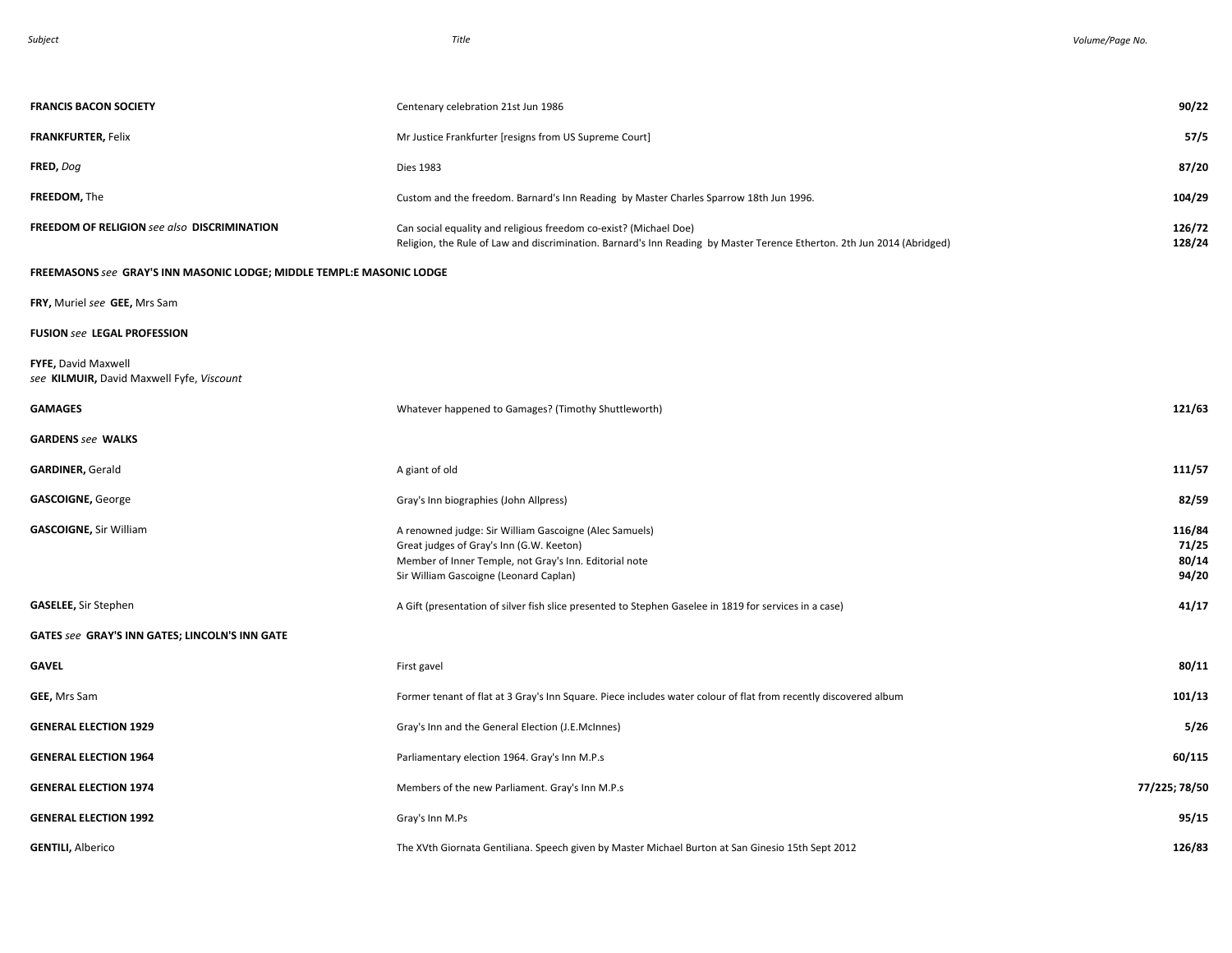*Subject Title . Volume/Page No.* 

| <b>GENTILIS, Albericus see GENTILI, Alberico</b>                                                |                                                                                                                                                                                          |                         |
|-------------------------------------------------------------------------------------------------|------------------------------------------------------------------------------------------------------------------------------------------------------------------------------------------|-------------------------|
| <b>GEORGE V</b>                                                                                 | Gray's Inn hosts tea party for Holborn school children to celebrate Silver Jubilee of George V and Queen Mary, 1935                                                                      | 108/26                  |
| <b>GEORGE VI</b>                                                                                | Gray's Inn hosts tea party for Holborn school children to celebrate coronation of George VI                                                                                              | 108/26                  |
| GEORGE, David Lloyd see LLOYD-GEORGE, David Lloyd George, 1st Earl of Dwyfor                    |                                                                                                                                                                                          |                         |
| GERMANY, British Zone see also CONTROL COMMISSION FOR GERMANY Car for Mr Sikes (John Stevenson) |                                                                                                                                                                                          | 28/51                   |
| <b>GERMANY, Federal Republic</b>                                                                | Dr Roman Herzog, President Federal Republic of Germany delivers legal address in Hall 26th April 1996. Includes photographs                                                              | 104/9                   |
| <b>GERRARD, Sir (Albert) Denis</b>                                                              | Note of appointment to QBD, with career summary<br>Portrait                                                                                                                              | 37/11<br>59/3           |
| <b>GESTA GRAYORUM</b><br>see also MASQUE OF FLOWERS: MASQUES AND REVELS                         | Gesta Grayorum: The Prince of Purpoole III: played in the presence of H.M. Queen Elizabeth II 13th Nov 1956 in Gray's Inn Hall<br>The Night of Errors (Leonard Caplan)                   | 44/Supp.<br>97/43       |
| <b>GHOSTS</b>                                                                                   | Dropping the brick (fictional conversation with a legal ghost in Gray's Inn, by R.W Hough)<br>Ghosts in Gray's Inn (C.G.L Du Cann)<br>Occult news (correspondence)                       | 29/57<br>1/27<br>38/150 |
| GIBBENS, (Edward) Brian see also obituaries                                                     | Portrait and profile<br>Succeeds Master Edmund-Davies as Dean of Chapel                                                                                                                  | $88/3 - 4$<br>88/5      |
| GIBBONS, S.H. Deputy Butler                                                                     | Serving the Inn                                                                                                                                                                          | 80/13                   |
| G.I.B.B.S see GRAY'S INN BENCH BAR AND STUDENTS' COMMITTEE                                      |                                                                                                                                                                                          |                         |
| <b>GIBSON &amp; WELDON, law tutors</b>                                                          | Gibson & Weldon                                                                                                                                                                          | 46/102                  |
| GILPIN, John, Walks Attendant                                                                   | Inn staff: John Gilpin                                                                                                                                                                   | 48/64                   |
| <b>GLENAVY, James Henry Musson Campbell, Baron</b>                                              | Men of Gray's Inn: Lord Glenavy (Francis Cowper)                                                                                                                                         | 28/44                   |
| <b>GLIDEWELL, lain</b>                                                                          | The Graya profile - The Treasurer, Master Glidewell (Charles Christian). Photographs on p.11                                                                                             | 101/8                   |
| <b>GLORIANA see ELIZABETH I</b>                                                                 |                                                                                                                                                                                          |                         |
| GLOUCESTER, Prince Henry, Duke of Gloucester, see HENRY, Prince, Duke of Gloucester             |                                                                                                                                                                                          |                         |
| <b>GLOUCESTER, Prince Richard 2nd Duke of Gloucester</b>                                        | Attends performance of Comedy of Errors 15th Dec 1994. Photograph<br>Becomes second Royal Bencher 14th Nov 2000; Treasurer [Lionlel Read's] address to Hall. Includes colour photograph. | 101/27<br>113/19-22     |
| <b>GODDARD, Rayner Goddard, Baron</b>                                                           | A tyranny of judges? (Derek Wheatley)<br>Portrait                                                                                                                                        | 102/52<br>42/92         |
| <b>GODFREY, Sir Edmund Berry</b>                                                                | Who killed Sir Edmund Berry Godfrey?                                                                                                                                                     | 36/119                  |
| <b>GOLDSMITH, Peter Goldsmith, Baron</b>                                                        | The Graya profile - Master Goldsmith. Includes portrait.                                                                                                                                 | 102/8                   |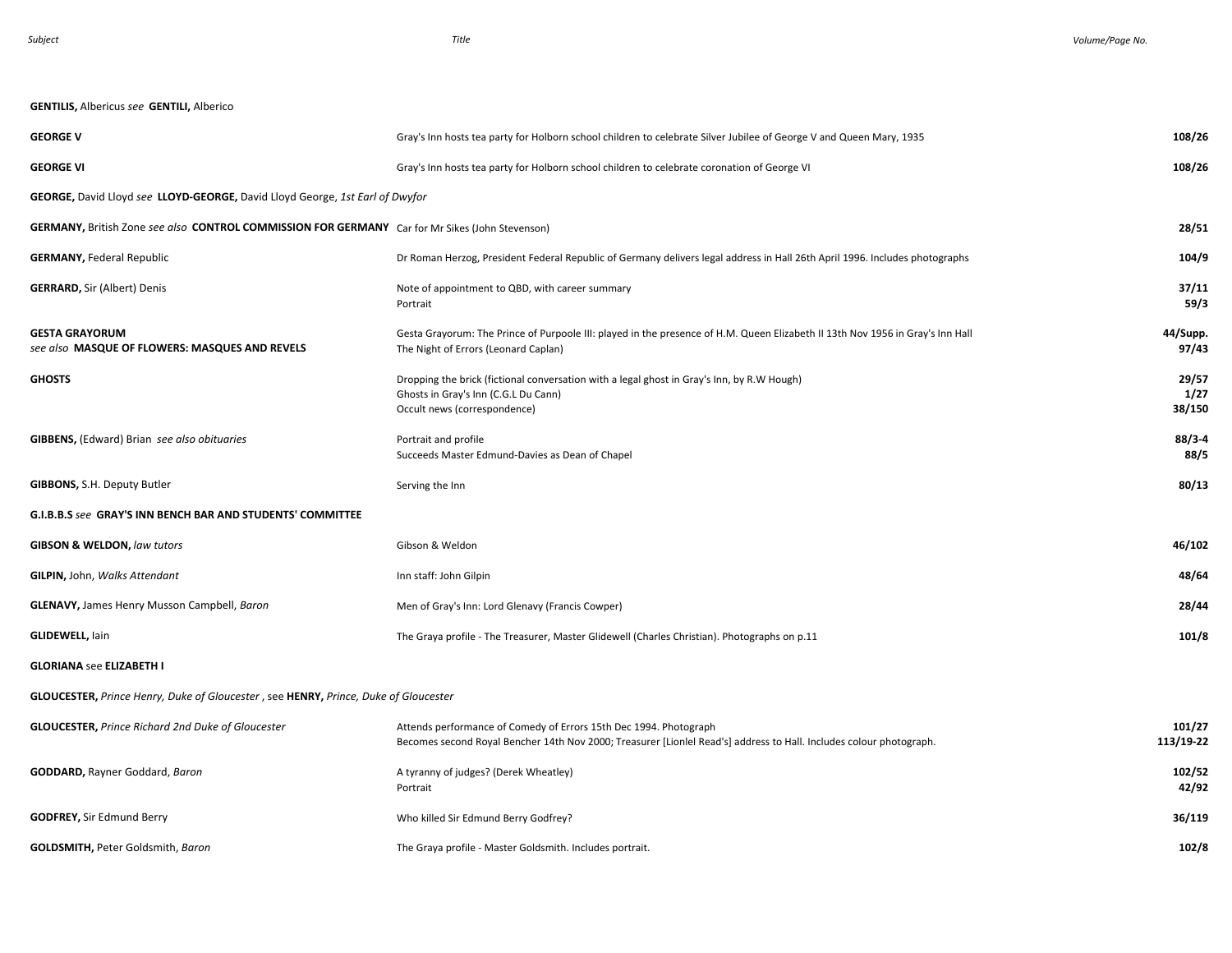| <b>GOLDSMITH Oliver</b>                                                          | Random literary notes (C G L Du Cann)                                                                                                                                                                                                                                                                                                                                                                                                                                                                                                                                                                                                | 4/30                                                                                                                               |
|----------------------------------------------------------------------------------|--------------------------------------------------------------------------------------------------------------------------------------------------------------------------------------------------------------------------------------------------------------------------------------------------------------------------------------------------------------------------------------------------------------------------------------------------------------------------------------------------------------------------------------------------------------------------------------------------------------------------------------|------------------------------------------------------------------------------------------------------------------------------------|
| <b>GOMPERTZ, Jeremy</b>                                                          | Counsel for Mrs Kelly in Hutton enquiry                                                                                                                                                                                                                                                                                                                                                                                                                                                                                                                                                                                              | 117/5                                                                                                                              |
| <b>GONSALVES-SABOLA, Sir Joaquim Claudino</b>                                    | Chief Justice of the Bahamas attends Treasurer's Reception, 1995                                                                                                                                                                                                                                                                                                                                                                                                                                                                                                                                                                     | 102/19                                                                                                                             |
| <b>GORSEDD</b>                                                                   | Gray's Inn and the Gorsedd (James Collins)<br>Sir Archie Pellow Marshall elected Bard of the Gorsedd<br>The colour that is Wales (Robyn Lewis)                                                                                                                                                                                                                                                                                                                                                                                                                                                                                       | 82/53<br>59/13<br>116/42                                                                                                           |
| <b>GOVERNOR-GENERALS</b>                                                         | Gray's Inn Benchers, 1995                                                                                                                                                                                                                                                                                                                                                                                                                                                                                                                                                                                                            | 102/22                                                                                                                             |
| <b>GOVERNMENT</b>                                                                | Address by Lord Shawcross 20th April 1964 (extract)                                                                                                                                                                                                                                                                                                                                                                                                                                                                                                                                                                                  | 60/74                                                                                                                              |
| <b>GOVERNMENT LAWYERS</b>                                                        | In Government (Rosemary Jeffreys)                                                                                                                                                                                                                                                                                                                                                                                                                                                                                                                                                                                                    | 107/27                                                                                                                             |
| <b>GRAEME, Bruce (Graham F Jefferies)</b>                                        | Novelist of Gray's Inn                                                                                                                                                                                                                                                                                                                                                                                                                                                                                                                                                                                                               | 19/8, 21/19                                                                                                                        |
| <b>GRAND DAYS</b> (Not a complete listing.<br>some others entered under subject) | Grand Night ceremonial<br>Themed Grand Days (1994 onwards)                                                                                                                                                                                                                                                                                                                                                                                                                                                                                                                                                                           | 57/6<br>101/16; 104/14; 116/10                                                                                                     |
| <b>GRAND NIGHTS see GRAND DAYS</b>                                               |                                                                                                                                                                                                                                                                                                                                                                                                                                                                                                                                                                                                                                      |                                                                                                                                    |
| <b>GRAVESON, Ronald Harry</b><br>see also obituaries                             | Gift of rare books<br>Portrait by June Mendoza and profile<br>Speech of Netherland Ambassador on investing him with insignia of Commander of the Order of Orange-Nassau 20 July 1970                                                                                                                                                                                                                                                                                                                                                                                                                                                 | 93/5<br>$87/3 - 4$<br>72/90                                                                                                        |
| GRAY, Edward Inn servant see also obituaries                                     | Half a century in Gray's Inn<br>Retirement                                                                                                                                                                                                                                                                                                                                                                                                                                                                                                                                                                                           | 98/30<br>85/6                                                                                                                      |
| <b>GRAY, Gilbert see also obituaries</b>                                         | Photograph (participating in mock trial at Lincoln's Inn)                                                                                                                                                                                                                                                                                                                                                                                                                                                                                                                                                                            | 96/14                                                                                                                              |
| GRAYA                                                                            | About Graya (Francis Cowper)<br>A tribute to the advertisers (Denis Sheridan)<br><b>Editor Charles Christian</b><br>Editor Charles Christian - retires but stays on Board<br>Editorial committee formed following death of Francis Cowper<br>Editorship of Graya (E. H. Butcher) (F.J. Parker and Francis Cowper take over from Edmund Davies, 1934)<br>Edmund Davies takes over as editor<br>E.H. Butcher resumes editorship [1937)]. Purpose of Graya<br>Eighty years on<br>Eric Owen succeeded as editor by Clare Noon<br>Forty years old (Sir Edmund Davies)<br>Graya and the future<br>Graya goes cyber<br>Graya Silver Jubilee | 68/109<br>80/44<br>101/20<br>105/12<br>94/4<br>15/106<br>47/4<br>18/3<br>121/5<br>116/5<br>67/13<br>95/2<br>102/26<br>36/82, 37/21 |
|                                                                                  | Graya Silver Jubilee [Dinner 5th Dec 1952]<br>Life subscribers (Charles Albert Beaumont becomes first life subscriber to Graya)<br>Manager (H.C. Walter) retires<br>Manager (John Bray) resigns; Geoffrey Hawker takes over                                                                                                                                                                                                                                                                                                                                                                                                          | 37/23; 116/113<br>45/7<br>69/11<br>72/89                                                                                           |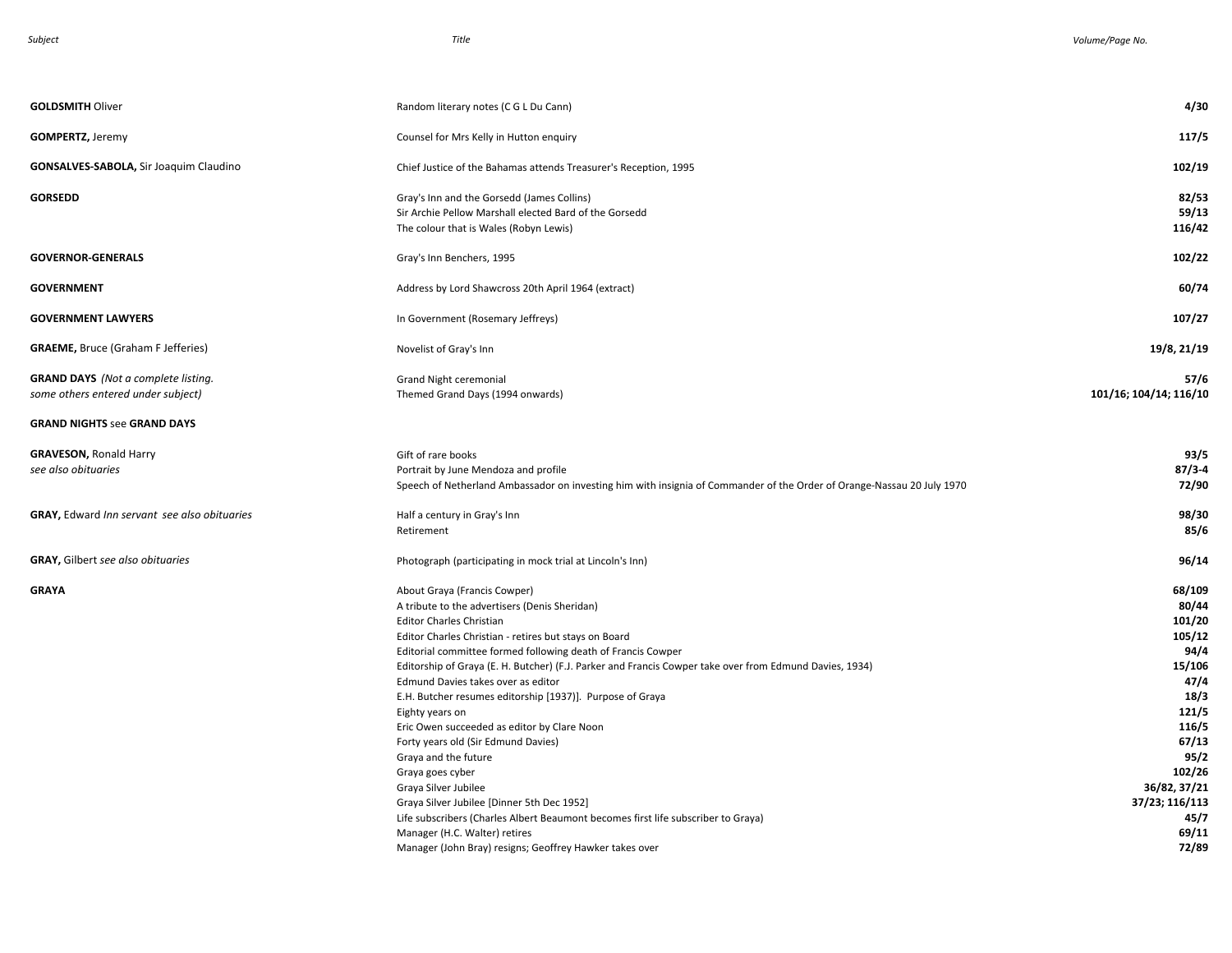**GRAY'S INN**

**See also BENCHERS' TABLE; CLOISTERS; COMMON ROOM;** A Christmas party in Gray's Inn **CONCHERS' TABLE; CLOISTERS; COMMON ROOM**; A Christmas party in Gray's Inn Hammersmith Hov', autobiography of actor Sir Nigel Playfair]  **GRAY'S INN HALL; GRAY'S INN LIBRARY; GRAY'S INN PLACE MAPS OF THE INN; PENSION; REBUILDING;SOUTH SQUARE; WALKS; WAR DAMAGE; ZEPPELINS** 

# Mary Burke (Board member). Editorial note **105/19** Message from The Hon. Sir Frederic Sellers [on the Silver Jubilee of Graya] **36/79** New Wine Correspondent (Julian Jeffs) **95/12** Noel Fisher Evans joins Board **71/7** On Graya having reached its sixtieth number (poem by Hedley Lucas) **60/116** Our first hundredth (by the Editor, Charles Christian) **100/5** Overseas letters of appreciation on the occasion of the Silver Jubilee of Graya **60/116** Our Printers (New Goswell Printing Company) **105/20** Personal forward by new editor H Edmund Davies (1932)<br>
Salute to advertisers [Matthews Drew & Shelbourne; Trollope and Colls, Child & Co]<br> **37/71** Salute to advertisers [Matthews Drew & Shelbourne; Trollope and Colls, Child & Co]<br>
Statement by the Publisher (1974) **37/51** Statement by the Publisher (1974) The first ninety-nine (Richard Bruce). Article followed by a selection of advertisements from early Grayas and a note on Editors **100/15** The beginning of Graya **38/94** The founding of Graya (Charles Burke) **36/111** Yet another anniversary (Lord Edmund-Davies). A tribute to Francis Cowper, Editor of Graya **80/49 GRAYA NEWS Commences publication 117/5** David Jenkins (support for *Graya news* ) **121/8**

| FIELD COURT:GRAY'S INN CHAPEL: GRAY'S INN GATES:<br><b>GRAY'S INN HALL; GRAY'S INN LIBRARY; GRAY'S INN PLACE</b> | [extracted from 'Hammersmith Hoy', autobiography of actor Sir Nigel Playfair]                                           | 36/124         |
|------------------------------------------------------------------------------------------------------------------|-------------------------------------------------------------------------------------------------------------------------|----------------|
| <b>GRAY'S INN SQUARE; GRIFFIN BUILDING; INNS OF COURT;</b>                                                       | A Preacher's farewell                                                                                                   | 83/28          |
| MAPS OF THE INN; PENSION; REBUILDING; SOUTH SQUARE;                                                              | An American at Gray's Inn (David Bedingfield)                                                                           | 95/32          |
| <b>WALKS; WAR DAMAGE; ZEPPELINS</b>                                                                              | An important case (Howletts v Gray's Inn, 1993 judgment concerning commercial rental). Summarised by Michael Mann       | 101/50         |
|                                                                                                                  | As others see us: The Honourable Society of Gray's Inn. Account of an Inn tour by Master Sparrow (Clive Strickland)     | 107/35         |
|                                                                                                                  | Chapel Gallery of prints and paintings of the Inn                                                                       | 106/22; 107/38 |
|                                                                                                                  | Childhood and change in Gray's Inn (Emma Lewis)                                                                         | 83/23          |
|                                                                                                                  | Gray's in perspective (Review of Francis Cowper's 'A Prospect of Gray's Inn'. 2nd ed. by Julian Jeffs)                  | 89/27          |
|                                                                                                                  | Gray's In the wars (from The Spanish Armada to rebuilding after WW2). Paper by Julian Jeffs Sept 2002. With photographs | 116/47         |
|                                                                                                                  | Gray's Inn: a student's perspective (Liam Walker)                                                                       | 114/65         |
|                                                                                                                  | Gray's Inn: reconstruction for 1590 (diagram)                                                                           | 110/57         |
|                                                                                                                  | Gray's Inn (extract from Law Journal 17th Mar 1883 on proposal to relocate the Inn nearer the Law Courts)               | 87/104         |
|                                                                                                                  | Gray's Inn [buildings] (H Lidbetter)                                                                                    | 25/12          |
|                                                                                                                  | Gray's Inn: a short history. Extracts from 2nd ed by Master Richard Stone. Includes C18 aquatint)                       | 105/13         |
|                                                                                                                  | Gray's Inn. Reconstructions 1590 and 1725                                                                               | 110/57; 111/74 |
|                                                                                                                  | Gray's Inn 2000: a record of the Inn in the Millennium year (edited by David Machin)                                    | 113/67         |
|                                                                                                                  | Gray's Inn and the outbreak of War (WW1) (Malcolm Pill)                                                                 | 127/43         |
|                                                                                                                  | Gray's Inn as I have known it (by an old inhabitant)                                                                    | 35/11          |
|                                                                                                                  | Gray's Inn in the fourteenth century (Sir D P Barton)                                                                   | 12/15          |
|                                                                                                                  | Gray's Inn in the time of Charles I (Sir D P Barton)                                                                    | 18/14          |
|                                                                                                                  | Gray's Inn in the time of King James I (Sir D P Barton) [summary of talk in Hall 2nd May 1935)                          | 17/197         |
|                                                                                                                  | Gray's Inn in the times of Henry VII and Henry VIII (Sir D.P. Barton)                                                   | 1/5            |
|                                                                                                                  | Gray's Inn in Victorian days (J.K.F. Cleave)                                                                            | 21/28          |
|                                                                                                                  | Gray's Inn - the musical Inn (Christopher Bowers-Broadbent)                                                             | 108/32         |
|                                                                                                                  | Gray's Inn during the 1920s (Leonard Stone)                                                                             | 80/20          |
|                                                                                                                  | Gray's Inn during the 1930s (Francis Cowper)                                                                            | 80/22          |
|                                                                                                                  |                                                                                                                         |                |

Master Butcher joins Board **99/19** Master Edmund-Davies and Graya **97/5** Master Edmund-Davies replaced as Chairman by Master Stephen Terrell **75/5**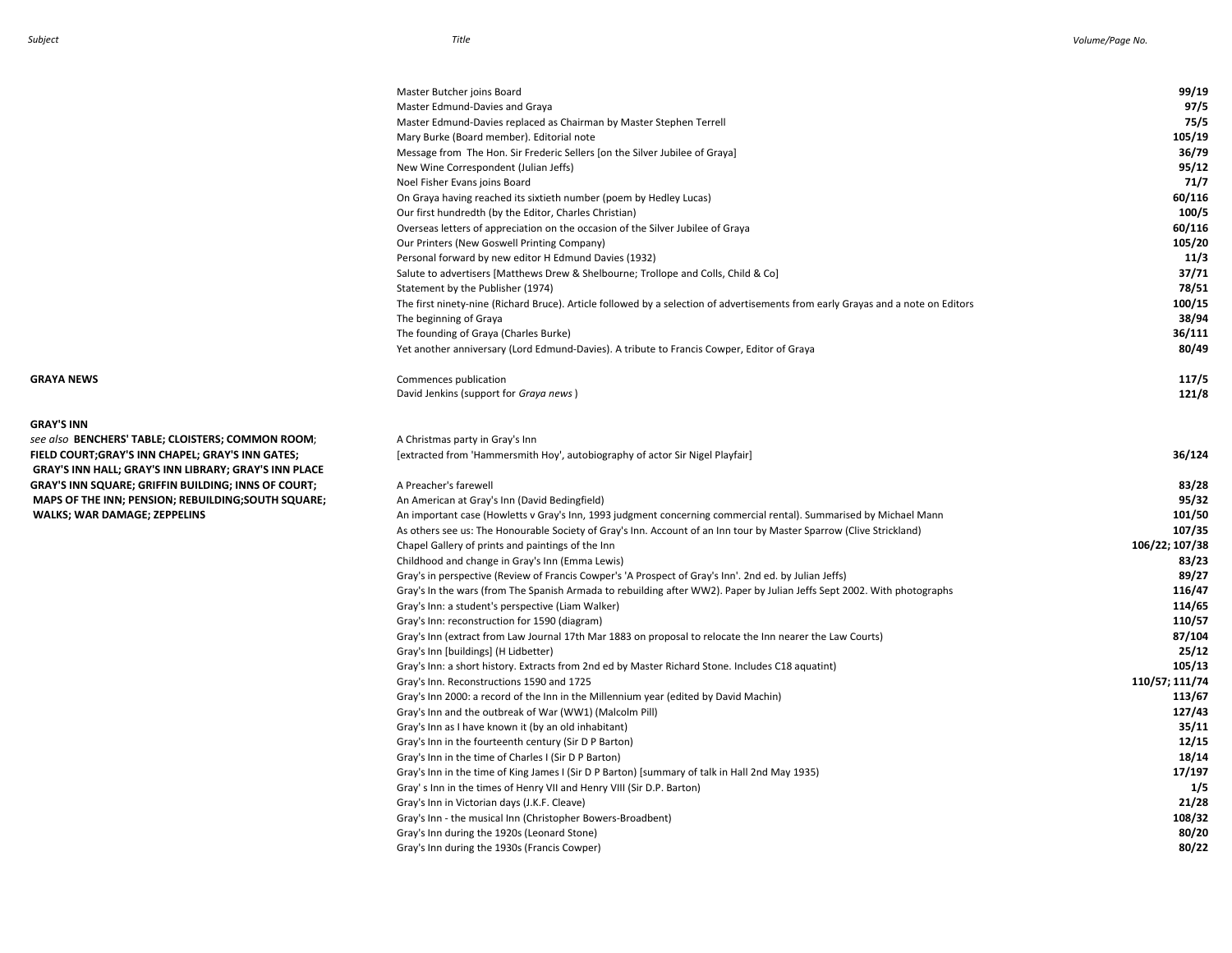|                                                       | Gray's Inn during the 1940s (Donald and Mary Crabb)                                                                            | 80/26              |
|-------------------------------------------------------|--------------------------------------------------------------------------------------------------------------------------------|--------------------|
|                                                       | Gray's Inn during the 1950s (Earl Snyder)                                                                                      | 80/29              |
|                                                       | Gray's Inn over fifty years (Mary Burke)                                                                                       | 105/37             |
|                                                       | Gray's Inn seen from the outside (John Casson)                                                                                 | 69/27              |
|                                                       | Gray's Inn - South Square- South aspect (C19 picture)                                                                          | 25/21              |
|                                                       | Gray's Inn unfolding                                                                                                           | 78/40              |
|                                                       | Late Victorian Gray's Inn (From 'A London family 1870-1900', by M.V. Hughes)                                                   | 87/59              |
|                                                       | Life in Gray's Inn: some Quarter Sessions records (Ivor Bowen)                                                                 | 14/67              |
|                                                       | Londinium redivivum (James Peller Malcom, 1803). Extract concerning Gray's Inn                                                 | 106/49             |
|                                                       | Looking back (Reminiscences of life in and about the Inn 1930-1987 by Master Edmund-Davies)                                    | 91/18              |
|                                                       | Nicholas Bacon and the report on the Inns if Court (David Barnard)                                                             | 81/37              |
|                                                       | Photographs, Post War: Domus, Large Pension Room; Small Pension Room;Benchers' Library                                         | 38/110-11          |
|                                                       | Photographs (2 x black & white)                                                                                                | 108/62-3           |
|                                                       | Photographs, Summer 1947                                                                                                       | 26/32              |
|                                                       | Rebuilding                                                                                                                     | 24/11              |
|                                                       | Solicitors of Gray's Inn                                                                                                       | 83/55              |
|                                                       | Some recollections of Gray's Inn by the Treasurer (Timothy Healy 1929)                                                         | 4/10               |
|                                                       | Some reflections on the rise of Gray's Inn (G.D.Keogh).                                                                        | 14/55              |
|                                                       | Sons from abroad (early admissions of foreigners)                                                                              | 16/147             |
|                                                       | South Square-East aspect. C19 picture                                                                                          | 25/15              |
|                                                       | The Ancient and Honourable Society of Gray's Inn (Prof J.H. Baker)                                                             | 113/39             |
|                                                       | The Crown and Gray's Inn (Francis Cowper)                                                                                      | 19/12              |
|                                                       | The early history of Gray's Inn (James Wellwood)                                                                               | 72/112             |
|                                                       | The early history of the Inns of Court with special reference to Gray's Inn. Address in Hall 8th Jun 1959 by Prof S.E. Thorne. | 50/79              |
|                                                       | The Grass Man, The Shrub Man, The Flower Man and the All-Rounder (Henrietta Wilson)                                            | 105/42             |
|                                                       | The Gray's Inn estate (Malcom Spence)                                                                                          | 101/63             |
|                                                       | The Inn. Yesterday, today and tomorrow (George Edinger)                                                                        | 27/30              |
|                                                       | The Inn's equal opportunities policy (David Machin)                                                                            | 101/59             |
|                                                       | The new buildings (Common Room block and Servery 1971)                                                                         | 74/80; 75/6; 76/63 |
|                                                       | The old constitution of Gray's Inn (J.H. Baker)                                                                                | 81/15              |
|                                                       | The Police Station site. Including Architect's sketch of new building on site of old police station on Theobald's Road         | 109/13             |
|                                                       | The Policy Committee revived 1994                                                                                              | 101/61; 103/67     |
|                                                       | Three hundred years ago (Francis Cowper)                                                                                       | 24/21              |
|                                                       | Time marks in Gray's Inn (Francis Cowper)                                                                                      | 92/53              |
|                                                       | The Whistler Etchings: Whistler at Gray's Inn (Martin Hopkinson)                                                               | 119/38             |
|                                                       | 'Twas fifty years ago' (S.Parnell Kerr)                                                                                        | 28/35              |
|                                                       | 'Twas sixty years since': peaceful days in Gray's Inn (J.E.McInnes)                                                            | 26/27              |
|                                                       | World War II                                                                                                                   | 23/4, 24/3, 26/30  |
| <b>GRAY'S INN AIR SQUADRON</b>                        | Gray's Inn Air Squadron                                                                                                        | 6/43               |
| <b>GRAY'S INN ARCHIVES</b>                            | Our archives                                                                                                                   | 115/14             |
| <b>GRAY'S INN ARMS see GRAY'S INN BADGE AND MOTTO</b> |                                                                                                                                |                    |
| <b>GRAY'S INN BADGE AND MOTTO see also GRIFFIN</b>    | Letter from Gershon Ellenbogen                                                                                                 | 91/22              |
|                                                       | Overseas links (Arms of Gray's Inn, formerly above library door, displayed in Common Room of Wentworth Chambers, Sydney)       | 47/6               |
|                                                       | The arms of Gray's Inn. Concerning the Griffin (Ian Stewart)                                                                   | 33/35, 36-9        |
| <b>GRAY'S INN BARRISTERS' COMMITTEE</b>               | Constitution of the Barristers' Representative Committee of Gray's Inn                                                         | 108/49             |
| see also                                              | Extracts and recommendations from Gray's Inn Barristers' Committee policy paper (June 1996 as amended January 1997)            | 106/11             |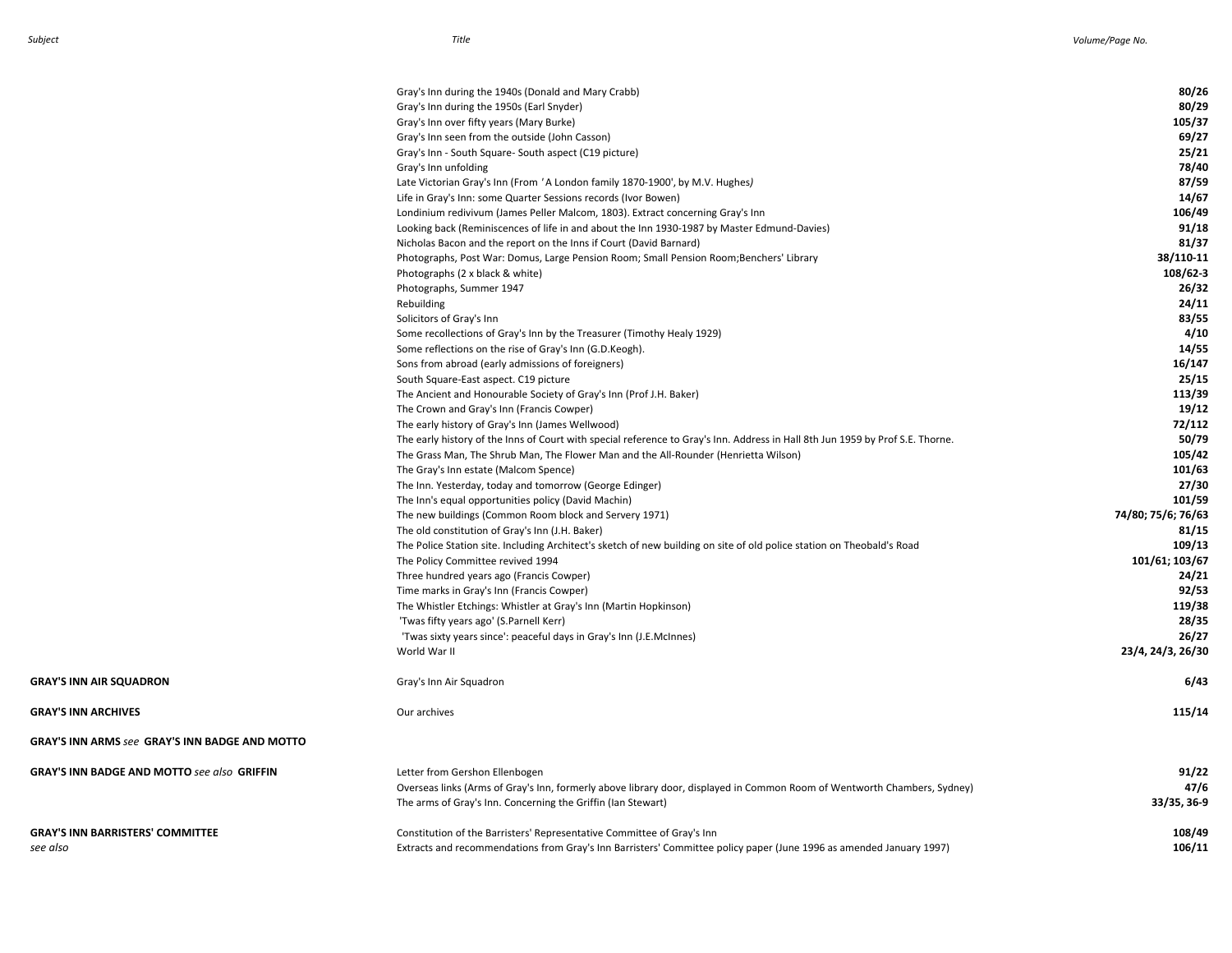| <b>GRAY'S INN BENCHERS, BARRISTERS AND STUDENTS'</b><br><b>COMMITTEE</b>          | Gray's Inn Barristers' Committee (Michel Kallipetis)<br>Constitution                                                                                                                                                                               | 106/5<br>95/73                    |
|-----------------------------------------------------------------------------------|----------------------------------------------------------------------------------------------------------------------------------------------------------------------------------------------------------------------------------------------------|-----------------------------------|
| <b>GRAY'S INN BRIDGE</b>                                                          | The new Gray's Inn Bridge (John Steel). With picture                                                                                                                                                                                               | 125/54                            |
| <b>GRAY'S INN CHAMBERS</b>                                                        | Gray's Inn Chambers (pre-1964)<br><b>Practising Chambers</b>                                                                                                                                                                                       | 66/25<br>63/5; 76/61              |
| <b>GRAY'S INN CHAPEL</b><br>see also CHAPLAIN; GRAY'S INN CHOIR; ORGAN; PREACHER; | Bell tolled to mark death or funeral of Benchers                                                                                                                                                                                                   | 89/14                             |
|                                                                                   | C18 aquatint showing Hall, Chapel and Gray's Inn Square<br>Dedication of the War Memorial 13th Nov 1960<br>First sermon delivered by a Catholic since the Reformation? (Mulligan Sermon 1991 preached by Cardinal Basil Hume)<br>Croute Inn Chanal | 105/14<br>53/49<br>95/16<br>20/02 |

|                                                           | First sermon delivered by a Catholic since the Reformation? (Mulligan Sermon 1991 preached by Cardinal Basil Hume) | 95/16       |
|-----------------------------------------------------------|--------------------------------------------------------------------------------------------------------------------|-------------|
|                                                           | Gray's Inn Chapel                                                                                                  | 30/92       |
|                                                           | Gray's Inn Chapel (poem by Hedley Lucas)                                                                           | 65/44       |
|                                                           | Gray's Inn Chapel: the past (Francis Cowper)                                                                       | 52/81       |
|                                                           | Gray's Inn Chapel 700 years on                                                                                     | 127/9       |
|                                                           | Gray's Inn Chapel and its music. October 2000 (Christopher Bowers-Broadbent)                                       | 112/16      |
|                                                           | Gray's Inn Chapel in 1892 (drawing)                                                                                | 52/85       |
|                                                           | Gray's Inn Chapel in 1939 (photograph)                                                                             | 52/89       |
|                                                           | Gray's Inn Chapel in 1960 (photograph)                                                                             | 52/93       |
|                                                           | Gray's Inn Chapel rebuilt (poem by Hedley Lucas)                                                                   | 52/95       |
|                                                           | Gray's Inn revisited. Recollections of the rebuilding of the Chapel and Library by John Gadsden                    | 97/29       |
|                                                           | Gryphon sculpted by Ivor Livi, given by Lady Finlay in memory of Sir Graeme Finlay. Dedicated 24th Apr 1988        | 92/45       |
|                                                           | Mass in the Chapel                                                                                                 | 81/8        |
|                                                           | Proposal for a new Chapel in the Walks c.1892. Includes design                                                     | 99/23       |
|                                                           | Rebuilding                                                                                                         | 49/5; 50/73 |
|                                                           | Service broadcast 26th Jan 1987                                                                                    | 91/8        |
|                                                           | Some historical notes about the Chapel of Gray's Inn (Sir D P Barton)                                              | 3/16        |
|                                                           | Stone medallion from pre-war Chapel incorporated in new Ohio Legal Centre                                          | 56/75       |
|                                                           | The Archbishops' window (Martin Collins)                                                                           | 115/68      |
|                                                           | The Chapel (the nature and purpose of the Chapel, by Canon Eric James)                                             | 95/84       |
|                                                           | The Chapel, including drawing by Jacqueline Geldart.                                                               | 80/34       |
|                                                           | The Chapel (new Chapel completed 1960)                                                                             | 51/5; 52/74 |
|                                                           | The revival (Sheila Mars-Jones)                                                                                    | 52/87       |
|                                                           | View showing exterior of Chapel in 1800 (print)                                                                    | 52/83       |
| <b>GRAY'S INN CHAPEL CHOIR</b>                            | Formed by Dr Henry Saunders, organist                                                                              | 53/50       |
|                                                           | Sings in Westminster Abbey. Evening service Remembrance Sunday, 2000 (letter from Canon Eric James)                | 112/68      |
| <b>GRAY'S INN CHAPTER</b><br>see GRAY'S INN MASONIC LODGE |                                                                                                                    |             |

| <b>GRAY'S INN CHESS CLUB</b>     | Gray's Inn Chess Circle (changes to constitution)                                               | 44/136 |
|----------------------------------|-------------------------------------------------------------------------------------------------|--------|
|                                  | Gray's Inn Chess Club (Editor's note based on first annual report to year ending 31st Dec 1937) | 20/40  |
|                                  | Gray's Inn Chess club [acquires chess clocks]                                                   | 46/131 |
|                                  |                                                                                                 |        |
| <b>GRAY'S INN CHRISTMAS CARD</b> | Our Christmas card (introduction of Gray's Inn Christmas card)                                  | 27/11  |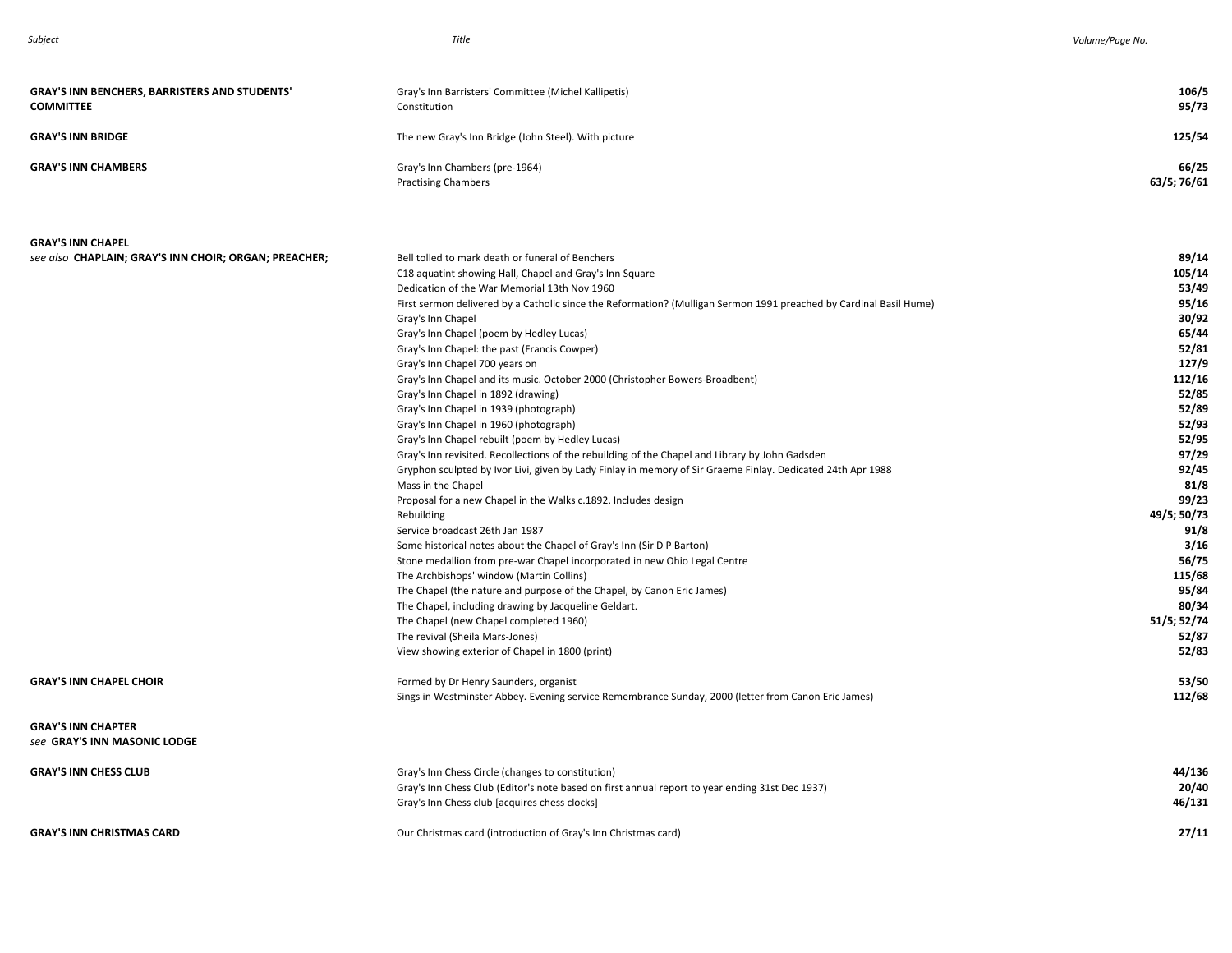| <b>GRAY'S INN COFFEE HOUSE</b>                                                              | The Gray's Inn Coffee House<br>Gray's Inn Chambers (Gray's Inn Coffee House described in David Copperfield)<br>The Holborn Gate and Gray's Inn Coffee House in 1851 (drawing)<br>Welcome to Ye Olde Coffee Shoppee                                                                                                                                                                                                                                                                                                                                                                                                                                                                                                                                                                                                                                                                                                                                                                                                                                                                                                                                                                                                                                                                                                                                                                                                                                                                                                                                                                                                                                             | 59/25<br>67/25<br>60/95<br>97/18                                                                                                                                                                                                                           |
|---------------------------------------------------------------------------------------------|----------------------------------------------------------------------------------------------------------------------------------------------------------------------------------------------------------------------------------------------------------------------------------------------------------------------------------------------------------------------------------------------------------------------------------------------------------------------------------------------------------------------------------------------------------------------------------------------------------------------------------------------------------------------------------------------------------------------------------------------------------------------------------------------------------------------------------------------------------------------------------------------------------------------------------------------------------------------------------------------------------------------------------------------------------------------------------------------------------------------------------------------------------------------------------------------------------------------------------------------------------------------------------------------------------------------------------------------------------------------------------------------------------------------------------------------------------------------------------------------------------------------------------------------------------------------------------------------------------------------------------------------------------------|------------------------------------------------------------------------------------------------------------------------------------------------------------------------------------------------------------------------------------------------------------|
| <b>GRAY'S INN COMMON ROOM ARTS SOCIETY</b>                                                  | Founded                                                                                                                                                                                                                                                                                                                                                                                                                                                                                                                                                                                                                                                                                                                                                                                                                                                                                                                                                                                                                                                                                                                                                                                                                                                                                                                                                                                                                                                                                                                                                                                                                                                        | 67/59                                                                                                                                                                                                                                                      |
| <b>GRAY'S INN COURT PUPILLAGE</b>                                                           | Gray's Inn Court Pupillage (Hass Baig)<br>Gray's Inn Court Pupillage Scheme<br>The Court Pupillage Scheme, 2000 (Edmund Lawson)                                                                                                                                                                                                                                                                                                                                                                                                                                                                                                                                                                                                                                                                                                                                                                                                                                                                                                                                                                                                                                                                                                                                                                                                                                                                                                                                                                                                                                                                                                                                | 116/75<br>114/76<br>112/59                                                                                                                                                                                                                                 |
| <b>GRAY'S INN DEBATING SOCIETY</b><br>excluding routine reports<br>see also LADIES' DEBATES | Constitution (new constitution adopted 1970)<br>Debating team triumph. Gray's Inn's first victory in Observer Mace Competition, 1993<br>Dinner of the Gray's Inn Debating Society 8th December 1967 [Photograph]<br>Gray's Inn Debating Society [1939-1947]<br>Gray's Inn debating Society (most successful year - 1996/7). By Andy George<br>Gray's Inn Debating Society - Leiden University 1994<br>Gray's Inn Debating Society Dinner 5th December 1947 (photograph)<br>Gray's Inn Debating Society fifty years ago (S.Parnell Kerr)<br>Gray's Inn visit to the King's inns, Dublin (1967); with historical introduction<br>Gray's Inn speakers Andy George and Tim Green placed best and second individual speakers ibnWorld Debating Championships (S.Africa)<br>James Mulcahy debate<br>The Irish Debate (Debating Society visit to Dublin and debate at King's Inns 6th Jun 1953)<br>The Irish Debate (Debating Society visit to Dublin and debate at King's Inn 22nd Jan 1955): 2 reports<br>Irish visit )Gray's Inn hosts team from King's Inns Dublin, 9th Feb 1956)<br>Irish debate Dublin. 18th Jan 1957<br>Irish Debate Dublin. 16th-18th Jan 1959<br>Nostalgia (memories of King's Inns Debating Society visit to Gray's Inn July 1950 by 'Hibernia')<br>Past Presidents of the Society 1927-1965<br>The Irish debate and visit 14th-19th July 1966<br>The Irish visit 19th Jan 1961<br>The Paris trip (1972)<br>Tie (permission given for)<br>Visit to King's Inn (Irish debate 6th March 1964).<br>Visit to Queen's University, Belfast Literary and Scientific Society<br>World Debating Championships. Princeton N.J. Jan 1989, Athens, 1998 | 71/70<br>97/19<br>67/29<br>25/48,26/46<br>105/22<br>100/67<br>27/44<br>35/49<br>66/99<br>105/19<br>114/10<br>38/132, 39/60<br>41/79<br>43/60<br>45/56<br>49/43<br>49/44<br>64/127<br>64/125<br>53/39<br>75/45<br>72/137<br>59/56<br>61/63<br>93/72; 107/79 |
| <b>GRAY'S INN FENCING CLUB</b>                                                              | Established<br>The Gray's Inn Fencing Club                                                                                                                                                                                                                                                                                                                                                                                                                                                                                                                                                                                                                                                                                                                                                                                                                                                                                                                                                                                                                                                                                                                                                                                                                                                                                                                                                                                                                                                                                                                                                                                                                     | 64/82<br>66/90                                                                                                                                                                                                                                             |
| <b>GRAY'S INN FLAG</b>                                                                      | For the flag<br>Gray's Inn colours<br>Lowered to mark death of Benchers                                                                                                                                                                                                                                                                                                                                                                                                                                                                                                                                                                                                                                                                                                                                                                                                                                                                                                                                                                                                                                                                                                                                                                                                                                                                                                                                                                                                                                                                                                                                                                                        | 45/7<br>28/9<br>89/14                                                                                                                                                                                                                                      |
| <b>GRAY'S INN FOOTBALL CLUB</b>                                                             | Up for the cup                                                                                                                                                                                                                                                                                                                                                                                                                                                                                                                                                                                                                                                                                                                                                                                                                                                                                                                                                                                                                                                                                                                                                                                                                                                                                                                                                                                                                                                                                                                                                                                                                                                 | 98/16                                                                                                                                                                                                                                                      |
| <b>GRAY'S INN GARDENS see WALKS</b>                                                         |                                                                                                                                                                                                                                                                                                                                                                                                                                                                                                                                                                                                                                                                                                                                                                                                                                                                                                                                                                                                                                                                                                                                                                                                                                                                                                                                                                                                                                                                                                                                                                                                                                                                |                                                                                                                                                                                                                                                            |

**GRAY'S INN GATE** *see* **GRAY'S INN GATES**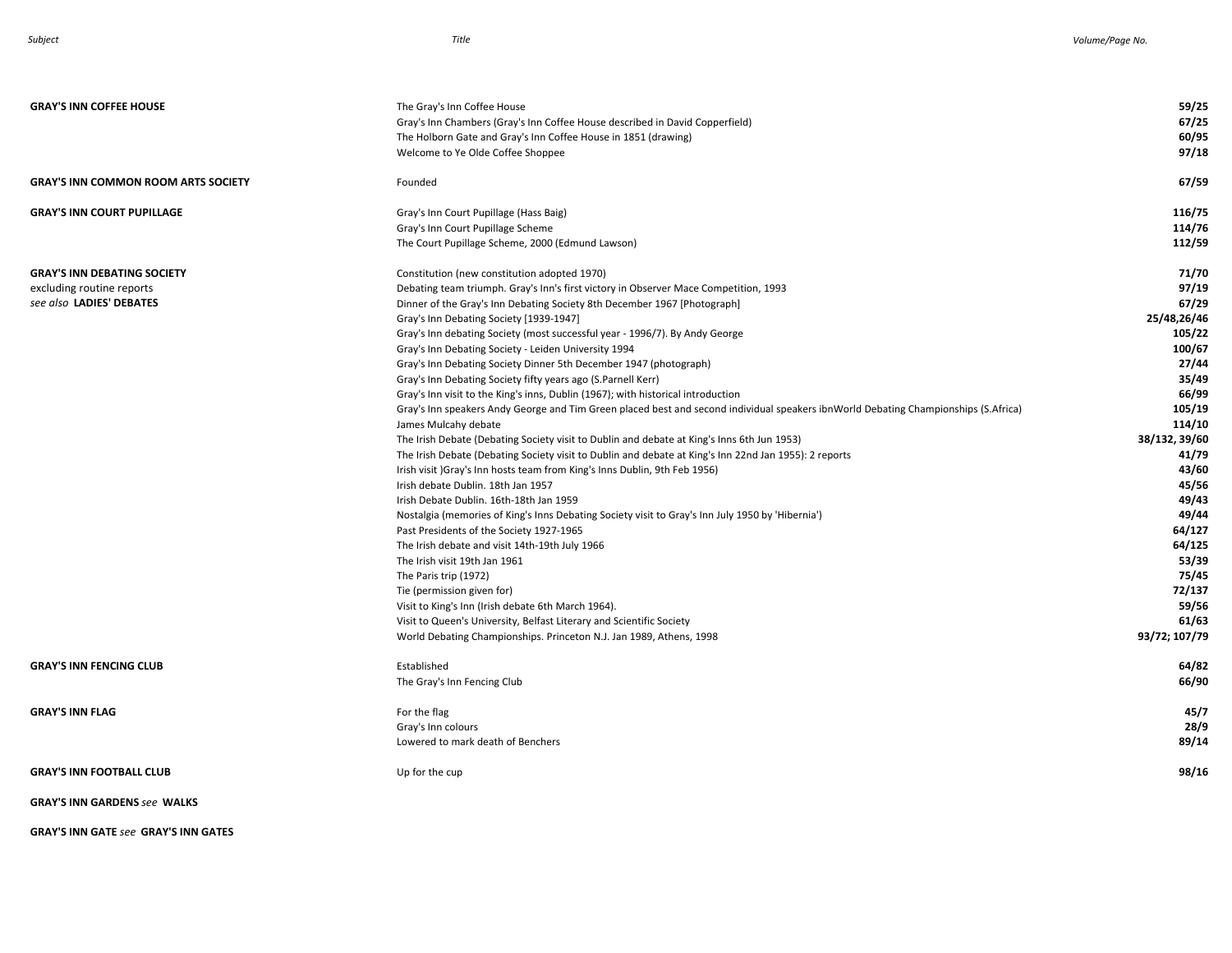| <b>GRAY'S INN GATES</b>                                | Drawing of Holborn Gate                                                                                              | 58/107              |
|--------------------------------------------------------|----------------------------------------------------------------------------------------------------------------------|---------------------|
|                                                        | Gray's Inn gates bear initials of Treasurer William Gilby, 1723                                                      | 106/24              |
|                                                        | Gray's Inn Road Gate (including drawing by Jacqueline Geldart)                                                       | 79/24-5             |
|                                                        | <b>Holborn Gate</b>                                                                                                  | 59/26; 61/10; 62/97 |
|                                                        | Pegasus over exit from Gray's Inn Square to Gray's Inn Road and Griffin on gateway to Inner Temple Gardens. 2 photos | 112/32              |
|                                                        | Photograph of Gray's Inn Road Gate                                                                                   | 54/79               |
|                                                        | The Gates (poem by G.W.M. Grover lamenting destruction of Elizabethan Holborn Gate)                                  | 61/10               |
|                                                        | The historic gates of Gray's Inn                                                                                     | 58/105              |
|                                                        | The Holborn Gate (Francis Cowper)                                                                                    | 60/93               |
|                                                        | The Holborn Gate (a mise au point)                                                                                   | 63/37               |
|                                                        | The Holborn Gate and Gray's Inn Coffee House in 1851 (drawing)                                                       | 60/95               |
|                                                        | What a fall! (Cladding falls from Holborn Gatehouse, Oct 1989)                                                       | 93/13               |
| <b>GRAY'S INN HALL see also HALL SCREEN; HERALDRY;</b> | A prayer on the re-opening of Gray's Inn Hall. From the Great Instauration by Francis Bacon                          | 34/72               |
| <b>WINDOWS</b>                                         | A relic of Gray's Inn [the old stove 1815-1897] (Tubal Cain). Preceded by drawing.                                   | 30/103              |
|                                                        | A.G.M. of Hall instituted Dec 1999                                                                                   | 113/72              |
|                                                        | Clues in the old Hall (evidence of pre-1555 Hall discovered during post-war rebuilding) (Francis Cowper)             | 29/48               |
|                                                        | Does Hall still have a purpose?                                                                                      | 121/6               |
|                                                        | Etchings by Graham Cliverd. Editorial note                                                                           | 104/16              |
|                                                        | Exterior c 1830. Drawing                                                                                             | 60/71               |
|                                                        | Graya (memories of life in Hall; a tribute to the Inn by William M Hughes on the Silver Jubilee of Graya)            | 37/21               |
|                                                        | Gray's Inn a Court of Law (for the Court of Exchequer)                                                               | 117/7               |
|                                                        | Gray's Inn Hall (refurbishment 1931)                                                                                 | 9/17                |
|                                                        | Gray's Inn Hall restored                                                                                             | 36/81               |
|                                                        | How old is Gray's Inn Hall?                                                                                          | 128/11              |
|                                                        | In Gray's Inn Hall (poem) by Michael Langley                                                                         | 62/145              |
|                                                        | Lecture in Hall (account of lecture about Gray's Inn Hall given by Sir D.P. Barton 24th Jan 1934)                    | 14/81               |
|                                                        | Looking round the Hall (first impressions of the reconstructed Hall)                                                 | 35/3                |
|                                                        | Lunch in Hall eighty years ago (reprint of a newspaper column from 1926)                                             | 121/10              |
|                                                        | Lunching rights extended to Deputy High Court Judges                                                                 | 105/91              |
|                                                        | May 10 1941 (photograph of war damage)                                                                               | 25/5                |
|                                                        | Oratory and enlightement (reflections on Gray's Inn Hall) (W.M. Hughes)                                              | 31/23               |
|                                                        | Photograph prior to restoration in 1931                                                                              | 10/17               |
|                                                        | Picture (external C19)                                                                                               | 25/13               |
|                                                        | Pictures (1951)                                                                                                      | 34/94               |
|                                                        | Restoring Gray's Inn Hall (drawing)                                                                                  | 48/61               |
|                                                        | Smoking in Hall. Letter from Alec Samuels 23rd July 1985                                                             | 89/49               |
|                                                        | The 'Armada Screen' (Leonard Caplan)                                                                                 | 92/15               |
|                                                        | The Inn revives [after WWII]                                                                                         | 26/6                |
|                                                        | The lamps in Gray's Inn Hall (Chandeliers installed in 1951 wired by Jack Hendy, father of Master John Hendy)        | 121/35              |
|                                                        | The men who restored the Hall. Treasurer's speech at constructors' dinner on 18th Dec 1951                           | 35/31               |
|                                                        | The recent reparation of Gray's Inn Hall (Sir D P Barton)                                                            | 10/14               |
|                                                        | Wood from the roof of Gray's Inn Hall: an interesting memento                                                        | 10/18               |
| <b>GRAY'S INN HALT (Jamaica)</b>                       | Jamaica Gray's Inn (Heather Latimer). Includes photograph; Jamaica Inn                                               | 59/27; 79/16        |
| <b>GRAY'S INN HISTORICAL SOCIETY</b>                   | Gray's Inn Historical Society (Edith Wellwood)                                                                       | 92/52               |
|                                                        | Gray's Inn Historical Society 1969-1979 (James Wellwood)                                                             | 78/59; 82/65        |
|                                                        | Inaugural lecture 16th Nov 1969 (G.W. Keeton. 'Great judges of Gray's Inn')                                          | 71/6, 25            |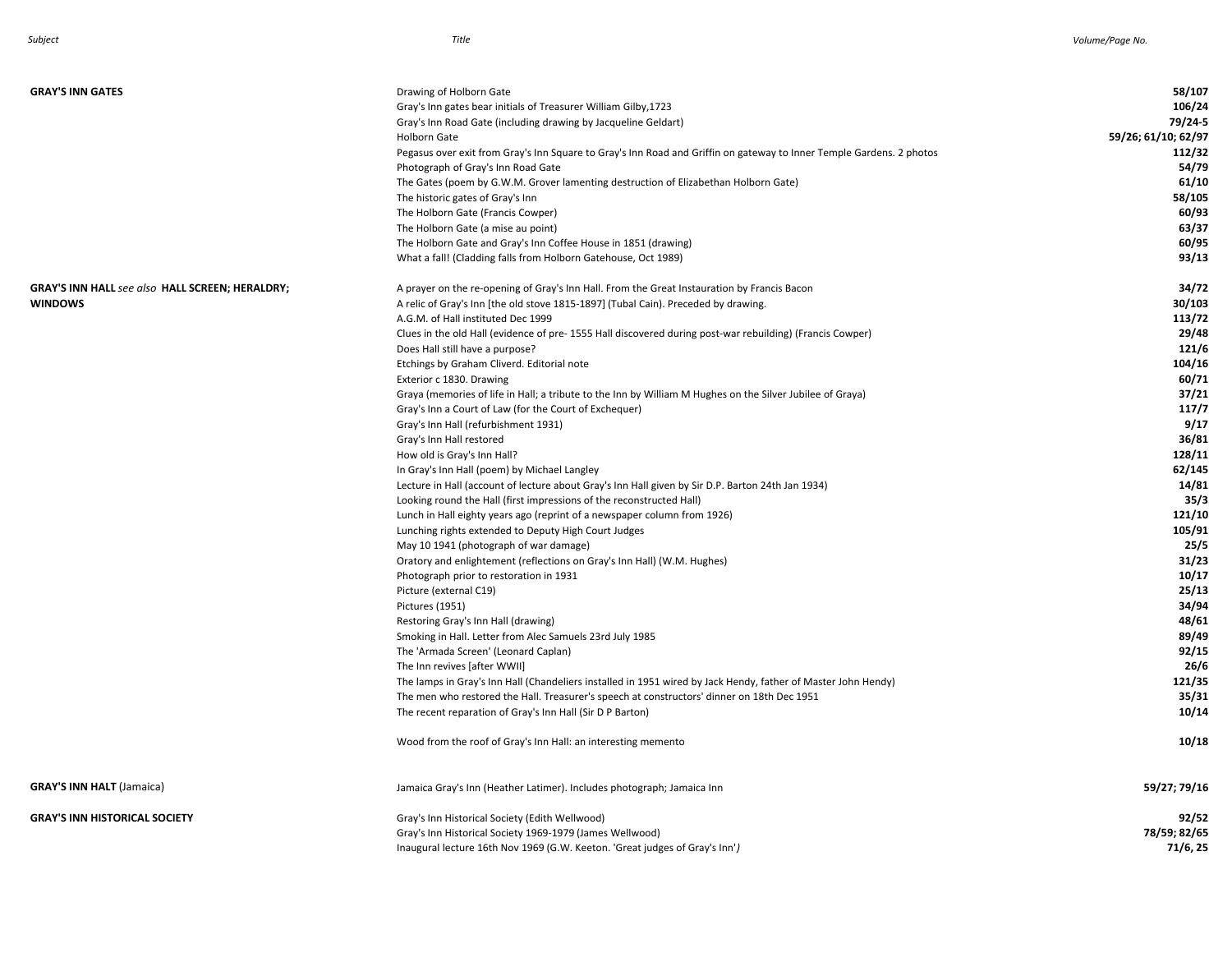| <b>GRAY'S INN LIBRARY</b>                                                                                                             | A new Gray's Inn publication: The Book of the Library (Commemorative volume 1929)<br>From 1941 to 1958 (Wiliam Holden)<br>Gray's Inn Library (Theresa Thom). Includes archival photographs.<br>Gray's Inn Library 1555-1973 (Philip Beddingham). Includes archival images<br>Gray's Inn Library: from the beginning (Francis Cowper)<br>Gray's Inn Library 1929-1941 (photograph)<br>Gray's Inn Library computer (1984)<br>Gray's Inn Library May 1941-February 1947 (W.Holden)<br>Gray's Inn revisited. Recollections of the rebuilding of the Chapel and Library by John Gadsden<br>Legal manuscripts in Gray's Inn Library. Notes by R.A. Routledge for Historical Society lecture by Prof Kiralfy<br>Library celebrations [Opening ceremony 18th July 1929; House Dinner 19th July 1929]<br>New Library 1884. Extract from Solicitors' Journal 18th Oct 1884 | 6/10<br>49/12<br>122/26<br>123/61<br>49/9<br>49/11<br>88/62<br>25/16<br>97/29<br>75/13<br>$5/3-4$<br>88/57 |
|---------------------------------------------------------------------------------------------------------------------------------------|------------------------------------------------------------------------------------------------------------------------------------------------------------------------------------------------------------------------------------------------------------------------------------------------------------------------------------------------------------------------------------------------------------------------------------------------------------------------------------------------------------------------------------------------------------------------------------------------------------------------------------------------------------------------------------------------------------------------------------------------------------------------------------------------------------------------------------------------------------------|------------------------------------------------------------------------------------------------------------|
|                                                                                                                                       | Masters<br>Overseas links (Arms of Gray's Inn, formerly above library door, displayed in Common Room of Wentworth Chambers, Sydney)<br>Photograph of the interior of the new Library (1958)<br>Rebuilding<br>Rebuilding the East Library                                                                                                                                                                                                                                                                                                                                                                                                                                                                                                                                                                                                                         | 31/2;65/5<br>47/6<br>47/59<br>47/5; 48/62<br>1/17                                                          |
|                                                                                                                                       | Temporary Library 1946. Photographs of construction and opening<br>The architect of the [1929] Library (Sir Edwin Cooper)<br>The Holker Library 1929-1941 (photograph of)<br>The Holker Library: opening by The Right Hon. Stanley Baldwin M.P. 18th July 1929<br>The[Holborn Borough] Council and the Library<br>The Library [1929-1970] (Philip Beddingham)<br>The Library 1927-1977 (Philip Beddingham)                                                                                                                                                                                                                                                                                                                                                                                                                                                       | 103/30<br>5/6<br>49/13<br>5/12<br>27/11<br>72/132<br>80/45                                                 |
|                                                                                                                                       | The new Library [1958]<br>The new Library [1958]- exterior [Photograph]<br>The opening of the new library [1958]<br>The opening of the new library [1958]. (Photograph of interior]<br>The opening of the temporary library                                                                                                                                                                                                                                                                                                                                                                                                                                                                                                                                                                                                                                      | 49/4<br>49/15<br>49/19<br>26/31                                                                            |
| <b>GRAY'S INN MANUSCRIPTS</b><br><b>GRAY'S INN MASONIC LODGE</b><br>excluding routine reports<br>see also MIDDLE TEMPLE MASONIC LODGE | Legal manuscripts in Gray's Inn Library. Notes by R.A. Routledge for Historical Society lecture by Prof Kiralfy<br>Consecration<br>First meeting and investment of officers<br>Freemasonry. 1. Gray's Inn Lodge (Oct 1939-Jan 1947). 2. The Lodge of Instruction.3. Obituary [of Brethren]<br>4. Gray's Inn Chapter<br>Gray's Inn Masonic Lodge (2000-2006 including 2002 Festival)<br>Opinion: Gray's Inn Lodge of Freemasons (Graham Illingworth)<br>Presentation of masonic tools by by Master Valentine Ball 17th Mar 1930<br>Presentation of wood from roof of Gray's Inn Hall (1931)                                                                                                                                                                                                                                                                       | 75/13<br>2/8<br>5/24<br>25/28-31<br>120/76<br>112/12<br>6/37<br>10/18, 12/25                               |
| <b>GRAY'S INN MOTTO see GRAY'S INN BADGE AND MOTTO</b>                                                                                |                                                                                                                                                                                                                                                                                                                                                                                                                                                                                                                                                                                                                                                                                                                                                                                                                                                                  |                                                                                                            |
| <b>GRAY'S INN PLACE</b><br>see also 'DOLLS' HOUSE'; INNS OF COURT SCHOOL OF LAW                                                       | Drawing by Laurence Bath<br>Photograph (black & white)                                                                                                                                                                                                                                                                                                                                                                                                                                                                                                                                                                                                                                                                                                                                                                                                           | 50/111<br>108/63                                                                                           |
| <b>GRAY'S INN READERS AND READINGS see READERS AND READINGS</b>                                                                       |                                                                                                                                                                                                                                                                                                                                                                                                                                                                                                                                                                                                                                                                                                                                                                                                                                                                  |                                                                                                            |
| <b>GRAY'S INN RESIDENTS' ASSOCIATION</b>                                                                                              | Note on                                                                                                                                                                                                                                                                                                                                                                                                                                                                                                                                                                                                                                                                                                                                                                                                                                                          | 90/55                                                                                                      |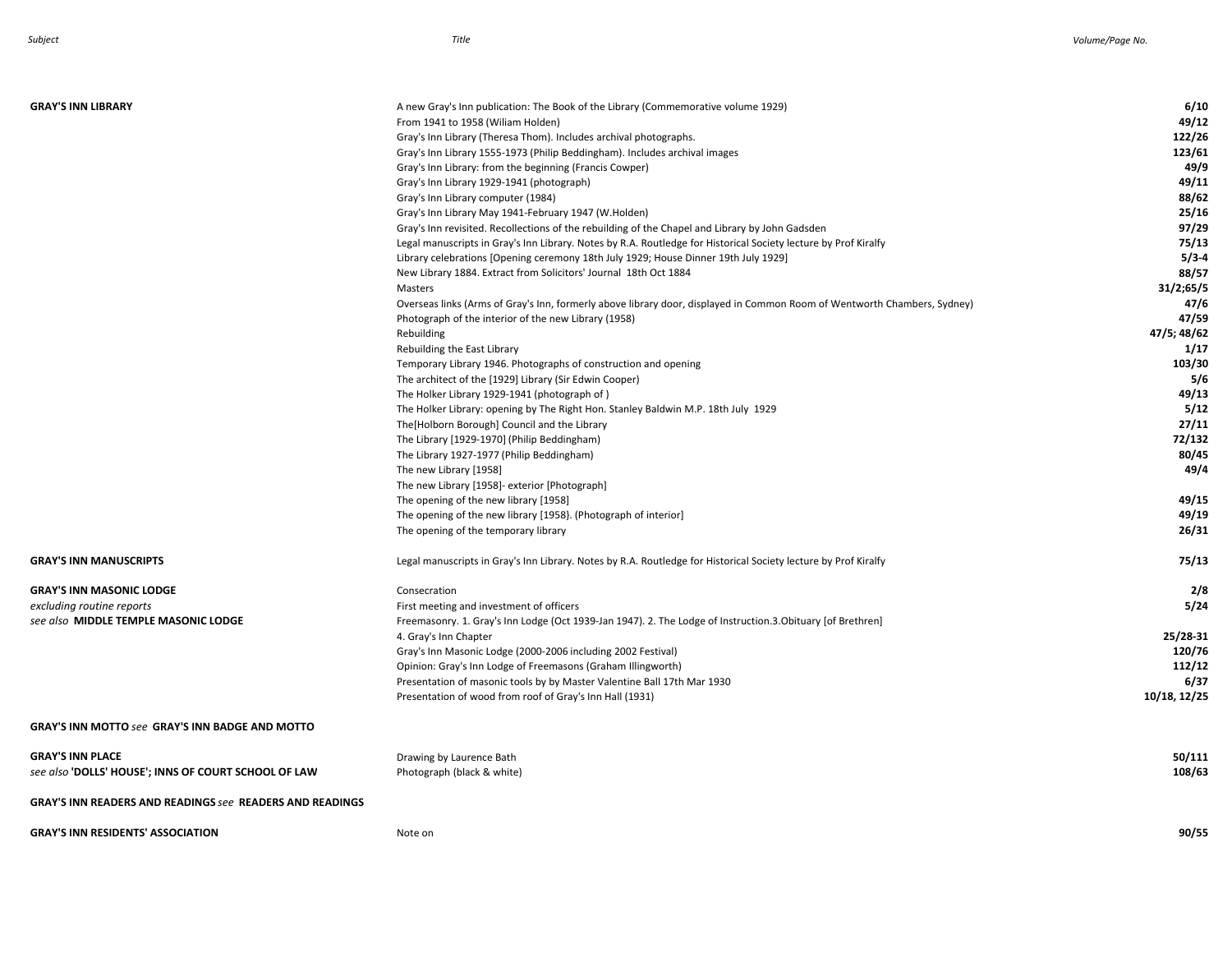| <b>GRAY'S INN ROAD</b>                                         | A rhyme for Gray's Inn Road by I Snatt<br>Photograph circa 1878                                                                                                                                                                                                                                                                                                              | 55/51<br>120/10                                             |
|----------------------------------------------------------------|------------------------------------------------------------------------------------------------------------------------------------------------------------------------------------------------------------------------------------------------------------------------------------------------------------------------------------------------------------------------------|-------------------------------------------------------------|
| <b>GRAY'S INN ROAD GATE SeeGRAY'S INN GATES</b>                |                                                                                                                                                                                                                                                                                                                                                                              |                                                             |
| <b>GRAY'S INN SAINTS see SAINTS</b>                            |                                                                                                                                                                                                                                                                                                                                                                              |                                                             |
| <b>GRAY'S INN SEAL see GRAY'S INN BADGE AND MOTTO</b>          |                                                                                                                                                                                                                                                                                                                                                                              |                                                             |
| <b>GRAY'S INN SILVER see SILVER</b>                            |                                                                                                                                                                                                                                                                                                                                                                              |                                                             |
| <b>GRAY'S INN SONG</b>                                         | The Gray's Inn song                                                                                                                                                                                                                                                                                                                                                          | 116/37                                                      |
| <b>GRAY'S INN SQUARE</b><br>see also CHAPEL COURT; CONEY COURT | Album of drawings of 3 Gray's Inn Square by Muriel Gee mentioned (Album in archives)<br>Gray's Inn Square New Year's Eve 1961 (The Bridge). Photograph<br>Photograph of war damage<br>Mr and Mrs Sam Gee, former tenants of 3 Gray's Inn Square. Includes water colour of flat.<br>Postcard (colour) 1908<br>Some historical notes about Gray's Inn Square (Sir D.P. Barton) | 80/14<br>55/9<br>48/79<br>101/13<br>115/16<br>7/17<br>26/13 |
| <b>GRAY'S INN STAFF see INN STAFF</b>                          | The Squares                                                                                                                                                                                                                                                                                                                                                                  |                                                             |
| <b>GRAY'S INN TIES</b> (excluding advertisements)              | Debating Society tie<br>Gray's Inn House tie<br>Gray's Inn Ties<br>The Moots tie                                                                                                                                                                                                                                                                                             | 72/137<br>33/51<br>28/56, 30/127<br>65/41                   |
| <b>GRAY'S INN TUTOR</b>                                        | Appointments                                                                                                                                                                                                                                                                                                                                                                 | 17/195,202; 22/8                                            |
| <b>GRAY'S INN WALKS see WALKS</b>                              |                                                                                                                                                                                                                                                                                                                                                                              |                                                             |
| <b>GRAY'S INN WEBSITE see WEBSITES</b>                         |                                                                                                                                                                                                                                                                                                                                                                              |                                                             |
| <b>GRAZEBROOK, Henry Broome Durley</b><br>see also obituaries  | Portrait                                                                                                                                                                                                                                                                                                                                                                     | 51/4                                                        |
| <b>GREAT ORMOND STREET HOSPITAL</b>                            | <b>Great Ormond Street</b>                                                                                                                                                                                                                                                                                                                                                   | 63/9                                                        |
| <b>GREAVES-LORD Sir Walter</b>                                 | House Dinner 28th May 1935<br>Portrait<br>The new judges (E. H. Butcher)                                                                                                                                                                                                                                                                                                     | 17/206<br>12/11<br>16/159                                   |
| <b>GREEN COURT see CONEY COURT; PALISADO</b>                   |                                                                                                                                                                                                                                                                                                                                                                              |                                                             |
| <b>GREENWOOD Hamar, 1st Viscount</b>                           | Portraits (one preceding obituary at 28/15)<br>Viscount Greenwood of Holbourne (career summary)                                                                                                                                                                                                                                                                              | 6/11;28/14<br>18/5                                          |
| GREER, Frederick see FAIRFIELD, Frederick Greer, 1st Baron     |                                                                                                                                                                                                                                                                                                                                                                              |                                                             |
| <b>GREY OF NAUNTON, Ralph Grey, Baron</b>                      | Lord Grey of Naunton. Honoured to be an Honorary Bencher. Preceded by colour portrait                                                                                                                                                                                                                                                                                        | 96/9                                                        |
| <b>GRIFFIN</b>                                                 | Concerning the Griffin (Ian Stewart)                                                                                                                                                                                                                                                                                                                                         | 33/36                                                       |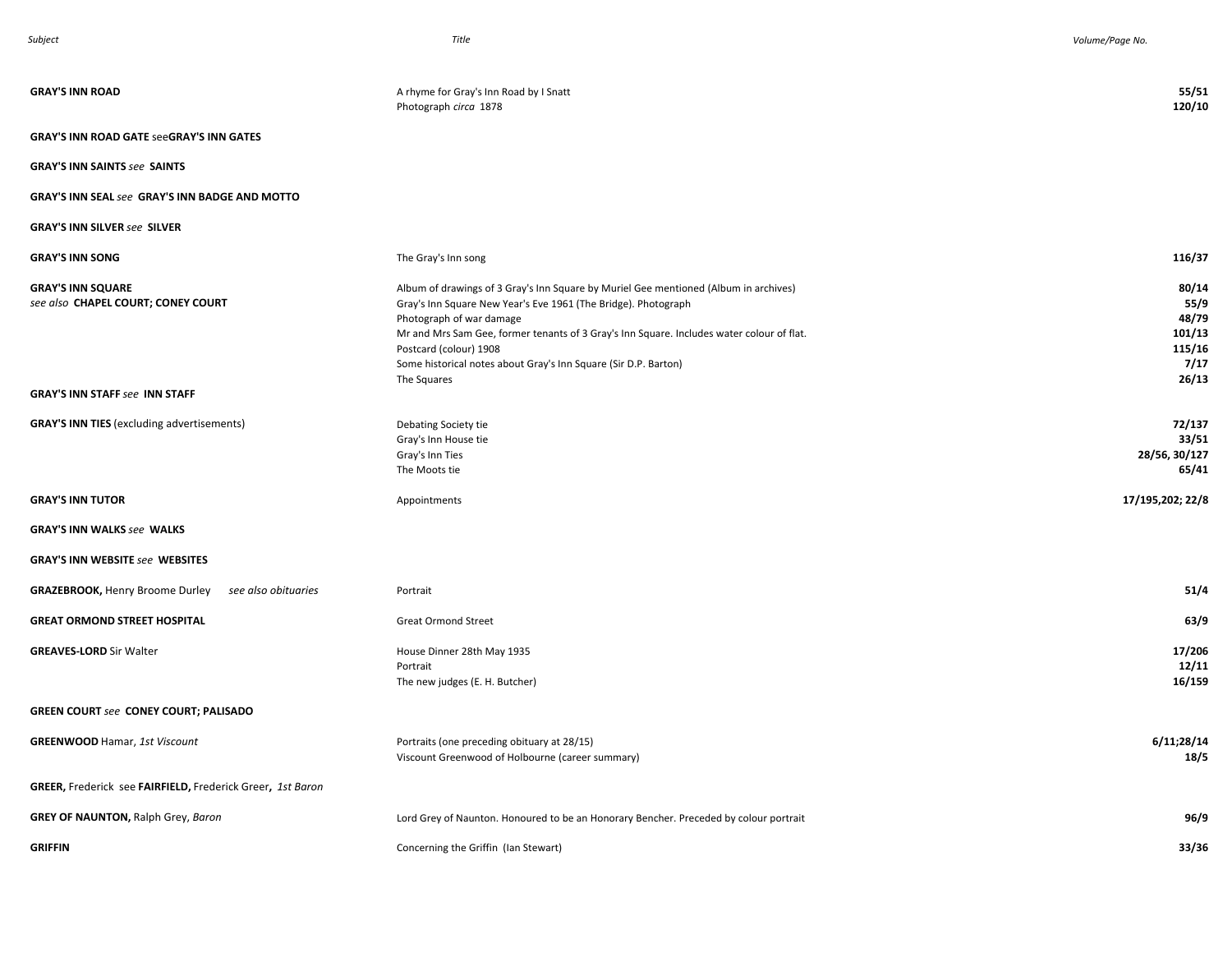| 101/21<br>37/29<br>112/32<br>83/5<br>92/45                                                                           |
|----------------------------------------------------------------------------------------------------------------------|
| 111/8<br>111/88                                                                                                      |
| 40/76                                                                                                                |
|                                                                                                                      |
| 29/37                                                                                                                |
| 62/96                                                                                                                |
| 95/91                                                                                                                |
| 27/9                                                                                                                 |
|                                                                                                                      |
| 124/55                                                                                                               |
|                                                                                                                      |
|                                                                                                                      |
| 74/82-3<br>93/10                                                                                                     |
| 119/8                                                                                                                |
| 10/3<br>11/9                                                                                                         |
| 56/75, 104<br>43/62<br>12/4<br>87/10; 88/9; 89/52; 91/13<br>80/11<br>86/53<br>37/12<br>57/6<br>28/9<br>10/80<br>25/6 |
|                                                                                                                      |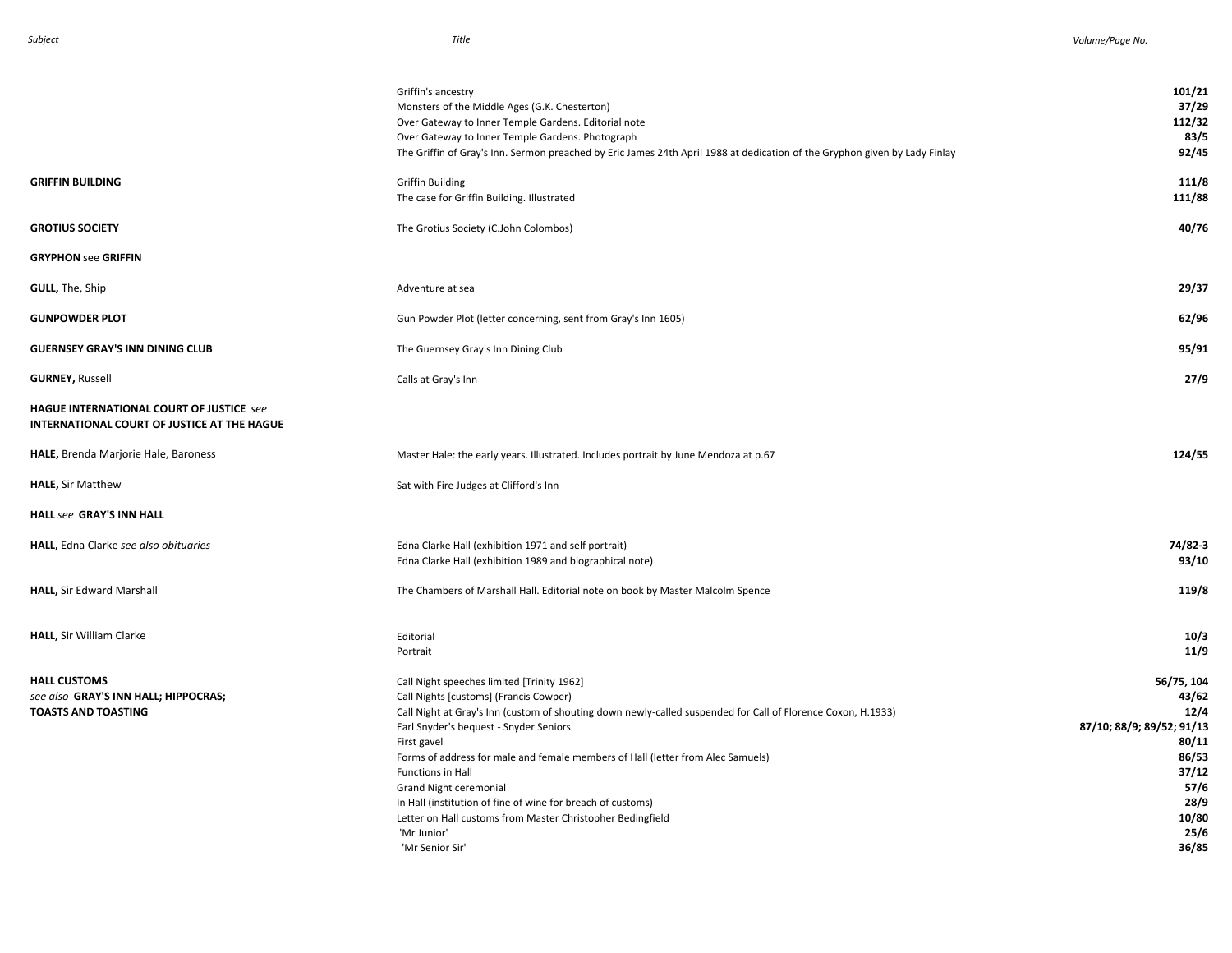|                                                     | Note for the removal of doubt (members' dress, as inscribed on panels in Hall pre and post WW2)<br>Smoking in Hall. Letter from Alec Samuels 23rd July 1985<br>Some customs of Gray's Inn Hall<br>Some customs of Gray's Inn Hall (leaflet), with introduction by Keith Lawrey at p.31<br>'The pious, glorious and immortal memory of Good Queen Bess'<br>The Inn revives; Fines, Addressing 'Mr Senior/Junior'; Weekend Dinners; | 33/20<br>89/49<br>26/23, 31/7<br>99/32<br>2/21,6/15<br>$26/6 - 8$ |
|-----------------------------------------------------|-----------------------------------------------------------------------------------------------------------------------------------------------------------------------------------------------------------------------------------------------------------------------------------------------------------------------------------------------------------------------------------------------------------------------------------|-------------------------------------------------------------------|
| HALL SCREEN see also SPANISH ARMADA                 | Master Stone and the screen<br>The Armada Screen (Leonard Caplan)<br>The restored screen (etching)                                                                                                                                                                                                                                                                                                                                | 65/6<br>92/15<br>39/32                                            |
| HALL WINDOWS see WINDOWS                            |                                                                                                                                                                                                                                                                                                                                                                                                                                   |                                                                   |
| <b>HALLETT,</b> J                                   | A tyranny of judges?                                                                                                                                                                                                                                                                                                                                                                                                              | 102/52                                                            |
| HAMILTON, Andrew                                    | A note on two American members (David Barnard)<br>Gray's Inn and the United States (F.Cowper)                                                                                                                                                                                                                                                                                                                                     | 88/23<br>73/23                                                    |
| HAMSON, Charles John Joseph see also obtuaries      | Memorial service 18th Feb 1988<br>Portrait (drawing by Michael Noakes) and profile<br>Professor C.J. Hamson Q.C. (John Peyton)                                                                                                                                                                                                                                                                                                    | 91/7<br>79/3-4<br>79/54                                           |
| HANLON, P. Deputy Librarian                         | The Library                                                                                                                                                                                                                                                                                                                                                                                                                       | 87/63                                                             |
| HARDY, (Christopher) Robert                         | Colour photograph                                                                                                                                                                                                                                                                                                                                                                                                                 | 98/39                                                             |
| HARDY BOYS, Sir Michael                             | Honorary Bencher, later (1996) Governor-General of New Zealand visits the Inn, 1995                                                                                                                                                                                                                                                                                                                                               | 102/22                                                            |
| HARRIS, Reader                                      | Fifty years ago                                                                                                                                                                                                                                                                                                                                                                                                                   | 45/61                                                             |
| HART, Herbert Lionel Adolphus                       | The dual (opposied views on justice of Patrick Devlin and Prof H L A Hart) (James Mulcahy)                                                                                                                                                                                                                                                                                                                                        | 67/21                                                             |
| HART v PEPPER see PEPPER v HART                     | Opinion - The Netnintio of Parliament (statutory interpretation by reference to parliamentary intention) (Alex Carlile)                                                                                                                                                                                                                                                                                                           | 98/5                                                              |
| <b>HARTWELL HOUSE</b>                               | Men of Gray's Inn: John Lee. Footnote                                                                                                                                                                                                                                                                                                                                                                                             | 59/37                                                             |
| HARVEY, Neil, Head Gardener                         | The Grass Man, The Shrub Man, The Flower Man and the All-Rounder (Henrietta Wilson)<br>The new Gardener                                                                                                                                                                                                                                                                                                                           | 105/44<br>93/14                                                   |
| <b>HASTINGS, Max</b>                                | Attends Grand Night 13th May 1993                                                                                                                                                                                                                                                                                                                                                                                                 | 93/13                                                             |
| HATTON, Sir Christopher                             | Editorial note                                                                                                                                                                                                                                                                                                                                                                                                                    | 84/16                                                             |
| <b>HAWKER, Geoffrey</b>                             | Takes over as manager of Graya                                                                                                                                                                                                                                                                                                                                                                                                    | 72/89                                                             |
| HAYWARD, Dorothy, Deputy Under Treasurer (Students) | Retirement<br>Serving the Inn<br>Students' guardian Angel (editorial note on retirement)                                                                                                                                                                                                                                                                                                                                          | 87/16<br>80/13<br>86/7                                            |
| <b>HEALY, Maurice</b>                               | The Old Munster Circuit                                                                                                                                                                                                                                                                                                                                                                                                           | 116/10                                                            |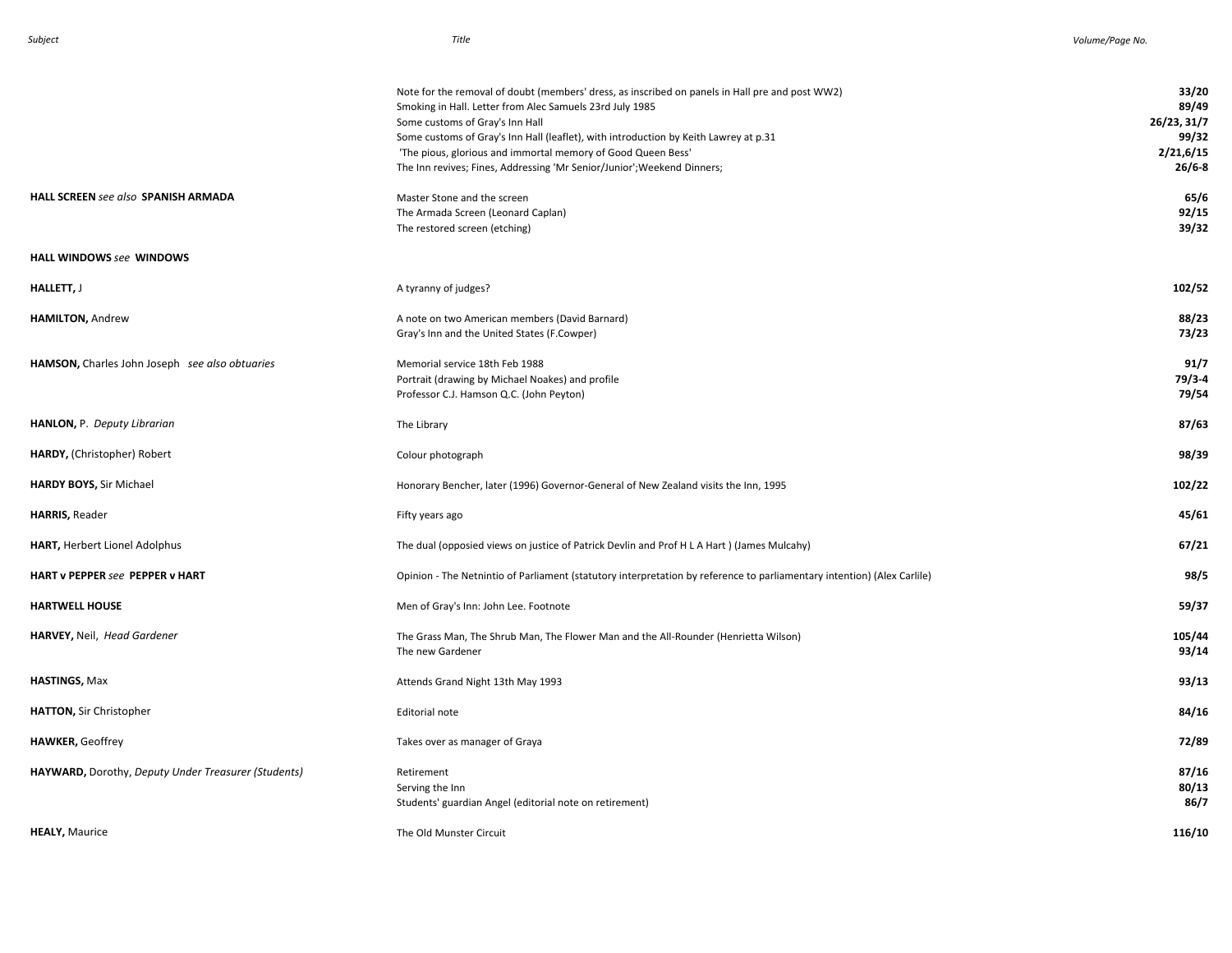| <b>HEALY, Timothy</b>                               | House Dinner 15th Feb 1928<br>Men of Gray's Inn: Timothy Healy K.C. [1855-1931] (Francis Cowper)<br>Portrait<br>Portait on loan returned to owners                                                                                                                                                                                                                                  | 2/15<br>32/125; 53/27<br>4/9, 32/126<br>89/9                                      |
|-----------------------------------------------------|-------------------------------------------------------------------------------------------------------------------------------------------------------------------------------------------------------------------------------------------------------------------------------------------------------------------------------------------------------------------------------------|-----------------------------------------------------------------------------------|
| <b>HEATH, Sir Edward Richard George</b>             | Awarded Gerald Moody Entrance Scholarship 1938<br>Hon Bencher 1973. Attended Inn on many occasions, including for European Grand Night 1992                                                                                                                                                                                                                                         | 22/58<br>117/32                                                                   |
| <b>HEILBRON, Rose, Dame</b><br>see also obituaries  | Cuts first sod for Raymond Buildings extension, 1985<br>First woman bencher<br>Portrait [on becoming a KC]<br>Portrait by June Mendoza<br>The Treasurer 1985. Portrait and profile.                                                                                                                                                                                                 | 89/5<br>68/86<br>30/76<br>91/6-7; 119/6<br>$89/3-4;$                              |
| <b>HELWYS, Thomas</b>                               | Thomas Helwys (Elwes); the founder of the first Baptist Church in England (James Wellwood)                                                                                                                                                                                                                                                                                          | 84/47                                                                             |
| HENDY, Jack                                         | The lamps in Gay's Inn Hall: reflecting on my dad (Master John Hendy)                                                                                                                                                                                                                                                                                                               | 121/35                                                                            |
| <b>HENEKEYS</b> see also CITTIE OF YORKE            | Circular issued 1839<br><b>Editorial note</b>                                                                                                                                                                                                                                                                                                                                       | 84/15                                                                             |
| <b>HENNIKER, Aldborough</b>                         | Four old benchers                                                                                                                                                                                                                                                                                                                                                                   | 83/50                                                                             |
| <b>HENRY, Prince, Duke of Gloucester</b>            | Attends Grand Night 22nd Nov 1961<br>Nominated for Staff College, Camberley<br>Pictures<br>Royal Bencher<br>The Royal Treasurer<br>The late Duke of Gloucester                                                                                                                                                                                                                      | 55/5<br>17/212<br>35/21, 39/10, 40/71; 78/15<br>19/15; 78/4;79/4<br>39/11<br>84/5 |
| <b>HERALDRY</b> see also GRAY'S INN BADGE AND MOTTO | Brandon - one of us? (Refutation of identification of Charles Brandon's arms in 'Brandon Doorway' by C. Bedingfield)<br>Brandon - still not one of us (conservation of stone further obscures details of arms which could not be identified before)<br>The Heraldry of Gray's Inn (L.G.Pine)<br>The Small Pension Room shields. With colour illustrations (Christopher Bedingfield) | 96/31<br>99/24<br>50/99<br>102/34                                                 |
| <b>HERRICK, Robert</b>                              | Gray's Inn biographies (links to Gray's Inn) (John Allpress]                                                                                                                                                                                                                                                                                                                        | 82/59                                                                             |
| HERZOG, Roman                                       | Delivers legal address in Hall 6th April 1996. Includes photographs                                                                                                                                                                                                                                                                                                                 | 104/9                                                                             |
| <b>HILBERY, Sir Malcolm</b>                         | A tyranny of judges? (Derek Wheatey)<br>House Dinner 28th May 1935<br>House Dinner 5th May 1960<br>Pictures<br>Portrait by William Dring. Editorial note.<br>Scholarship<br>The new judges (E. H. Butcher)                                                                                                                                                                          | 102/52<br>17/206<br>52/95<br>20/21; 40/71 ; 45/8; 52/73<br>71/5<br>65/5<br>16/159 |
| <b>HILDA, Cleaner for Mr and Mrs Os Terry</b>       | Hilda - loyal servant (retirement)                                                                                                                                                                                                                                                                                                                                                  | 87/62                                                                             |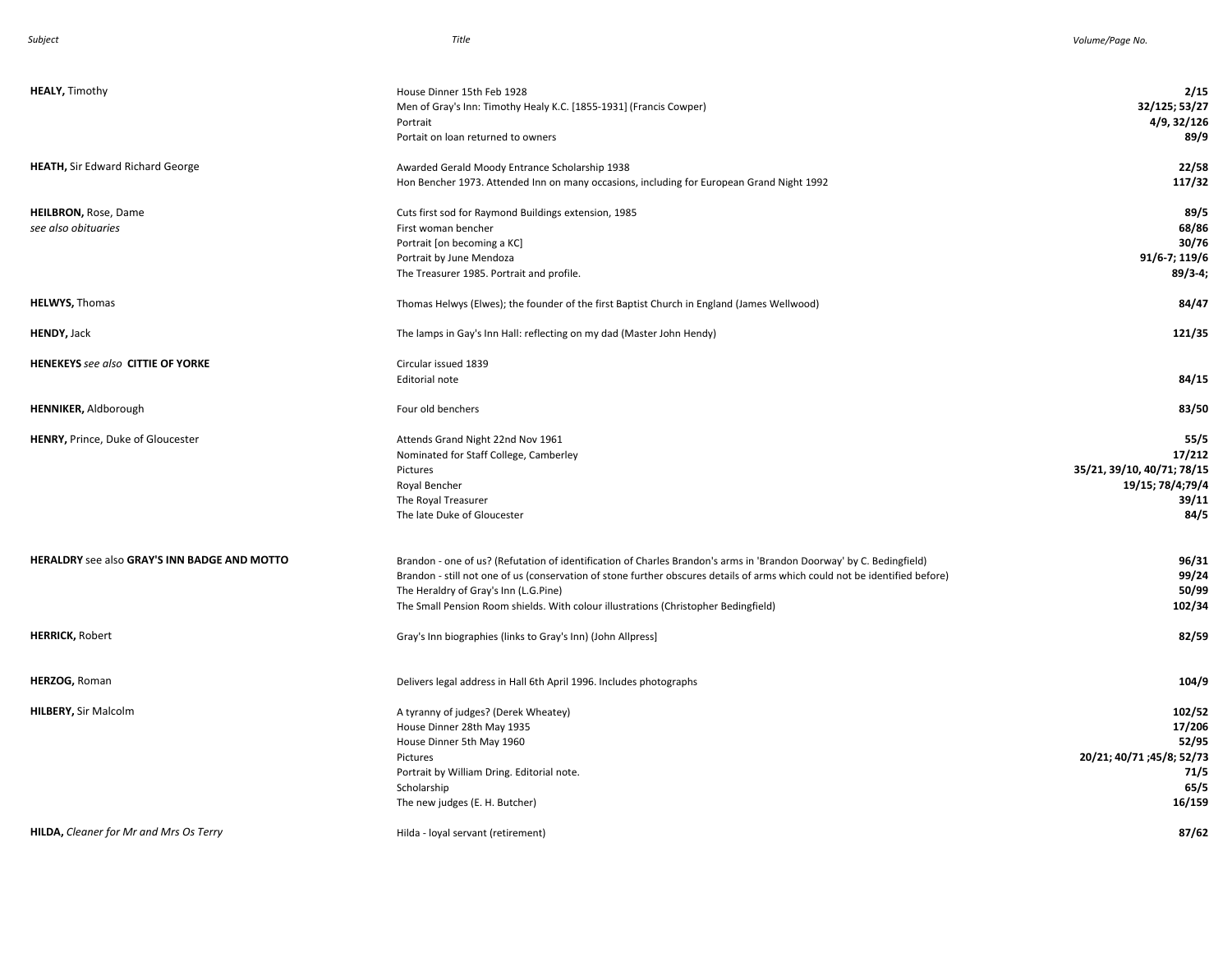| Subject                                                                                                                | Title                                                                                                                                                                                                                                                                                                                                                                                                 | Volume/Page No.                                                                      |
|------------------------------------------------------------------------------------------------------------------------|-------------------------------------------------------------------------------------------------------------------------------------------------------------------------------------------------------------------------------------------------------------------------------------------------------------------------------------------------------------------------------------------------------|--------------------------------------------------------------------------------------|
|                                                                                                                        |                                                                                                                                                                                                                                                                                                                                                                                                       |                                                                                      |
| HILL, (Eliot) Michael                                                                                                  | Colour photograph at Cumberland Lodge 1994                                                                                                                                                                                                                                                                                                                                                            | 100/8                                                                                |
| <b>HINGLEY, Roger Stuart, Estates Bursar</b>                                                                           | New Estates Bursar                                                                                                                                                                                                                                                                                                                                                                                    | 81/6                                                                                 |
| <b>HIPPOCRAS</b>                                                                                                       | Cup of Hippocras. Editorial note<br>Hippocras (Leonard Caplan)<br>The presentation of the cup of 'Hippocras' (Malcolm Hilbery)                                                                                                                                                                                                                                                                        | 88/8<br>93/23<br>44/81; 45/44                                                        |
| HISTORICAL SOCIETY see GRAY'S INN HISTORICAL SOCIETY                                                                   |                                                                                                                                                                                                                                                                                                                                                                                                       |                                                                                      |
| <b>HITCHAM, Sir Robert</b>                                                                                             | Framlingham Castle<br>Sir Robert Hitcham                                                                                                                                                                                                                                                                                                                                                              | 83/60<br>88/19                                                                       |
| HOADLEY, Nigel, Head Porter                                                                                            | Joins the Inn                                                                                                                                                                                                                                                                                                                                                                                         | 114/11                                                                               |
| HODSON MacKENZIE, Anthony see MacKENZIE, Anthony Hodson                                                                |                                                                                                                                                                                                                                                                                                                                                                                                       |                                                                                      |
| HOFFMAN, Leonard Hoffman, Baron                                                                                        | The group portrait                                                                                                                                                                                                                                                                                                                                                                                    | 106/16                                                                               |
| HOFMEYER, Jan Hendrik                                                                                                  | Portrait                                                                                                                                                                                                                                                                                                                                                                                              | 29/21                                                                                |
| <b>HOGARTH</b>                                                                                                         | Marriage à la mode                                                                                                                                                                                                                                                                                                                                                                                    | 45/25                                                                                |
| HOGG, G.E (James) Under Butler                                                                                         | Reference                                                                                                                                                                                                                                                                                                                                                                                             | 80/13; 85/8; 88/17                                                                   |
| HOGG, Quintin 1845-1903                                                                                                | Unexpected education (The Ragged School Movement). By Liza Picard                                                                                                                                                                                                                                                                                                                                     | 118/91                                                                               |
| <b>HOLBORN</b> see also<br>BLOOMSBURY; HOLBORN BARS; HOLBORN BOROUGH COUNCIL;<br><b>HOLBORN CIRCUS; POLICE STATION</b> | <b>Editorial notes</b>                                                                                                                                                                                                                                                                                                                                                                                | 6; 58/75;59/11; 60/80; 61/9<br>62/100; 63/11; 66/82; 67/9; 77/138<br>81/10-11; 86/15 |
|                                                                                                                        | Daisy Gray died last May (Edward Gray) - Memories of Holborn from the 1920s to the 1940s<br>Goodbye Clara (Francis Cowper)<br>High Holborn on a hot summer's day in 1911 (photograph)<br>In the village - 'Multi pertransibunt et augebitur scientia' Memories of Holborn in the 1930s (Douglas Hague)<br>Red Lion Square. Editorial note<br>The way we were (Tim Shuttleworth). Includes photographs | 80/37<br>79/41<br>124/92<br>108/26<br>88/13<br>119/52                                |
| <b>HOLBORN BARS</b>                                                                                                    | <b>Holborn Bars</b>                                                                                                                                                                                                                                                                                                                                                                                   | 62/100                                                                               |
| <b>HOLBORN BOROUGH COUNCIL</b>                                                                                         | Councillors from Gray's Inn                                                                                                                                                                                                                                                                                                                                                                           | 48/63                                                                                |
| <b>HOLBORN CIRCUS</b>                                                                                                  | <b>Holborn Circus</b>                                                                                                                                                                                                                                                                                                                                                                                 | 68/89                                                                                |
| <b>HOLBORN GATE see GRAY'S INN GATES</b>                                                                               |                                                                                                                                                                                                                                                                                                                                                                                                       |                                                                                      |
| <b>HOLBORN LIBRARY</b>                                                                                                 | New central library for Holborn (with photograph)<br>The neighbourhood                                                                                                                                                                                                                                                                                                                                | 43/48<br>53/6                                                                        |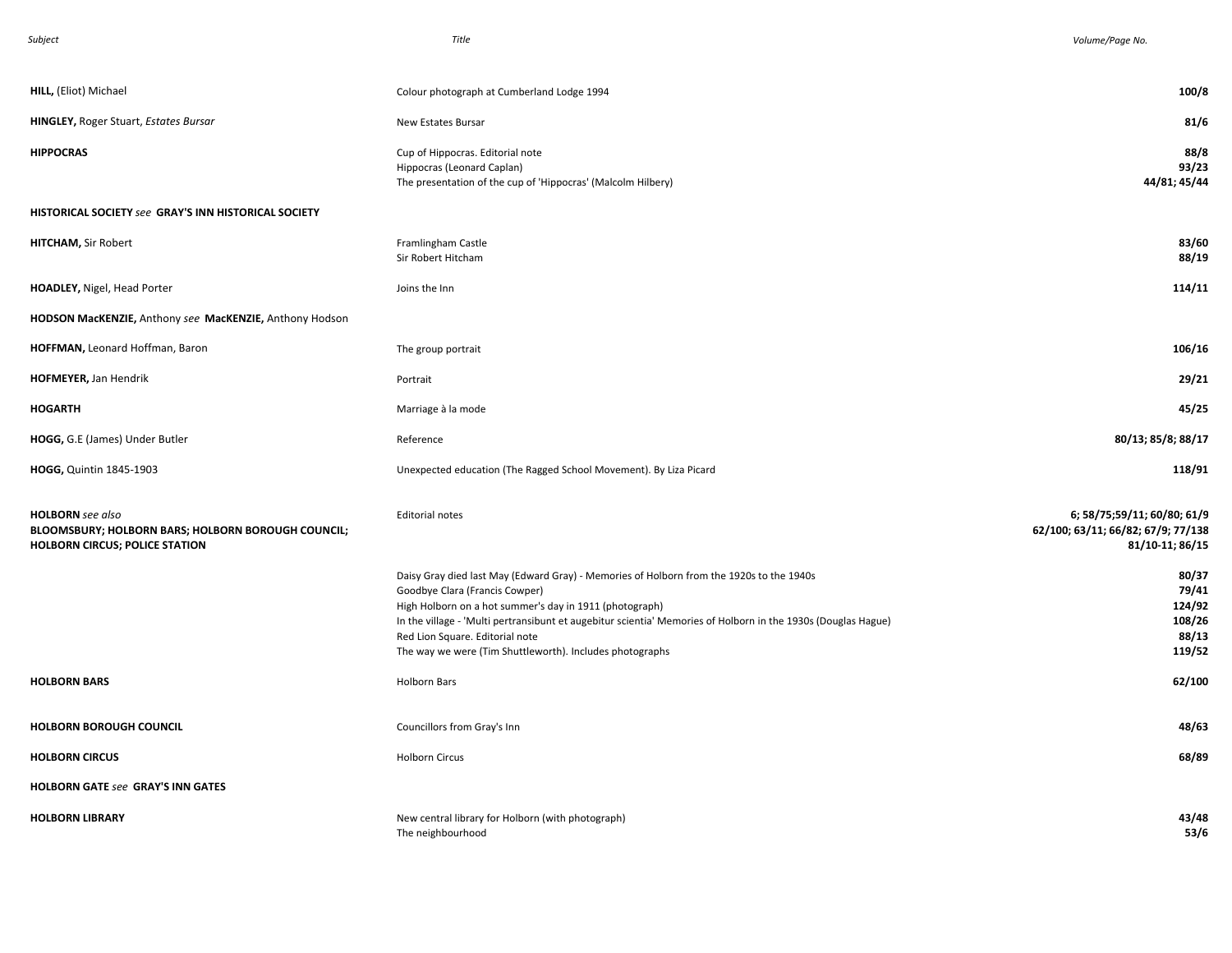| <b>HOLBORN RESTAURANT</b>                              | The Holborn Restaurant (Timothy Shuttleworh). Illustrated                                                                                                                                                                                                                                                                                                           | 125/63                                                                                                                |
|--------------------------------------------------------|---------------------------------------------------------------------------------------------------------------------------------------------------------------------------------------------------------------------------------------------------------------------------------------------------------------------------------------------------------------------|-----------------------------------------------------------------------------------------------------------------------|
| HOLDEN, William, Librarian                             | A tribute to Captain Holden (poem by I Snatt)<br>Appointed Librarian from 1st Jan 1948<br>Memorial service 7th June 1961<br>United States tour [1952]                                                                                                                                                                                                               | 54/96<br>28/12<br>54/117<br>37/13                                                                                     |
| HOLKER, Sir John                                       | Holker and Kenealy (Francis Cowper)<br>Holker of Gray's Inn (Francis Cowper)<br>Portrait                                                                                                                                                                                                                                                                            | 67/17<br>14/71<br>78/3,8                                                                                              |
| <b>HOLKER BEQUEST</b>                                  | The Holker Bequest                                                                                                                                                                                                                                                                                                                                                  | 4/13                                                                                                                  |
| <b>HOLKER LIBRARY see GRAY'S INN LIBRARY</b>           |                                                                                                                                                                                                                                                                                                                                                                     |                                                                                                                       |
| <b>HOLLOWAY, Roger</b><br>see also obituaries          | Appointed Preacher 1997<br>Photograph with Organist and Dean of Chapel<br>The Reverend Roger Holloway (Anthony Butcher). Includes portrait.                                                                                                                                                                                                                         | 105/18<br>112/18<br>106/51                                                                                            |
| <b>HOLMBĂCK, Ulf</b>                                   | Baltic barrister (Swedish member)                                                                                                                                                                                                                                                                                                                                   | 100/11                                                                                                                |
| <b>HOLROYD, Edward</b>                                 | <b>Edward Holroyd</b>                                                                                                                                                                                                                                                                                                                                               | 84/48                                                                                                                 |
| HOLT, Sir John                                         | A London cartoon by Peter Jackson, courtesy on The Evening News<br>Famous Grayans of former times: Sir John Holt (Francis Cowper)<br>Lord Chief Justice Holt. Address given in Hall by Lord Lane 7th Nov 1989<br>Monument in Suffolk church<br>Portraits<br>Sir John Holt (Alec Samuels). With photograph of portrait.<br>Sir John Holt's portrait (Martin Collins) | 37/46<br>22/25<br>93/15<br>95/14; 98/14<br>22/5, 35; 93/21; 112/36<br>125/69<br>112/36                                |
| <b>HOLY WATER STOUP</b>                                | Rebuilding                                                                                                                                                                                                                                                                                                                                                          | 49/5                                                                                                                  |
| <b>HONG KONG</b>                                       | Hong Kong Gray's Inn Society (Walter Greenwood). Includes note of first Gray's Inn man admitted to practise in Hong Kong<br>Hong Kong today and Gray's Inn (D.M. Goodbody)<br>John Joseph Francis. A pioneer in Hong Kong (Walter Greenwood)                                                                                                                        | 89/85<br>89/45<br>91/51                                                                                               |
| HOOKER, Ray, Assistant Butler                          | Reference                                                                                                                                                                                                                                                                                                                                                           | 90/12                                                                                                                 |
| HOOSON, (Hugh) Emlyn Hooson, Baron see also obituaries | Portrait                                                                                                                                                                                                                                                                                                                                                            | 90/3                                                                                                                  |
| HOPE OF CRAIGHEAD, David Hope, Baron                   | The Law Lords interviews (Joshua Rozenberg)                                                                                                                                                                                                                                                                                                                         | 119/22                                                                                                                |
| <b>HOPKIN, Daniel</b>                                  | Family connections with the Inn (He was Called 1925, his son and daughter in 1948 and 1949 respectively)                                                                                                                                                                                                                                                            | 104/12-13                                                                                                             |
| <b>HOUSE DINNERS</b>                                   |                                                                                                                                                                                                                                                                                                                                                                     | 2/15,23; 5/3,17; 17/206; 22/11; 36/87<br>41/20; 42/116; 52/95; 54/89; 62/109<br>77/134, 174; 80/55; 84/5,17; 85/4, 12 |

**91/9,27; 95/38**

**HOUSE FLAG** *see* **GRAY'S INN FLAG**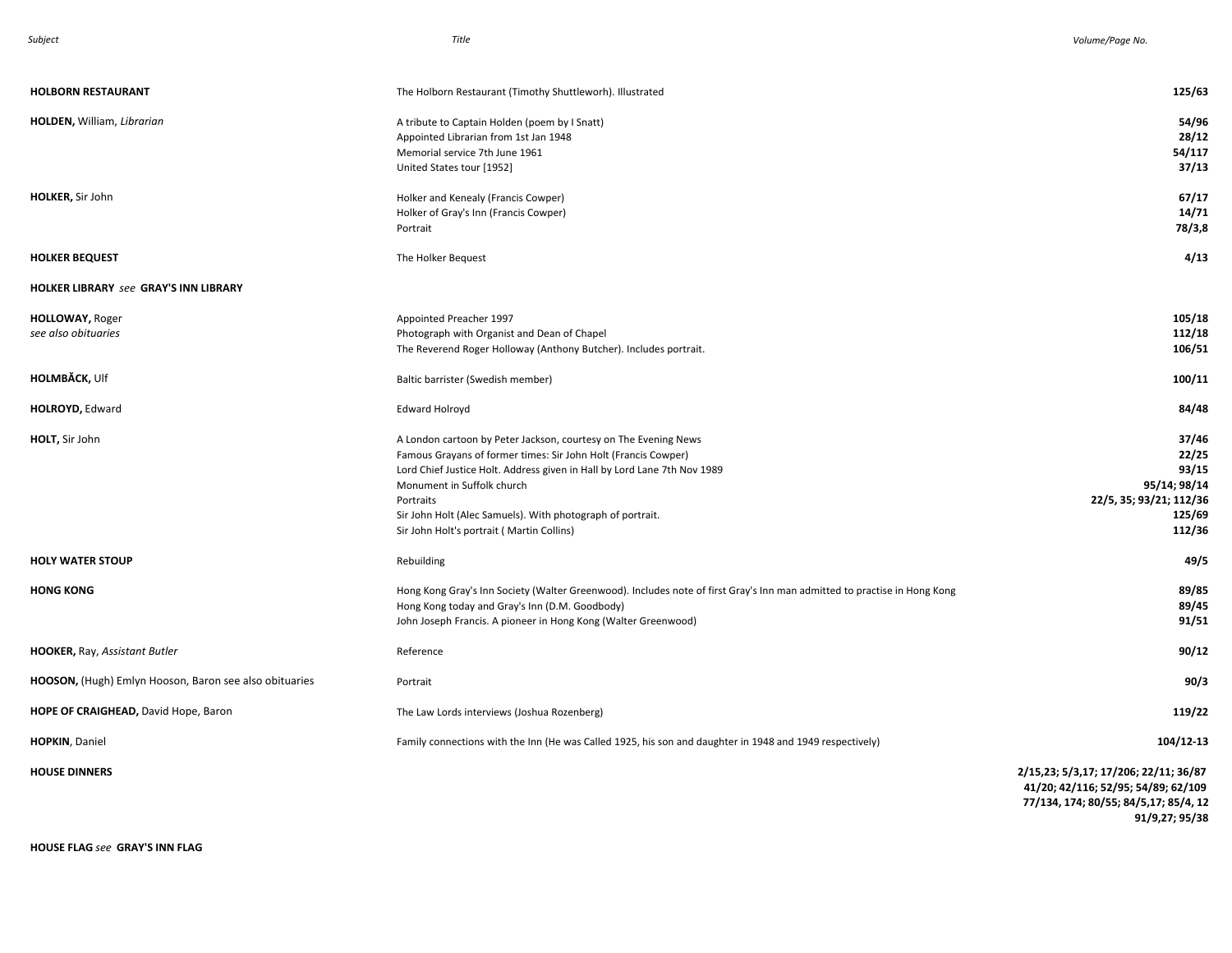| <b>HOUSE OF COMMONS</b>                                            | Lawyers in the House of Commons (A.M. Drysdale)<br>Members of Gray's Inn in the present House of Commons (J E McInnes)<br>Members of Parliament (Members of Gray's Inn elected to Parliament at the General Election of 1959)                                                                                                                 | 3/24<br>10/33<br>51/55          |
|--------------------------------------------------------------------|-----------------------------------------------------------------------------------------------------------------------------------------------------------------------------------------------------------------------------------------------------------------------------------------------------------------------------------------------|---------------------------------|
| <b>HOUSE OF LORDS see also SUPREME COURT</b>                       | 'Securing political success by repetition': could Parliament Act 1911 be used by the House of Commons to insist on reform of House of Lords?.<br>4th Birkenhead Lecture given by Master Lord Pannick, 17th Oct 2011 (abridged)<br>The highest court in the land. Millennium lecture given in Gray's Inn Hall on 24th Oct 2000 by Lord Bingham | 125/21<br>115/36                |
| HOUSE TIE see GRAY'S INN TIES                                      |                                                                                                                                                                                                                                                                                                                                               |                                 |
| HOWARD, Sir (Stephen) Gerald                                       | From the Commons to the Bench (Ross Cranston)                                                                                                                                                                                                                                                                                                 | 123/29                          |
| HOWARD OF EFFINGHAM, Charles Howard,<br>1st Earl of Nottingham     | A Group of Elizabethan portraits (Sir D.P. Barton)<br>Engraving<br>The conqueror of the Armada - A Fellow for sixty years (Christopher Bedingfield)                                                                                                                                                                                           | 2/20<br>92/37<br>92/31          |
| <b>HOWARDS</b>                                                     | The Family of Howard and Gray's Inn (Sir D P Barton)                                                                                                                                                                                                                                                                                          | 4/18                            |
| HOWLETTS v GRAY'S INN (1993)                                       | An important case (Michael Mann)                                                                                                                                                                                                                                                                                                              | 101/50                          |
| <b>HUDDLESTON, John Walter</b>                                     | Famous Grayans of former times: Mr Baron Huddleston 1815-1890 (Francis Cowper)                                                                                                                                                                                                                                                                | 18/40                           |
| HUELIN, Gordon see also obituaries                                 | The Rev Dr Gordon Huelin [moves out of the Inn]                                                                                                                                                                                                                                                                                               | 88/63                           |
| <b>HUGHES, Christopher, Under Treasurer</b><br>see also obituaries | Retirement<br>Succeeds Os Terry as Under Treasurer, 1976                                                                                                                                                                                                                                                                                      | 83/8<br>80/7                    |
| <b>HUGHES, Harcourt</b>                                            | Commemoration (silver dish to commemorate Harcourt Hughes)                                                                                                                                                                                                                                                                                    | 47/6                            |
| <b>HUGHES, William Morris</b>                                      | Australian connections (Ross Cranston). Includes photograph<br>Editorial note on Robert Menzies also mentions William Morris Hughes<br>Master W.M. Hughes<br>Portrait                                                                                                                                                                         | 12/42<br>21/10<br>31/4<br>37/18 |
| HULLOCK, Sir John                                                  | Men of Gray's Inn : Mr Baron Hullock [1767-1829]  Baron of the Court of Exchequer 1823-1829 (F. Cowper)<br>Two windows                                                                                                                                                                                                                        | 27/38<br>66/92                  |
| <b>HUMPHREYS, Joe Kitchen staff</b>                                | Retirement                                                                                                                                                                                                                                                                                                                                    | 87/16                           |
| HUMAN RIGHTS                                                       | Beanstalk or living instrument: how tall can the ECHR grow?. Barnard's Inn Reading by Master Hale 16th Jun 2011                                                                                                                                                                                                                               | 125/39                          |
| <b>HUNTER, Muir Vane Skerrett</b>                                  | New poetry (Bencher poet)<br>Professor Muir Hunter QC MA MRI citation on presentation for Honorary degree of Doctor of Laws at Bournemouth University.                                                                                                                                                                                        | 108/7<br>113/80                 |
| <b>HUTTON, Sir Richard</b>                                         | Men of Gray's Inn: Sir Richard Hutton [1560-1639] by Francis Cowper<br>Portrait                                                                                                                                                                                                                                                               | 33/17<br>24/7                   |
| <b>HUTTON ENQUIRY</b>                                              | Master Jeremy Gompertz, counsel for Mrs Kelly                                                                                                                                                                                                                                                                                                 | 117/5                           |
| <b>HYNES, Thomas</b>                                               | University election (elected as law representative, University of London Senate Jan 1934)                                                                                                                                                                                                                                                     | 14/54                           |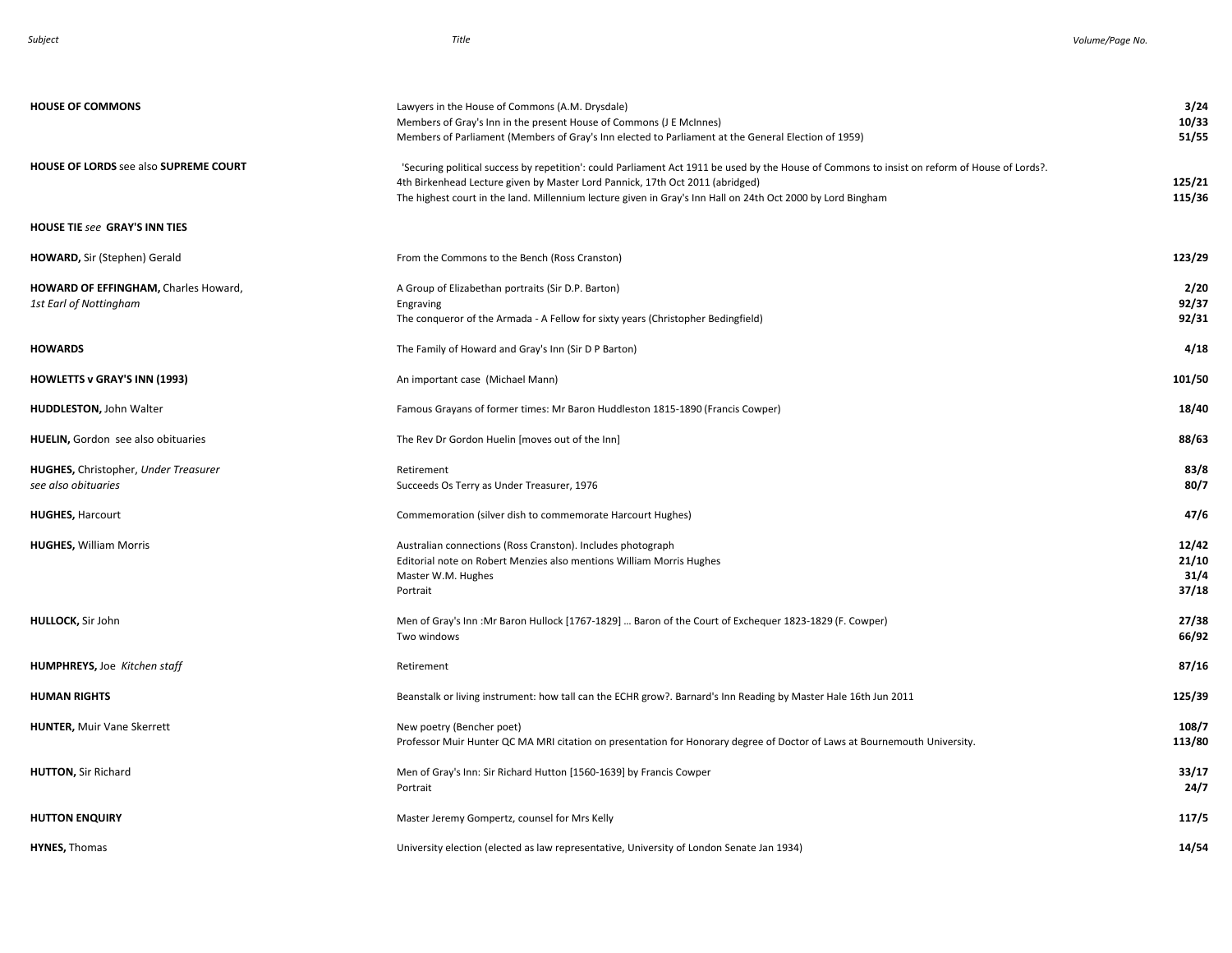## **IATC** see **INNS OF COURT ADVOCACY TRAINING COMMITTEE**

## **IALS FELLOWSHIP** see **INSTITUTE OF ADVANCED LEGAL STUDIES FELLOWSHIP**

| <b>IDLE, Mrs, Bar Assistant</b>                                                               | Inn staff: Mrs Idle                                                                                                                                                                                                                                                                                                                                                                                                                                                                                                                                                                                                                                                                                                                                                                                   | 48/64                                                                                       |
|-----------------------------------------------------------------------------------------------|-------------------------------------------------------------------------------------------------------------------------------------------------------------------------------------------------------------------------------------------------------------------------------------------------------------------------------------------------------------------------------------------------------------------------------------------------------------------------------------------------------------------------------------------------------------------------------------------------------------------------------------------------------------------------------------------------------------------------------------------------------------------------------------------------------|---------------------------------------------------------------------------------------------|
| <b>IMMIGRATION</b>                                                                            | The Immigration Appellate Authority (David Pearl)                                                                                                                                                                                                                                                                                                                                                                                                                                                                                                                                                                                                                                                                                                                                                     | 104/51                                                                                      |
| <b>INCOME TAX</b>                                                                             | The income tax machine (Hebe G.S. Plunket)                                                                                                                                                                                                                                                                                                                                                                                                                                                                                                                                                                                                                                                                                                                                                            | 39/33                                                                                       |
| <b>INDIA, High Court Bench</b>                                                                | The English lawyer on the Indian Bench (Sir Cecil Walsh)                                                                                                                                                                                                                                                                                                                                                                                                                                                                                                                                                                                                                                                                                                                                              | 18/27                                                                                       |
| <b>IN-HOUSE LAWYERS</b> see also <b>EMPLOYED BAR</b> ;<br><b>GOVERNMENT LAWYERS</b>           | Still life outside private practice (John Boyd)                                                                                                                                                                                                                                                                                                                                                                                                                                                                                                                                                                                                                                                                                                                                                       | 103/35                                                                                      |
| INN COMMITTEES see COMMITTEES OF THE INN                                                      |                                                                                                                                                                                                                                                                                                                                                                                                                                                                                                                                                                                                                                                                                                                                                                                                       |                                                                                             |
| <b>INN LIFE see GRAY'S INN</b>                                                                |                                                                                                                                                                                                                                                                                                                                                                                                                                                                                                                                                                                                                                                                                                                                                                                                       |                                                                                             |
| <b>INN SERVANTS</b> see STAFF                                                                 |                                                                                                                                                                                                                                                                                                                                                                                                                                                                                                                                                                                                                                                                                                                                                                                                       |                                                                                             |
|                                                                                               | <b>INN RESIDENTS</b> small selection of notable tenants (mainly non-members) entered under name; Inn residency of Benchers noted where mentioned in Graya                                                                                                                                                                                                                                                                                                                                                                                                                                                                                                                                                                                                                                             |                                                                                             |
| <b>INN STAFF see STAFF</b>                                                                    |                                                                                                                                                                                                                                                                                                                                                                                                                                                                                                                                                                                                                                                                                                                                                                                                       |                                                                                             |
| <b>INN TENANTS</b> small selection of notable tenants (mainly non-members) entered under name |                                                                                                                                                                                                                                                                                                                                                                                                                                                                                                                                                                                                                                                                                                                                                                                                       |                                                                                             |
| <b>INNER LONDON MAGISTRATES' COURTS</b>                                                       | Centenary service. 13th Jul 1989                                                                                                                                                                                                                                                                                                                                                                                                                                                                                                                                                                                                                                                                                                                                                                      | 93/41                                                                                       |
| <b>INNER TEMPLE, Amity see AMITY</b>                                                          |                                                                                                                                                                                                                                                                                                                                                                                                                                                                                                                                                                                                                                                                                                                                                                                                       |                                                                                             |
| INNS OF CHANCERY see also BARNARD'S INN; STAPLE INN                                           | Allied Inns of Chancery (Rizwan Majid)<br>Inns of Chancery. The 'fayrest inne' and 'a rank corner' (Charles Sparrow)<br>Two Inns of Chancery                                                                                                                                                                                                                                                                                                                                                                                                                                                                                                                                                                                                                                                          | 117/33<br>108/18<br>66/83                                                                   |
| <b>INNS OF COURT</b> see also AMITY; GRAY'S INN;                                              | An important case (concerning commercial rentals in the Inns of Court - Howletts v Gray's Inn, 1993). Summarised by M. Mann<br>Cromwell's projects. Editorial note on R.M. Fisher's article 'Thomas Cromwell, Dissolution of the monasteries and the Inns of Court'<br>Life in the Inns of Court in the Restoration (Thomas Evans)<br>Opinion - say no to the Greeks (Philip Naughton). The Inns should not admit solicitor advocates<br>The Bar, The Inns and legal reform (Daniel Brennan)<br>The early history of the Inns of Court with special reference to Gray's Inn. Address in Hall 8th Jun 1959 by Prof S.E. Thorne.<br>The function of the Inns of Court (Francis Cowper)<br>The Inns of Court before the Civil War (F. Cowper)<br>The role of the Inns of Court<br>Thomson v Inner Temple | 101/50<br>80/10<br>72/101<br>109/18<br>108/13<br>50/79<br>68/108<br>76/71<br>103/5<br>87/41 |
| INNS OF COURT ADVOCACY TRAINING COMMITTEE                                                     | IATC goes on Safari. South African trip 1996                                                                                                                                                                                                                                                                                                                                                                                                                                                                                                                                                                                                                                                                                                                                                          | 103/29                                                                                      |
| INNS OF COURT AND CITY YEOMANRY                                                               | The Inns of Court and City Yeomanry                                                                                                                                                                                                                                                                                                                                                                                                                                                                                                                                                                                                                                                                                                                                                                   | 94/88                                                                                       |
| INNS OF COURT EXECUTIVE COUNCIL                                                               | The Inns of Court Executive Council                                                                                                                                                                                                                                                                                                                                                                                                                                                                                                                                                                                                                                                                                                                                                                   | 57/10                                                                                       |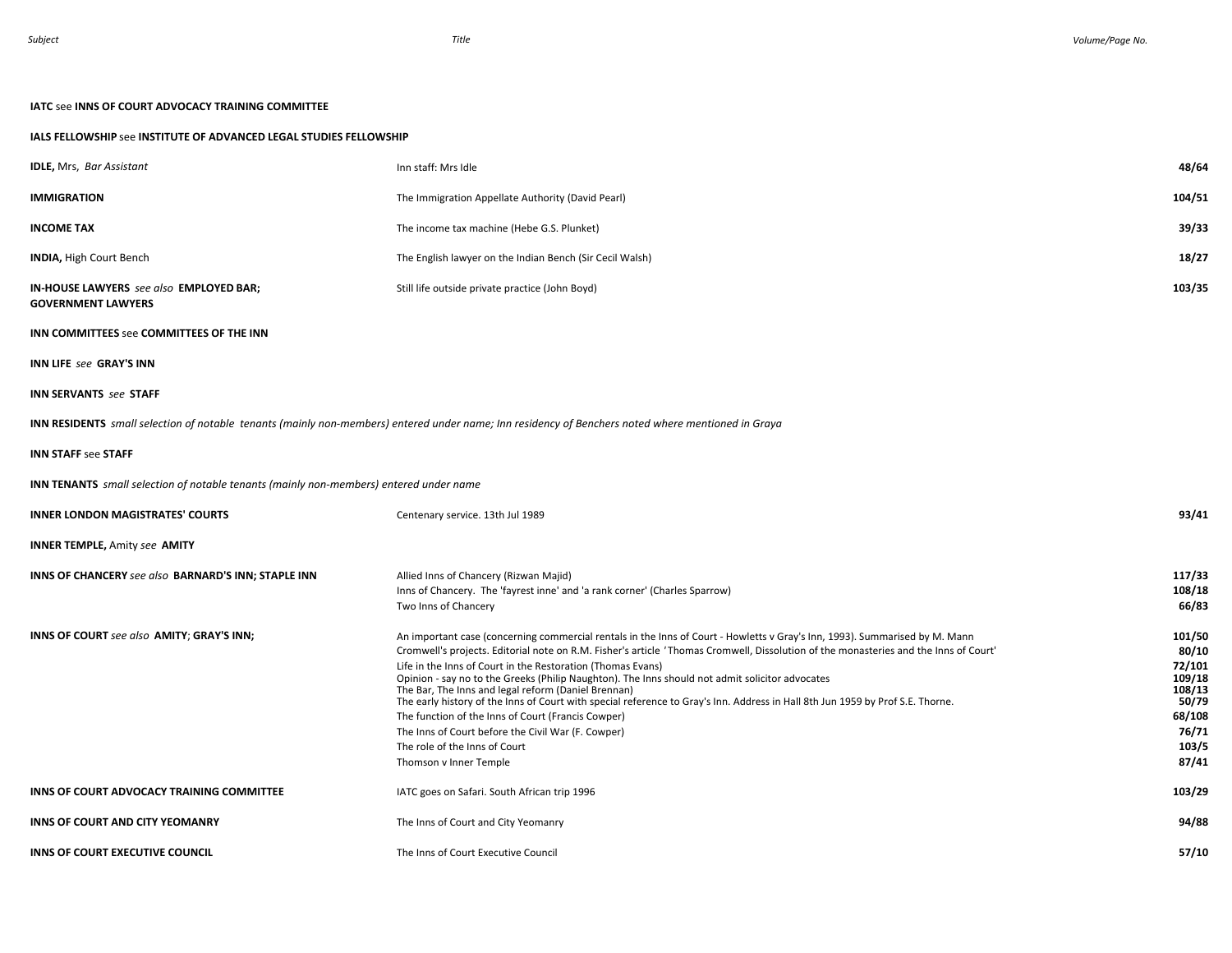| <b>INNS OF COURT LIBRARIES LIAISON COMMITTEE</b>                                                                 | Established 1990 (The Library 1990-91)                                                                                                                                                                                                                                                                                           | 94/82                                                 |
|------------------------------------------------------------------------------------------------------------------|----------------------------------------------------------------------------------------------------------------------------------------------------------------------------------------------------------------------------------------------------------------------------------------------------------------------------------|-------------------------------------------------------|
| INNS OF COURT OFFICERS' TRAINING CORPS                                                                           | Inns of Court Officers Training Corps: Sir Philip Sidney, an early member                                                                                                                                                                                                                                                        | 8/24                                                  |
| <b>INNS OF COURT REGIMENT</b>                                                                                    | [Practising in] The Squares, 1947 (does not include picture)                                                                                                                                                                                                                                                                     | 26/13                                                 |
| INNS OF COURT SCHOOL OF LAW<br>see also LEGAL EDUCATION<br><b>HOLBORN CIRCUS; POLICE STATION</b>                 | A partial farewell to the ICSL<br><b>Building progress</b><br>Refurbishment<br>The Law School (Leslie Watson)<br>The School of Law. Opening 10th June 1964                                                                                                                                                                       | 113/6<br>57/5; 58/77;59/10<br>116/7<br>59/30<br>60/96 |
| INSITUTE OF ADVANCED LEGAL STUDIES FELLOWSHIP                                                                    | East meets West                                                                                                                                                                                                                                                                                                                  | 95/12                                                 |
| <b>INTERNATIONAL ARBITRATION</b>                                                                                 | The privatisation of law: has the World Court finally been created by modern international arbitration?<br>Barnard's Inn Reading by Master Goldsmith 27th Jun 2013                                                                                                                                                               | 127/71                                                |
| <b>INTERNATIONAL ASSOCIATION OF JUDGES</b>                                                                       | The International and European Associations of Judges                                                                                                                                                                                                                                                                            | 107/16                                                |
| INTERNATIONAL COURT OF JUSTICE AT THE HAGUE                                                                      | The International Court of Justice at the Hague (Sir Arnold McNair). Article preceded by photos.                                                                                                                                                                                                                                 | 28/30                                                 |
| <b>INTERNATIONAL CRIMINAL COURT</b>                                                                              | The International Criminal Court: has it a future? (Clive Nicholls)                                                                                                                                                                                                                                                              | 116/22                                                |
| <b>INTERNATIONAL LAW</b>                                                                                         | Address by Sir William McNair to the Grotius Society [on Gray's Inn and international law]<br>International law (Editorial). International lawyers of Gray's Inn: Sir Arnold McNair and Prof Hersch Lauterpacht<br>The international dimension of judicial review. Barnard's Inn Reading by Master Stephen Richards 7th Jun 2006 | 40/77<br>41/15<br>120/41                              |
| INTERNATIONAL MILITARY TRIBUNAL FOR THE FAR EAST                                                                 | The judgment of the International Military Tribunal for the Far East (A.S. Comyns Carr)                                                                                                                                                                                                                                          | 29/26                                                 |
| <b>INTERNET see LEGAL TECHNOLOGY; WEBSITES</b>                                                                   |                                                                                                                                                                                                                                                                                                                                  |                                                       |
| <b>IRISH BAR</b>                                                                                                 | First retrospect (Maurice Healy's memories of his early career at the Irish Bar)                                                                                                                                                                                                                                                 | 9/13                                                  |
| <b>IRISH INNS OF COURT</b><br>see also GRAY'S INN DEBATING SOCIETY<br>(for debates with King's Inns); KINGS INNS | The Irish Inns of Court: North and South (Hector Hughes)                                                                                                                                                                                                                                                                         | 19/50                                                 |
| <b>ISLE OF MAN see also TYNWALD</b>                                                                              | Robert Eason. High Bailiff and Second Deemster                                                                                                                                                                                                                                                                                   | 71/7                                                  |
| <b>IVEY, Harry Pryn, Head Porter see also obituaries</b>                                                         | H. Ivey Head Porter - 1930-1951 (Portrait)<br>Harry Ivey and Trouble (cat): photograph<br>The Head Porter's retirement                                                                                                                                                                                                           | 34/98<br>35/42<br>34/74                               |
| JACKSON, Dinah Head waitress                                                                                     | Retirement                                                                                                                                                                                                                                                                                                                       | 86/6                                                  |
| JACOB, Sir Jack Isaac Hai                                                                                        | My dad and Gray's Inn (Robin Jacob). Includes b/w portrait photo<br>Retires as Queen's Remembrancer                                                                                                                                                                                                                              | 114/41<br>84/14                                       |
| JACOB, Sir Robin (Robert Raphael Hayim)                                                                          | The Treasurer (Keith Lawrey). Profile and portrait                                                                                                                                                                                                                                                                               | 120/11                                                |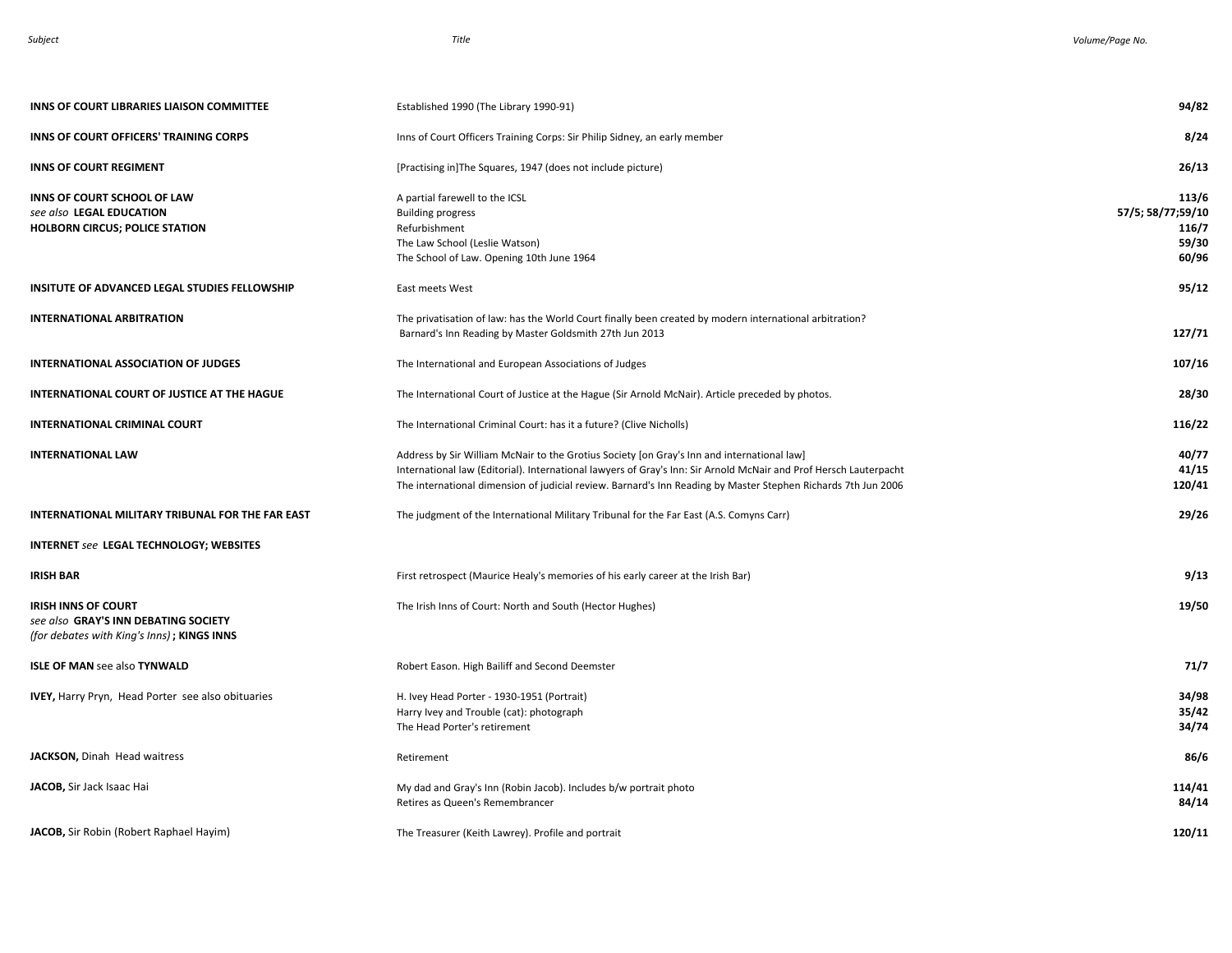| JAMES, Eric see also obituaries                                      | Appointed Chaplain to the Queen<br>Canon Eric James (Anthony Butcher)<br>New Preacher 1978<br>Portrait (colour photograph)<br>Retires<br>Review of A time to speak: forty sermons by Canon Eric James (Gordon Slynn)<br>Review of The house of my friends: memories and reflections (Eric Owen) | 88/5<br>105/27<br>82/6<br>105/26<br>105/18<br>106/86<br>118/84 |
|----------------------------------------------------------------------|-------------------------------------------------------------------------------------------------------------------------------------------------------------------------------------------------------------------------------------------------------------------------------------------------|----------------------------------------------------------------|
| JAMES, Phyllis Dorothy, Baroness (P.D. James. Author)                | Attends Grand Night 13th May 1993                                                                                                                                                                                                                                                               | 98/13                                                          |
| <b>JAMES MULCAHY DEBATE</b>                                          | Editorial note                                                                                                                                                                                                                                                                                  | 114/10                                                         |
| <b>JANSEN</b> Cornelius                                              | A new picture in Gray's Inn (Sir Dudley Digges by Cornelius Jansen)                                                                                                                                                                                                                             | 13/27                                                          |
| JEFFERIES, Graham F see GRAEME, Bruce                                |                                                                                                                                                                                                                                                                                                 |                                                                |
| JENKINS, David, Royalist Judge                                       | Famous Grayans of former times: David Jenkins: the Royalist Judge 1582-1663 (Francis Cowper)<br>Gray's Inn and the Tower [of London] (Molina Fullman)<br>Great men of Gray's Inn (Francis Cowper)<br>Portrait                                                                                   | 19/41<br>82/49<br>71/31<br>19/47                               |
| JENKINS, David John Malcolm, Under Treasurer                         | An Under Treasurer of distinction (Anthony Butcher). Includes photographs<br>David Jenkins (retirement and support for Graya News)<br>Pall bearer at funeral of H.M. The Queen Mother. Photograph<br>Photograph<br>To succeed David Machin as Under Treasurer                                   | 122/36<br>121/8<br>115/20<br>121/9<br>110/10                   |
| <b>JENKINS, Garth</b>                                                | Courage and triumph (blind student Called to the Bar)                                                                                                                                                                                                                                           | 59/7                                                           |
| JENKINS, Martin, Sculptor                                            | Commissioned to make a stele for the Walks to celebrate the Millennenium                                                                                                                                                                                                                        | 113/65                                                         |
| JENNINGS, W Ivor                                                     | Students of Gray's Inn: A record of brilliant achievement (1927-8). Includes portrait                                                                                                                                                                                                           | $3/32 - 3$                                                     |
| <b>JOCELYN, Robert Jocelyn, 1st Viscount</b>                         | Men of Gray's Inn: Viscount Jocelyn [1688?-1756] (Francis Cowper)<br>Portrait                                                                                                                                                                                                                   | 45/30<br>45/29                                                 |
| JOLIFFE, William Peter                                               | An old Bencher                                                                                                                                                                                                                                                                                  | 91/19                                                          |
| <b>JOHNSON</b> Samuel                                                | Random literary notes (C G L Du Cann)                                                                                                                                                                                                                                                           | 4/30                                                           |
| JOHNSTON, Gaston                                                     | Trinidad Jubilee (celebration of Diamond Jubilee of Gaston Johnston of Trinidad Bar)                                                                                                                                                                                                            | 49/7                                                           |
| JONES, Frederick Elwyn see ELWYN-JONES, Frederick Elwyn Jones, Baron |                                                                                                                                                                                                                                                                                                 |                                                                |
| JONES, Sir George W.H.                                               | Note of appointment as Recorder of Colchester, with career summary                                                                                                                                                                                                                              | 18/8                                                           |
| JONES, Glanville see JONES, Mark Glanville                           |                                                                                                                                                                                                                                                                                                 |                                                                |
| JONES, Sir Kenneth                                                   | Portrait and profile                                                                                                                                                                                                                                                                            | 91/3,5                                                         |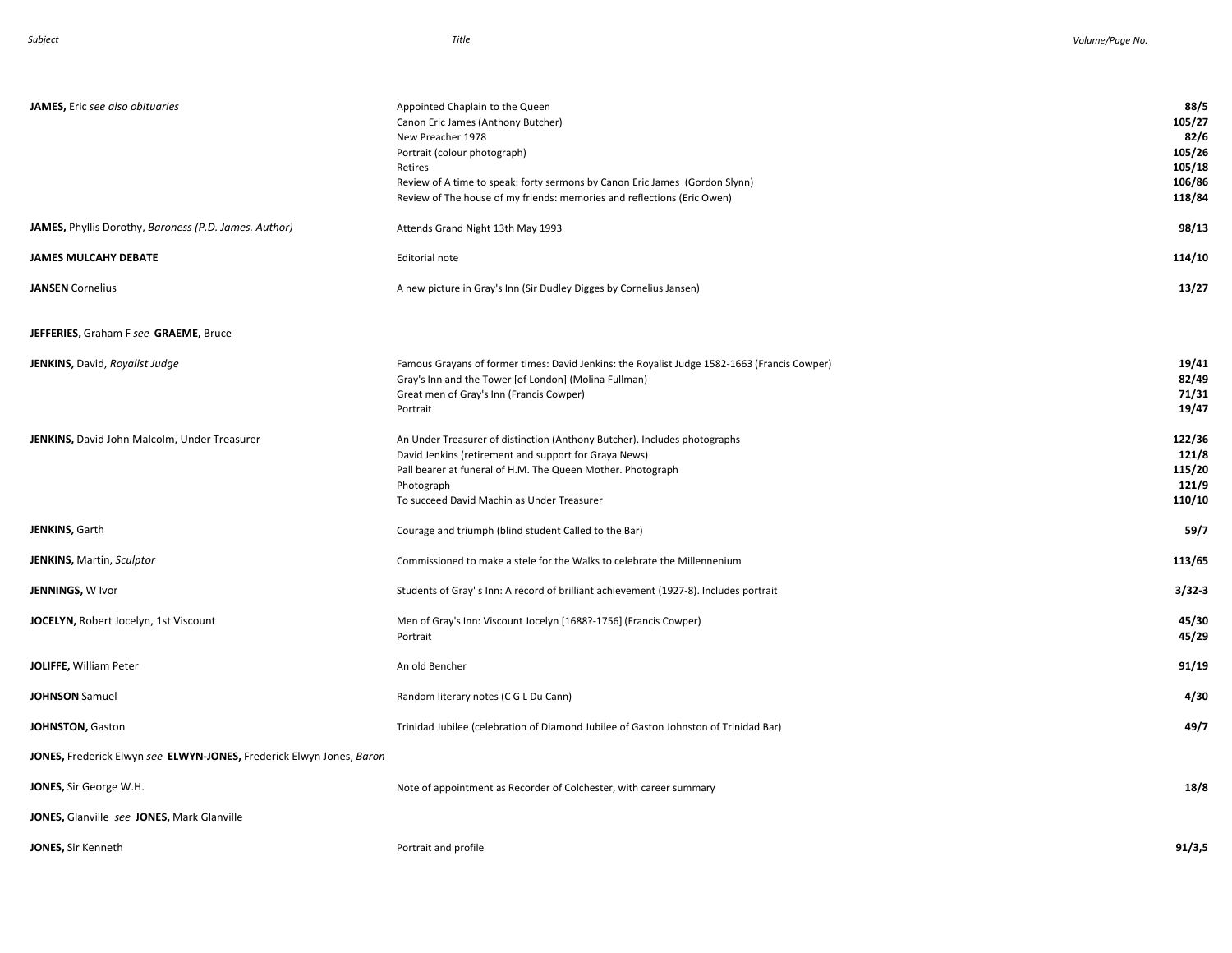| JONES, Mark Glanville, Deputy Librarian                                                                              | The Library                                                                                                                                                                                                                                                                                                                                                                                                                                                                                                                                                                                                                                                                                                                                                                                                                               | 89/56; 90/54; 92/78                                                                                                 |
|----------------------------------------------------------------------------------------------------------------------|-------------------------------------------------------------------------------------------------------------------------------------------------------------------------------------------------------------------------------------------------------------------------------------------------------------------------------------------------------------------------------------------------------------------------------------------------------------------------------------------------------------------------------------------------------------------------------------------------------------------------------------------------------------------------------------------------------------------------------------------------------------------------------------------------------------------------------------------|---------------------------------------------------------------------------------------------------------------------|
| JORDAN, Paul, Warden                                                                                                 | The Warden                                                                                                                                                                                                                                                                                                                                                                                                                                                                                                                                                                                                                                                                                                                                                                                                                                | 85/9                                                                                                                |
| JOSEPH, Cat                                                                                                          | Distinguished guests                                                                                                                                                                                                                                                                                                                                                                                                                                                                                                                                                                                                                                                                                                                                                                                                                      | 30/118                                                                                                              |
| JOUGHLIN, Ruth, Assistant Librarian                                                                                  | The Library                                                                                                                                                                                                                                                                                                                                                                                                                                                                                                                                                                                                                                                                                                                                                                                                                               | 72/133                                                                                                              |
| <b>JOURNALISM</b>                                                                                                    | The law and journalism (J.E. McInnes)                                                                                                                                                                                                                                                                                                                                                                                                                                                                                                                                                                                                                                                                                                                                                                                                     | 1/23, 2/28                                                                                                          |
| JOWETT, Elizabeth, Library Assistant                                                                                 | The Library                                                                                                                                                                                                                                                                                                                                                                                                                                                                                                                                                                                                                                                                                                                                                                                                                               | 94/82                                                                                                               |
| <b>JUDGMENTS</b>                                                                                                     | Dissenting judgments:self indulgence or self sacrifice.5th Birkenhead lecture, by Lord Kerr of Tonaghmore. 8th Oct 2012 (abridged)                                                                                                                                                                                                                                                                                                                                                                                                                                                                                                                                                                                                                                                                                                        | 126/17                                                                                                              |
| JUDGES see also JUDGMENTS; JUDICIAL REVIEW                                                                           | A literary illusion (literary allusions by judges). By David Foskett<br>A tyranny of judges? (Derek Wheatley)<br>English judges oppose James I's attempt to change name of England and Scotland to Great Britain<br>Farley's case. James I ultra vires in use of commission to Council of Wales to do what could only be done by Act of Parliament<br>Judges don't do politics (Master Neill's refutation of this statement by Lord Falconer)<br>Judges of today (Lord Edmund-Davies)<br>On being a judge (Brian W Haines)<br>On judicial method (Ross Cranston)<br>Opinion: Judges going public (John Mummery)<br>Opinion: Judicial assistance (Conrad Dehn)<br>Opinion: the deveoping role of judges in matters of public law<br>'Your best four years on the Bench': As a Presiding Judge on the North Eastern Circuit (Peter Coulson) | 118/18<br>102/51<br>106/59<br>106/58<br>120/15<br>83/21<br>102/45<br>126/61<br>126/13<br>123/16<br>128/19<br>126/30 |
| JUDICIAL COMMITTEE OF THE PRIVY COUNCIL see PRIVY COUNCIL                                                            |                                                                                                                                                                                                                                                                                                                                                                                                                                                                                                                                                                                                                                                                                                                                                                                                                                           |                                                                                                                     |
| JUDICIAL INDEPENDENCE see JUDGES                                                                                     |                                                                                                                                                                                                                                                                                                                                                                                                                                                                                                                                                                                                                                                                                                                                                                                                                                           |                                                                                                                     |
| JUDICIAL METHOD see JUDGES                                                                                           |                                                                                                                                                                                                                                                                                                                                                                                                                                                                                                                                                                                                                                                                                                                                                                                                                                           |                                                                                                                     |
| <b>JUDICIAL REVIEW</b>                                                                                               | The international dimension of judicial review. Barnard's Inn Reading by Master Stephen Richards 7th Jun 2006                                                                                                                                                                                                                                                                                                                                                                                                                                                                                                                                                                                                                                                                                                                             | 120/41                                                                                                              |
| JUDICIARY, Dinners for members of<br>JUNIOR IN HALL see HALL CUSTOMS<br><b>JURISDICTION see CRIMINAL JURSDICTION</b> |                                                                                                                                                                                                                                                                                                                                                                                                                                                                                                                                                                                                                                                                                                                                                                                                                                           | 91/17                                                                                                               |
| JUSTICE see ACCESS TO JUSTICE; ADMINISTRATION OF JUSTICE;<br>LAWYERS' CHRISTIAN FELLOWSHIP; RELIGION AND JUSTICE     |                                                                                                                                                                                                                                                                                                                                                                                                                                                                                                                                                                                                                                                                                                                                                                                                                                           |                                                                                                                     |
| <b>JUXON, William</b>                                                                                                | News of portraits of William Juxon and Francis Walsingham                                                                                                                                                                                                                                                                                                                                                                                                                                                                                                                                                                                                                                                                                                                                                                                 | 65/7                                                                                                                |
| <b>KAHMAN, Walter</b>                                                                                                | Wrecking a racket (the prosecution of Walter Kahman) (John Stevenson]                                                                                                                                                                                                                                                                                                                                                                                                                                                                                                                                                                                                                                                                                                                                                                     | 30/112                                                                                                              |
| <b>KALLIPETIS, Michel</b>                                                                                            | Colour photograph                                                                                                                                                                                                                                                                                                                                                                                                                                                                                                                                                                                                                                                                                                                                                                                                                         | 106/6                                                                                                               |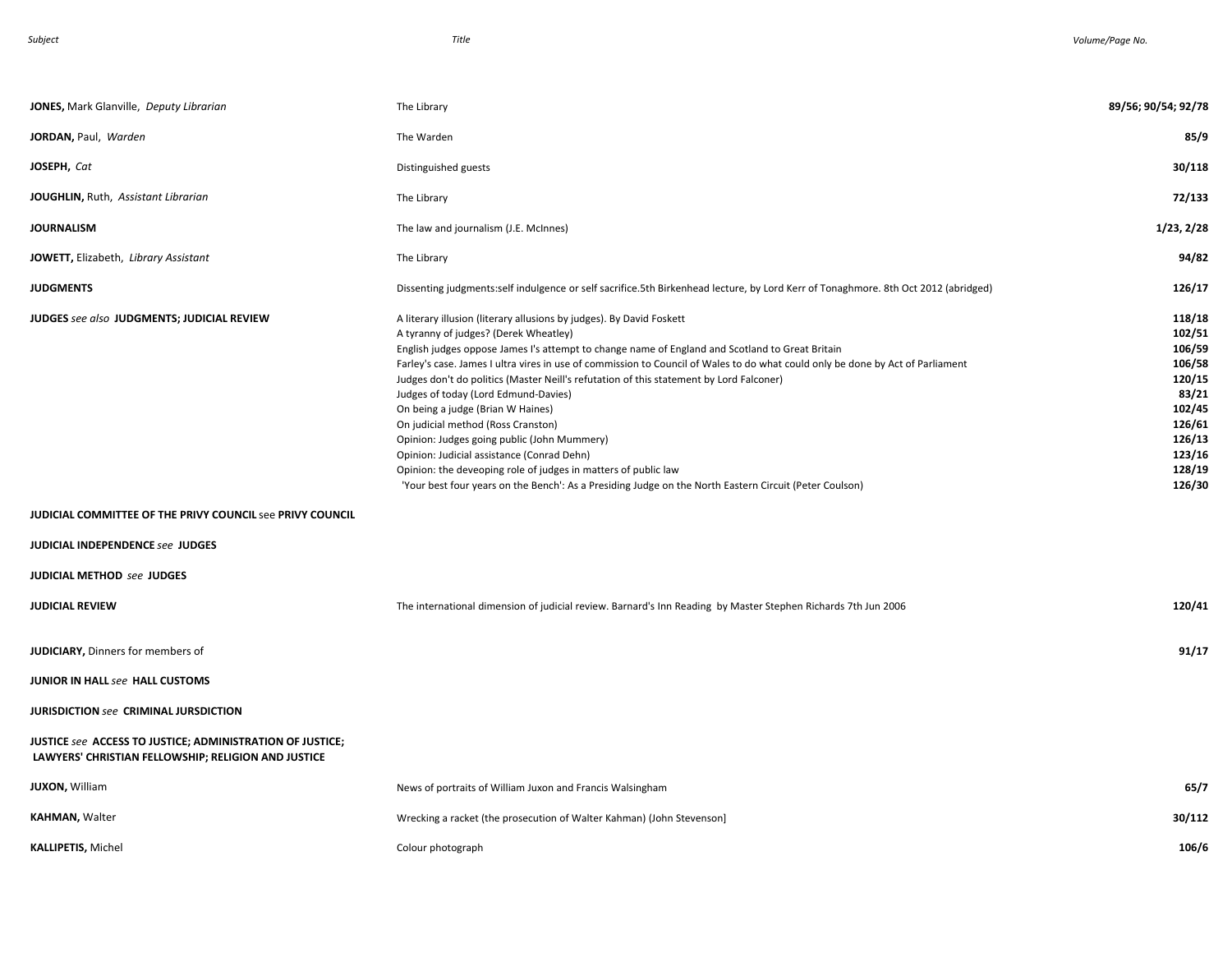| KARMEL, Barbara                                           | Master David Karmel and Mrs Barbara Karmel<br>Portrait (drawing)                                                                                                                                                                                                                                                                                       | 91/23<br>91/25                                    |
|-----------------------------------------------------------|--------------------------------------------------------------------------------------------------------------------------------------------------------------------------------------------------------------------------------------------------------------------------------------------------------------------------------------------------------|---------------------------------------------------|
|                                                           |                                                                                                                                                                                                                                                                                                                                                        |                                                   |
| <b>KARMEL, David</b>                                      | Appointed Master of the Moots<br>Master David and Mrs Barbara Karmel<br>Photograph<br>Portrait (drawing)<br>Profile                                                                                                                                                                                                                                    | 55/5<br>91/23<br>71/3<br>91/24<br>71/4            |
| <b>KARMEL SCHOLARSHIP</b>                                 |                                                                                                                                                                                                                                                                                                                                                        | 91/22                                             |
| <b>KAY, Sir Maurice</b>                                   | The Treasurer (Keith Lawrey). Includes portrait                                                                                                                                                                                                                                                                                                        | 126/10                                            |
| <b>KEEN'S CHOP HOUSE</b>                                  | Closes                                                                                                                                                                                                                                                                                                                                                 | 59/12                                             |
| KEITH OF KINKEL Henry Keith, Baron<br>see also obituaries | Portrait. Drawing by Leonard Boden<br>The Group portrait                                                                                                                                                                                                                                                                                               | 84/7<br>106/16                                    |
| KENEALY, Edward Vaughan Hyde see also TICHBORNE TRIAL     | Holker and Kenealy (Francis Cowper)                                                                                                                                                                                                                                                                                                                    | 67/17                                             |
| <b>KEMP, Iris</b>                                         | Head waitress<br>Retirement                                                                                                                                                                                                                                                                                                                            | 86/6<br>89/13                                     |
| KENNNEDY, John, Warden                                    | Serving the Inn                                                                                                                                                                                                                                                                                                                                        | 80/13                                             |
| <b>KENNEDY, Sir Paul</b>                                  | Colour portait photo<br>The Treasurer. Profile (Mark Waller). Includes photograph                                                                                                                                                                                                                                                                      | 114/6<br>115/8                                    |
| <b>KENTWELL HALL</b>                                      | Restored by Gray's Inn member Patrick Phillips. Editorial notes                                                                                                                                                                                                                                                                                        | 30/15; 82/12; 83/14; 84/16;<br>85/9; 87/20        |
| <b>KENYA</b>                                              | Gift from Kenya (silver tankard to commemorate re-opening of Hall)<br>Grayans in Kenya<br>Gray's Inn and the inauguration of the Court of Appeal for Eastern Africa<br>Gray's Inn in Kenya<br>Gray's Inn Latin graces at 21st Annual Dinner of Gray's Inn Society of Kenya 5th Dec 1979<br>Gray's Inn Society retirement Dinner for Sir William Duffus | 36/86<br>33/46<br>33/24<br>35/5<br>83/16<br>78/11 |
| <b>KEOGH, Anthony James</b>                               | How I came to Gray's Inn                                                                                                                                                                                                                                                                                                                               | 118/88                                            |
| <b>KEOGH, George</b>                                      | Portrait                                                                                                                                                                                                                                                                                                                                               | 14/57                                             |
| KILLERBY, Sally Ann                                       | Memorial service. 9th Dec 1985                                                                                                                                                                                                                                                                                                                         | 89/36                                             |
| KILMUIR, David Maxwell Fyfe, Viscount                     | Appointed Lord Chancellor<br>At Nuremberg Trials<br>Memorial by John Skelton<br>House Dinner upon his elevation to the Woolsack 9th Dec 1954                                                                                                                                                                                                           | 41/14<br>26/9<br>67/5<br>41/20                    |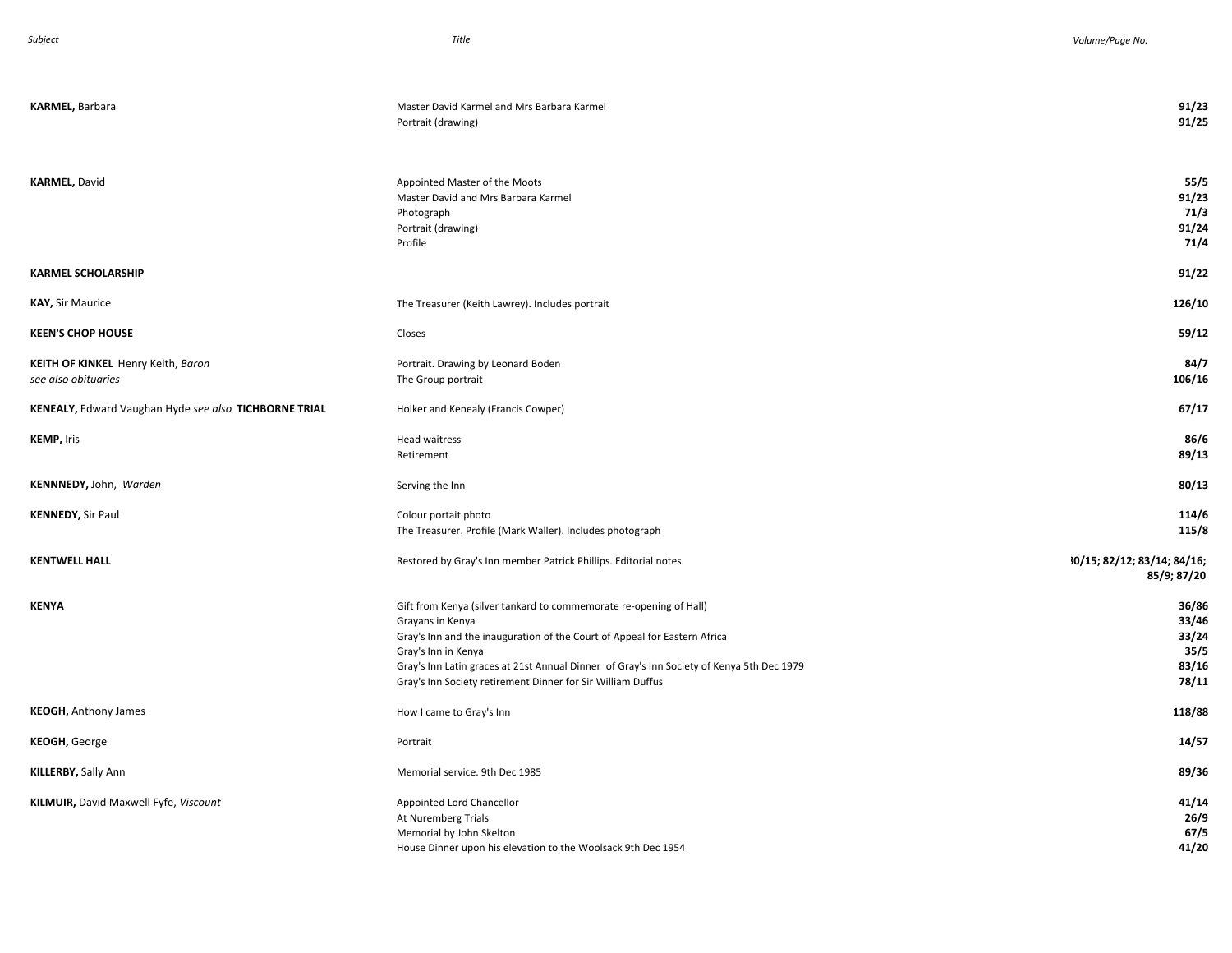|                                                                 | Note of election as Bencher, with short career summary<br>Photographed with President Eisenhower and Mr John D. Randall 1960<br>Portrait of The Rt Hon. Viscount Kilmuir<br>Portrait of Sir David Maxwell Fyfe<br>Rivalry with Hartley Shawcross<br>The Chancellor's portrait. Editorial note | 19/6<br>53/23<br>41/19<br>29/12<br>103/21<br>45/6 |
|-----------------------------------------------------------------|-----------------------------------------------------------------------------------------------------------------------------------------------------------------------------------------------------------------------------------------------------------------------------------------------|---------------------------------------------------|
| KING, William Lyon MacKenzie                                    | Report of death and photo<br>Report of lunch in Hall for Master Mackenzie King (Hon. Bencher 1946) 21st Nov 1947 and portrait                                                                                                                                                                 | 32/88<br>27/10                                    |
| KING'S INNS see also IRISH INNS OF COURT                        | Gray's Inn visit to the King's Inns, Dublin (1967): with historical introduction                                                                                                                                                                                                              | 66/99                                             |
| KOREA                                                           | A not quite-so-mysterious East (Account of a visit to South Korea by Catherine Black)                                                                                                                                                                                                         | 84/62                                             |
| KURDISTAN                                                       | A year in Kurdistan - North Iraq (Irene Vagg)                                                                                                                                                                                                                                                 | 108/40                                            |
| <b>KYPRIANOU, Spyros</b>                                        | First foreign minister of Cyprus and member of Gray's Inn                                                                                                                                                                                                                                     | 52/77                                             |
| <b>LADIES' DEBATES</b>                                          | Marriage as a discipline for a career (20th July 1928)                                                                                                                                                                                                                                        | 3/34                                              |
| LAKE, Stephen                                                   | First student from New England (James Wellwood)                                                                                                                                                                                                                                               | 88/36                                             |
| LAMB, Percy see also obituaries                                 | Portrait                                                                                                                                                                                                                                                                                      | 55/3                                              |
| LAMPS see STREET LIGHTING                                       |                                                                                                                                                                                                                                                                                               |                                                   |
| LANCASHIRE                                                      | Connections                                                                                                                                                                                                                                                                                   | 98/15                                             |
| LANCASTER, Duchy see DUCHY AND COUNTY PALATINE OF LANCASTER     |                                                                                                                                                                                                                                                                                               |                                                   |
| LANE, Geoffrey Dawson Lane Baron<br>see also obituaries         | Appointed Lord Chief Justice<br>House dinner to celebrate appointment as LCJ<br>The portrait of Master Lane (Charles Sparrow)                                                                                                                                                                 | 83/5<br>84/5,17<br>86/18                          |
| LANTERN                                                         | The lantern [in Hall]                                                                                                                                                                                                                                                                         | 33/27; 120/8                                      |
| <b>LARGE PENSION ROOM</b>                                       | Postwar photograph                                                                                                                                                                                                                                                                            | 38/110                                            |
| LAST MAN, The (Opera)                                           | Performed in Hall 2012 (Music by Christopher Bowers-Broadbent)                                                                                                                                                                                                                                | 117/83                                            |
| <b>LAUNDRESSES</b>                                              | Our Jessie, the lawyers' laudress<br>The laundresses of Gray's Inn                                                                                                                                                                                                                            | 65/19<br>30/123                                   |
| LAW COUNCIL OF AUSTRALIA,<br>Convention, January 1963, Tasmania | Journey to the Antipodes (Lord Devlin)                                                                                                                                                                                                                                                        | 58/99                                             |
| LAW DONS see ACADEMIC MEMBERS                                   |                                                                                                                                                                                                                                                                                               |                                                   |
| <b>LAW IN ACTION</b>                                            | Filmed in Gray's Inn Hall                                                                                                                                                                                                                                                                     | 128/9                                             |
| <b>LAW LORDS</b>                                                | of Gray's Inn, 1979                                                                                                                                                                                                                                                                           | 83/5                                              |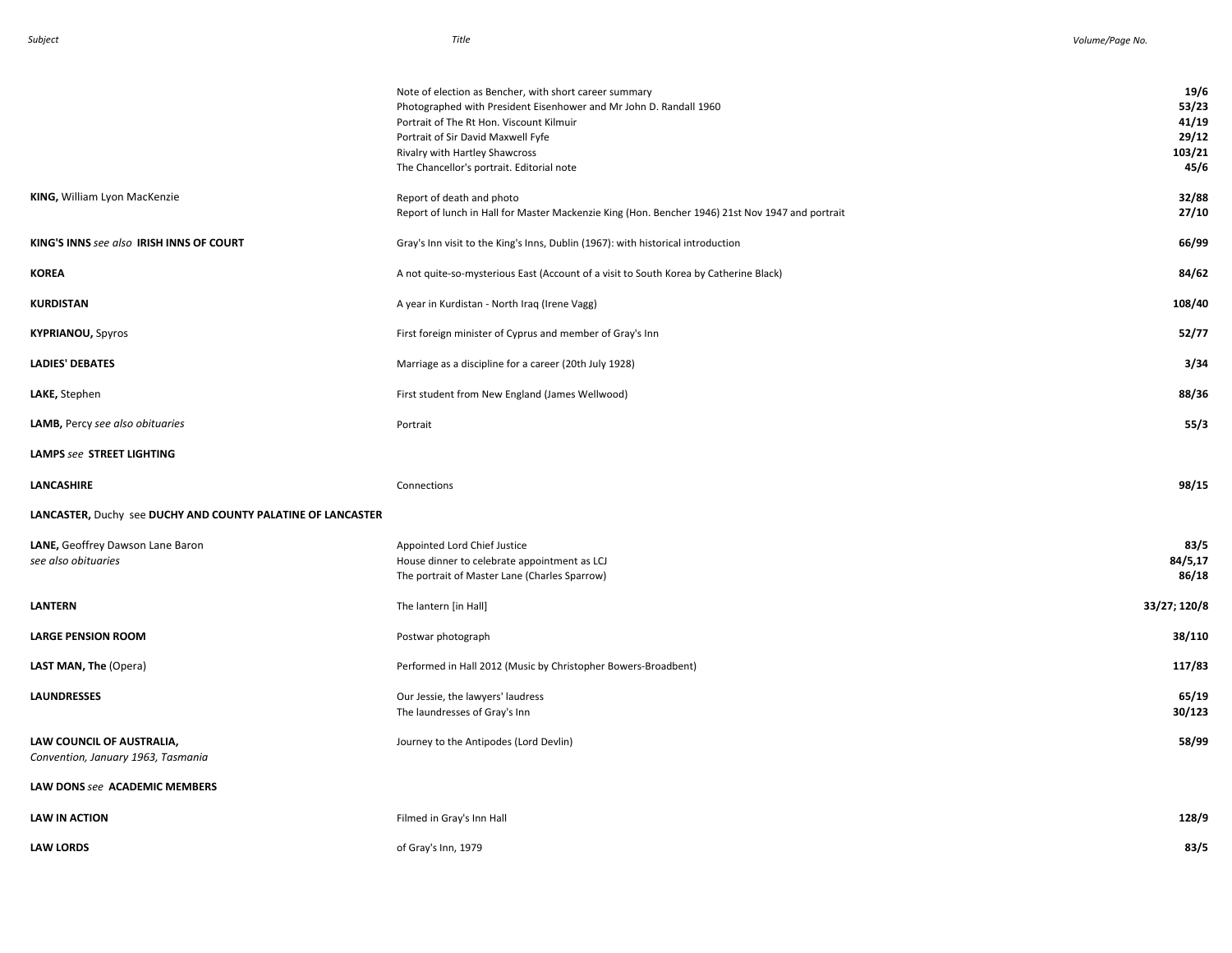| LAW OFFICERS OF THE CROWN see also ATTORNEY GENERAL                               | House Dinner for Masters Sir Dingle Foot, Solicitor-General and Sir Elwyn Jones, Attorney-General, 20th March 1965                                                                                                                                | 62/109                              |
|-----------------------------------------------------------------------------------|---------------------------------------------------------------------------------------------------------------------------------------------------------------------------------------------------------------------------------------------------|-------------------------------------|
| <b>LAW PUBLISHING</b>                                                             | No-one but a blockhead (Legal authors and law publishers). By Mark Le Fanu                                                                                                                                                                        | 103/38                              |
| <b>LAW REPORTING</b>                                                              | A career in law reporting (Edith Wellwood)<br>The Law Reporters                                                                                                                                                                                   | 112/49<br>118/6                     |
| <b>LAW REFORM</b>                                                                 | Francis Bacon and law reform (Clifford Hall)<br>Law reform. Address by Gerald Gardiner. 18th Nov 1963<br>Reform (James Mulcahy)                                                                                                                   | 90/13<br>59/15<br>66/95             |
| <b>LAW SOCIETY</b>                                                                | President attends dinner in Hall 23rd July 1963<br>President attends dinner in Hall 12th Oct 1978                                                                                                                                                 | 58/74<br>82/13                      |
| <b>LAWCARE</b>                                                                    | Stress at the Bar (Hilary Tilby - Co-ordinator, Lawcare)                                                                                                                                                                                          | 115/5                               |
| <b>LAWYERS</b><br>see also ADVOCACY; BARRISTERS; LEGAL PROFESSION                 | Abraham Lincoln's speech on the practice of law<br>First - let's hang all the lawyers (James Mulcahy).<br>Lawyers in the House of Commons (A.M. Drysdale)                                                                                         | 113/63<br>80/69<br>3/24             |
| LAWYERS' CHRISTIAN FELLOWSHIP                                                     | To love mercy, do justice and walk humbly with our God (Christine John)                                                                                                                                                                           | 114/14                              |
| LAWYERS' FEES                                                                     | First - let's hang all the lawyers (James Mulcahy).                                                                                                                                                                                               | 80/69                               |
| LAWLOR, Leo, Butler                                                               | Catering                                                                                                                                                                                                                                          | 92/8                                |
| LEACH, Sir Lionel                                                                 | Portrait                                                                                                                                                                                                                                          | 45/9                                |
| LEAFHEAD, Kate, Deputy Under Treasurer (Students)                                 | New Deputy Under Treasurer (Students)                                                                                                                                                                                                             | 112/9                               |
| LEATHERHEAD MURDER CASE                                                           | A matter of interpretation (Caroline Bullen)                                                                                                                                                                                                      | 85/31                               |
| LEE, John alias FIOTT                                                             | Men of Gray's Inn: Dr John Lee [1783-1866] (Francis Cowper]                                                                                                                                                                                       | 59/35                               |
| LEE, John, Students' Welfare Officer                                              | John Lee: with picture                                                                                                                                                                                                                            | 70/85                               |
| LEE, Robert Warden<br>see also obituaries                                         | Master Lee [comes to live in Gray's Inn Square]<br>Portrait                                                                                                                                                                                       | 43/13<br>47/29                      |
| <b>LEGAL AID</b>                                                                  | A very worthy organisation (The Bentham Committee for Poor Litigants)<br>Legal aid for the poor (The Society of Our Lady of Good Council)<br>Please, sir, I want some more (James Mulcahy)<br>The Bar, the Inns and legal reform (Daniel Brennan) | 21/8<br>18/59<br>82/55<br>108/13-15 |
| <b>LEGAL AUTHORS</b>                                                              | No-one but a blockhead (legal authors and law publishers). By Mark Le Fanu                                                                                                                                                                        | 103/38                              |
| <b>LEGAL CARTOONS</b>                                                             | Sallon's cartoons                                                                                                                                                                                                                                 | 58/93                               |
| LEGAL EDUCATION see also AMERICAN LEGAL EDUCATION;<br><b>CONTINUING EDUCATION</b> | A European legal education (Basil Markesinis)<br>A Reader of Gray's Inn [Robert Callis] (Ivor Bowen)                                                                                                                                              | 105/50<br>3/28                      |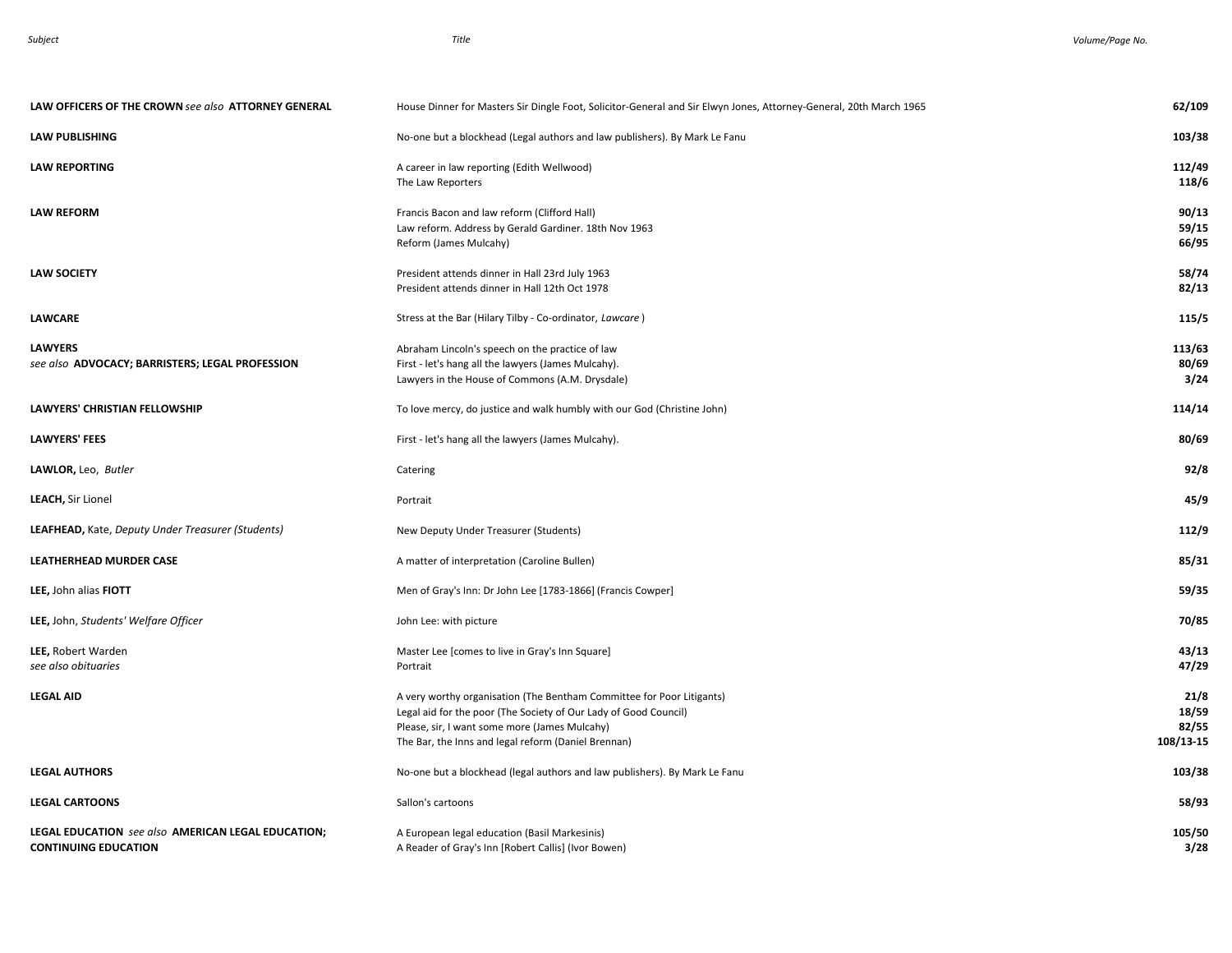|                                                  | Disparity in numbers (David Jenkins)                                                                                        | 120/33          |
|--------------------------------------------------|-----------------------------------------------------------------------------------------------------------------------------|-----------------|
|                                                  | Education and training at Gray's Inn: a brief history since 1992 (David Hunt)                                               | 127/37          |
|                                                  | Legal education and the practice of law in Malaysia and Singapore (Call Night speech by Richard Stone 23rd Jul 1992)        | 96/28           |
|                                                  | Legal education and training in Gray's Inn (John Mummery)                                                                   | 117/79          |
|                                                  | Opinion: legal education - a common start for everybody (David Barnard)                                                     | 125/15          |
|                                                  | Please, sir, I want some more (Inns should control education for the Bar)                                                   | 82/55           |
|                                                  | Study at the Inns                                                                                                           | 75/17           |
|                                                  | The Bar and the law degree                                                                                                  | 69/17           |
|                                                  | The BVC and the pupillage problem                                                                                           | 122/7           |
|                                                  |                                                                                                                             | 83/51           |
|                                                  | The Elizabethan law student (David Barnard)                                                                                 | 58/117          |
|                                                  | The former times                                                                                                            |                 |
|                                                  | The original Inns of Court School of Law (J.H. Baker)                                                                       | 94/13           |
|                                                  | The Regulators and transparency                                                                                             | 125/5           |
| <b>LEGAL ETHICS</b>                              | Seminar on legal ethics 28th Apr 1999. Lead talk by Master Paul Kennedy                                                     | 110/29          |
| <b>LEGAL INSTITUTIONS</b>                        | The future of our legal insitutions. Address in Hall by Lord Denning 4th July 1960                                          | 52/103          |
| <b>LEGAL LONDON EXHIBITION 1971</b>              | Legal London Exhibition                                                                                                     | 74/81           |
|                                                  |                                                                                                                             |                 |
| <b>LEGAL PROFESSION</b>                          | 'Graya' Forum: views on fusion                                                                                              | 6/23            |
|                                                  | Opposition of Sir Edward Clarke to fusion                                                                                   | 9/33            |
|                                                  | The need for an independent Bar (Prof Lord Beloff)                                                                          | 95/28           |
|                                                  | The Pearce Report (Pearce and Templeman Committee, leading to establishment of the Senate of the Inns of Court and the Bar) | 76/62           |
|                                                  |                                                                                                                             |                 |
| <b>LEGAL TECHNOLOGY</b> see also websites        | Legal technology consortium supporting Bloody Sunday enquiry wins award (Charles Christian)                                 | 113/17          |
| LEIGHTON WILLIAMS, John                          | The Treasurer (Keith Lawrey). Includes small portrait photograph                                                            | 123/11          |
| LEON, Henry Cecil (Henry Cecil)                  | They lived in Gray's Inn: Henry Cecil (Julian Jeffs)                                                                        | 127/67          |
| <b>LEON PAUL FENCING SUPPLIES</b>                | In the village: Leon Paul, 14 New North Street                                                                              | 98/64           |
| <b>LESLEY CRAZE GALLERY</b>                      | In The village: The Lesley Craze Gallery (Clare Noon)                                                                       | 116/40          |
|                                                  |                                                                                                                             |                 |
| LEWIS, Charlotte                                 | Daughter of Master Esyr Lewis married in Gray's Inn Chapel 29th Jan 2000. Wedding photograph                                | 112/70          |
| LEWIS, Emma                                      | Born to Esyr and Elisabeth Lewis 12th August 1959                                                                           | 50/75           |
|                                                  | Called Trinity 1983                                                                                                         | 87/8            |
|                                                  | Wedding. Includes portrait                                                                                                  | 89/11           |
|                                                  |                                                                                                                             |                 |
| <b>LEWIS, Esyr ap Gwilym see also obituaries</b> | Colour photographs                                                                                                          | 98/38; 105/6,10 |
|                                                  | Profile                                                                                                                     | 105/5           |
|                                                  |                                                                                                                             |                 |
| <b>LIBRARY see GRAY'S INN LIBRARY</b>            |                                                                                                                             |                 |
|                                                  |                                                                                                                             |                 |
| LIDBETTER, Hubert, Surveyor                      | Appointed                                                                                                                   | 26/11           |
| <b>LIGHTING</b> see also STREET LIGHTING         | The lamps in Gray's Inn Hall (Chandeliers installed in 1951 wired by Jack Hendy, father of Master John Hendy)               | 121/35          |
|                                                  |                                                                                                                             |                 |
| LINCOLN, Abraham                                 | Abraham Lincoln's speech on the practice of law                                                                             | 113/63          |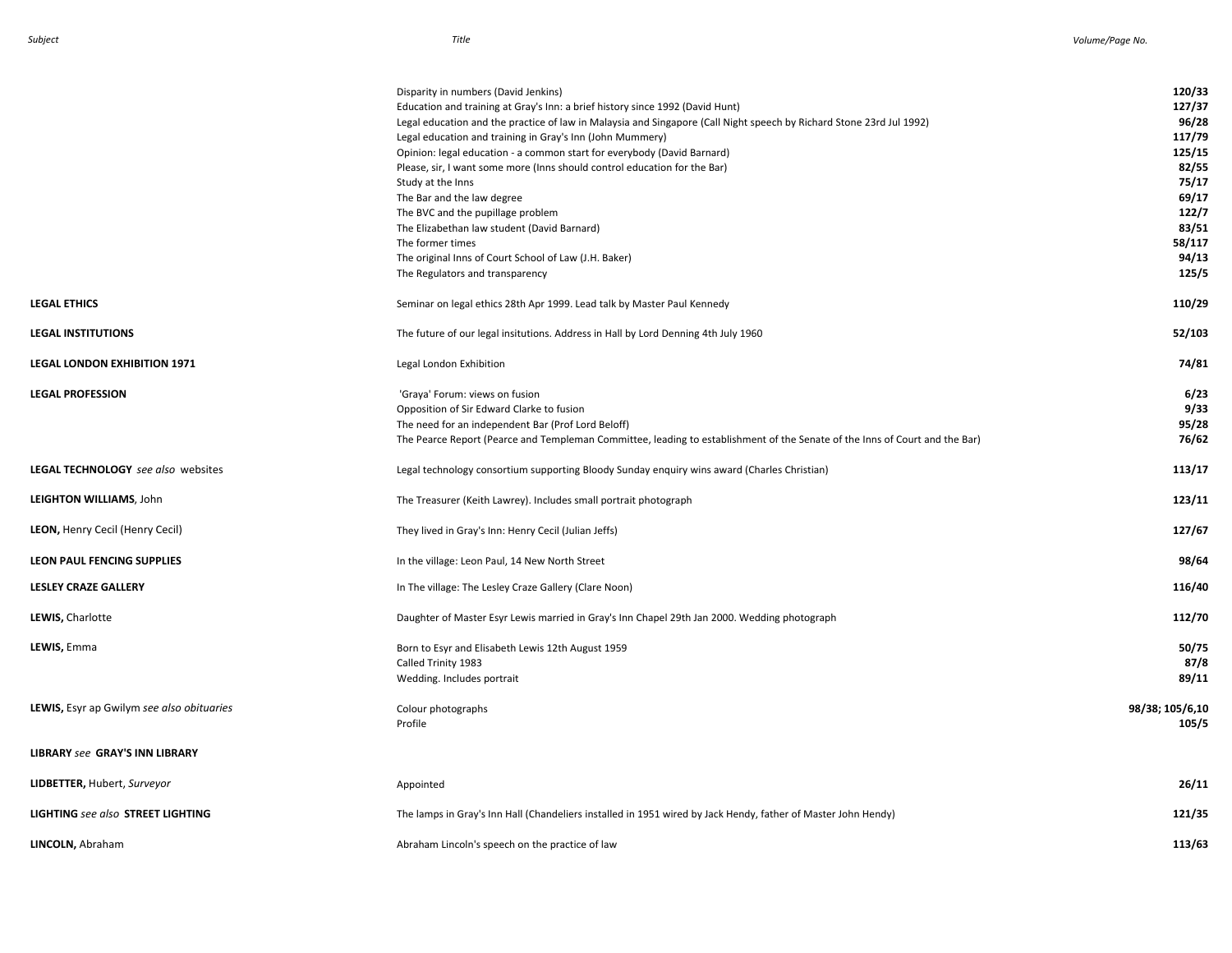| <b>LINCOLN'S INN</b>                                                         | Old Buildings, Lincoln's Inn. With photographs (Geoffrey Hawker)                                                   | 117/61           |
|------------------------------------------------------------------------------|--------------------------------------------------------------------------------------------------------------------|------------------|
| LINCOLN'S INN, Amity see AMITY                                               |                                                                                                                    |                  |
| <b>LINCOLN'S INN GATE</b>                                                    | Destruction                                                                                                        | 65/10            |
| <b>LISLE, Arthur Plantagenet, 1st Viscount</b>                               | Lisle letters published                                                                                            | 89/15            |
| <b>LITERATURE AND LAW</b>                                                    | A literary Illusion (literary allusions by judges). By David Foskett                                               | 118/18           |
| LITERARY FIGURES AT THE INN                                                  | Literary figures attend Grand Night 13th May 1993                                                                  | 98/13            |
| <b>LITTLE ITALY</b>                                                          | In the village. The Italian village (Anthony Butcher)<br>London's Italian village                                  | 109/48<br>81/41  |
| LIVERPOOL COURT OF PASSAGE                                                   | The Liverpool Court of Passage (G.K. Naylor)                                                                       | 38/103           |
| <b>LIVERY COMPANIES</b>                                                      | Gray's Inn Masters (Henry Morton and Derek Stukey)                                                                 | 78/12            |
| LLOYD, (John) Selwn Brooke see SELWYN-LLOYD, John Selwyn Brooke Lloyd, Baron |                                                                                                                    |                  |
| LLOYD-GEORGE, David Lloyd George, 1st Earl of Dwyfor                         | Attends dinner at Gray's Inn 14th Dec 1917<br>Lived in Verulam Buildings in 1891. Letter from Graham Don           | 117/28<br>102/92 |
| <b>LOCAL BAR see PROVINCIAL BAR</b>                                          |                                                                                                                    |                  |
| <b>LODGE OF INSTRUCTION</b><br>see GRAY'S INN MASONIC LODGE                  |                                                                                                                    |                  |
| LOKTA, Eskimo sculptor                                                       | Links with Canada. George Drew QC dines in Hall 15th Feb 1959 and presents sculpture of mother and child by Lokta. | 49/6             |
| LONG, Charles see ORGANISTS                                                  |                                                                                                                    |                  |
| <b>LONG GALLERY</b>                                                          | Some historical notes about Gray's Inn Square: The Long Gallery and the Chapel Court (Sir D.P. Barton)             | 7/18, 20         |
| <b>LORD CHANCELLOR</b>                                                       | The office of Lord Chancellor. Address in Hall by Master Lord Elwyn Jones 17th Nov 1975                            | 79/43            |
| <b>LORD CHANCELLOR'S OFFICE</b>                                              | The Lord Chancellor's Office. Address by Sir George Coldstream 13th Nov 1961                                       | 55/13            |
| LORD CHIEF JUSTICE OF ENGLAND see also JUDGES                                | Lord Lane appointed<br>Some notes on the title of Lord Chief Justice of England                                    | 84/5<br>43/25    |
| LORD EDGEWARE DIES (13 AT DINNER)                                            | Filmed at Gray's Inn March 1985                                                                                    | 89/60            |
| LORD MAYOR'S SHOW 2005                                                       | The Lord Mayor's Show 2005 (Adrian Barnes). With photographs, including the Gray's Inn Float                       | 119/60           |
| LORD SLYNN OF HADLEY EUROPEAN LAW FOUNDATION                                 | The Lord Slynn of Hadley European Law Foundation                                                                   | 109/59           |
| LORD WARDEN OF THE CINQ PORTS see CINQ PORTS                                 |                                                                                                                    |                  |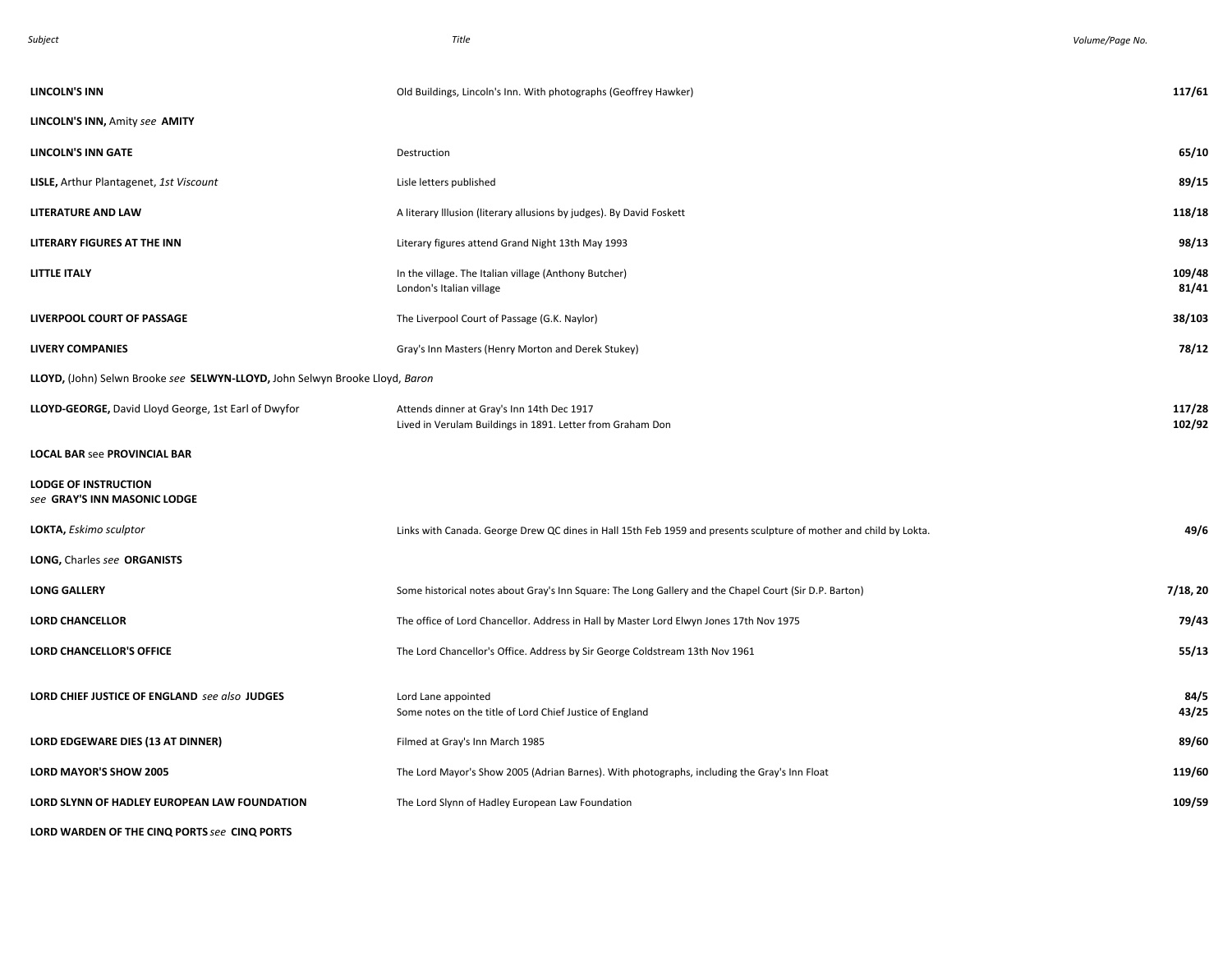| LOVELL, Sir Salathiel                                     | Sir Salathiel Lovell                                                                                                                                                                                                                                                                                                                                                                                 | 74/99                                                            |
|-----------------------------------------------------------|------------------------------------------------------------------------------------------------------------------------------------------------------------------------------------------------------------------------------------------------------------------------------------------------------------------------------------------------------------------------------------------------------|------------------------------------------------------------------|
| <b>LOVE'S LABOUR'S LOST</b>                               | Performed in Lincoln's Inn Hall 12th-15th December 1968 by Bar Theatrical Society                                                                                                                                                                                                                                                                                                                    | 67/8                                                             |
| <b>LOVING CUPS</b>                                        | Another presentaton (to Sir C Montague Lush 6th Oct 1910) recalled<br>Functions in Hall<br>In remembrance of Lord Birkenhead (invitation to subscribe to Loving Cup, 1933)<br>Loving cups from Australia<br>The late Earl of Brikenhead: presentation of the Loving Cups in Hall (14th Dec 1933)<br>The loving cup (poem by I Snatt)<br>'The pious, glorious and immortal memory of Good Queen Bess' | 14/52<br>37/13<br>12/9, 13/3,6<br>21/11<br>14/76<br>51/8<br>6/15 |
| <b>LOYAL ADDRESSES</b>                                    | Illuminated address sent on the occasion of the marriage of Princess Elizabeth and acknowledgment<br>Loyal address for Silver Jubilee of Queen Elizabeth II 1977                                                                                                                                                                                                                                     | 27/24<br>$81/4 - 5$                                              |
| LOYAL TOASTS see TOASTS                                   |                                                                                                                                                                                                                                                                                                                                                                                                      |                                                                  |
| <b>LUNCHING RIGHTS</b>                                    | Deputy High Court Judges                                                                                                                                                                                                                                                                                                                                                                             | 105/91                                                           |
| LUSH, Sir Charles Montague                                | Another presentation recalled [of a Loving Cup to Sir Montague Lush on his appointment as a KB Judge]<br>Portrait                                                                                                                                                                                                                                                                                    | 14/52<br>74/77, 81; 75/8                                         |
| LUSH, Anthony T. Estates Bursar                           | Residents' Association<br>Retirement                                                                                                                                                                                                                                                                                                                                                                 | 92/9<br>111/10                                                   |
| LUSH, Sir Robert                                          | Men of Gray's Inn: Sir Robert Lush [1807-1881] (Francis Cowper)<br>Portrait                                                                                                                                                                                                                                                                                                                          | 37/31<br>37/30                                                   |
| <b>LUSH FAMILY</b>                                        |                                                                                                                                                                                                                                                                                                                                                                                                      | 74/81                                                            |
| <b>MACASKIE, Nicholas Edmund Lachmere</b>                 | Link with Ohio (Master Macaskie attends dedicaton of new Ohio Legal Centre)                                                                                                                                                                                                                                                                                                                          | 56/75                                                            |
| MACAULAY, Thomas Babington MacAulay, 1st Baron            | Random literary notes (C G L Dun Cann)                                                                                                                                                                                                                                                                                                                                                               | 4/30                                                             |
| MacDERMOTT, John MacDermott, Baron<br>see also obituaries | House Dinner 13th Dec 1973<br>Lord MacDermott<br>Portrait                                                                                                                                                                                                                                                                                                                                            | 77/134, 174<br>33/11<br>77/175                                   |
| McEVOY, Michael, Porter                                   | Charity bungee jump. Photograph                                                                                                                                                                                                                                                                                                                                                                      | 102/24                                                           |
| MacGAUGHY, John, Chief Clerk                              | Serving the Inn                                                                                                                                                                                                                                                                                                                                                                                      | 80/13                                                            |
| <b>MACHEN, Arthur</b>                                     | Tenant of 4 Verulam Buildings 1895-1901                                                                                                                                                                                                                                                                                                                                                              | 101/13                                                           |
| <b>MACHIN, David, Under Treasurer</b>                     | A tribute to David Machin (Anthony Evans). Includes photographs<br>Retirement<br><b>Under Treasurer</b>                                                                                                                                                                                                                                                                                              | 111/26<br>110/10<br>92/9; 93/5                                   |
| McINTOSH, J.R. (lan)                                      | Appointed Head Porter<br>Retires                                                                                                                                                                                                                                                                                                                                                                     | 70/80<br>77/139                                                  |
| <b>MACKAY OF CLASHFERN</b> James Mackay, Baron            | Lord Mackay of Clashfern, Lord Chancellor, attends Grand Night 19th Nov 1987                                                                                                                                                                                                                                                                                                                         | 91/5                                                             |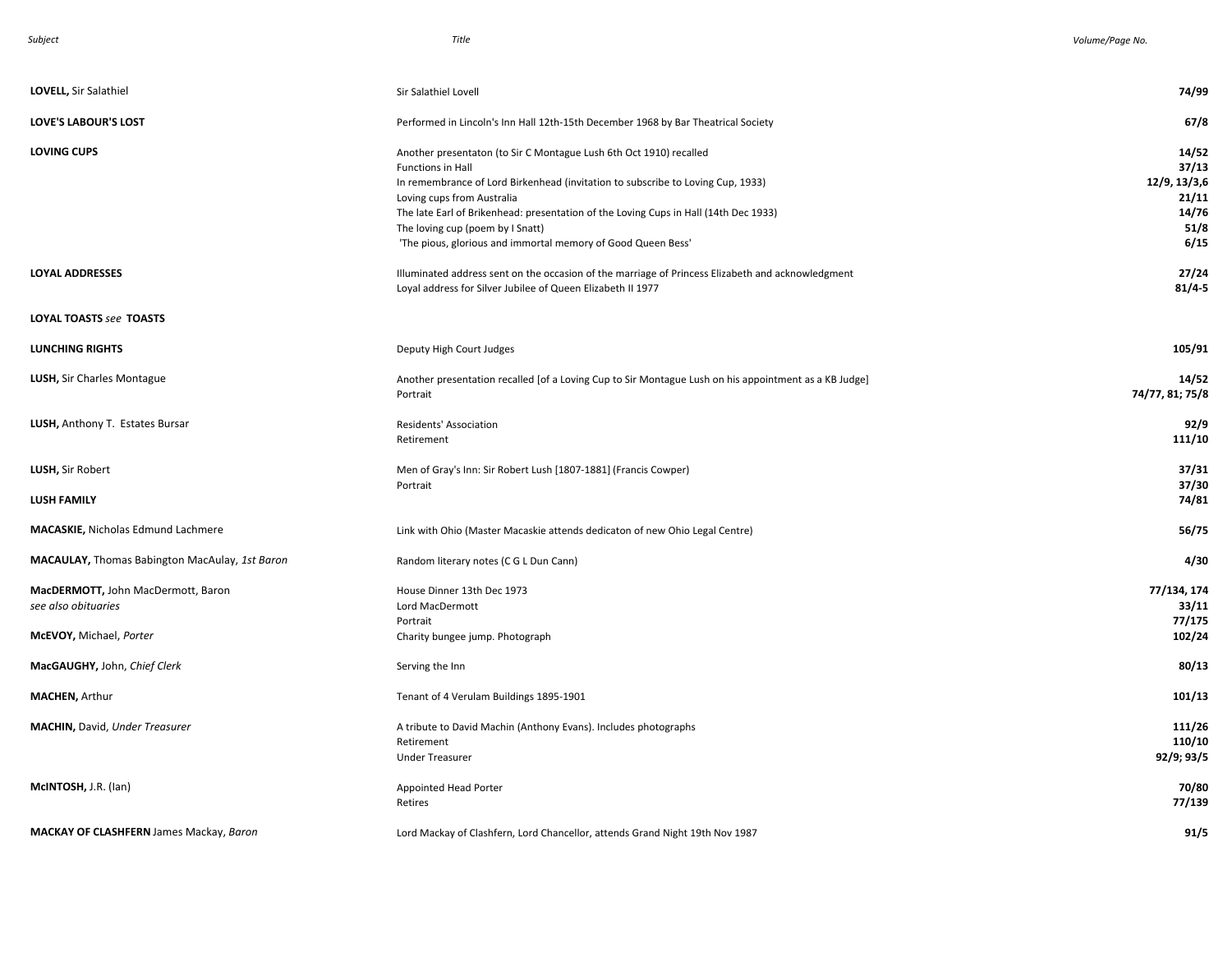| MacKENZIE, Anthony Hodson, Deputy Under Treasurer                                                                                                      | Leaves Inn service<br>Serving the Inn                                                                                                                                                                                                                    | 87/16<br>80/13                                         |
|--------------------------------------------------------------------------------------------------------------------------------------------------------|----------------------------------------------------------------------------------------------------------------------------------------------------------------------------------------------------------------------------------------------------------|--------------------------------------------------------|
| <b>McMANUS, Albert see also obituaries</b>                                                                                                             | <b>Works Manager</b>                                                                                                                                                                                                                                     | 76/63; 80/13                                           |
| McNAIR, Arnold Duncan McNair, 1st Baron<br>see also obituaries                                                                                         | Benchers of the world<br>House Dinner 21st April 1955<br>Note of election as Bencher, with brief career summary<br>Note of his appointment as Vice Chancellor University of Liverpool, with career details<br>Portrait<br>Retires as Master of the Moots | 26/9<br>42/116<br>18/7<br>19/7<br>26/15; 42/87<br>71/5 |
| McNAIR, Sir William see also obituaries                                                                                                                | Portrait                                                                                                                                                                                                                                                 | 33/9                                                   |
| <b>MAGISTRATES</b>                                                                                                                                     | The Magistrates' Court: 30 years of change (Keith Lawrey)<br>The Magistrates' Dinner 5th June 1962                                                                                                                                                       | 121/31<br>56/103                                       |
| <b>MAGNA CARTA</b>                                                                                                                                     | The law of God and Magna Carta (by 'William Langland')                                                                                                                                                                                                   | 49/25                                                  |
| MAIN, James, Deputy Librarian see obituaries                                                                                                           |                                                                                                                                                                                                                                                          |                                                        |
| <b>MALAYA</b> see also <b>MALAYSIA</b>                                                                                                                 | Constitution drafted by Mater Lord Reid                                                                                                                                                                                                                  | 45/6                                                   |
| <b>MALAYSIA</b>                                                                                                                                        | Legal education and the practice of law in Malaysia and Singapore (Call Night speech by Richard Stone 23rd Jul 1992)<br>Our members in Malaysia<br>Visit by Master Leonard Caplan                                                                        | 96/28<br>128/9<br>85/10                                |
| <b>MALCOLM HILBERY SCHOLARSHIP</b>                                                                                                                     | Founded                                                                                                                                                                                                                                                  | 65/5                                                   |
| MALES, E.J. Night Porter                                                                                                                               | Completes 50 years service in the Inns<br>Retirement                                                                                                                                                                                                     | 37/13<br>39/13                                         |
| MALIK, Ijaz                                                                                                                                            | Marathon Man                                                                                                                                                                                                                                             | 89/15                                                  |
| <b>MALONE, Ron Head Gardener</b>                                                                                                                       | The Grass Man, The Shrub Man, The Flower Man and the All-Rounder (Henrietta Wilson)<br>The new Head Gardener                                                                                                                                             | 105/42<br>86/10,54                                     |
| MANAGEMENT COMMITTEE see also COMMITTEES OF THE INN<br><b>GRAY'S INN BARRISTERS' COMMITTEE;</b><br><b>GRAY'S INN BENCH BAR AND STUDENTS' COMMITTEE</b> | The Management Committee                                                                                                                                                                                                                                 | 88/6, 47;                                              |
| <b>MANISTY, Sir Henry</b>                                                                                                                              | First judge to be appointed to QBD without being a Serjeant<br>Mr Justice Manisty (Francis Cowper)<br>Two old Benchers                                                                                                                                   | 80/11<br>15/117<br>93/36                               |
| MANNINGHAM-BULLER, Reginald Mannningham-Buller,<br>1st Viscount Dilhorne                                                                               | From the Commons to the Bench (Ross Cranston)                                                                                                                                                                                                            | 123/30                                                 |
| <b>MANUSCRIPTS see GRAY'S INN MANUSCRIPTS</b>                                                                                                          |                                                                                                                                                                                                                                                          |                                                        |
| <b>MAPS OF THE INN</b>                                                                                                                                 | Extract from Richard Newcourt's map of 1658                                                                                                                                                                                                              | 110/63; 111/62                                         |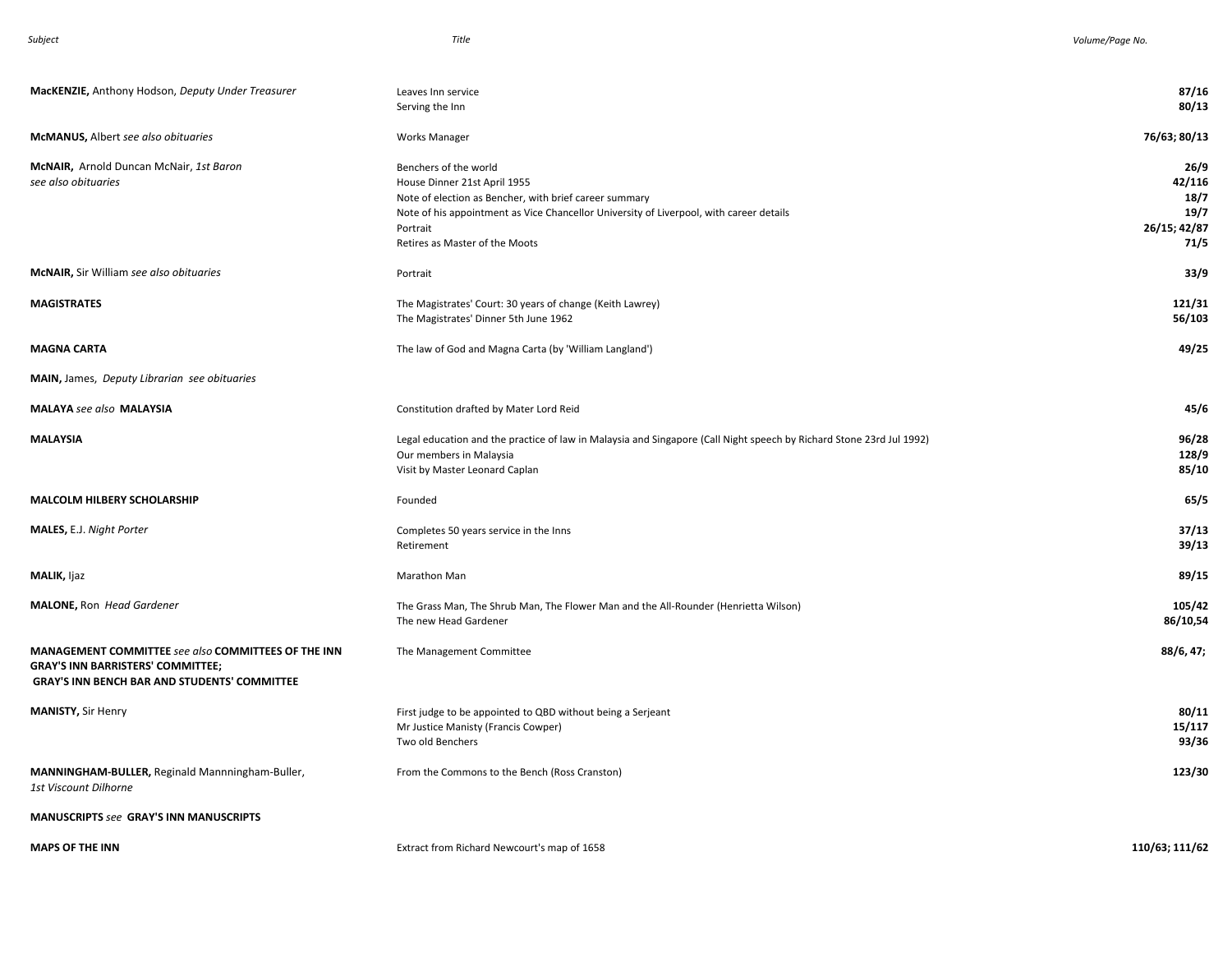| see also PROSPECT OF GRAY'S INN                                                | Extract from Morden and Lea's map of 1681/2<br>Extract from Ogilby and Morgan's map of 1676<br>Extract from Rocque's map of 1746<br>Extract from the Horwood's map of 1799<br>Pictorial map by A.J. Crowe, 1971. Editorial note                                                                                                                                                                                       | 111/64<br>111/63<br>111/76<br>111/80<br>86/15     |
|--------------------------------------------------------------------------------|-----------------------------------------------------------------------------------------------------------------------------------------------------------------------------------------------------------------------------------------------------------------------------------------------------------------------------------------------------------------------------------------------------------------------|---------------------------------------------------|
| <b>MARGARET, H.R.H. Princess</b>                                               | Attends Grand Night Easter Term 1967                                                                                                                                                                                                                                                                                                                                                                                  | 66/77                                             |
| MARKHAM, Sir John                                                              | Great judges of Gray's Inn (G.W, Keeton)                                                                                                                                                                                                                                                                                                                                                                              | 71/25                                             |
| <b>MARRE REPORT 1988</b>                                                       | Green paper debate in Hall 12th April 1989                                                                                                                                                                                                                                                                                                                                                                            | 92/9                                              |
| <b>MARRIAGE OF FIGARO</b>                                                      | Performed in the Walks 23rd July 1997                                                                                                                                                                                                                                                                                                                                                                                 | 106/47                                            |
| <b>MARS-JONES, Adam Henry</b>                                                  | Born 8th March 1955 to to William and Sheila Mars-Jones                                                                                                                                                                                                                                                                                                                                                               | 41/18                                             |
| <b>MARS-JONES, Sir William</b><br>see also obituaries                          | Appointed Master of the Common Room<br>Portrait and profile<br>Sculpture for Wales (conducts presentation ceremony for sculpture of Lord Edmund Davies at National Museum of Wales)                                                                                                                                                                                                                                   | 63/4<br>$86/3 - 4$<br>86/6                        |
| <b>MARS-JONES, Timothy David</b>                                               | Born 9th Feb 1953 to William and Sheila Mars-Jones                                                                                                                                                                                                                                                                                                                                                                    | 37/14                                             |
| MARSH, Sir Edward                                                              | Sir Edward Marsh: tenant of Raymond Buildings (David Machin)                                                                                                                                                                                                                                                                                                                                                          | 95/49                                             |
| <b>MARSHALL</b> (first woman)                                                  | Madam Marshall                                                                                                                                                                                                                                                                                                                                                                                                        | 65/7                                              |
| MARSHALL, Sir Archibald Pellow see also obituaries                             | Elected Bard of the Gorsedd<br>Succeeded as Master of the Moots by John Megaw<br>Tribute in Lord Devlin's speech to the newly-called, Trinity Term 1966                                                                                                                                                                                                                                                               | 59/13<br>57/4<br>64/93                            |
| <b>MARTEN, Sir Henry</b>                                                       | Great men of Gray's Inn (Francis Cowper)<br>Men of Gray's Inn: Henry Marten 1602-1680 (Francis Cowper)                                                                                                                                                                                                                                                                                                                | 71/32<br>23/29                                    |
| <b>MARTIN, Isabella Marina Honor</b>                                           | Grandaughter of Master Esyr Lewis, baptised in Gray's Inn Chapel, 13th Feb 2000                                                                                                                                                                                                                                                                                                                                       | 112/71                                            |
| <b>MASONIC TOOLS</b>                                                           | Gray's Inn Masonic Lodge (1929-30) : presentation of masonic tools by Master Valentine Ball                                                                                                                                                                                                                                                                                                                           | 6/37                                              |
| <b>MASQUE OF FLOWERS</b>                                                       | Extracts concerning and illustration of programme for 1887 performance<br>Fleurs du Mal. 1887 performance (Francis Cowper)<br>Master of the Revels (Sir Herbert Austin)<br>Ye Maske of flowers . 1887 production. (Roy Judge)                                                                                                                                                                                         | 97/45<br>91/43<br>1/13<br>98/40                   |
| <b>MASQUES AND REVELS</b><br>see also GESTA GRAYORUM; MASQUE OF FLOWERS; PLAYS | A Gray's Inn man at an 18th Century masquerade (Stanley Rubinstein)<br>Masque at Gray's Inn 1526 (extract from Shakespeare and the Prince of Love, by Anthony Arlidge)<br>Masques and revels<br>Master of the Revels (Sir Herbert Austin)<br>Review of Cinderella, a pantomine, containing historical information on revels<br>The Millennium (editorial note containing historical references to masques and revels) | 69/29<br>113/9<br>31/83<br>1/13<br>79/63<br>108/9 |
| <b>MASS IN THE CHAPEL</b>                                                      | Ad majorem Dei Gloriam                                                                                                                                                                                                                                                                                                                                                                                                | 82/61                                             |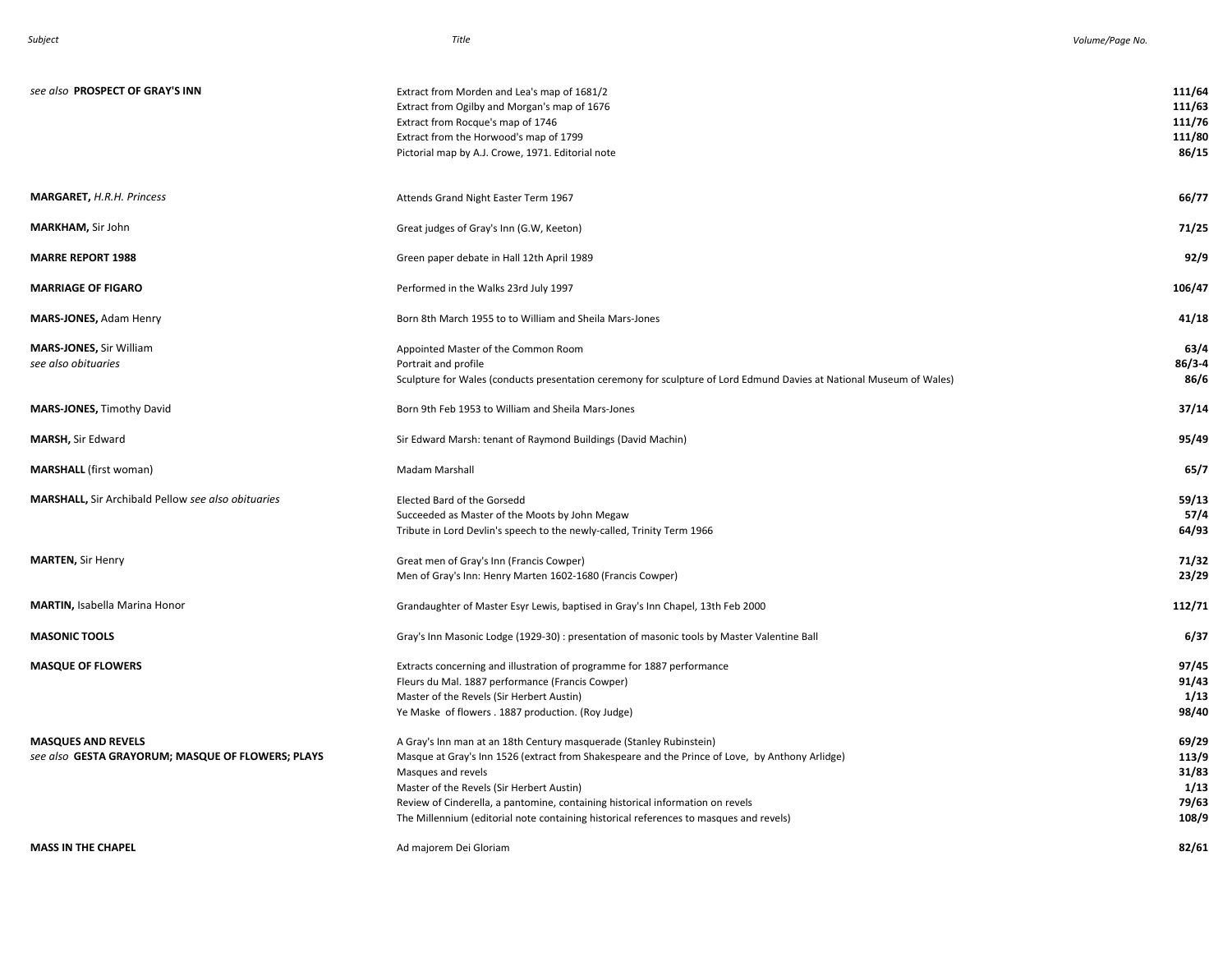|                                                               | <b>Editorial notes</b>                                                                                                                                                                                                                                                                                                                                                                                                                                                                                                                                        | 83/12                                                                                                          |
|---------------------------------------------------------------|---------------------------------------------------------------------------------------------------------------------------------------------------------------------------------------------------------------------------------------------------------------------------------------------------------------------------------------------------------------------------------------------------------------------------------------------------------------------------------------------------------------------------------------------------------------|----------------------------------------------------------------------------------------------------------------|
| <b>MASTER OF THE ROLLS</b>                                    | Gray's Inn men who held the office of Master of the Rolls (speech of Master Bingham at House Dinner 30th Mar 1995)<br>The office of Master of the Rolls. Address by Lord Evershed. 14th May 1962                                                                                                                                                                                                                                                                                                                                                              | 101/38<br>56/79                                                                                                |
| <b>MATRIX CHAMBERS</b>                                        | Takes lease of Griffin Building                                                                                                                                                                                                                                                                                                                                                                                                                                                                                                                               | 111/8                                                                                                          |
| MATTHEWS, Walter Robert, Preacher see also obituaries         | Appointed Dean of Exeter<br>Created Knight Commander of the Royal Victorian Order<br>Our former Preacher [appointed Dean of St Paul's]<br>Portrait                                                                                                                                                                                                                                                                                                                                                                                                            | 9/5<br>17/212<br>15/101<br>3/23                                                                                |
| <b>MATTHEWS DREW (Stationers)</b>                             | 170 years in Holborn                                                                                                                                                                                                                                                                                                                                                                                                                                                                                                                                          | 82/63                                                                                                          |
| <b>MATTINS MUSIC</b>                                          | CD recorded in Chapel Jan 2000                                                                                                                                                                                                                                                                                                                                                                                                                                                                                                                                | 112/17                                                                                                         |
| <b>MATTINSON, Sir Miles</b>                                   | House Dinner 19th July 1929. Editorial<br>Portrait                                                                                                                                                                                                                                                                                                                                                                                                                                                                                                            | 5/3,17<br>3/15                                                                                                 |
| MAUFE, Sir Edward see also obituaries                         | A thing of beauty. Silver rosewater dish presented by Sir Edward Maufe<br>Gifts staff and flag to the Society<br>Master Maufe<br>Picture with Elizabeth II at unveiling of Runnymede memorial to Commonwealth Air Forces personnel<br>The men who restored the Hall. Edward Maufe, Architect<br>The Treasurer and the new benchers                                                                                                                                                                                                                            | 40/98<br>45/7<br>39/24<br>39/24<br>35/37<br>35/4                                                               |
| <b>MAURITIUS</b>                                              | Judicial life in Mauritius (Tan Hin Cheung Leung Chung)                                                                                                                                                                                                                                                                                                                                                                                                                                                                                                       | 87/53                                                                                                          |
| MAXWELL FYFE, David see KILMUIR, David Maxwell Fyfe, Viscount |                                                                                                                                                                                                                                                                                                                                                                                                                                                                                                                                                               |                                                                                                                |
| <b>MEDAL</b>                                                  | From the Paris Bar to Gray's Inn [1949]                                                                                                                                                                                                                                                                                                                                                                                                                                                                                                                       | 30/79                                                                                                          |
| <b>MEDIATION</b>                                              | Opinion: the downside of mediation (Philip Naughton)                                                                                                                                                                                                                                                                                                                                                                                                                                                                                                          | 124/15                                                                                                         |
| MEGAW, Sir John                                               | Appointed Master of the Moots<br>House Dinner to celebrate retirement from Court of Appeal Feb 1982<br>Master Megaw. Memorial address deilvered during Mattins, 1st Feb 1998 by Master Mustill<br>Portraits (Photograph and editorial note on drawing by Leonard Boden)                                                                                                                                                                                                                                                                                       | 57/4<br>85/4, 12<br>107/42<br>80/3; 86/6                                                                       |
| MENDOZA, June, Portrait painter                               | Editorial note                                                                                                                                                                                                                                                                                                                                                                                                                                                                                                                                                | 83/7                                                                                                           |
| <b>MENZIES, Sir Robert Gordon</b>                             | Australian connections (Ross Cranston). Includes small b/w portrait photograph<br>Guest of Honour at House Dinner for Winston Churchill 13th Jun 1952. Photograph and speeches<br>Loving cups from Australia [presented by Robert Menzies]<br>Menzies Q.C. gives Portia a new brief (rewrites Quality of Mercy speech from The Merchant of Venice)(Roland Barry)<br>Photograph with P.M. and Selwyn Lloyd<br>Portrait by Ivor Hele<br>Portrait in uniform of Lord Warden of the Cinq Ports<br>Portrait with Winston Churchill<br>The law: first and last love | 128/44<br>36/91; 117/30<br>21/11; 117/30<br>45/36<br>48/80; 120/127<br>58/72; 81/27<br>64/79<br>67/19<br>81/26 |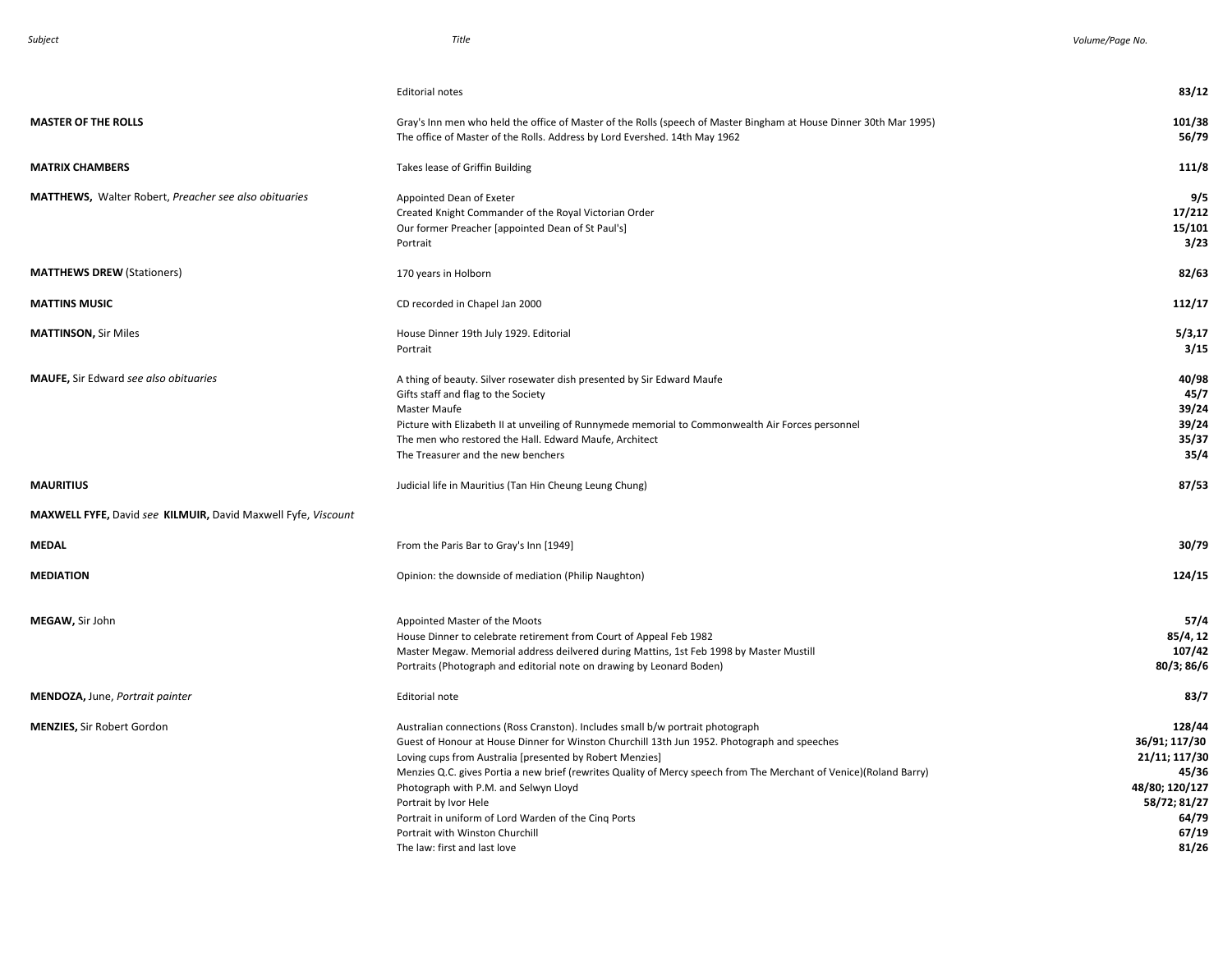|                                                             | The patriarch bows out (steps down as P.M. of Australia). Includes biography]<br>Visit 21st July 1948<br>Visit 5th July 1956<br>Visit 9th July 1964<br>Visit 27th June 1966                                                                                                                                                                 | 63/31<br>28/8<br>4/77<br>60/72<br>64/81                                     |
|-------------------------------------------------------------|---------------------------------------------------------------------------------------------------------------------------------------------------------------------------------------------------------------------------------------------------------------------------------------------------------------------------------------------|-----------------------------------------------------------------------------|
| <b>MERCERS' SCHOOL</b>                                      | The Mercers' School                                                                                                                                                                                                                                                                                                                         | 48/65                                                                       |
| <b>MERCHANT OF VENICE</b>                                   | Performed in Hall 15th-19th Dec 1975                                                                                                                                                                                                                                                                                                        | 79/16                                                                       |
| MERRIVALE, Henry Duke, 1st Baron                            | Men of Gray's Inn. Lord Merivale [1855-1939] (Francis Cowper). With portrait<br>Portrait<br>Retirement and note on early career as journalist                                                                                                                                                                                               | 36/105<br>1/11<br>13/4                                                      |
| <b>METROPOLITAN COLLEGE OF LAW</b>                          | Salute to [Graya] advertisers                                                                                                                                                                                                                                                                                                               | 37/72                                                                       |
| <b>MEYERSTEIN, Sir Edward William</b>                       | Literary tenant (of 3 Gray's Inn Place)                                                                                                                                                                                                                                                                                                     | 102/14                                                                      |
| <b>MIDDLESEX RIFLE VOLUNTEERS. 40th</b>                     | Drilling in Gray's Inn                                                                                                                                                                                                                                                                                                                      | 57/36                                                                       |
| MIDDLE TEMPLE MASONIC LODGE                                 | Foundation (1929)                                                                                                                                                                                                                                                                                                                           | 4/6                                                                         |
| <b>MIDDLETON, Noel</b>                                      | Portrait                                                                                                                                                                                                                                                                                                                                    | 42/128                                                                      |
| <b>MIDLAND CIRCUIT</b>                                      | The Midland Circuit (by a Member)                                                                                                                                                                                                                                                                                                           | 15/113                                                                      |
| MILE, Tabor Zoltan, Assistant Gardener                      | Inn staff: Tabor Mile (Assistant Gardener)                                                                                                                                                                                                                                                                                                  | 48/64                                                                       |
| <b>MILITARY LAW</b>                                         | Is military law appealing (Andrew Otchie)<br>Military law in practice (Geoffrey Locke)                                                                                                                                                                                                                                                      | 128/83<br>75/23                                                             |
| MILLENNIUM                                                  | Christopher Bowers-Broadbent composes new setting for Holy Communion<br>John Woolrich composes new anthem<br>Pantomime 17th Dec 1999. 'A lad in boots'. To start Millennium celebrations (David Machin)<br>Stele commissioned for the Walks from Martin Jenkins<br>The Millennium and Gray's Inn (David Jenkins)<br>The Millennium lectures | 112/16-17;113/65<br>112/16-17113/65<br>111/33<br>113/65<br>113/65<br>113/67 |
| <b>MILLERS, Harold Cuthbert Townley</b> see also obituaries | Portrait                                                                                                                                                                                                                                                                                                                                    | 68/83                                                                       |
| MISTER SENIOR/MISTER JUNIOR see HALL CUSTOMS                |                                                                                                                                                                                                                                                                                                                                             |                                                                             |
| MITCHELL, Duncan McRuvie, Warden                            | Inn staff: Duncan Mitchell (Warden)<br>Retirement                                                                                                                                                                                                                                                                                           | 48/64; 85/9<br>79/14                                                        |
| <b>MOLL FLANDERS</b>                                        | Filmed in the Inn                                                                                                                                                                                                                                                                                                                           | 60/79                                                                       |
| <b>MONASTIC CALM</b>                                        | Drawing by E.A. Everington                                                                                                                                                                                                                                                                                                                  | 26/26                                                                       |

**MONCK,** George see **ALBERMARLE,** George Monck, *1st Duke of*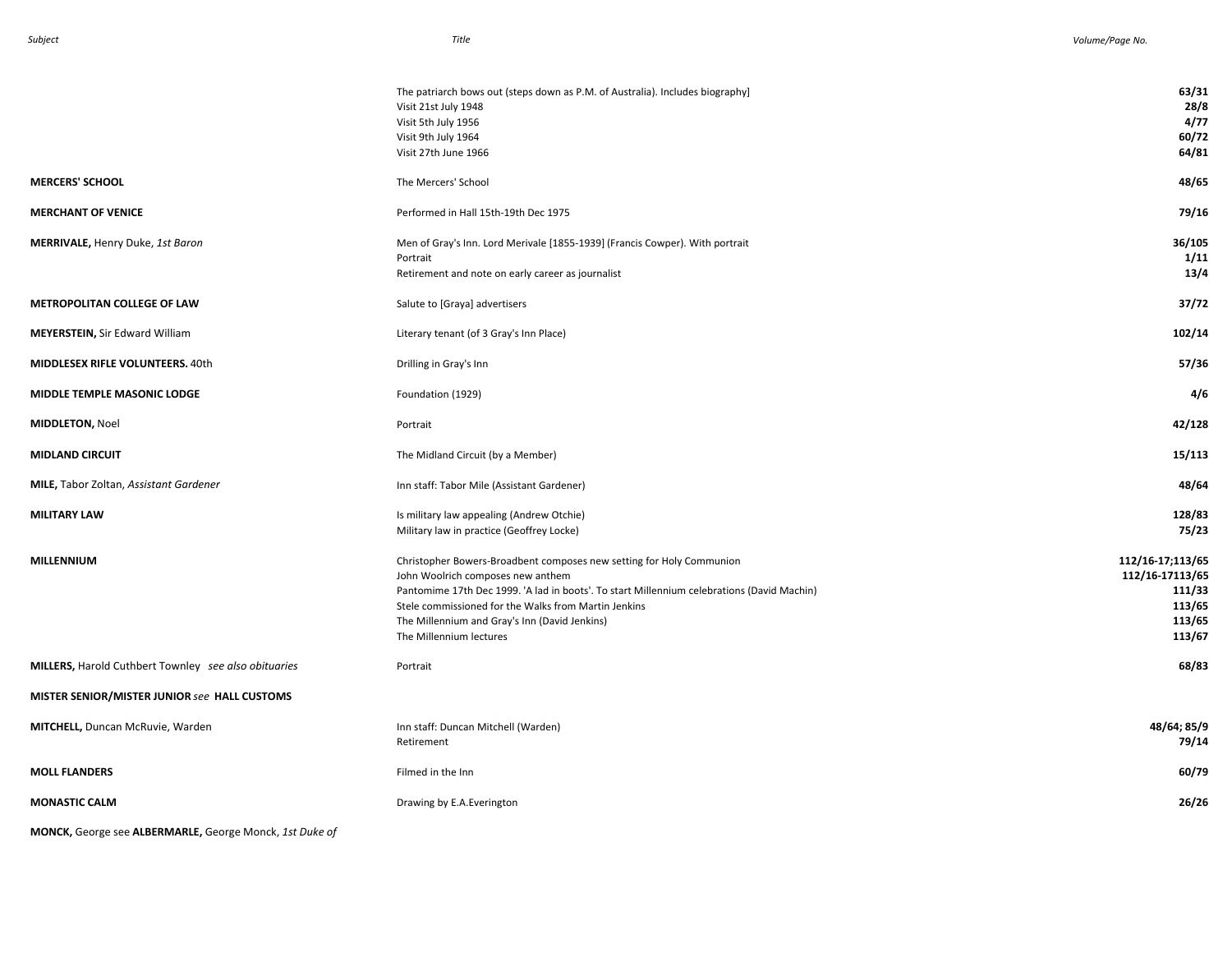| <b>MONKS</b>                                       | Barrister Monk (Monks called by Gray's Inn)                                                                                                                                                                                                                                                                                                                                                                                                                                                                                                                                                                                                                                                                                                                                                                                                                                                                                                                                                                                                                                                                                                                                                                                                                                                                                                                                                                                                                             | 75/7                                                                                                                                                                                                                                                                                             |
|----------------------------------------------------|-------------------------------------------------------------------------------------------------------------------------------------------------------------------------------------------------------------------------------------------------------------------------------------------------------------------------------------------------------------------------------------------------------------------------------------------------------------------------------------------------------------------------------------------------------------------------------------------------------------------------------------------------------------------------------------------------------------------------------------------------------------------------------------------------------------------------------------------------------------------------------------------------------------------------------------------------------------------------------------------------------------------------------------------------------------------------------------------------------------------------------------------------------------------------------------------------------------------------------------------------------------------------------------------------------------------------------------------------------------------------------------------------------------------------------------------------------------------------|--------------------------------------------------------------------------------------------------------------------------------------------------------------------------------------------------------------------------------------------------------------------------------------------------|
| <b>MOONEY'S PUBLIC HOUSE</b>                       | Demolished                                                                                                                                                                                                                                                                                                                                                                                                                                                                                                                                                                                                                                                                                                                                                                                                                                                                                                                                                                                                                                                                                                                                                                                                                                                                                                                                                                                                                                                              | 59/11                                                                                                                                                                                                                                                                                            |
| <b>MOORE, Evelyn Garth</b>                         | Appointment as Gray's Inn tutor                                                                                                                                                                                                                                                                                                                                                                                                                                                                                                                                                                                                                                                                                                                                                                                                                                                                                                                                                                                                                                                                                                                                                                                                                                                                                                                                                                                                                                         | 22/8                                                                                                                                                                                                                                                                                             |
| <b>MOORE, Richard E Deputy Catering Manager</b>    | Editorial note<br>Retirement                                                                                                                                                                                                                                                                                                                                                                                                                                                                                                                                                                                                                                                                                                                                                                                                                                                                                                                                                                                                                                                                                                                                                                                                                                                                                                                                                                                                                                            | 88/18<br>109/15                                                                                                                                                                                                                                                                                  |
| <b>MOOTS AND MOOTING</b> excluding regular reports | A moot workshop<br>Artist at a moot (Felix Topolski. H. 1961)<br>Brantingham's secret moot case (J.H. Baker)<br>Concerning moots (A.P.Marshall)<br>Courtroom competition to build knowledge and friendship (University of Georgia mooting exchange)<br>Editorial note<br>Extra Moots. Simultaneous moots held for the first time 25th Feb 1998. Editorial note<br>Filmed 30th June 1975, 9th Feb 1981<br>Gray's Inn wins European Moot Court Competition 1991<br>Gray's Inn moot 21st May 1962. Photograph<br>Gray's Inn Moot Society (Sir Albion Richardson)<br>Gray's Inn Moot Society (Sir Archie Pellow Marshall)<br>Lord Russell of Killowen on the Grays Inn moots 1899 (on the limited success in re-establishing the practice of mooting)<br>Manner of mooting 200 years ago: extract from a curious old work<br>Masters<br>Moot guest [non- members mooting at Gray's Inn]<br>Moot in a P.O.W. Camp<br>Moot visit to the U.S.A. September 1985 (Roger Titheridge)<br>Mooting. Editorial note<br>Moots: a causerie (Sir Cecil Walsh)<br>Moots at Gray's Inn<br>Smoking at moots<br>Outstanding moot (Gray's Inn v Pepperdine University School of Law. 5th Nov 1981). Editorial note<br>Some observations on mooting (J.W. Wellwood)<br>Ten do's and don't's for moots (Edmund Davies)<br>The Moot Society. Editorial note on Master Devlin's delivery of a majority judgment in a moot on 13th June 1955.<br>U.S. moot tours 1985, 1991, 1997 or 8, 2002, 2005 | 122/8<br>53/9<br>91/20<br>43/52<br>99/46<br>71/9<br>107/12<br>79/8, 84/14<br>95/16,88<br>56/73<br>25/54<br>41/74<br>54/93<br>6/18<br>31/2; 37/12; 49/5;<br>54/87<br>25/46<br>89/25<br>124/7<br>8/11<br>118/7<br>26/8<br>85/10; 42-3<br>20/35<br>32/108; 97/88<br>42/89<br>89/25; 95/87; 103/71;; |
| <b>MOOTS TIE see GRAY'S INN TIES</b>               |                                                                                                                                                                                                                                                                                                                                                                                                                                                                                                                                                                                                                                                                                                                                                                                                                                                                                                                                                                                                                                                                                                                                                                                                                                                                                                                                                                                                                                                                         | 107/72; 115/73; 119/65                                                                                                                                                                                                                                                                           |
| <b>MORISON</b> Sir Thomas Brash (Lord Morison)     | My first brief<br>Lord Morison retires<br>Portrait                                                                                                                                                                                                                                                                                                                                                                                                                                                                                                                                                                                                                                                                                                                                                                                                                                                                                                                                                                                                                                                                                                                                                                                                                                                                                                                                                                                                                      | 12/32<br>19/10<br>18/31                                                                                                                                                                                                                                                                          |
| <b>MORRIS DANCING</b>                              | Morisco created for 1887 production of Masque of Flowers (Roy Judge)                                                                                                                                                                                                                                                                                                                                                                                                                                                                                                                                                                                                                                                                                                                                                                                                                                                                                                                                                                                                                                                                                                                                                                                                                                                                                                                                                                                                    | 98/40                                                                                                                                                                                                                                                                                            |
| <b>MOSLEY, Max</b>                                 | Where are they now - Max Mosley. Colour portrait at p.59                                                                                                                                                                                                                                                                                                                                                                                                                                                                                                                                                                                                                                                                                                                                                                                                                                                                                                                                                                                                                                                                                                                                                                                                                                                                                                                                                                                                                | 100/55                                                                                                                                                                                                                                                                                           |
| MOTTO see GRAY'S INN BADGE AND MOTTO               |                                                                                                                                                                                                                                                                                                                                                                                                                                                                                                                                                                                                                                                                                                                                                                                                                                                                                                                                                                                                                                                                                                                                                                                                                                                                                                                                                                                                                                                                         |                                                                                                                                                                                                                                                                                                  |
| <b>MOULD, James</b>                                | Portrait                                                                                                                                                                                                                                                                                                                                                                                                                                                                                                                                                                                                                                                                                                                                                                                                                                                                                                                                                                                                                                                                                                                                                                                                                                                                                                                                                                                                                                                                | 48/99                                                                                                                                                                                                                                                                                            |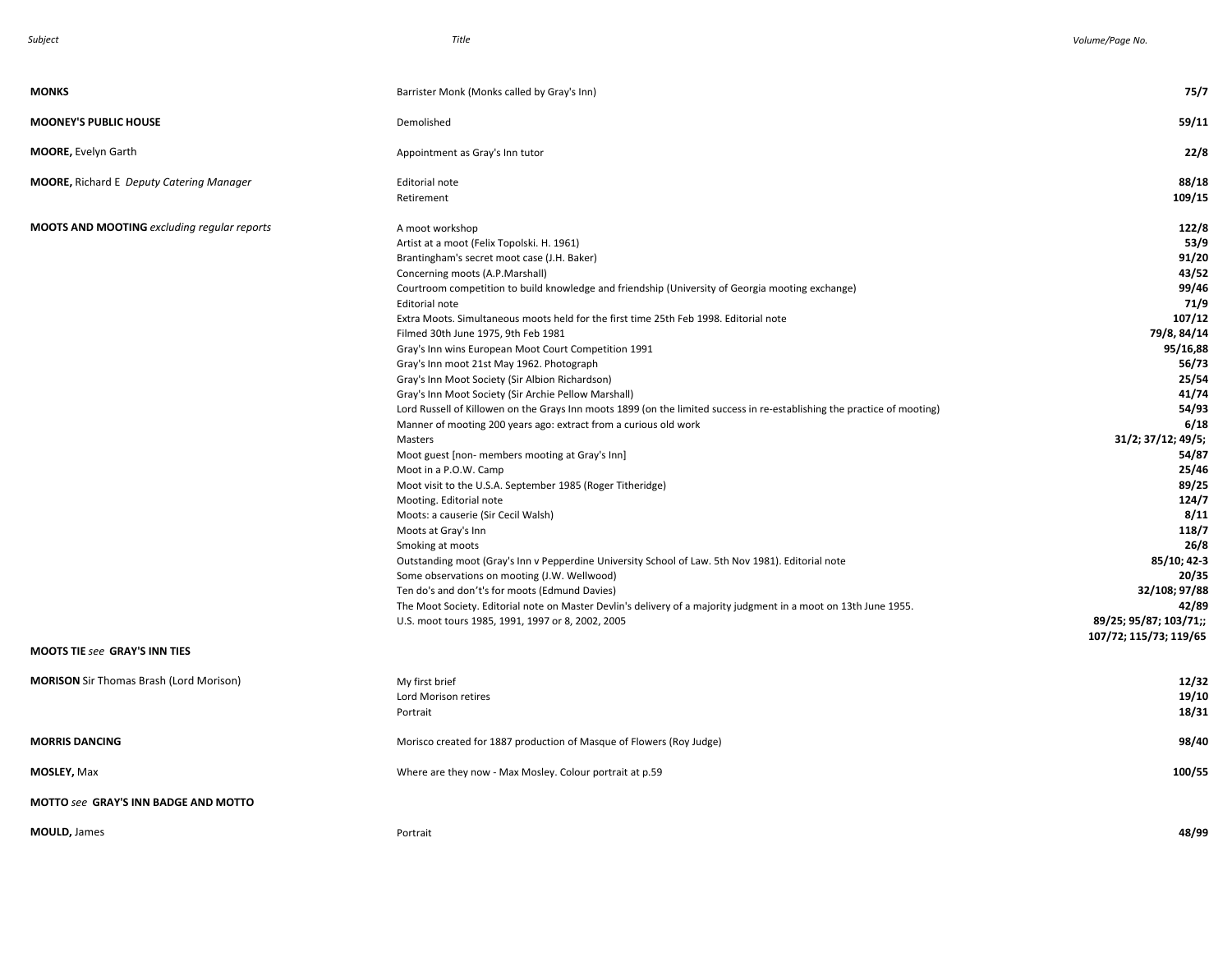| MROZ, Polikarp, Gardener                              | Inn staff: Mroz Polikarp (Gardener)<br>Mr Mroz [leaves Inn service]<br>The Grass Man, The Shrub Man, The Flower Man and the All-rounder (Henrietta Wison)                                                                                                                                                                                                                                                                                                                                                                                                                                                                                                                                                                                                                                                                                          | 48/64<br>85/7; 86/10,54<br>105/42                                                                                                                                                                            |
|-------------------------------------------------------|----------------------------------------------------------------------------------------------------------------------------------------------------------------------------------------------------------------------------------------------------------------------------------------------------------------------------------------------------------------------------------------------------------------------------------------------------------------------------------------------------------------------------------------------------------------------------------------------------------------------------------------------------------------------------------------------------------------------------------------------------------------------------------------------------------------------------------------------------|--------------------------------------------------------------------------------------------------------------------------------------------------------------------------------------------------------------|
| <b>MULCAHY PRIZE</b>                                  | The James Mulcahy Debate                                                                                                                                                                                                                                                                                                                                                                                                                                                                                                                                                                                                                                                                                                                                                                                                                           | 114/10                                                                                                                                                                                                       |
| MULCAHY, Peter, Head Porter                           | Succeeds Kenneth Chard as Head Porter<br>Retirement (with colour photograph)                                                                                                                                                                                                                                                                                                                                                                                                                                                                                                                                                                                                                                                                                                                                                                       | 82/10<br>113/8-9                                                                                                                                                                                             |
| <b>MULLIGAN SERMON</b>                                | First Catholic preacher since Reformation? (Cardinal Basil Hume 1991). Includes photograph of Treasurer's greeting.<br>First female preacher 1987 (Mary Tanner, Study Secretary of the Board of Mission and Unity of The Church of England)<br>Preached by a Master of the Bench (Master Sydney Evans 1979)<br>Preached by the Archbishop of Canterbury (Robert Runcie 1980)<br>Preached by the Archbishop of Wales (later Canterbury), Rowan Williams 14th May 2000<br>Preached by the Archbishop of Westminister, The Most Reverend Vincent Nichols<br>Preached by the Archbishop of York The Most Revd and Rt Hon Dr John Senatamu 13th May 2007<br>Preached by The Preacher (2009)<br>The Annual Mulligan Sermon 2005 by Dr Alister E McGrath Professor of Historical Theology at Oxford.<br>Summary report by Keith Lawrey<br>Sermons (texts) | 95/16<br>91/58<br>83/8<br>84/27<br>111/20<br>127/32<br>121/67<br>123/56<br>119/68<br>54/113; 84/5,28;<br>111/20; 113/28; 117/19<br>120/67; 121/67; 122/79<br>123/56; 124/50;125/73<br>126/33; 127/32; 128/57 |
| MULLINS, Claud see also obituaries                    | Appointed Metropolitan Magistrate                                                                                                                                                                                                                                                                                                                                                                                                                                                                                                                                                                                                                                                                                                                                                                                                                  | 9/4                                                                                                                                                                                                          |
| MUMMERY, Sir John                                     | The Treasurer. With black and white portrait photo (Keith Lawrey)                                                                                                                                                                                                                                                                                                                                                                                                                                                                                                                                                                                                                                                                                                                                                                                  | 118/10                                                                                                                                                                                                       |
| <b>MUSA BOKA</b>                                      | The story of Musa Boka: a Nigerian criminal case (Frank H Mellor)                                                                                                                                                                                                                                                                                                                                                                                                                                                                                                                                                                                                                                                                                                                                                                                  | 9/27                                                                                                                                                                                                         |
| <b>MUSTILL, Michael Mustill, Baron</b>                | The new Law Lords (Masters Slynn and Mustill)                                                                                                                                                                                                                                                                                                                                                                                                                                                                                                                                                                                                                                                                                                                                                                                                      | 95/11<br>57/33                                                                                                                                                                                               |
| NAPIER, Sir Joseph                                    | Sir Joseph Napier<br>Two windows                                                                                                                                                                                                                                                                                                                                                                                                                                                                                                                                                                                                                                                                                                                                                                                                                   | 66/92                                                                                                                                                                                                        |
| <b>NAPOLEON</b>                                       | Fallen Emperor (review of Jean Duhamel's book The Fifty Days by Francis Cowper)                                                                                                                                                                                                                                                                                                                                                                                                                                                                                                                                                                                                                                                                                                                                                                    | 71/39                                                                                                                                                                                                        |
| <b>NATURAL LAW</b>                                    | Retreat from a ruling heresy. Resumé of talk in Hall 19th Oct 1978 to Canon Law Society by Lord Hailsham (R.Harvey)                                                                                                                                                                                                                                                                                                                                                                                                                                                                                                                                                                                                                                                                                                                                | 82/15                                                                                                                                                                                                        |
| NIELD, Sir Basil                                      | From the Commons to the bench (Ross Cranston)                                                                                                                                                                                                                                                                                                                                                                                                                                                                                                                                                                                                                                                                                                                                                                                                      | 123/28                                                                                                                                                                                                       |
| <b>NEILL, Sir Patrick</b>                             | Sir Patrick Neill Q.C. Includes portait photograph                                                                                                                                                                                                                                                                                                                                                                                                                                                                                                                                                                                                                                                                                                                                                                                                 | 94/34                                                                                                                                                                                                        |
| NEW PRACTITIONERS' PROGRAMME see CONTINUING EDUCATION |                                                                                                                                                                                                                                                                                                                                                                                                                                                                                                                                                                                                                                                                                                                                                                                                                                                    |                                                                                                                                                                                                              |
| <b>NEW YORK</b>                                       | Rent legislation in New York City (David Garner)                                                                                                                                                                                                                                                                                                                                                                                                                                                                                                                                                                                                                                                                                                                                                                                                   | 60/89                                                                                                                                                                                                        |
| <b>NEW ZEALAND</b>                                    | Honorary Bencher Sir Michael Hardy Boys, New Zealand Appeal Court judge (Governor-General, 1996) visits the Inn, 1995<br>Pegasus Scholarship to Wellington, New Zealand (Andrew Ayres)                                                                                                                                                                                                                                                                                                                                                                                                                                                                                                                                                                                                                                                             | 102/22<br>109/51                                                                                                                                                                                             |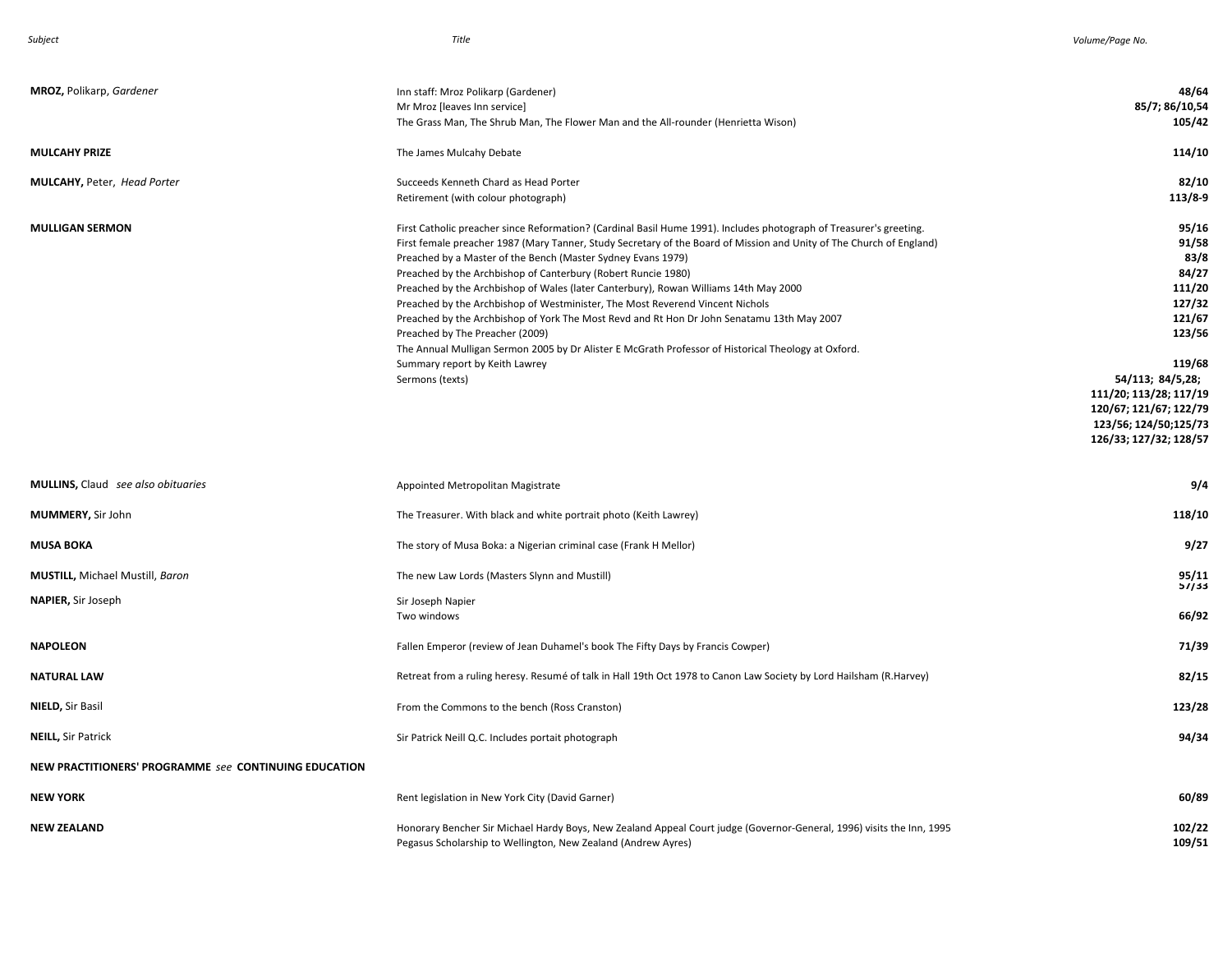| NEWMAN, Sian, Assistant Librarian                                  | The Library                                                                                                                                                         | 92/78            |
|--------------------------------------------------------------------|---------------------------------------------------------------------------------------------------------------------------------------------------------------------|------------------|
| <b>NEWSPAPERS see JOURNALISM</b>                                   |                                                                                                                                                                     |                  |
| <b>NICHOLLS, Clive</b>                                             | Photograph of Master Nicholls presenting Du Cann Prize for Advocacy                                                                                                 | 121/9            |
| NICOLSON, William                                                  | A Gray's Inn scandal: Par nobile fratrum (legal case 1861)                                                                                                          | 53/17            |
| <b>NIGERIA</b>                                                     | The story of Musa Boka: a Nigerian criminal case (Frank H Mellor)                                                                                                   | 9/27             |
| NOAKES, J.L.                                                       | The men who restored the Hall: Foreman in charge of the work [of reconstructing Hall]                                                                               | 35/35            |
| NOBLE, Richard                                                     | The life and death of Counsellor Silvertongue<br>(Study of Richard Noble, Hogarth's model for Silvertongue in Marriage à la Mode)                                   | 45/20            |
| <b>NOBLE v HARRISON</b>                                            | The full story of Noble v Harrison (Poem by Randall Bell)                                                                                                           | 46/120           |
| NOLAN, E.C. (Bookshop)                                             | The vanished bookshop                                                                                                                                               | 91/16            |
| NOON, Clare                                                        | Takes over as editor of Graya                                                                                                                                       | 116/5            |
| <b>NORTH ORIEL WINDOW see WINDOWS</b>                              |                                                                                                                                                                     |                  |
| <b>NORTHERN CIRCUIT</b>                                            | Of Gray's Inn and the Northern Circuit (Sir W Greaves-Lord)                                                                                                         | 12/10            |
| <b>NORTHERN IRELAND</b>                                            | Lord MacDermott [Chief Justice of Northern Ireland]. Editorial note                                                                                                 | 33/11            |
| NORTHUMBERLAND, Thomas Percy, 7th Earl<br>The Blessed Thomas Percy | <b>Bloody York</b><br>Martyrs' Altar, St Winifred's Church, York, with statute of The Blessed Henry Percy. Photograph                                               | 102/27<br>102/21 |
| <b>NOVELL, Leslie, Assistant Estates Bursar</b>                    | Appointment<br>Retirement                                                                                                                                           | 87/14<br>102/23  |
| <b>NUREMBERG TRIALS</b>                                            | Benchers and the world.<br>(The performance of Sir H Shawcross, Sir D Maxwell Fyfe and A. Comyns Carr at Nuremberg)<br>Nuremberg in retrospect (Sir D Maxwell Fyfe) | 26/9<br>25/21    |
| <b>OBJECTS FOUND IN THE INN see ARCHAELOGICAL FINDS</b>            |                                                                                                                                                                     |                  |
| <b>OBSERVER MACE COMPETITION</b>                                   | First Gray's Inn victory, 1993                                                                                                                                      | 97/19            |
| O'CONNOR, Sandra Day                                               | Justice Sandra Day O'Connor (United States Supreme Court) (Earl Snyder). Includes photograph                                                                        | 87/48            |
| OHIO, visit                                                        | Link with Ohio (Master Macaskie attends dedicaton of new Ohio Legal Centre)                                                                                         | 56/75            |
| OLD BAILEY see CENTRAL CRIMINAL COURT                              |                                                                                                                                                                     |                  |
| <b>OLD BUILDINGS see LINCOLN'S INN</b>                             |                                                                                                                                                                     |                  |
| <b>OLD SQUARE CHAMBERS</b>                                         | Move to Verulam buildings                                                                                                                                           | 101/13           |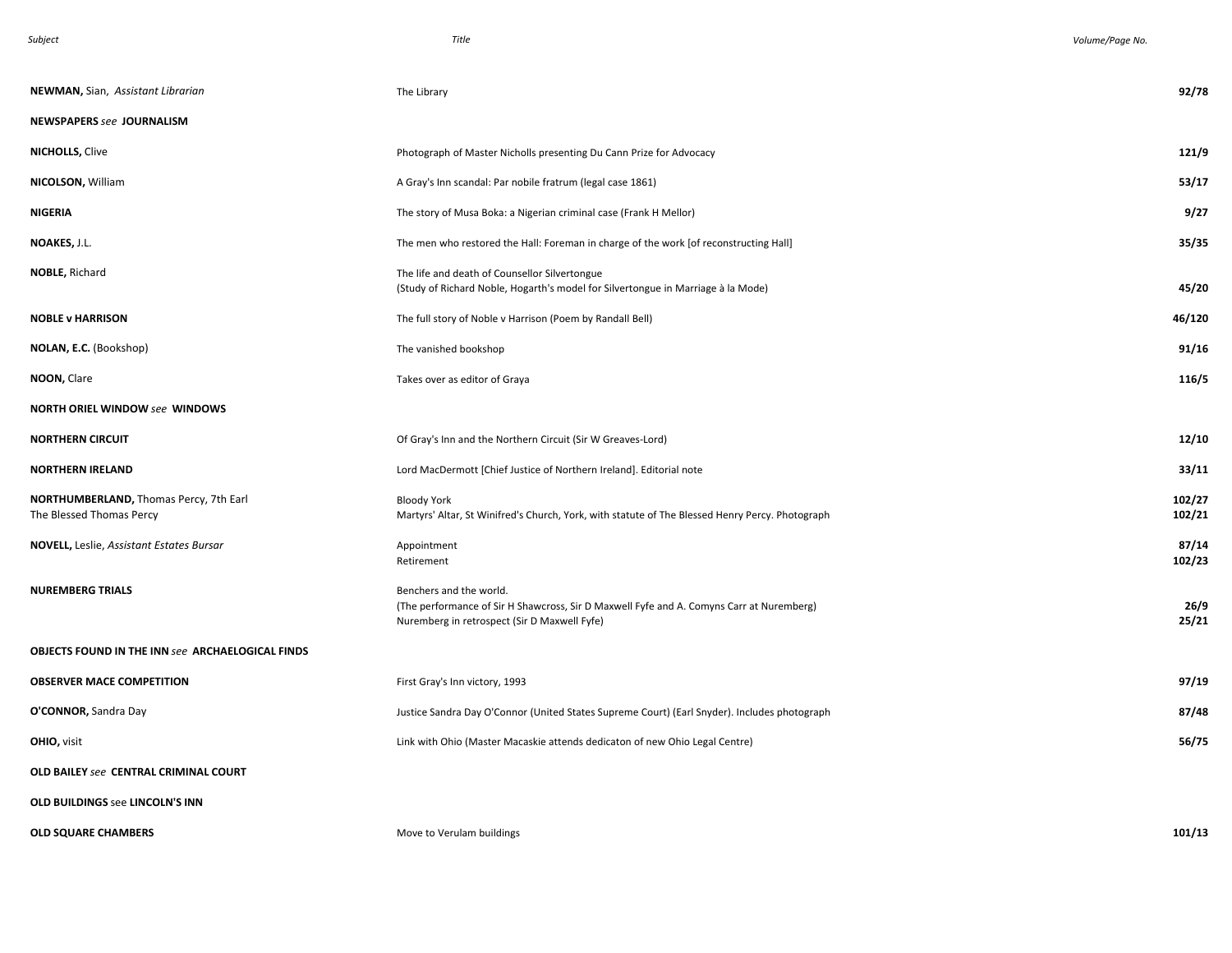| O'LEARY, David Evening Library Assistant                                | Death (The Library 1990-91)                                                                                                                                                                                              | 94/82                                          |
|-------------------------------------------------------------------------|--------------------------------------------------------------------------------------------------------------------------------------------------------------------------------------------------------------------------|------------------------------------------------|
| <b>OLYMPIC GAMES</b>                                                    | The Olympic Games. Leonard J Kingston invited to be one of two amateur International Selection Committee members                                                                                                         | 44/123                                         |
| <b>OPERAS</b>                                                           | Marriage of Figaro 23rd Jul 1997<br>The Face: a crime thriller opera (2012)<br>The Last Man 23rd Oct 2003<br>Thomas and Sally 23rd Oct 2003<br>Tosca 29th Jul 1998                                                       | 106/47<br>126/89<br>117/93<br>117/93<br>107/15 |
| <b>ORGAN</b>                                                            | The new organ in Chapel. (Built by N.P. Mander. Dedicated 28th June 1993). Includes pictures<br>Organ pipes and Lambeth degrees (Tony Butcher)                                                                           | 98/19<br>98/26                                 |
| <b>ORGANISTS</b>                                                        | Appointment of H.G. B. Saunders on retirement of Charles Long<br>Henry Saunders succeeded by Christopher Bowers-Broadbent<br>The [Gray's Inn Chapel]Choir (formed by Dr Henry Saunders, organist)                        | 17/196<br>87/18<br>53/50                       |
| <b>OTTLEY</b> Fielding Hay Bickersteth, Preacher<br>see also obituaries | Appointed 1932<br>Portrait                                                                                                                                                                                               | 10/5<br>16/157; 48/102                         |
| <b>OVERNIGHT ACCOMODATION</b>                                           | First available<br>Rooms at the Inn (new accomodation to be provided on second floor of renovated Common Room block, 2002.                                                                                               | 85/11<br>115/12                                |
| <b>OWEN, Eric</b>                                                       | Retires as editor of Graya                                                                                                                                                                                               | 116/5                                          |
| <b>PALISADO</b>                                                         | The period of the 'Palisado' and the 'Green Court' (Sir D. P. Barton. Some historical notes about Gray's Inn Square)                                                                                                     | 7/17                                           |
| <b>PALMER, George Henry</b>                                             | Lost in the 'London' (George Henry Palmer, Called 1861)                                                                                                                                                                  | 63/39                                          |
| <b>PANTOMINES</b>                                                       | Reports                                                                                                                                                                                                                  | 86/56; 87/67; 88/10;<br>111/32; 113/65         |
| <b>PARKER, Kenyon Stevens</b>                                           | Kenyon Stevens Parker QC (Admitted 1814)                                                                                                                                                                                 | 64/103                                         |
| <b>PARKING FEES</b>                                                     | Introduced                                                                                                                                                                                                               | 55/6                                           |
| <b>PARLIAMENT</b>                                                       | Lawyers in the House of Commons (A.M. Drysdale)<br>Parliament and the Supreme Court. 7th Birkenhead Lecture, given by Master Lord Hope of Craighead 13th Oct 2014 (abridged)                                             | 3/24<br>128/61                                 |
| PARLIAMENT ACT 1911                                                     | 'Securing political success by repetition': could Parliament Act 1911 be used by the House of Commons to insist on reform of House of Lords?.<br>4th Birkenhead Lecture, by Master Lord Pannick 17th Oct 2011 (abridged) | 125/21                                         |
| <b>PARLIAMENT CLOCK see ACT OF PARLIAMENT CLOCK</b>                     |                                                                                                                                                                                                                          |                                                |
| PARRY, Nicholas                                                         | Nicholas Parry and Simon Segar (Leonard Stone)                                                                                                                                                                           | 34/79                                          |
| PARRY, Thomas see WHETTALL, Thomas                                      |                                                                                                                                                                                                                          |                                                |
| PASHA, Jafar see AL-ASKARI, Jafar Pasha                                 | The murder of Jafar Pasha [Oct 1936]                                                                                                                                                                                     | 18/38                                          |
| PASSFIELD, Sidney Webb, Baron                                           | Sidney Webb and Gray's Inn (Ross Cranston). Includes photographs of Sidney and Beatrice Webb                                                                                                                             | 127/53                                         |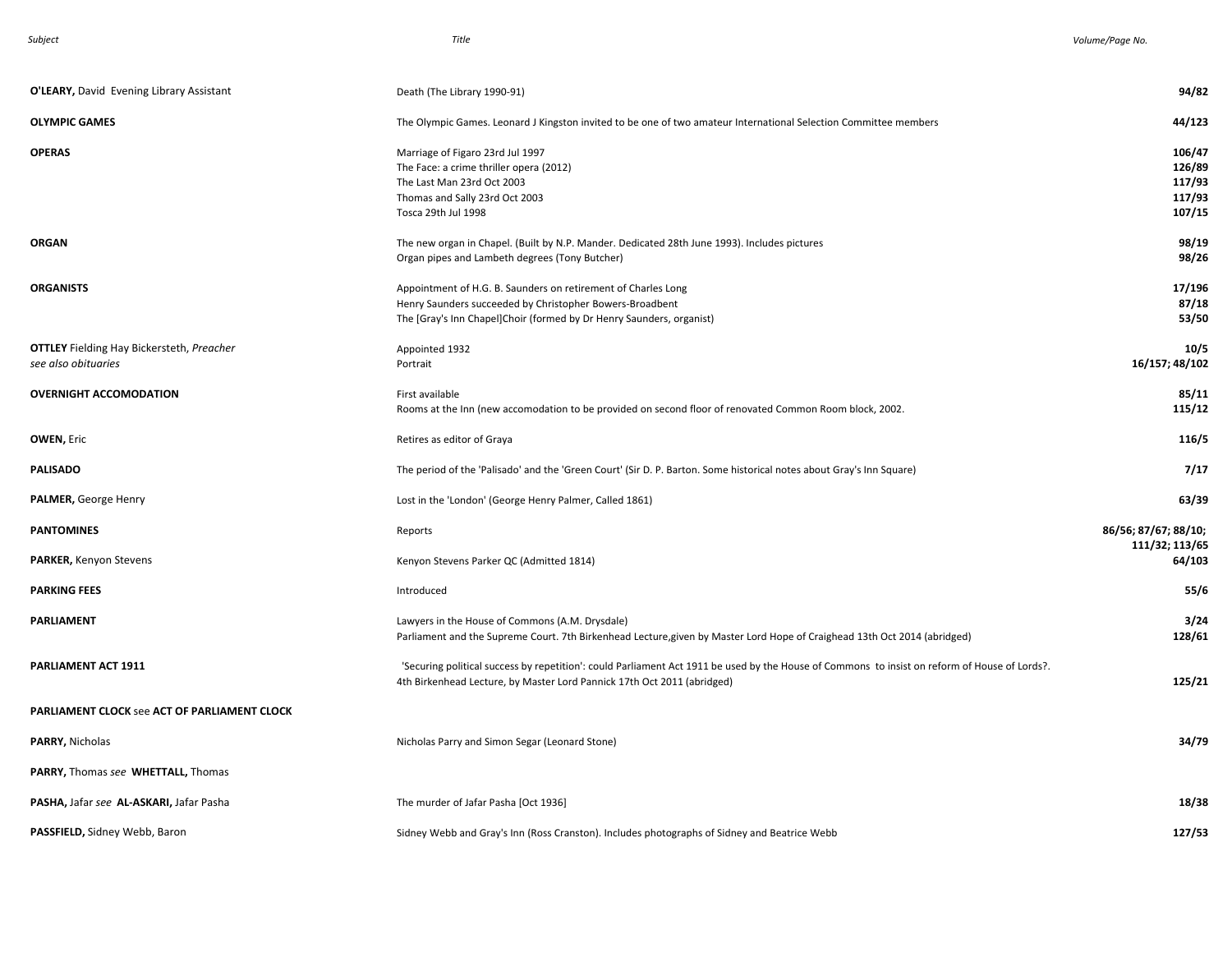| unie |
|------|
|------|

| <b>PATENT OFFICE</b>                                                                                 | In the village - The Patent Office Site (Brian Caswell)                                                                                                                               | 103/50                     |
|------------------------------------------------------------------------------------------------------|---------------------------------------------------------------------------------------------------------------------------------------------------------------------------------------|----------------------------|
| <b>PATENTS</b>                                                                                       | The Patent System. 2nd Birkenhead lecture, by Lord Hoffmann 12th Oct 2009: summary                                                                                                    | 123/19                     |
| PEARCE AND TEMPLEMAN COMMITTEE                                                                       | The Pearce Report (Pearce and Templeman Committee, leading to establishment of the Senate of the Inns of Court and the Bar)                                                           | 76/62                      |
| <b>PEGASUS</b>                                                                                       | On pillars of gates into Walks<br>Over exit from Gray's inn Square to Gray's Inn Road. Editorial note<br>Over exit from Gray's inn Square to Gray's Inn Road. Photograph              | 83/5<br>83/5<br>112/323    |
| PEGASUS SCHOLARSHIPS SCHEME                                                                          | Pegasus Scholar's report 1999 Melbourne, Australia<br>Pegasus Scholarship to Wellington, New Zealand (Andrew Ayres)<br>Student Affairs (Gray's Inn joins Pegasus Scholarships Scheme) | 111/43<br>109/51<br>102/25 |
| PENFORD, Miss Library Typist                                                                         | The Library                                                                                                                                                                           | 72/133                     |
| <b>PENSION</b>                                                                                       | The Pension Book                                                                                                                                                                      | 70/79                      |
| PENSION ROOM CLOCK                                                                                   | New clock by Jeffery Matthews                                                                                                                                                         | 69/6                       |
| <b>PEPPER v HART</b>                                                                                 | Opinion-The netnintio of Parliament (Statutory interpretation bt reference to parliamentary intention)                                                                                | 98/5                       |
| PEPYS, Samuel                                                                                        | Random literary notes (C G L Dun Cann)<br>Samuel Pepys and Gray's Inn (Alec Samuels)<br>Samuel Pepys and Gray's Inn (William Kent)                                                    | 4/31<br>108/60<br>28/40    |
| PERCY, Thomas, The Blessed Thomas Percy see NORTHUMBERLAND, Thomas Percy, 7th Earl of                |                                                                                                                                                                                       |                            |
| PERSONAL INJURY LITIGATION                                                                           | Provincial justice: a North Easterner's perspective.Barnard's Inn Reading by Master Paul Kennedy 25th Jun 2003                                                                        | 118/34 at p.44             |
| PERU                                                                                                 | Lawyers in the land of the Incas (Pauline Molyneux)                                                                                                                                   | 68/107                     |
| PHILLIPS, David                                                                                      | Born to John Raymond Phillips and Hazel Bradbury Evans 5th May 1953                                                                                                                   | 38/94                      |
| PHILLIPS, John Francis                                                                               | Memorial service held in Chapel 16th September 1998                                                                                                                                   | 108/86                     |
| <b>PHILLIPS, Sir Raymond</b>                                                                         | Memorial service held in Chapel 12th Oct 1982                                                                                                                                         | 86/28                      |
| <b>PICKWICK PAPERS</b>                                                                               | Mr Pickwick and Gray's Inn (Mary Burke and David Barnard)                                                                                                                             | 86/45                      |
| PILGRIMAGE OF GRACE<br>see also NORTHUMBERLAND, Thomas Percy, 7th Earl of 'The Blessed Thomas Percy' | Gray's Inn in the times of Henry VII and Henry VIII (Sir D.P. Barton)                                                                                                                 | 1/9                        |
| PINEAU, Henri see DE TOURVILLE, Henry Perrau                                                         |                                                                                                                                                                                       |                            |
| PIPE CLAY WIG CURLER FOUND IN THE INN                                                                | Animal, vegetable or mineral (objects found during reconstruction)                                                                                                                    | 40/95                      |
| <b>PIPE OFFICE</b>                                                                                   | A glimpse into the private life of an official at the Pipe Office  Gray's Inn in the eighteenth century (John A Harrison)<br>The Pipe Office (Francis Cowper)                         | 48/87<br>48/95             |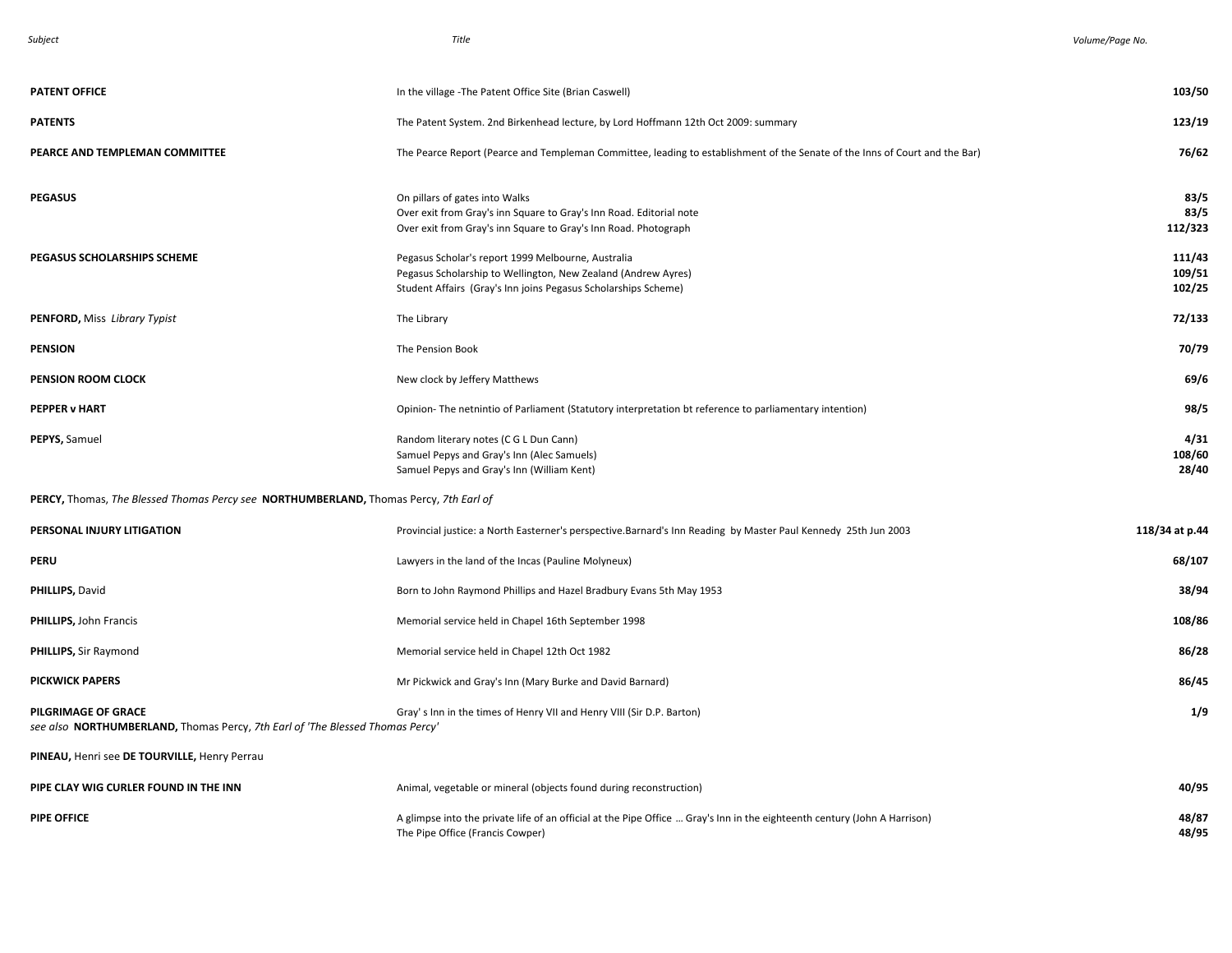| <b>PIPELINE BOOKSHOP</b>                                                                                                                                                                                                                                                                                                                                                            | In the village - three bookshops (David Barnard)                                                                                                                                                                                                                                                                                                                                                                                                                                                                                                                                                                       | 104/79                                                                                                                          |
|-------------------------------------------------------------------------------------------------------------------------------------------------------------------------------------------------------------------------------------------------------------------------------------------------------------------------------------------------------------------------------------|------------------------------------------------------------------------------------------------------------------------------------------------------------------------------------------------------------------------------------------------------------------------------------------------------------------------------------------------------------------------------------------------------------------------------------------------------------------------------------------------------------------------------------------------------------------------------------------------------------------------|---------------------------------------------------------------------------------------------------------------------------------|
| <b>PIRACY</b>                                                                                                                                                                                                                                                                                                                                                                       | International counter piracy operations: legal framework and best practice (James Farrant)                                                                                                                                                                                                                                                                                                                                                                                                                                                                                                                             | 127/60                                                                                                                          |
| <b>PIRATES IN PINSTRIPE</b> or Under Treasurer's Island (Pantomime 1982)                                                                                                                                                                                                                                                                                                            |                                                                                                                                                                                                                                                                                                                                                                                                                                                                                                                                                                                                                        | 86/56                                                                                                                           |
| PISTOL FOUND IN THE INN                                                                                                                                                                                                                                                                                                                                                             | Animal, vegetable or mineral (objects found during reconstruction)                                                                                                                                                                                                                                                                                                                                                                                                                                                                                                                                                     | 40/89                                                                                                                           |
| PLACE, John, Assistant Butler                                                                                                                                                                                                                                                                                                                                                       | Members of Staff                                                                                                                                                                                                                                                                                                                                                                                                                                                                                                                                                                                                       | 85/8                                                                                                                            |
| <b>PLANTAGENETS</b>                                                                                                                                                                                                                                                                                                                                                                 | Gray's Inn under the Plantagenets and the Tudors (Sir D P Barton)                                                                                                                                                                                                                                                                                                                                                                                                                                                                                                                                                      | 15/107                                                                                                                          |
| PLAYS see also MASQUES AND REVELS; OPERAS;                                                                                                                                                                                                                                                                                                                                          | A Penny for a song<br>Actus Reus (Based on Tom Soppard's Albert Bridge)<br>Everything in the Garden<br>Love's Labour's lost<br>Supposes (George Gascoigne): 'Read not dead from the Globe Theatre'<br>Tartuffe<br>The Merchant of Venice<br>The Tyrannicide Brief<br><b>Twelfth Night</b><br>Twelfth Night - first performance at Middle Temple 1602<br>Why does the Queen die? (Iain Burnside)                                                                                                                                                                                                                        | 66/78<br>93/13<br>69/10<br>67/8<br>127/111<br>57/35<br>79/16<br>126/86<br>113/10<br>53/33<br>128/101                            |
| POCOCK, Sydney E                                                                                                                                                                                                                                                                                                                                                                    | Photographs<br>Portrait by Ivor Williams unveiled 20th Mar 1959<br>Resident Bencher                                                                                                                                                                                                                                                                                                                                                                                                                                                                                                                                    | 45/3; 47/9<br>50/72<br>39/12                                                                                                    |
| POCKET SUNDIAL FOUND IN THE INN                                                                                                                                                                                                                                                                                                                                                     | Animal, vegetable or mineral (objects found during reconstruction)                                                                                                                                                                                                                                                                                                                                                                                                                                                                                                                                                     | 40/93                                                                                                                           |
| <b>POEMS</b><br>see also A.L, P, BELL, Randal, BRADBURY, R.A., BURKE, Mary;<br>CHAUCER, Geoffrey; EAMES, Anthony; GRIFFIN, Eddy;<br>HEAD, Adrian; HUGHES; Hector; HUNTER, Muir<br>JONES, Richard; LEE, John; LUCAS, Hedley;<br>MUNTZ, Hope; OTTLEY, Feilding H Bickersteth<br>SNATT, I; SPARROW, [Albert] Charles;<br><b>TUNNICLIFFE, J.T; WALSH, Phyllis Elena in author index</b> | Carennac Fair<br>Extract from Grayes Inn Walkes (1628)<br>Foyled (Ode delivered by newly-called barrister Hilary 1951)<br>Lines before Grace [song]<br>Newly Called, Temple wedding, Some gravesongs<br>Nocturne (Mr Senior asks permission to smoke)<br>On a mère de famille reading for the Bar<br>On Winston Churchill<br>The Glory of the garden (Kipling)<br>The Inns; The Bar in '86<br>The Queen's visit to Gray's Inn: ode to the staff<br>The Walsingham tomb<br>To the Master of the Rolls on his eightieth birthday<br>Vista (delivered by newly-called barrister Kathleen O'Brien on Hilary Call Day 1955) | 40/99<br>87/79<br>33/54<br>49/60<br>81/14<br>30/111<br>51/29<br>40/75<br>42/133<br>90/50-1<br>45/47<br>44/125<br>82/19<br>41/58 |
| <b>POLAND Visit see VISITS</b>                                                                                                                                                                                                                                                                                                                                                      |                                                                                                                                                                                                                                                                                                                                                                                                                                                                                                                                                                                                                        |                                                                                                                                 |
| <b>POLICE STATION</b><br>see also GRIFFIN BUILDING                                                                                                                                                                                                                                                                                                                                  | For our protection. (new police station to be built on Theobalds Road)<br>Police Station [1896]<br>The case for Griffin Building (Colin Edwards)<br>The Police Station site. Including Architect's sketch of new building on site of old police station on Theobald's Road                                                                                                                                                                                                                                                                                                                                             | 58/76<br>63/9<br>111/88<br>109/13                                                                                               |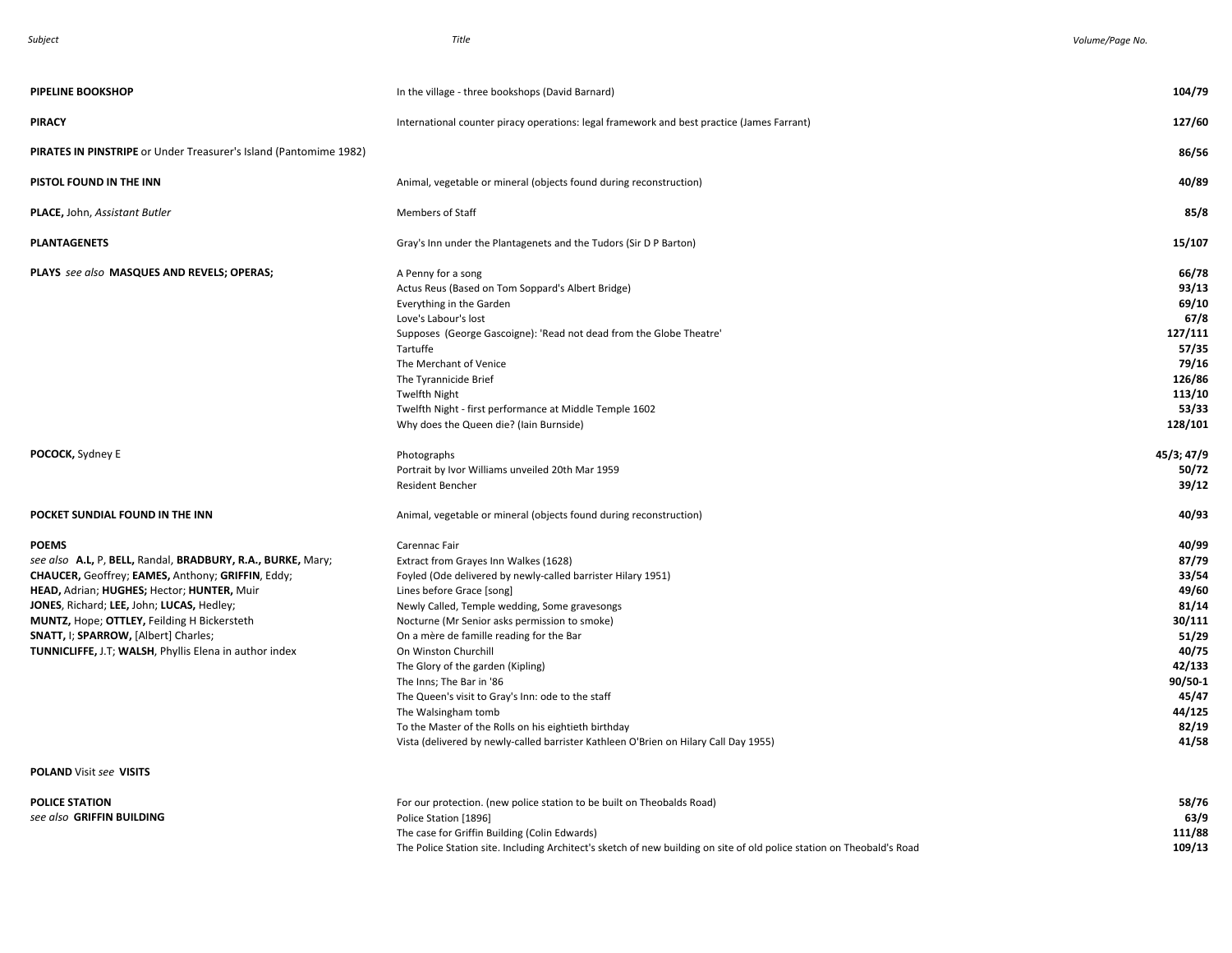| <b>POLISH GUESTS</b>                                                            | Guests                                                                                                                                                                                                                                                                                       | 48/65                                      |
|---------------------------------------------------------------------------------|----------------------------------------------------------------------------------------------------------------------------------------------------------------------------------------------------------------------------------------------------------------------------------------------|--------------------------------------------|
| POLLOCK, George                                                                 | Appointed Master of the Moots                                                                                                                                                                                                                                                                | 37/12                                      |
| POOKIE see DOGS IN THE INN                                                      |                                                                                                                                                                                                                                                                                              |                                            |
| <b>PORTERHOUSE BLUE</b>                                                         | Gray's Inn Hall transformed for filming Porterhouse Blue. Photograph                                                                                                                                                                                                                         | 90/52                                      |
| <b>PORTRAITS</b> (Paintings. Photographs listed under names of subjects)        | A Group of Elizabethan portraits (Sir D.P. Barton)<br>A notable portrait (Samuel Buck), by Charles Sparrow                                                                                                                                                                                   | 2/17<br>96/25                              |
|                                                                                 | A problem picture [of Elizabeth I] (Charles Sparrow)<br>Letter from Liza Picard in response to Master Sparrow's article on the portrait of Samuel Buck; Master Sparrow's reply<br>Master Heilbron's portrait                                                                                 | 106/25<br>97/63; 98/72<br>91/7             |
|                                                                                 | Master [Sir Hubert] Wallington's portrait by Philip Lambe. Editorial note<br>New portraits in the Inn [Lord Reid and Sir Frederic Sellers by Norman Hepple]                                                                                                                                  | 87/6<br>69/20                              |
|                                                                                 | News of portraits of William Juxon and Francis Walsingham<br>Portrait in Hall. Explains how the portrait of Elizabeth I came into the possession of the Society.<br>Portrait of Sir Ralph Cusack by Irma Hardy bequeathed to the Inn                                                         | 65/7<br>75/29<br>82/4                      |
|                                                                                 | Sir John Holt's portrait (Martin Collins)<br>Sir Philip Sidney<br>Sotheby's auction 11th July 1983 includes portraits of Gray's Inn men                                                                                                                                                      | 112/36<br>8/25; 42/47; 84/9<br>87/18       |
|                                                                                 | The Elizabethans. Editorial note<br>The group portrait - Masters Keith, Mustill; Slynn, Hoffman and Bingham by Richard Foster. (Conrad Dehn)                                                                                                                                                 | 83/10<br>106/16                            |
|                                                                                 | The Lord Chief Justice's portrait (Lord Kilmuir by George Bruce)<br>The portrait of Master Lane (Charles Sparrow)<br>The Scottish Benchers                                                                                                                                                   | 86/6<br>86/18<br>84/6                      |
|                                                                                 | Two fine pictures [of Robert Cecil and Sir John Finch] (Charles Sparrow)<br>Two portraits [of Sir Francis Walsingham and Sir Malcom Hilbery]                                                                                                                                                 | 103/46<br>71/5                             |
| POTS, JUGS & BOTTLES                                                            | Animal, vegetable or mineral (objects found during reconstruction).<br>Some finds [unearthed during preparations for the post-War rebuilding]<br>The Black Bottle and correspondence                                                                                                         | 40/89<br>29/11<br>105/61                   |
| POTTER, Sir Mark                                                                | The Treasurer. Profile and portrait (Keith Lawrey)                                                                                                                                                                                                                                           | 117/11                                     |
| POWELL, Sir John                                                                | Gray's Inn and the Seven Bishops (Master Croom-Johnson)                                                                                                                                                                                                                                      | 90/25                                      |
| POWELL, Tom,<br>Hall Keeper, Chapel Keeper and Robing Room Attendant            | Retirement. See also obituaries                                                                                                                                                                                                                                                              | 71/11                                      |
| <b>PRACTISING CHAMBERS</b>                                                      | Re-establishment                                                                                                                                                                                                                                                                             | 63/5; 76/61; 87/18;88/5;<br>91/12; 118/9   |
| PREACHER see also CHAPEL READER<br>see also obituaries under names of Preachers | A Preacher's farewell<br>Canon Eric James succeeded by Revd Roger Holloway<br>Eric James. Book reviews                                                                                                                                                                                       | 83/28<br>105/18                            |
|                                                                                 | Eric James. Portrait<br>New Preacher (Eric James 1978)<br>Preacher (Roger Holloway) with organist (Christopher Bowers-Broadbent)and Dean of Chapel (Master Anthony Butcher).Photo<br>Preacher of Gray's Inn: Canon F H B Ottley appointment (1932) noted, with historical note on Chaplaincy | 105/26<br>82/6<br>112/18<br>106/86; 118/84 |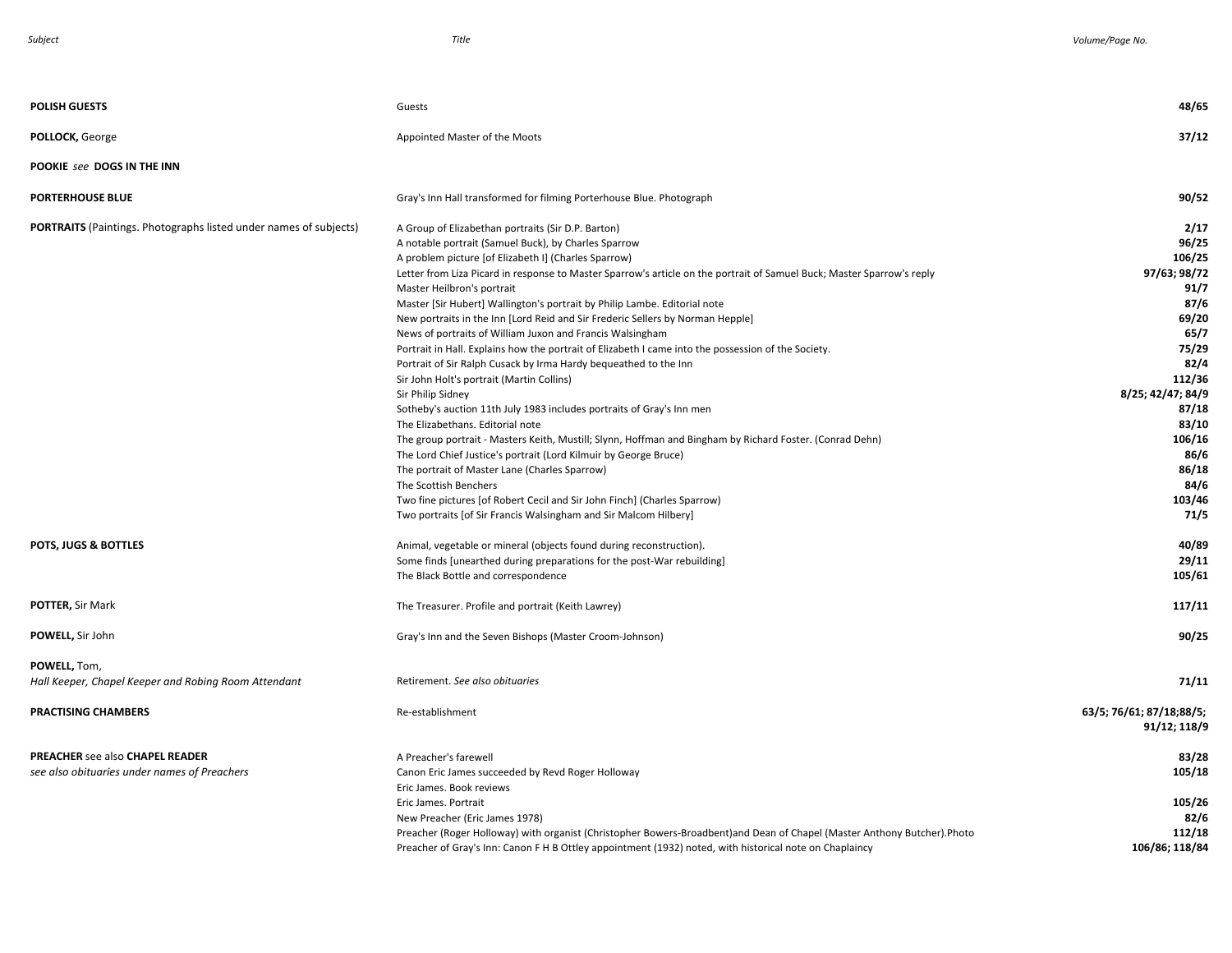|                                                                                                                                                                                                                                                         | The offices of "Chaplain" and "Preacher" at Gray's Inn (Sir D P Barton)<br>The Preacher (Bishop Michael Doe 2011) (Anthony Butcher). Includes photograph at licensing 8th Jun 2011, with Bishop of London<br>The Revd Canon Feilding H. Bickersteth Ottley. Portrait<br>The Revd Roger Holloway (Anthony Butcher). Includes portrait<br>The Revd W. R. Matthews M.A. D.D. appointed Dean of St Paul's<br>Ths Revd W.R. Matthews M.A. D.D. appointed Knight Commander of the Royal Victorian Order<br>The Revd W. R. Matthews M.A. D.D. Portrait | 16/154<br>125/61<br>16/157<br>106/51<br>15/101<br>17/212<br>3/23 |
|---------------------------------------------------------------------------------------------------------------------------------------------------------------------------------------------------------------------------------------------------------|-------------------------------------------------------------------------------------------------------------------------------------------------------------------------------------------------------------------------------------------------------------------------------------------------------------------------------------------------------------------------------------------------------------------------------------------------------------------------------------------------------------------------------------------------|------------------------------------------------------------------|
| PREROGATIVE WRITS                                                                                                                                                                                                                                       | The Prerogative Writs. Address by Lord Goddard 9th May 1955                                                                                                                                                                                                                                                                                                                                                                                                                                                                                     | 42/91                                                            |
| PRESCOTT, Grace                                                                                                                                                                                                                                         | Woman barrister's civic honours (first woman mayor of Godmanchester)                                                                                                                                                                                                                                                                                                                                                                                                                                                                            | 10/35                                                            |
| <b>PRESIDING JUDGES see JUDGES</b>                                                                                                                                                                                                                      |                                                                                                                                                                                                                                                                                                                                                                                                                                                                                                                                                 |                                                                  |
| <b>PRESS COUNCIL</b>                                                                                                                                                                                                                                    | The Press                                                                                                                                                                                                                                                                                                                                                                                                                                                                                                                                       | 64/84                                                            |
| <b>PRICE, Maurice</b>                                                                                                                                                                                                                                   | Memorial Service in Gray's Inn Chapel 19th June 1995. Address by Lord Justice Nourse                                                                                                                                                                                                                                                                                                                                                                                                                                                            | 102/56                                                           |
| PRIME MINISTERS see also CHURCHILL, Sir Winston Leonard Spencer;<br>DIEFENBAKER, John; HEATH, Sir Edward R.G.<br>LLOYD-GEORGE, David Lloyd George, 1st Earl of Dwyfor; MENZIES, Sir Robert Gordon<br><b>THATCHER, Margaret Hilda Thatcher, Baroness</b> | Six Prime Ministers and a President (Richard Stone)                                                                                                                                                                                                                                                                                                                                                                                                                                                                                             | 117/29                                                           |
| PRINCE OF PURPOOLE see also GESTA GRAYORUM                                                                                                                                                                                                              | The Prince and the poet. Summmary of the argument of Leslie Hotson's book 'Mr W.H.' on the identity of the 'fair friend'<br>(William Hatcliffe, Prince of Purpoole 1587-8) and the 'Dark Lady' (Lucy Morgan) (Francis Cowper)                                                                                                                                                                                                                                                                                                                   | 60/111                                                           |
| <b>PRISONERS</b>                                                                                                                                                                                                                                        | Reformative treatment of prisoners (William Clarke Hall)                                                                                                                                                                                                                                                                                                                                                                                                                                                                                        | 2/9                                                              |
| PRIVY COUNCIL                                                                                                                                                                                                                                           | The future of the Judicial Committee of the Privy Council (Lord Bingham)                                                                                                                                                                                                                                                                                                                                                                                                                                                                        | 121/22                                                           |
| <b>PRIZES</b>                                                                                                                                                                                                                                           | A new prize (Advocacy prize for students and pupils with English as a second language endowed by Preetam Singh Q.C.)                                                                                                                                                                                                                                                                                                                                                                                                                            | 84/12                                                            |
| PRO BONO UNIT see BAR PRO BONO UNIT                                                                                                                                                                                                                     |                                                                                                                                                                                                                                                                                                                                                                                                                                                                                                                                                 |                                                                  |
| <b>PROFESSIONAL INTEGRITY</b>                                                                                                                                                                                                                           | Professional integrity. Reading given at Staple Inn by Master Michael Hart. 4th Jun 2003                                                                                                                                                                                                                                                                                                                                                                                                                                                        | 117/36                                                           |
| <b>PROSPECT OF GRAY'S INN</b>                                                                                                                                                                                                                           | A prospect of Gray's Inn and the surrounding country engraved by Sutton Nicholls for Bowles' 'London described' in 1731<br>The Prospect of Gray's Inn circa 1705 (published in Stow's Survey of London, 1720)                                                                                                                                                                                                                                                                                                                                   | 115/56<br>111/69                                                 |
| <b>PROVINCIAL BAR</b>                                                                                                                                                                                                                                   | The Local Bar [Advantages and disadvantages] (The Earl of Birkenead)<br>Problems of a local Bar. Address by Richard Forrest 31st 1966                                                                                                                                                                                                                                                                                                                                                                                                           | 2/10<br>63/23                                                    |
| PRUDENTIAL ASSURANCE COMPANY                                                                                                                                                                                                                            | The neighbourhood<br>The Prudential Building (Peter Traynor)                                                                                                                                                                                                                                                                                                                                                                                                                                                                                    | 62/100<br>105/55                                                 |
| PRZEWDZING, Paul, Refectory Chef                                                                                                                                                                                                                        | Retirement<br>The Refectory                                                                                                                                                                                                                                                                                                                                                                                                                                                                                                                     | 87/16<br>86/9                                                    |
| <b>PUBLIC LAW</b>                                                                                                                                                                                                                                       | Opinion: the developing role of judges in matters of public law                                                                                                                                                                                                                                                                                                                                                                                                                                                                                 | 128/19                                                           |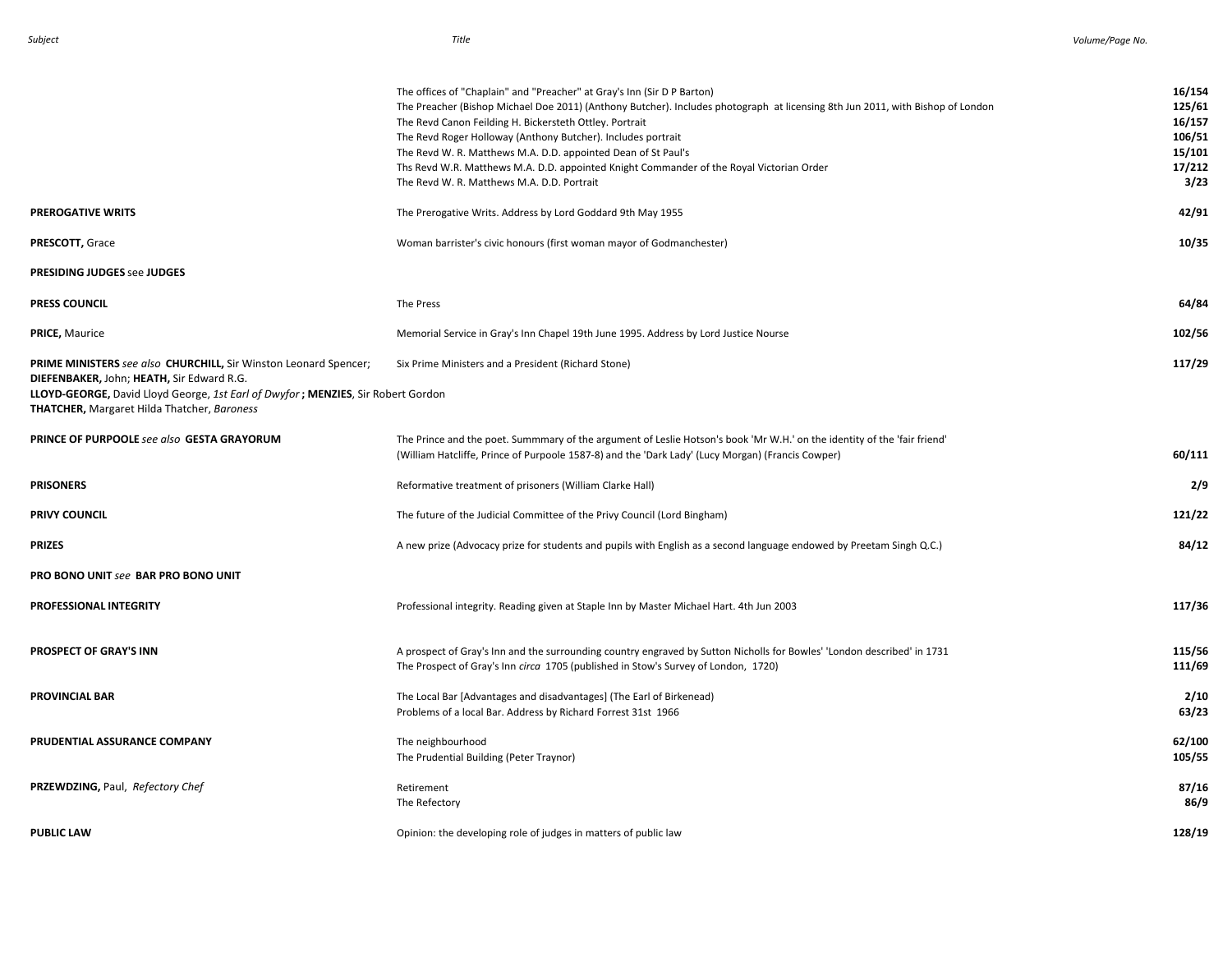|--|

| <b>PUBLICITY IN COURT</b>                                                          | Views of Lord Atkin and Metropolitan Magistrate Robert Dummett                                                                                                                                     | 21/9                              |
|------------------------------------------------------------------------------------|----------------------------------------------------------------------------------------------------------------------------------------------------------------------------------------------------|-----------------------------------|
| PUPILLAGE see also ADVOCACY SUPPORT GROUP                                          | Disparity in numbers (David Jenkins)<br>Opinion: Call to the Bar [Proposal to defer pupillage until after Call] (Michael Furmston)<br>The BVC and the pupillage problem                            | 120/33<br>119/15<br>122/6         |
| QUEEN MOTHER see ELIZABETH, H.M. Queen Mother                                      |                                                                                                                                                                                                    |                                   |
| <b>QUEEN'S CHAIR</b>                                                               | The Queen's Chair                                                                                                                                                                                  | 44/supp.161                       |
| <b>QUEEN'S COUNSEL</b>                                                             | Applying for Silk (Master Carlile)                                                                                                                                                                 | 127/14                            |
| <b>QUEEN'S REMEMBRANCER</b>                                                        | Portrait of F.S. Arnold Baker, Queen's Remembrancer, holding bill hook and hatchet after Quit Rents ceremony                                                                                       | 39/18                             |
| QUILL PEN CUTTER FOUND IN THE INN                                                  | Animal, vegetable or mineral (objects found during reconstruction)                                                                                                                                 | 40/93                             |
| <b>QUIT RENTS</b>                                                                  | Quit Rent Services. Address by F.S. Arnold Baker 30th Oct 1953<br>The Quit Rents ceremony                                                                                                          | 39/17<br>79/55                    |
| RACIAL DISCRIMINATION see DISCRIMINATION                                           |                                                                                                                                                                                                    |                                   |
| RAFFERTY, Dame Anne Judith                                                         | A woman's progress: 'And there's another country I've heard of long ago'                                                                                                                           | 124/44                            |
| <b>RAGGED SCHOOLS</b>                                                              | Unexpected education (Liza Picard)                                                                                                                                                                 | 118/91                            |
| RAMAGE, Charles, Common Room Attendant see also obituaries                         | Mr Charles Ramage retires                                                                                                                                                                          | 18/25<br>41/16                    |
| RAMANATHAN, Pathmanathan                                                           | Honorary Bencher from Sri Lanka visits the Inn, 1995                                                                                                                                               | 12/19                             |
| RANDOLPH, Edward                                                                   | Gray's Inn and the United States (F.Cowper)                                                                                                                                                        | 73/23                             |
| <b>RATES</b>                                                                       | Editorial note                                                                                                                                                                                     | 84/15                             |
| RAYMOND, Robert Raymond, 1st Baron                                                 | An overlooked Lord Chief (Alec Samuels)<br>Lord Raymond's notebook                                                                                                                                 | 102/48                            |
|                                                                                    | Men of Gray's Inn: Lord Raymond (Francis Cowper)<br>Portrait                                                                                                                                       | 26/35<br>26/36                    |
| RAYMOND, Sir Thomas                                                                | Portrait                                                                                                                                                                                           | 50/76                             |
| <b>RAYMOND BUILDINGS</b>                                                           | Extension. Dame Rose Heilbron cuts first sod, 1985                                                                                                                                                 | 89/5                              |
| READ, John Erskine see also obituaries                                             | Links with Canada (Bencher 1953)                                                                                                                                                                   | 49/6                              |
| <b>READ, Lionel Frank</b>                                                          | The Treasurer. Profile and colour photograph                                                                                                                                                       | 113/13                            |
| READERS AND READINGS see also BARNARD'S INN; LEGAL EDUCATION;<br><b>STAPLE INN</b> | A Reader of Gray's Inn [Robert Callis] (Ivor Bowen)<br>Brantingham's secret moot-case (J.H. Baker)<br>Sir William Skipwith (The first Reader of Gray's Inn), by James Wellwood<br>The former times | 3/28<br>91/20<br>50/107<br>58/117 |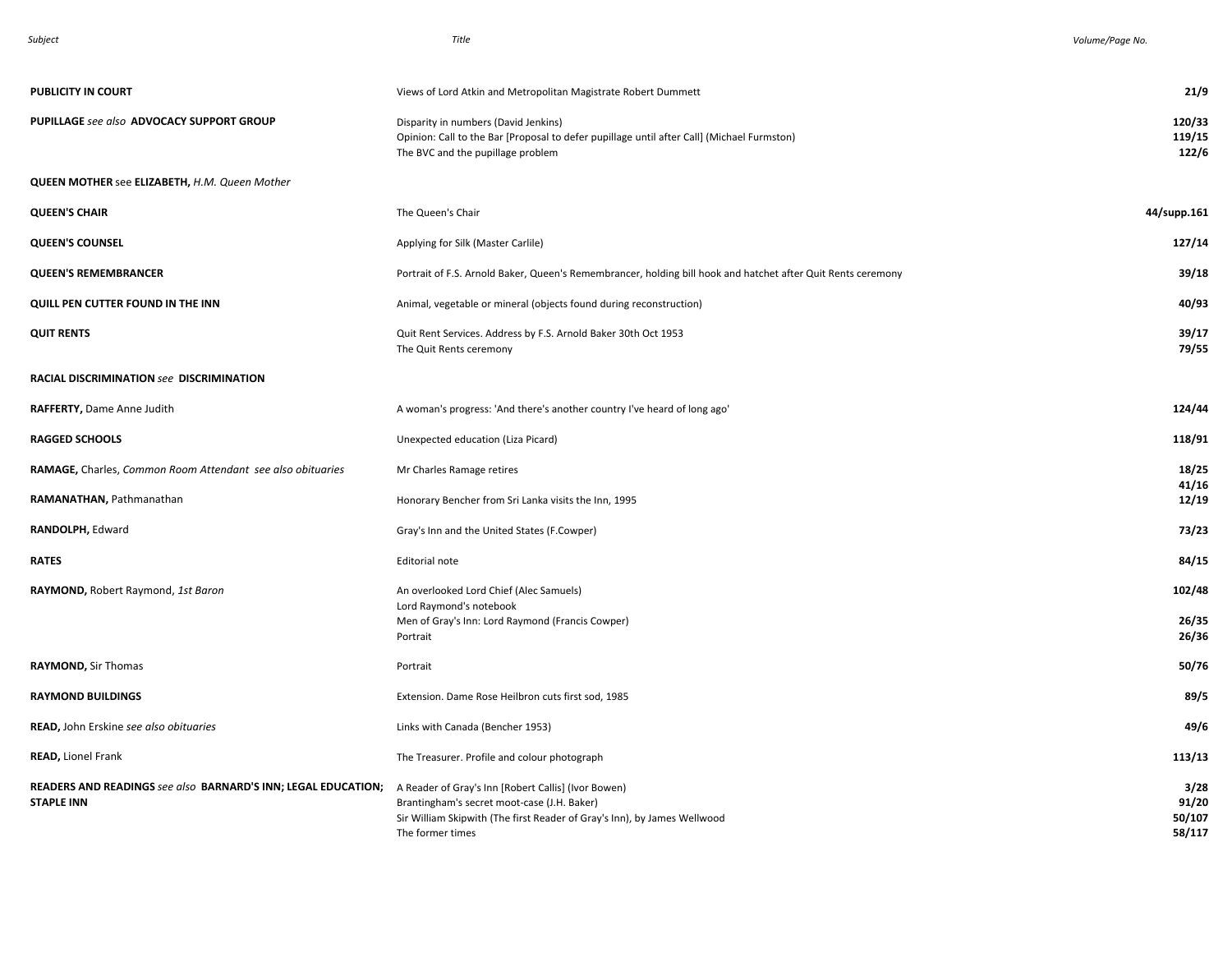| <b>REBUILDING see also WAR DAMAGE</b>                                                | <b>Editorial reports</b><br>Changing Holborn<br>Gray's Inn revisited. Recollections of the rebuilding by John Gadsden<br>On the rebuilding (poem by I Snatt)<br>Reconstruction of the Hall: notes by the Architect, Edward Maufe R.A., Hon. LLD., F.R.I.B.A.<br>Restoring Gray's Inn Hall (drawing)<br>The House premises restored (photograph 1954)<br>The Inn. Yesterday, today and tomorrow (George Edinger)<br>The lantern (new Lantern in Hall designed by Edward Maufe)<br>The roof (illustrated supplement including article: Reconstruction of Gray's Inn, by a craftsman) | 24/11;27/7,9;<br>30/74;32/87;33/9;<br>34/73;35/3;36/82;<br>37/12;38/95; 42/88<br>40/72; 41/16; 42/88;<br>43/12; 44/77;<br>45/6; 46/72; 47/5; 48/62;<br>49/5; 50/73; 51/5<br>52/74,75<br>50/75<br>97/29<br>50/105<br>31/57<br>48/61<br>48/85<br>27/30<br>33/29<br>32/115 |
|--------------------------------------------------------------------------------------|------------------------------------------------------------------------------------------------------------------------------------------------------------------------------------------------------------------------------------------------------------------------------------------------------------------------------------------------------------------------------------------------------------------------------------------------------------------------------------------------------------------------------------------------------------------------------------|-------------------------------------------------------------------------------------------------------------------------------------------------------------------------------------------------------------------------------------------------------------------------|
| <b>RED LION SQUARE</b>                                                               | Editorial note                                                                                                                                                                                                                                                                                                                                                                                                                                                                                                                                                                     | 88/13                                                                                                                                                                                                                                                                   |
| <b>REDFERN, Sydney Ernest see also obituaries</b>                                    | Mr Sydney Ernest Redfern M.C. (Inn solicitor).                                                                                                                                                                                                                                                                                                                                                                                                                                                                                                                                     | 42/135                                                                                                                                                                                                                                                                  |
| <b>REDGRAVE HALL (Suffolk)</b>                                                       | Once owned by Sir Nicholas Bacon and later Sir John Holt                                                                                                                                                                                                                                                                                                                                                                                                                                                                                                                           | 95/14; 97/14                                                                                                                                                                                                                                                            |
| REES-MOGG, William Rees-Mogg, Baron                                                  | Attends Grand Night 13th May 1993                                                                                                                                                                                                                                                                                                                                                                                                                                                                                                                                                  | 98/13                                                                                                                                                                                                                                                                   |
| <b>REFECTORY</b>                                                                     | The new buildings                                                                                                                                                                                                                                                                                                                                                                                                                                                                                                                                                                  | 74/80; 75/6; 76/63                                                                                                                                                                                                                                                      |
| REID, James Scott Cumberland Reid, Baron                                             | Drafted constitution of Malaya<br>From the Commons to the Bench (Ross Cranston)<br>House Dinner 13th Dec 1973<br>New portraits in the Inn: with photograph of portrait by Norman Hepple. Another photo of this portrait appears in no.123 at p.26<br>Retires as longest serving Law Lord                                                                                                                                                                                                                                                                                           | 45/6<br>123/26<br>77/134, 174<br>69/20<br>78/5                                                                                                                                                                                                                          |
| REID, Jason, Head Gardener                                                           | Photograph of Jason's son Billy<br>The Grass Man, The Shrub Man, The Flower Man and The All-rounder (Henrietta Wilson)                                                                                                                                                                                                                                                                                                                                                                                                                                                             | 116/12<br>105/42                                                                                                                                                                                                                                                        |
| <b>RELIGION AND JUSTICE</b>                                                          | God and justice (David McIlroy)                                                                                                                                                                                                                                                                                                                                                                                                                                                                                                                                                    | 115/24                                                                                                                                                                                                                                                                  |
| RELIGIOUS DISCRIMINATION see DISCRIMINATION;<br>EQUAL TREATMENT; FREEDOM OF RELIGION |                                                                                                                                                                                                                                                                                                                                                                                                                                                                                                                                                                                    |                                                                                                                                                                                                                                                                         |
| RELIGIOUS FREEDOM see FREEDOM OF RELIGION                                            |                                                                                                                                                                                                                                                                                                                                                                                                                                                                                                                                                                                    |                                                                                                                                                                                                                                                                         |
| RENT                                                                                 | Rent legislation in New York City (David Garner)                                                                                                                                                                                                                                                                                                                                                                                                                                                                                                                                   | 60/89                                                                                                                                                                                                                                                                   |
| <b>RENTOUL, Sir Gervais</b>                                                          | Appointed Metropolitan Police Magistrate                                                                                                                                                                                                                                                                                                                                                                                                                                                                                                                                           | 14/79                                                                                                                                                                                                                                                                   |
| <b>RESIDENT BENCHERS</b>                                                             | Appointments                                                                                                                                                                                                                                                                                                                                                                                                                                                                                                                                                                       | 39/12; 49/4;70/87                                                                                                                                                                                                                                                       |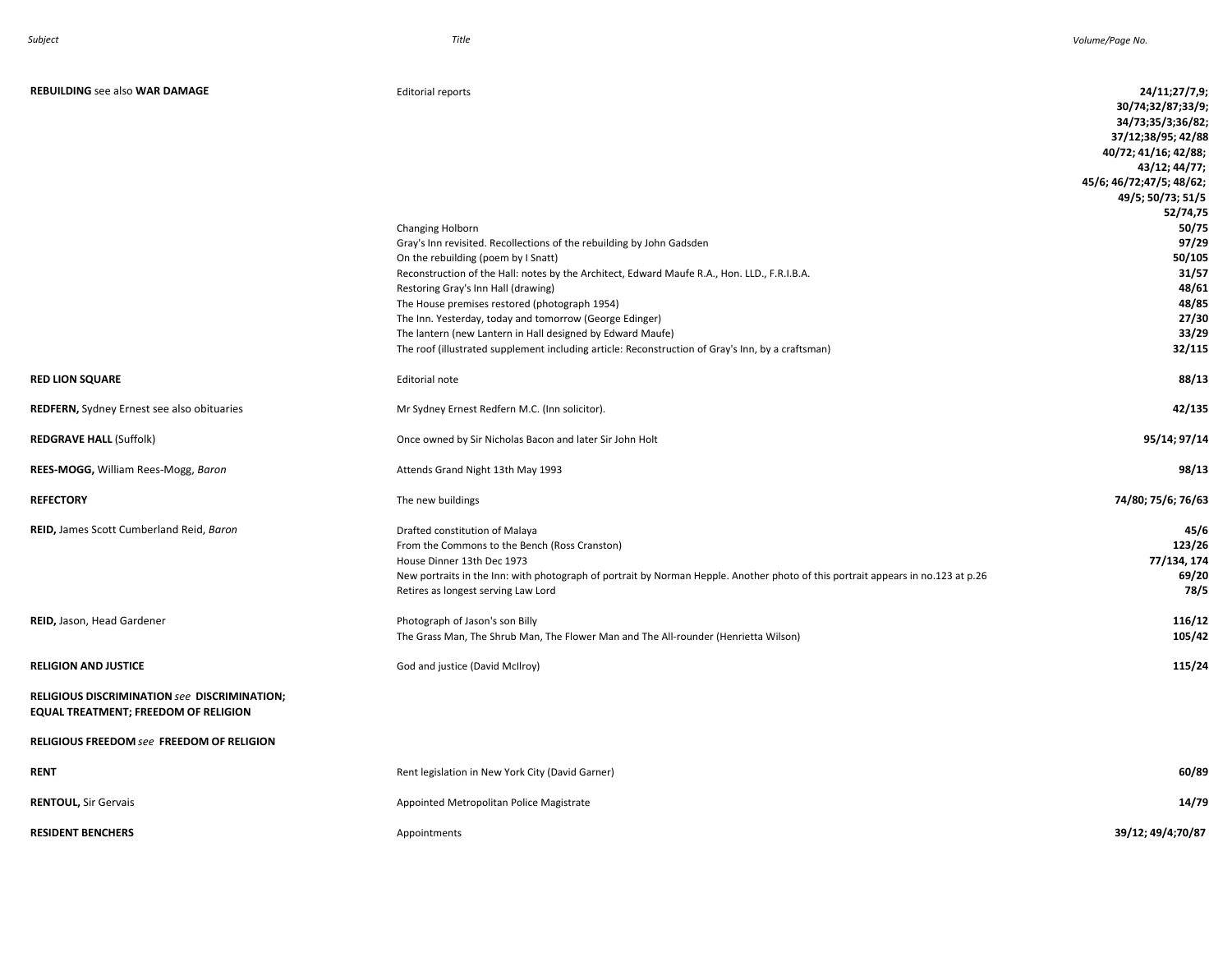# **RESIDENTS** *small selection of notable Inn tenants (mainly non-members) entered under name*

## **RESIDENTS' ASSOCIATION** see**GRAY'S INN RESIDENTS' ASSOCIATION**

## **REVELS** *see* **MASQUES AND REVELS**

| <b>RHODESIA</b>                      | Gray's Inn Society of Northern Rhodesia founded<br>Gray's Inn Society of Northern Rhodesia: inaugural meeting                        | 56/78<br>57/11       |
|--------------------------------------|--------------------------------------------------------------------------------------------------------------------------------------|----------------------|
| RICHARD DU CANN AWARD FOR ADVOCACY   | The Du Cann Prize (originally awarded by ICSL from 2008 becomes Gray's Inn moot prize)<br>The Richard Du Cann Award for Advocacy     | 121/8<br>108/47      |
| <b>RICHARD II</b>                    | Richard II: a Gray's Inn chronicle (J.E. McInnes)                                                                                    | 6/33                 |
| <b>RICHARD III</b>                   | Gray's Inn History Society: Richard III and his claim to the throne (Report by K. Lawrey of Hist. Soc. Talk by Dr John Ashdown-Hill) | 127/100              |
| <b>RICHARDSON, Sir Albion</b>        | Appointed Master of the Library<br>A new scholarship                                                                                 | 31/2<br>34/74        |
| RICHARDSON, lan                      | Comedy of Errors to Porterhouse Blue (an interview with actor Ian Richardson by Magaret Chadderton)                                  | 90/53                |
| <b>RIGBY, Alexander</b>              | Famous Grayans of former times: Alexander Rigby 1594-1650 (Francis Cowper)<br>Portrait                                               | 20/25<br>20/31       |
| <b>RIGHT OF SILENCE</b>              | The Right of Silence: an Anglo-Australian reflection (Philip Otton, Michael McKenzie and Malini Nathani)                             | 110/36               |
| <b>RIGHTS OF AUDIENCE</b>            | The Bar, the Inns and legal reform (Daniel Brennan)                                                                                  | 108/13               |
| ROACH, Alfred T                      | Elected Town Clerk of London 13th June 1935<br>Students of Gray's Inn: A record of brilliant achievement (1927-8). Includes portrait | 17/213<br>$3/32 - 3$ |
| <b>ROBERTS, Fiona</b>                | Where are they now - Fiona Roberts (Marie Cameron). Includes colour photograph                                                       | 103/42               |
| ROBIN HOOD (Pantomime 1983)          | Review                                                                                                                               | 87/67                |
| ROBINSON, Susan, Assistant Librarian | The Library                                                                                                                          | 95/71; 97/62         |
| <b>RODDICK, Winston</b>              | A Gray's Inn Police Commissioner<br>First Counsel General for the National Assembly of Wales. Article with portrait                  | 126/8<br>109/20      |
| ROMILLY, Edward                      | Two old Benchers                                                                                                                     | 90/48                |
| ROMILLY, John Romilly, 1st Baron     | Men of Gray's Inn: Lord Romilly [1801-1874] (Francis Cowper)<br>Portrait                                                             | 41/54<br>41/53       |
| <b>ROMILLY, Sir Samuel</b>           | Famous Grayans of former times: Sir Samuel Romilly 1757-1818: the great law reformer<br>Portrait                                     | 21/37<br>41/53       |
| <b>ROBERTS, Walter R</b>             | Portrait                                                                                                                             | 3/23                 |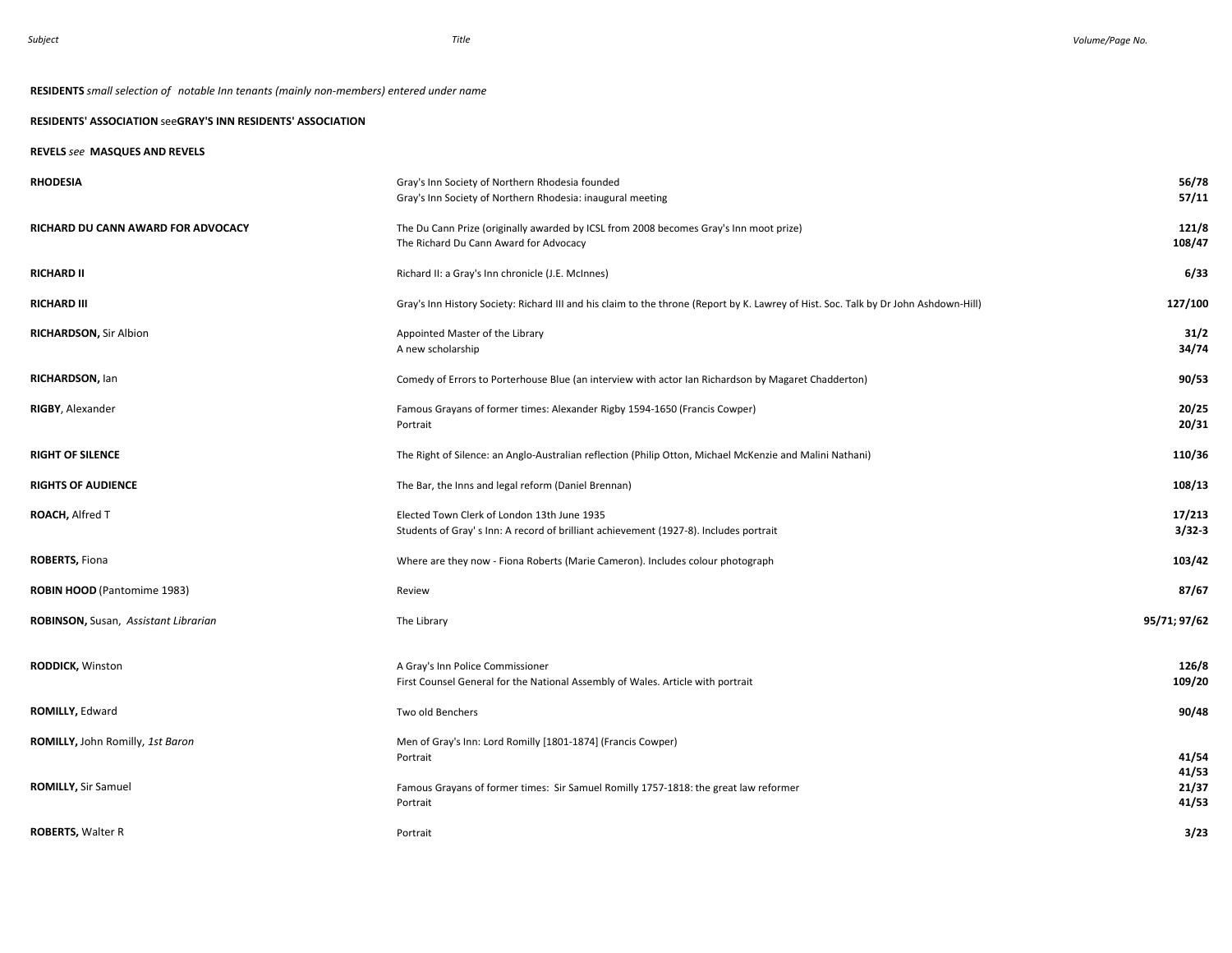| iubiec |  |
|--------|--|
|--------|--|

| ROOSEVELT, Franklin Delano                                                                                                                  | Churchill meets Roosevelt. Gray's Inn 29th Jul 1918                                                                                                                                                                                    | 115/66; 117/29                      |
|---------------------------------------------------------------------------------------------------------------------------------------------|----------------------------------------------------------------------------------------------------------------------------------------------------------------------------------------------------------------------------------------|-------------------------------------|
| ROSSINI, Gioachino                                                                                                                          | Petite messe solenelle performed in Hall 2nd May 2002. With list of performers                                                                                                                                                         | 115/18                              |
| <b>ROWE, Michael</b>                                                                                                                        | Portrait                                                                                                                                                                                                                               | 53/3                                |
| ROWLANDS, William Bowen                                                                                                                     | William Bowen Rowlands QC                                                                                                                                                                                                              | 79/42                               |
| <b>ROYAL BENCHERS</b>                                                                                                                       | Royal Bencher of Gray's Inn [The Dukes of Gloucester and Connaught and Prince Arthur of Connaught (J.E. McInnes)<br>Royal Benchers. Editorial comment on appointment of Prince Charles                                                 | 19/15<br>78/4; 79/4                 |
| <b>ROYAL COURTS OF JUSTICE</b>                                                                                                              | Three tunnels and a Bear Garden (Beginnings of the Royal Courts if Justice). By Robert Turner. Illustrated in colour                                                                                                                   | 120/26                              |
| <b>ROYAL MARINES</b>                                                                                                                        | The Royal Marines tercentenary. Article about the Royal Marines and the career of the author Col. G.W.M. Grover, a member.                                                                                                             | 60/97                               |
| ROYAL NATIONAL EISTEDDFOD see GORSEDD                                                                                                       |                                                                                                                                                                                                                                        |                                     |
| ROYAL WEDDING 1947                                                                                                                          | Illuminated address sent on the occasion of the marriage of Princess Elizabeth and acknowledgment                                                                                                                                      | 27/24                               |
| ROYAL WEDDING 1981                                                                                                                          | Inn's gift of antique 'whatnot'                                                                                                                                                                                                        | 85/4                                |
| <b>ROYAL WELCH FUSILIERS</b>                                                                                                                | Regimental survivors of First World War place wreath of daffodils by memorial 1st March 1963                                                                                                                                           | 57/6                                |
| <b>RUBINSTEIN, Stanley</b>                                                                                                                  | <b>Stanley Rubinstein</b>                                                                                                                                                                                                              | 71/41                               |
| <b>RUBINSTEIN CALLINGHAM (Solicitors)</b>                                                                                                   | Solicitors of Gray's Inn                                                                                                                                                                                                               | 83/57                               |
| <b>RUGBY</b>                                                                                                                                | Discipline in rugby (Jeff Blackett)                                                                                                                                                                                                    | 124/68                              |
| <b>RULE OF LAW</b>                                                                                                                          | Religion, the Rule of Law and discrimination. Barnard's Inn Reading by Master Terence Etherton 26th Jun 2014 (Abridged)                                                                                                                | 128/124                             |
| RUNCIE, Robert Alexander Kennedy Runcie, Baron (102nd Archbishop of Ca Four Preachers' tributes, see obituaries<br>see also MULLIGAN SERMON |                                                                                                                                                                                                                                        |                                     |
| <b>RUSSELL, Christopher</b>                                                                                                                 | Photograph of Master Christopher Russell with speakers at Out of London Students' weekend                                                                                                                                              | 128/10                              |
| <b>SAINT ALBAN'S HOLBORN</b>                                                                                                                | Father Stanton of St Alban's Holborn (Christopher Butcher)<br>In the village: St Alban's and the Gray's Inn connection (John Uff). With photographs<br>Post-war restoration<br>St Alban the Martyr (Christopher Butcher). Illustrated. | 126/75<br>122/55<br>64/87<br>124/37 |
| <b>SAINT ALBAN'S BUILDINGS</b>                                                                                                              | St Alban's Buildings                                                                                                                                                                                                                   | 76/66                               |
| <b>SAINT ALBAN'S SCHOOL</b>                                                                                                                 | The [Millennium] party for the children of St Alban's School. Includes photograph                                                                                                                                                      | 113/66                              |
| <b>SAINT ANDREW'S HOLBORN</b>                                                                                                               | Rebuilt<br>Tomb of Thomas Coram                                                                                                                                                                                                        | 55/7<br>56/76                       |
| SAINT BARTHOLOMEW THE GREAT                                                                                                                 | In the village: St Bartholmew The Great (David Edlin). Illustrated                                                                                                                                                                     | 112/25                              |
| SAINT ETHELDREDA'S ELY PLACE                                                                                                                | Ely Place; In the village: Ely Place, sacred and secular                                                                                                                                                                               | 89/14; 107/24                       |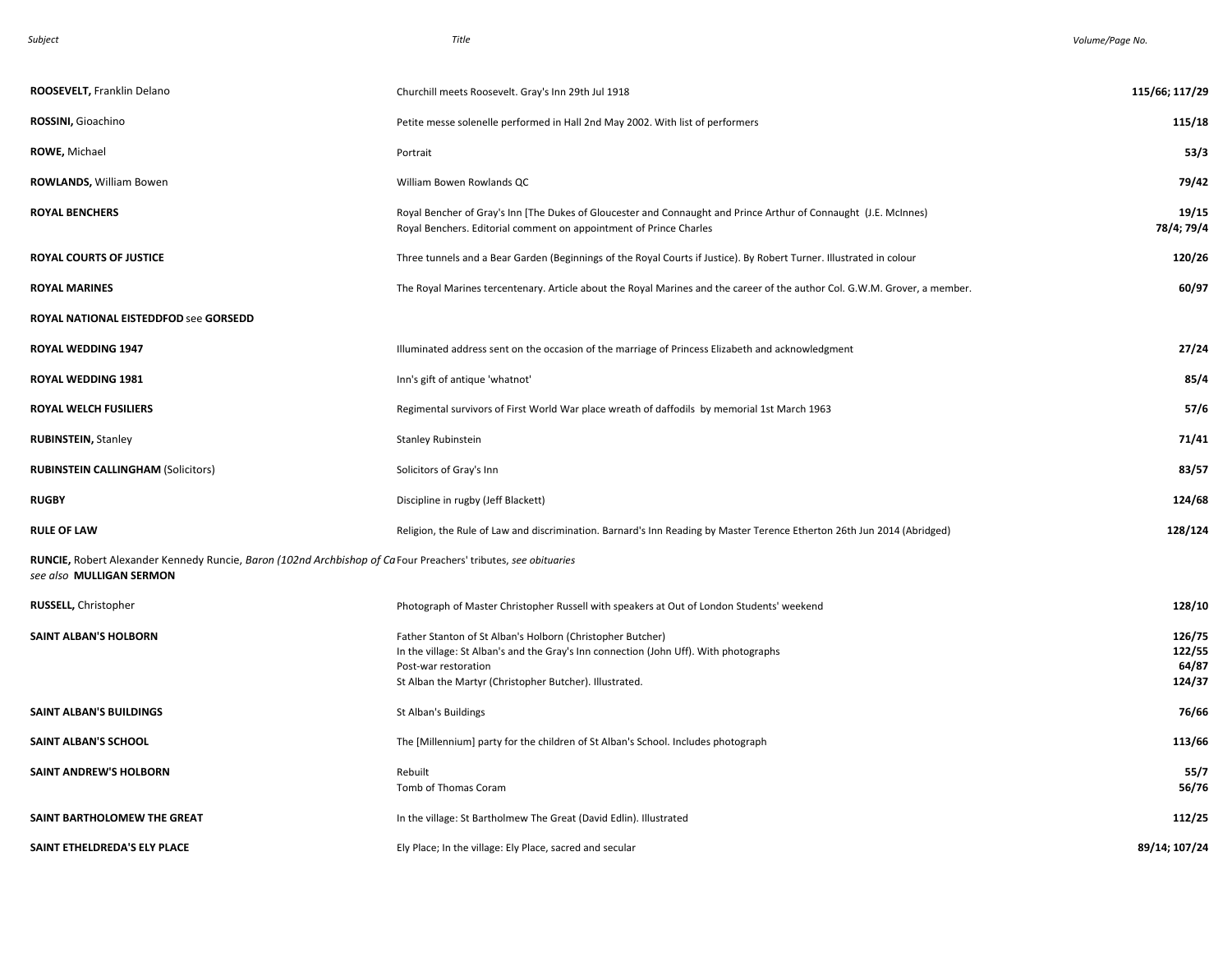| SAINT GILES'S CHURCH SCHOOL                                                          | The neighbourhood                                                                                                                                                                                                                                                                                                                                                                                                           | 62/100                                                                  |
|--------------------------------------------------------------------------------------|-----------------------------------------------------------------------------------------------------------------------------------------------------------------------------------------------------------------------------------------------------------------------------------------------------------------------------------------------------------------------------------------------------------------------------|-------------------------------------------------------------------------|
| SAINT JOHN'S GATE, Clerkenwell see CLERKENWELL                                       |                                                                                                                                                                                                                                                                                                                                                                                                                             |                                                                         |
| SAINT PAUL'S CATHEDRAL                                                               | Our Former Preacher (W.R Matthews) Gray's Inn connections with St Paul's.<br>St Paul's (W.R. Matthews)                                                                                                                                                                                                                                                                                                                      | 15/101<br>42/147                                                        |
| <b>SAINTS</b>                                                                        | A Gray's Inn Saint (R.J.Harvey)<br>Bloody York (The Blessed Percy and St Henry Walpole)<br>Gray's Inn and the Tower [of London] (Molina Fullman)<br>The Martyrs Altar, St Winifred's Church, York. With Statues of St Henry Walpole and The Blessed Thomas Percy. Photograph<br>Portrait<br>Saint Henry Walpole<br>The hunter and the hunted (Henry Walpole) (Christoper Devlin)                                            | 73/11<br>102/27<br>82/50<br>102/21<br>73/13<br>72/106<br>55/23          |
| <b>SALISBURY, Robert Cecil, 1st Earl of</b>                                          | Portrait auctioned at Sotheby's 11th July 1983<br><b>Robert Cecil 1565-1612</b>                                                                                                                                                                                                                                                                                                                                             | 87/18<br>84/26                                                          |
| SALT, Henry                                                                          | Appointed Master of the Common Room<br>Portrait<br>Resident Bencher 1958                                                                                                                                                                                                                                                                                                                                                    | 46/5<br>49/2<br>49/4                                                    |
| SASHA, Eagle                                                                         | And other legal eagles fly in (tame eagle lands in the Inn)                                                                                                                                                                                                                                                                                                                                                                 | 104/10                                                                  |
| SAUNDERS Henry.G. B see ORGANISTS                                                    |                                                                                                                                                                                                                                                                                                                                                                                                                             |                                                                         |
| <b>SCARMAN SCHOLARSHIPS</b>                                                          | The Baron De Lancey's benefactions                                                                                                                                                                                                                                                                                                                                                                                          | 91/83                                                                   |
| <b>SCHOLARS' ACCOMODATION</b>                                                        | To be developed at 8 Gray's Inn Square. 2002 (Location later changed to South Square)                                                                                                                                                                                                                                                                                                                                       | 115/13                                                                  |
| <b>SCHOLARS' FUND</b>                                                                | established 1982 to support candidates during pupillage and first year of practice                                                                                                                                                                                                                                                                                                                                          | 87/13                                                                   |
| <b>SCHOLARSHIPS</b> (excluding records of awards)<br>see also SCHOLARS' ACCOMODATION | A new Scholarship [The Albion Richardson award]<br>Commemoration of benefactors (Kit Bedingfield, Lord Weinstock, and Anthony Bessemer Clarke)<br><b>Bedingfield's Trust</b><br>Malcolm Hilbery Scholarship founded by Lady Hilbery<br>Introduction and scholarship appeal (Denise Pannick Memorial Fund)<br>The Baron De Lancey's benefactions<br>The Richard Du Cann Award for Advocacy<br>The scholarships of Gray's Inn | 34/74<br>116/8<br>107/84<br>65/5<br>110/24<br>91/83<br>108/47<br>30/115 |
| <b>SCOTLAND</b>                                                                      | Legal relationship with England following accession of James I                                                                                                                                                                                                                                                                                                                                                              | 106/59                                                                  |
| <b>SCOTS BENCHERS</b>                                                                | <b>Editorial mentions</b>                                                                                                                                                                                                                                                                                                                                                                                                   | 77/134,174; 78/5-6                                                      |
| <b>SCOTS LAW</b>                                                                     | Desuetude not applicable in England temp. James I<br>Scots law and the Scots Courts. Address by Lord Reid 6th May 1963<br>The Courts of Scotland (A. Aiken Watson)                                                                                                                                                                                                                                                          | 106/59<br>58/81<br>19/59                                                |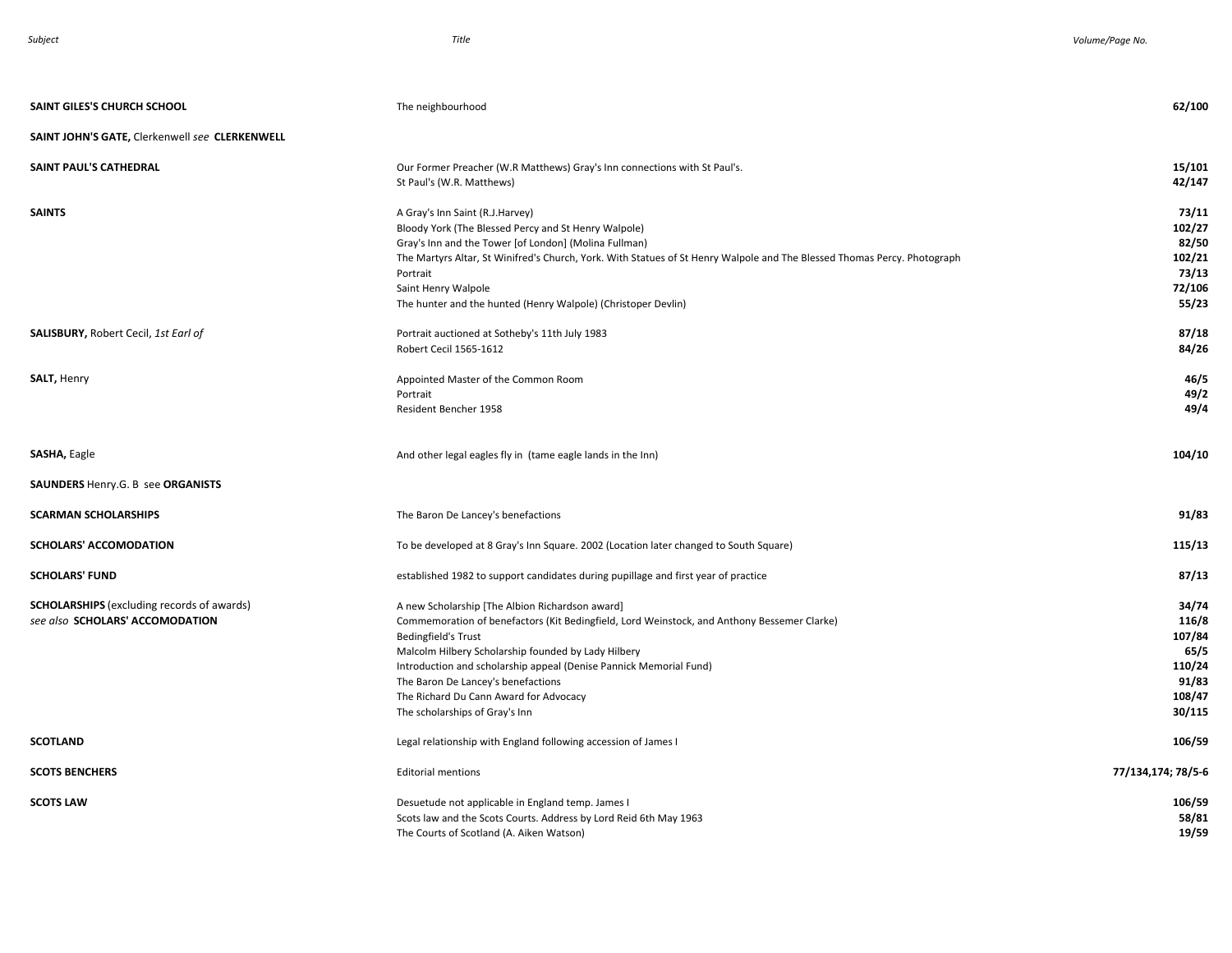#### **SCREEN** *see* **HALL SCREEN**

| <b>SCROGGS, Sir William</b>                           | Great judges of Gray's Inn (G.W. Keeton)                                                                                                                                                                                                                                                                                                       | 71/28                                           |
|-------------------------------------------------------|------------------------------------------------------------------------------------------------------------------------------------------------------------------------------------------------------------------------------------------------------------------------------------------------------------------------------------------------|-------------------------------------------------|
| SEAL [of Gray's Inn] seeGRAY'S INN BADGE AND MOTTO    |                                                                                                                                                                                                                                                                                                                                                |                                                 |
| <b>SEGAR</b>                                          | [Portrait of] one of the Segars                                                                                                                                                                                                                                                                                                                | 34/78                                           |
| <b>SEGAR, Simon</b>                                   | Nicholas Parry and Simon Segar (Leonard Stone)                                                                                                                                                                                                                                                                                                 | 34/79                                           |
| <b>SEGAR, Thomas</b>                                  | Thomas Segar [in Nicholas Parry and Simon Segar by Leonard Stone]                                                                                                                                                                                                                                                                              | 34/85                                           |
| <b>SELLERS, Sir Frederic Aked</b> see also obituaries | Appointed Master of the Library<br>House Dinner to celebrate 25 years of judicial office 14th May 1971<br>My first brief<br>New portraits in the Inn<br>Portrait by Norman Hepple<br>The Treasurer and the new benchers                                                                                                                        | 65/5<br>74/97<br>23/24<br>69/20<br>69/7<br>35/4 |
| SELWYN-LLOYD, John Selwyn Brooke Lloyd, Baron         | Master Selywn Lloyd. Explanation of his arms<br>Picture with P.M. and Sir Robert Menzies<br>Retirement<br>The Treasurer and the new benchers                                                                                                                                                                                                   | 76/63<br>44/80<br>79/5<br>35/4                  |
| SENATE OF THE INNS OF COURT AND THE BAR               | The Pearce Report (Pearce and Templeman Committee, leading to establishment of the Senate of the Inns of Court and the Bar)<br>The Senate is established at 11 South Square                                                                                                                                                                    | 76/62<br>80/8                                   |
| <b>SENIOR IN HALL see HALL CUSTOMS</b>                |                                                                                                                                                                                                                                                                                                                                                |                                                 |
| <b>SENIORITY</b>                                      | First gavel                                                                                                                                                                                                                                                                                                                                    | 80/11                                           |
| <b>SERJEANTS</b>                                      | Serjeant Allen's breakfast (Martin Collins)<br>Serjeants                                                                                                                                                                                                                                                                                       | 114/32<br>80/11                                 |
| <b>SERMONS see also MULLIGAN SERMONS</b>              | A sermon preached in Gray's Inn Chapel by Revd. Roger Holloway 27th Apr 1997<br>Life before death. Sermon preached in Gray's Inn Chapel by Bishop Michael Doe 20th Jul 2014<br>Remembrance Sunday sermon preached by Canon Eric James in Chapel 9th Nov 1986<br>The Good Shepherd. Sermon preached by Canon Eric James in Chapel 25th Nov 1984 | 106/54<br>128/87<br>90/33<br>88/49              |
| <b>SERVANTS see STAFF</b>                             | The later Master Plunket Barton. Sermon preached 3rd Oct 1937 by Feliding Ottley                                                                                                                                                                                                                                                               | 20/22                                           |
| <b>SERVERY</b>                                        | The new buildings<br>The new Common Room                                                                                                                                                                                                                                                                                                       | 74/80; 75/6; 76/63<br>78/7                      |
| <b>SEVEN BISHOPS, Trial of</b>                        | Gray's Inn and the seven Bishops (Master Croom Johnson)                                                                                                                                                                                                                                                                                        | 90/25                                           |
| <b>SEVERN</b> Montague Dibdin                         | Librarian<br>Portrait<br>Retirement                                                                                                                                                                                                                                                                                                            | 5/5<br>5/11<br>30/128                           |
| <b>SHAKESPEARE, William</b>                           | <b>Engraving by Martin Droeshout</b>                                                                                                                                                                                                                                                                                                           |                                                 |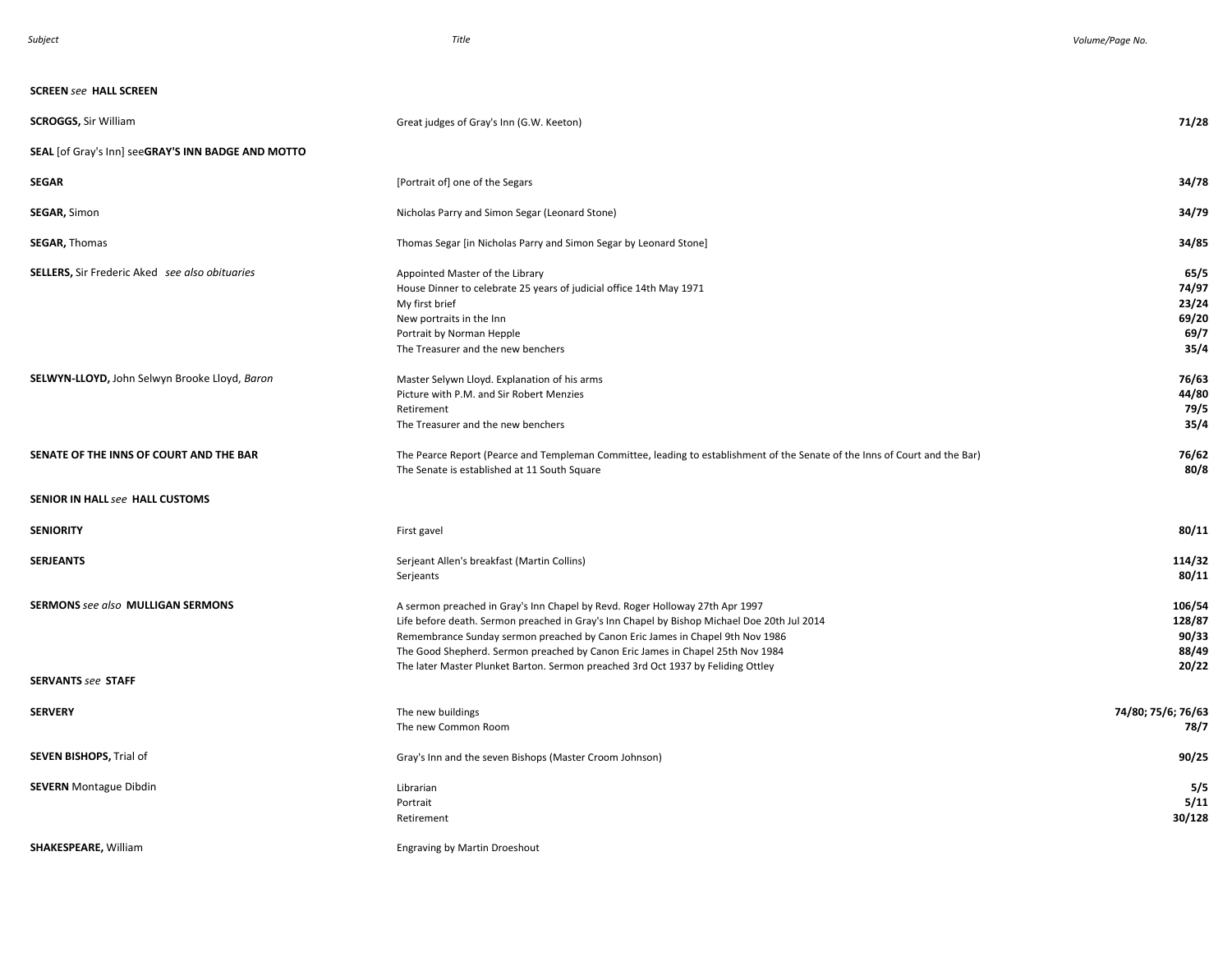|                                                          | Did Shakespeare write Bacon? (L. Jules Singer)                                                                           | 32/98        |
|----------------------------------------------------------|--------------------------------------------------------------------------------------------------------------------------|--------------|
|                                                          | Menzies Q.C. gives Portia a new brief (rewrites Quality of Mercy speech from The Merchant of Venice) (Roland Barry)      | 32/135       |
|                                                          | Shakespeare and Gray's Inn (Prof O. Hood Phillips)                                                                       | 45/36        |
|                                                          | Shakespeare and Gray's Inn (S. Parnell Kerr)                                                                             | 72/107       |
|                                                          | Shakespeare and Gray's Inn (Sidney Campion)                                                                              | 32/99        |
|                                                          | The Prince and the poet. Summmary of the argument of Leslie Hotson's book 'Mr W.H.' on the identity of the 'fair friend' | 33/42        |
|                                                          | (William Hatcliffe, Prince of Purpoole (1587-8) and the 'Dark Lady' (Lucy Morgan) (Francis Cowper)                       | 60/111       |
| <b>SHANNON N.P.</b>                                      | Students of Gray's Inn: A record of brilliant achievement (1927-8). Includes portrait                                    | $3/32 - 3$   |
| <b>SHARKEY, Nick, Porter</b>                             | Retirement                                                                                                               | 94/7         |
|                                                          |                                                                                                                          | 105/19       |
| <b>SHARKEY, Sylvia, Head Waitress</b>                    | Luncheon in Hall. Editorial note                                                                                         |              |
|                                                          | Retirement                                                                                                               | 105/19       |
| <b>SHARPE, Sir Montague</b>                              | Master Sir Montague Sharpe                                                                                               | 12/6, 15/104 |
|                                                          | Portrait                                                                                                                 | 15/105       |
| SHAW, Bernard                                            | A Brave Judge (attempted assassination of Judge Bernard Shaw of Cyprus judiciary)                                        | 44/77        |
| <b>SHAWCROSS, Hartley Shawcross, Baron</b>               | House Dinner 12th Feb 1992                                                                                               | 95/38        |
|                                                          | Oldest incumbent of a publicly quoted company (aged 92)                                                                  | 101/19       |
|                                                          | Photograph                                                                                                               | 41/13;       |
|                                                          | Portrait by Bryan Organ hung in Library at Sussex University. Editorial note                                             | 90/6         |
|                                                          | Rivalry with David Maxwell Fyfe (Lord Kilmuir)                                                                           | 103/21       |
| <b>SHELLEY Percy Bysshe</b>                              | Mr Shelley visits Gray's Inn. Includes portrait                                                                          | 123/75       |
|                                                          | Random literary notes (C G L Dun Cann)                                                                                   | 4/30         |
| <b>SHOPS IN THE INN</b> see also GRAY'S INN COFFEE HOUSE | Welcome to Ye Olde Coffee Shoppee                                                                                        | 97/18        |
| <b>SIDNEY</b> Sir Philip see <b>SYDNEY</b> , Sir Philip  |                                                                                                                          |              |
| <b>SILBER, Sir Stephen Robert</b>                        | The Treasurer (Keith Lawrey). Includes small portrait photograph                                                         | 127/11       |
| SILENCE, Right of see RIGHT OF SILENCE                   |                                                                                                                          |              |
| <b>SILVER</b>                                            | A gift (silver fish slice inscribed to Stephen Gaslee in 1819)                                                           | 41/17        |
|                                                          | A thing of beauty 'Notable modern silver plate' presented by Sir Edward Maufe. With photo                                | 40/98        |
|                                                          | Candlesticks                                                                                                             | 109/14       |
|                                                          | Commemoration (silver dish to commemorate Harcourt Hughes)                                                               | 47/6         |
|                                                          | Gift from Kenya [of a silver tankard to commemorate re-opening of Hall]                                                  | 36/86        |
|                                                          | Personal gift [two silver tankards, made and donated by Amy Walter]                                                      | 35/5         |
|                                                          | Steeple cups from Gray's Inn exhibited in Toronto Jan 1957                                                               | 47/6         |
|                                                          | The history of Gray's Inn silver (Sir Leonard Stone)                                                                     | 31/27        |
|                                                          | The presentaton of the cup of 'Hippocras' Includes description and photograph of Standing Cups                           | 44/82        |
| <b>SILVER JUBILEE CELEBRATIONS</b>                       | Gray's Inn hosts tea parties for Holborn schoolchildren to celebrate the Silver Jubilee of George V and Queen Mary, 1935 | 108/26       |

**SILVERTONGUE,** Counsellor *see* **NOBLE, Richard**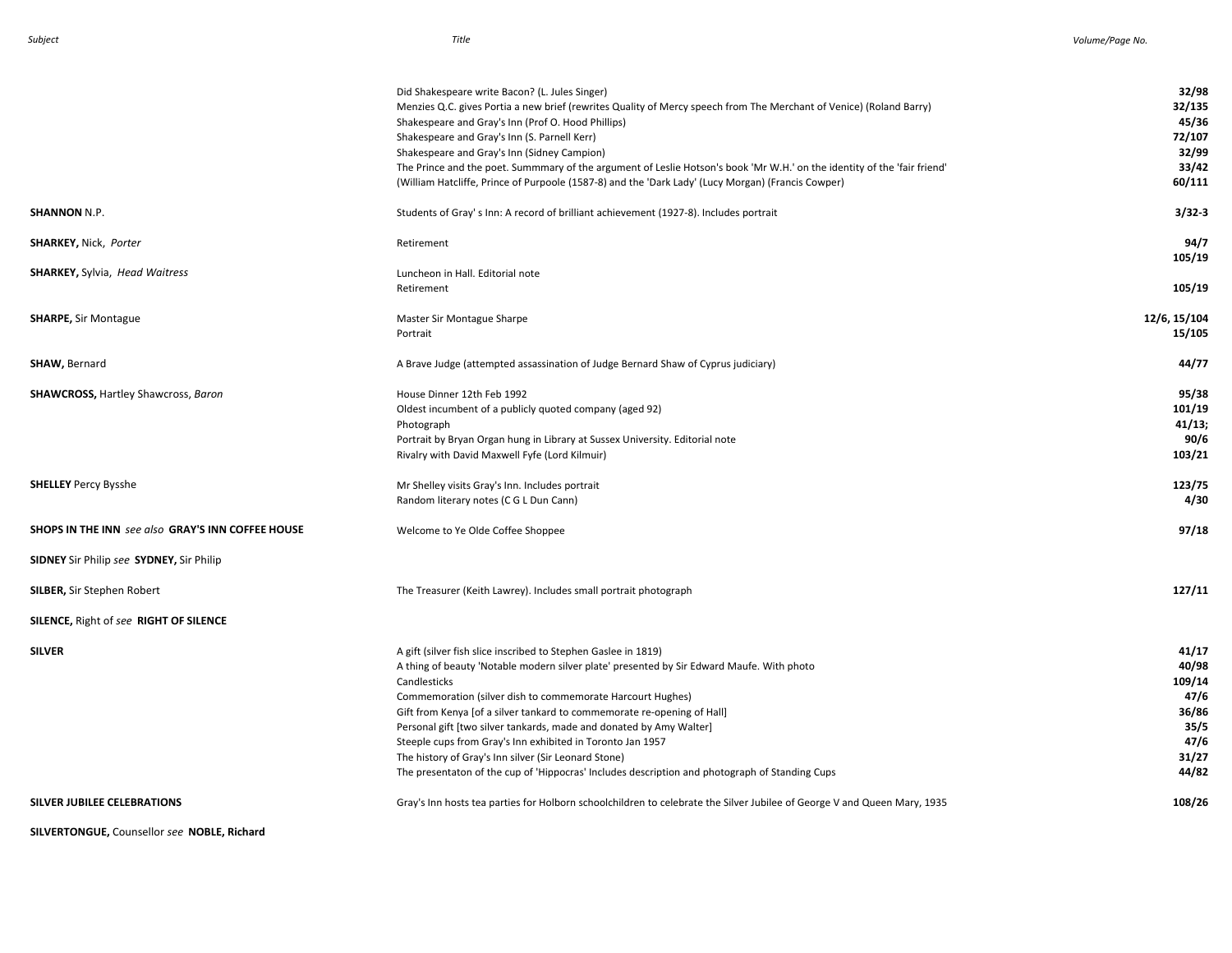| <b>SIMMONDS, Peter, Director of Finance</b>                                                           | Retirement                                                                                                                                     |                               |
|-------------------------------------------------------------------------------------------------------|------------------------------------------------------------------------------------------------------------------------------------------------|-------------------------------|
| SIMON OF GLAISDALE, Jocelyn Simon, Baron                                                              | From the Commons to the Bench (Ross Cranston). Includes portrait photograph                                                                    | 106/102<br>123/31             |
| SINGER, L.Jules                                                                                       | A grandfather at Gray's Inn (reminiscences of a career at the Bar)                                                                             | 27/59                         |
| <b>SINGAPORE</b>                                                                                      | Legal education and the practice of law in Malaysia and Singapore (Call Night speech by Richard Stone 23rd Jul 1992)                           | 96/28                         |
| SINGH, Preetam                                                                                        | Endows advocacy prize for students or pupils having English as a second language                                                               | 84/12                         |
| <b>SIR CHRISTOPHER HATTON (Public House)</b>                                                          | Editorial note                                                                                                                                 | 84/16                         |
| <b>SIR JOHN SOANE'S MUSEUM</b>                                                                        | In the village: Sir John Soane's Museum. (Lucinda Waites). With photograph                                                                     | 118/78                        |
| <b>SKIPWITH, Sir William</b>                                                                          | Sir William Skipworth (the first reader of Gray's Inn) by James Wellwood                                                                       | 50/107                        |
| <b>SKOOB BOOKS</b>                                                                                    | In the village - three bookshops (David Barnard)                                                                                               | 104/79                        |
| <b>SLEEMAN FAMILY</b><br>see also obituary of Colin Sleemman                                          | Photograph of Master Colin Sleeman with son Stuart and grandson Dominic at the latter's Call to the Bar 22nd Nov 2001                          | 115/72                        |
| SLYNN, Gordon Slynn, Baron<br>see also LORD SLYNN OF HADLEY EUROPEAN LAW FOUNDATION<br>and obituaries | Portrait and profile<br>The group portrait<br>The new Law Lords (Masters Slynn & Mustill)                                                      | $92/3 - 4$<br>106/16<br>95/11 |
| <b>SLYNN FOUNDATION SeeLORD SLYNN OF HADLEY EUROPEAN LAW FOUNDATION</b>                               |                                                                                                                                                |                               |
| <b>SMALL PENSION ROOM</b>                                                                             | Post war photograph<br>The Small Pension Room shields. With colour illustrations (Christopher Bedingfield)                                     | 38/112<br>102/34              |
| <b>SMART, Ernest, Housekeeper</b>                                                                     |                                                                                                                                                | 80/13; 85/8;87/16             |
| <b>SMITH, (William), Robing Room Attendant</b>                                                        | Mentioned in 'Delenda est Carthago' - account of the Blitz<br>Obituary                                                                         | 26/30<br>35/4                 |
| SMITH, John                                                                                           | The triple crown (John Smith 1657-1726. Held high judicial office in England, Scotland and Ireland)                                            | 43/47                         |
| <b>SMITH, W.G. Night Porter</b>                                                                       | Retires                                                                                                                                        | 71/11                         |
| <b>SMITHERS, Charles, labourer</b>                                                                    | Inn staff: Charles Smithers (labourer)                                                                                                         | 48/64                         |
| <b>SMOKING CONCERTS</b>                                                                               | The Smoking Concerts (Keith Lawrey)                                                                                                            | 116/35                        |
| <b>SMUTS, Jan Christiaan</b>                                                                          | Attends dinner at Gray's Inn 28th Mar 1917                                                                                                     | 117/28                        |
| SNYDER, Earl                                                                                          | Bequest to support Hall customs<br>Earl Snyder and the Dining customs. Institution of 'Snyder Seniors' (Keith Lawrey)<br><b>Snyder Seniors</b> | 87/10; 88/9<br>89/52<br>91/13 |

**SOCIETY OF OUR LADY OF GOOD COUNCIL** see **LEGAL AID**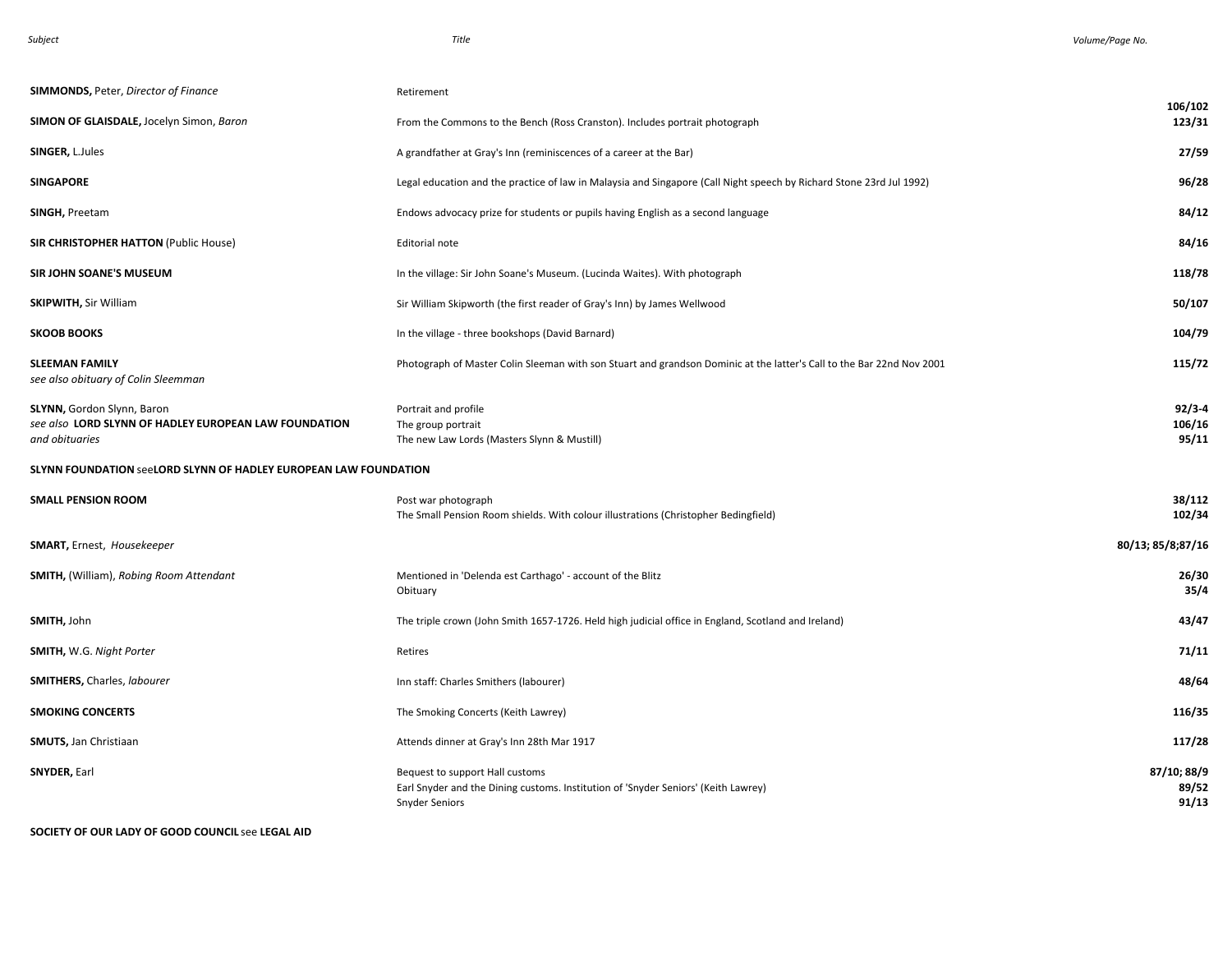| SOLICITOR-GENERAL                                       | House Dinner for Masters Sir Dingle Foot, Solicitor-General and Sir Elwyn Jones, Attorney-General, 20th March 1965                                                                                                                                                                                                                                                                                                                                                                      | 62/109                                                                                             |
|---------------------------------------------------------|-----------------------------------------------------------------------------------------------------------------------------------------------------------------------------------------------------------------------------------------------------------------------------------------------------------------------------------------------------------------------------------------------------------------------------------------------------------------------------------------|----------------------------------------------------------------------------------------------------|
| <b>SOLICITORS</b>                                       | A firm's bicentenary (Taylor & Humbert)<br>Bar wars - a solicitor's perspective (Stephen Baister)<br>Solicitors of Gray's Inn                                                                                                                                                                                                                                                                                                                                                           | 86/58<br>101/45<br>83/55; 84/60; 85/36                                                             |
| SOMERSET, Sarah, Duchess of 1631-1682                   | Gray's Inn biographies [links to Gray's Inn] (John Allpress)                                                                                                                                                                                                                                                                                                                                                                                                                            | 82/59                                                                                              |
| <b>SOULIOTOU, Stella</b>                                | First Minister of Justice of Cyprus and member of Gray's Inn                                                                                                                                                                                                                                                                                                                                                                                                                            | 52/77                                                                                              |
| <b>SOUTH AFRICA, Links</b>                              | Jan Smuts attends dinner at Gray's Inn 28th Mar 1917                                                                                                                                                                                                                                                                                                                                                                                                                                    | 117/28                                                                                             |
| <b>SOUTH SQUARE</b>                                     | Gray's Inn -South Square East aspect. C19 picture<br>Gray's Inn - South Square- South aspect (C19 picture)<br>No.1 South Square<br>South Square in 1891 (Drawing)<br>South Square in 1939 (Photograph)<br>The cloisters between South Square and Field Court c 1900 (drawing)<br>The Squares<br>Traddles at 2 South Square (description of life in Traddles' attic from David Copperfield)<br>View from South Square (drawing by Jacqueline Geldart)<br>Watercolour by F.Pattison, 1891 | 25/15<br>25/20<br>84/8; 85/5<br>84/8<br>64/85<br>62/89;72/83<br>26/13<br>106/23<br>78/41<br>107/40 |
| <b>SOUTH WINDOW see WINDOWS</b>                         |                                                                                                                                                                                                                                                                                                                                                                                                                                                                                         |                                                                                                    |
| <b>SOUTHGATE, Thomas</b>                                | Thomas Southgate Q.C.                                                                                                                                                                                                                                                                                                                                                                                                                                                                   | 93/65                                                                                              |
| SOUTHAMPTON, Henry Wriothesley, 3rd Earl of             | A Group of Elizabethan portraits (Sir D.P. Barton)                                                                                                                                                                                                                                                                                                                                                                                                                                      | 2/21                                                                                               |
| <b>SOUTHGATE, Thomas</b>                                | Four old Benchers                                                                                                                                                                                                                                                                                                                                                                                                                                                                       | 89/50                                                                                              |
| <b>SOUTHWORTH, Jean May see also obituaries</b>         | Graya profile                                                                                                                                                                                                                                                                                                                                                                                                                                                                           | 98/8                                                                                               |
| <b>SOVEREIGNTY</b>                                      | A threat to the sovereignty of courts and Parliament (John Hendy)                                                                                                                                                                                                                                                                                                                                                                                                                       | 128/52                                                                                             |
| <b>SPANISH ARMADA</b>                                   | Gray's Inn and the Spanish Armada<br>The conqueror of the Armada - A Fellow for sixty years (Christopher Bedingfield)                                                                                                                                                                                                                                                                                                                                                                   | 65/23<br>92/31                                                                                     |
| <b>SPARROW, (Albert) Charles</b><br>see also obituaries | Democracy at work. First elected Vice-Treasuer, 1993<br>The Graya profile - The Treasurer, Master Sparrow (Charles Christian). Includes photographs                                                                                                                                                                                                                                                                                                                                     | 97/14<br>99/9                                                                                      |
| <b>SPENCER, Sir Derek</b>                               | Hello, I must be going. (Master Spencer's parliamentary seat threatened by bounday changes)                                                                                                                                                                                                                                                                                                                                                                                             | 99/18                                                                                              |
| <b>SPILSBURY, Sir Bernard</b>                           | Tenant 1 Verulam Buildings                                                                                                                                                                                                                                                                                                                                                                                                                                                              | 103/20                                                                                             |
| SPRUCE, Jillian                                         | Two Gray's Inn navigators                                                                                                                                                                                                                                                                                                                                                                                                                                                               | 65/29                                                                                              |
| <b>SRI LANKA</b>                                        | Sri Lanka<br>Master Pathmanathan Ramanathan visits the Inn, 1995                                                                                                                                                                                                                                                                                                                                                                                                                        | 84/40<br>102/19                                                                                    |
| STAFF see also LAUNDRESSES; ORGANISTS; PREACHERS        | Individual staff, appointments, retirements, mentions, portraits                                                                                                                                                                                                                                                                                                                                                                                                                        | 5/5,11; 12/7;18/25; 19/36                                                                          |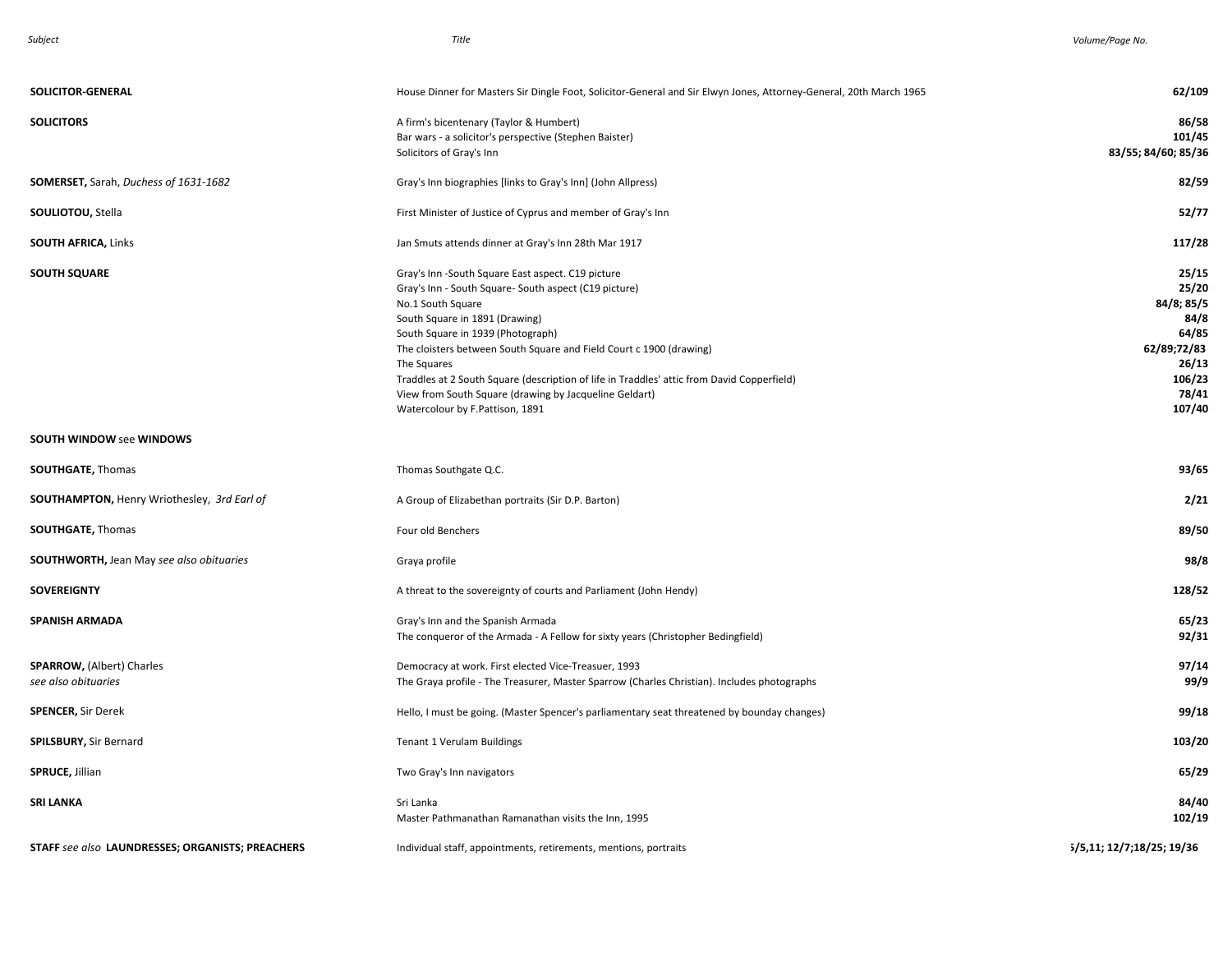|                                                     | The staff<br>The staff of Gray's Inn<br>'They also serve'                                                                                                                                                                                                                                                                                    | 26/10-11,30;28/7,12; 30/128; 34/7,74,<br>79-93; 98;35/42; 37/13; 38/94, 98;39/13;<br>44/78; 46/73, 116; 48/63-4; 52/78;<br>54/80;96;117;65/9; 66/77; 68/87;<br>70/77,80, 129; 71/11; 72/133; 73/6; 75/9; 76/63, 69<br>77/139; 79/14-15,76; 80/6-7; 80/13; 85/6<br>81/6;83/8,12; 85/6,7,8; 86/6,7,8,9,10,54<br>86/55,59; 87/13,14,16,17,20,63; 88/16-19,61; 89/15,56<br>90/12,54; 92/8,9,13,78; 93/5,14,70; 94/7,53,82<br>94/71; 97/62; 98/30; 102/23-4,91; 114/11<br>115/14; 126/32<br>48/64<br>34/98<br>25/8 |
|-----------------------------------------------------|----------------------------------------------------------------------------------------------------------------------------------------------------------------------------------------------------------------------------------------------------------------------------------------------------------------------------------------------|---------------------------------------------------------------------------------------------------------------------------------------------------------------------------------------------------------------------------------------------------------------------------------------------------------------------------------------------------------------------------------------------------------------------------------------------------------------------------------------------------------------|
| <b>STAINED GLASS</b> see also WINDOWS               | Chest of stained glass discovered, Summer 1983. Includes photograph of a panel.<br>That glass. Editorial note. Includes photograph of panel showing St Anne and the Bless ed Virgin Mary                                                                                                                                                     | 87/14<br>88/10                                                                                                                                                                                                                                                                                                                                                                                                                                                                                                |
| STANCLIFFE, Michael Preacher                        | The Very Reverend Michael Stancliffe (Preacher 1954-1957. Died March 1987)                                                                                                                                                                                                                                                                   | 91/10                                                                                                                                                                                                                                                                                                                                                                                                                                                                                                         |
| <b>STANLEY seeDERBY</b>                             |                                                                                                                                                                                                                                                                                                                                              |                                                                                                                                                                                                                                                                                                                                                                                                                                                                                                               |
| <b>STANTON, Arthur Henry</b>                        | Father Stanton of St Alban's Holborn (Christopher Butcher). Includes photographs                                                                                                                                                                                                                                                             | 126/75                                                                                                                                                                                                                                                                                                                                                                                                                                                                                                        |
| STAPLE INN see also BARNARD'S INN; INNS OF CHANCERY | Allied Inns of Chancery (Rizwan Majid)<br>Master Sparrow invited to be Reader (1998)<br>Professional integrity. Reading given at Staple Inn by Master Michael Hart. 4th Jun 2003<br>Staple Inn.<br>Staple Inn, Holborn, colour drawing<br>Staple Inn. Pictures, History (Francis Cowper); Re-opening (Hartley Shawcross)<br>The former times | 117/33<br>107/14<br>117/36<br>88/102<br>108/21<br>42/108-15<br>64/89                                                                                                                                                                                                                                                                                                                                                                                                                                          |
| <b>STATUTE OF SEWERS</b>                            | A Reader of Gray's Inn [Robert Callis](Ivor Bowen)                                                                                                                                                                                                                                                                                           | 3/28                                                                                                                                                                                                                                                                                                                                                                                                                                                                                                          |
| STATUTORY INTERPRETATION                            | The netnintio of Parliament. Statutory interpretation by reference to parliamentary intention (Alex Carlile)                                                                                                                                                                                                                                 | 98/5                                                                                                                                                                                                                                                                                                                                                                                                                                                                                                          |
| <b>STEEN, Anthony</b>                               | The old and the young (Anthony Steen sets up Task Force 1964 scheme of visit by young people to the old and lonely)                                                                                                                                                                                                                          | 60/78; 61/7                                                                                                                                                                                                                                                                                                                                                                                                                                                                                                   |
| <b>STEEPLE CUPS</b>                                 | Steeple cups from Gray's Inn exhibited in Toronto Jan 1957                                                                                                                                                                                                                                                                                   | 47/6                                                                                                                                                                                                                                                                                                                                                                                                                                                                                                          |
| STEIN, Herbert Katzen                               | Fifitieth anniversary of admission                                                                                                                                                                                                                                                                                                           | 55/6                                                                                                                                                                                                                                                                                                                                                                                                                                                                                                          |
| STEPHENS, Archibald John                            | Four old benchers                                                                                                                                                                                                                                                                                                                            | 83/50                                                                                                                                                                                                                                                                                                                                                                                                                                                                                                         |
| STEPHENSON, Geraldine                               | Geraldine Stephenson (choreographer for 1956 performance of Gesta Grayorum). With photograph                                                                                                                                                                                                                                                 | 44/supp. 181                                                                                                                                                                                                                                                                                                                                                                                                                                                                                                  |
| STEVENS, (Mary) Robina                              | Robina Stevens (death and subscription for silver tankard in honour of)<br>Robina Stevens Diary extracts with portrait                                                                                                                                                                                                                       | 33/11, 14<br>89/39-43                                                                                                                                                                                                                                                                                                                                                                                                                                                                                         |
| <b>STEVENS, Stuart</b>                              | First English barrister to appear before Supreme Court of Greece                                                                                                                                                                                                                                                                             | 99/18                                                                                                                                                                                                                                                                                                                                                                                                                                                                                                         |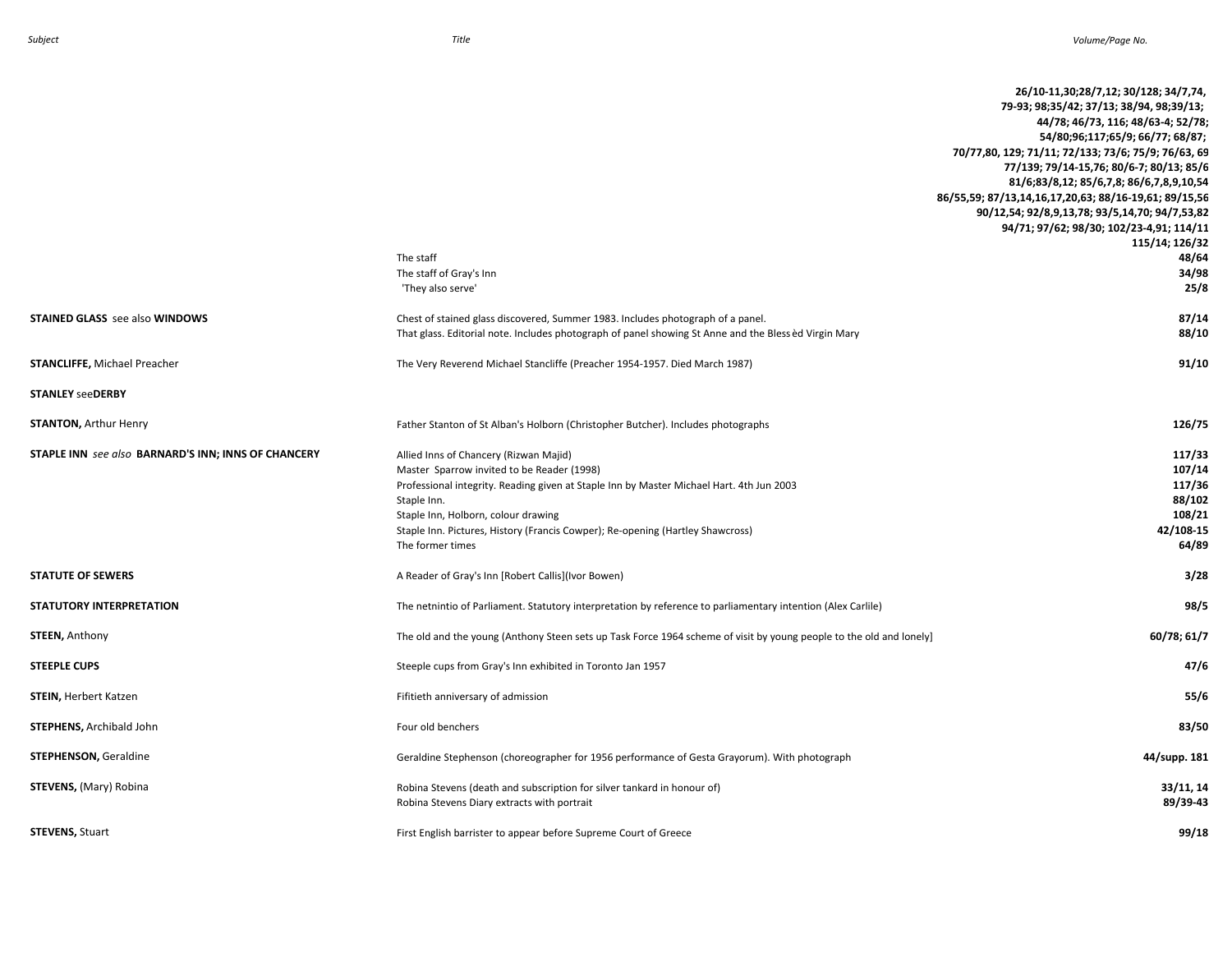| STIPENDIARY MAGISTRATES                             | First women (Penelope Hewitt and Jane Hayward)                                                                                                                                                                                                                                          | 96/23                          |
|-----------------------------------------------------|-----------------------------------------------------------------------------------------------------------------------------------------------------------------------------------------------------------------------------------------------------------------------------------------|--------------------------------|
| <b>STOCKDALE, Frank Alleyne</b>                     | Master of the Walks                                                                                                                                                                                                                                                                     | 76/64                          |
| <b>STONE, Georgiana</b>                             | Funeral                                                                                                                                                                                                                                                                                 | 59/47                          |
| <b>STONE, Sir (John)Leonard see also obituaries</b> | Appointed Master of the Walks<br>Introduces moot tie<br>Portrait                                                                                                                                                                                                                        | 63/4<br>65/41<br>43/11         |
| <b>STONE, Richard</b>                               | Moves out of the Inn<br>The Treasurer, Master Stone - A Gray's Man from birth. Includes colour picture                                                                                                                                                                                  | 109/15<br>95/7                 |
| <b>STOVE</b>                                        | Henekeys<br>The former annexe (Henekeys/Cittie of Yorke)<br>The old stove from Gray's Inn Hall 1815-1897 (drawing)                                                                                                                                                                      | 84/15; 117/8<br>87/9<br>30/102 |
| <b>STREET LIGHTING</b>                              | New lamps for old (Holborn BC installs flourescent street lighting in 1955)                                                                                                                                                                                                             | 42/148                         |
| <b>STREETEN, Francis Towers</b>                     | Four old benchers                                                                                                                                                                                                                                                                       | 83/49                          |
| <b>STUART-SMITH, Sir Murray</b>                     | The Treasurer. Profile with colour photograph                                                                                                                                                                                                                                           | 107/5                          |
| <b>STUARTS</b>                                      | Some Elizabethan and early Stuart Gray's Inn lawyers and their wives. Address in Hall by Wilfred Prest 19th Nov 1985                                                                                                                                                                    | 89/17                          |
| STUDENTS' ADVISORY OFFICER                          | Appointment of James Wellwood                                                                                                                                                                                                                                                           | 55/8                           |
| <b>STUDENTS' WELFARE OFFICER</b>                    | John Lee                                                                                                                                                                                                                                                                                | 70/85                          |
| <b>STURGESS, H.Artur.C. Middle Temple Librarian</b> | Congratulations [on award of M.V.O.} Worked in Gray's Inn Library 1903-1909                                                                                                                                                                                                             | 31/5                           |
| <b>SUFFOLK, Charles Brandon, 1st Duke</b>           | Brandon - one of us? (Refutation of Fletcher's identification of Brandon's arms in 'Brandon Doorway, by Christopher Bedingfield)                                                                                                                                                        | 96/31                          |
| <b>SUFFOLK, Dukes of</b>                            | Gray's Inn in the times of Henry VII and Henry VIII (Sir D.P. Barton)                                                                                                                                                                                                                   | 1/6,7                          |
| <b>SUN YAT SEN</b>                                  | Plaque unveiled 5th May 1946                                                                                                                                                                                                                                                            | 26/12; 108/38                  |
| <b>SUNDIAL</b> (Gray's Inn Square)                  | Focal point<br>The new sundial (1995) Colour photograph at p.23                                                                                                                                                                                                                         | 65/6<br>101/24                 |
| <b>SUNDIAL (Pocket) see POCKET SUN DIAL</b>         |                                                                                                                                                                                                                                                                                         |                                |
| <b>SUPPOSES</b>                                     | Supposes with coincidences: 'Read not dead' from the Globe Theatre 3rd Nov 2013                                                                                                                                                                                                         | 127/111                        |
| <b>SUPREME COURT</b>                                | Opinion: The final Court of Appeal (Robert Stevens)<br>Parliament and the Supreme Court. 7th Birkenhead Lecture, given by Master Lord Hope of Craighead 13th Oct 2014 (abridged)<br>The creation of the Supreme Court: was it worth it? Barnard's Inn Reading by Lord Hope of Craighead | 116/18<br>128/61<br>124/72     |
| SUTER, Fred, Head Porter see also obituaries        | Portrait<br>Letter from D.S. Thompson                                                                                                                                                                                                                                                   | 70/77<br>102/91                |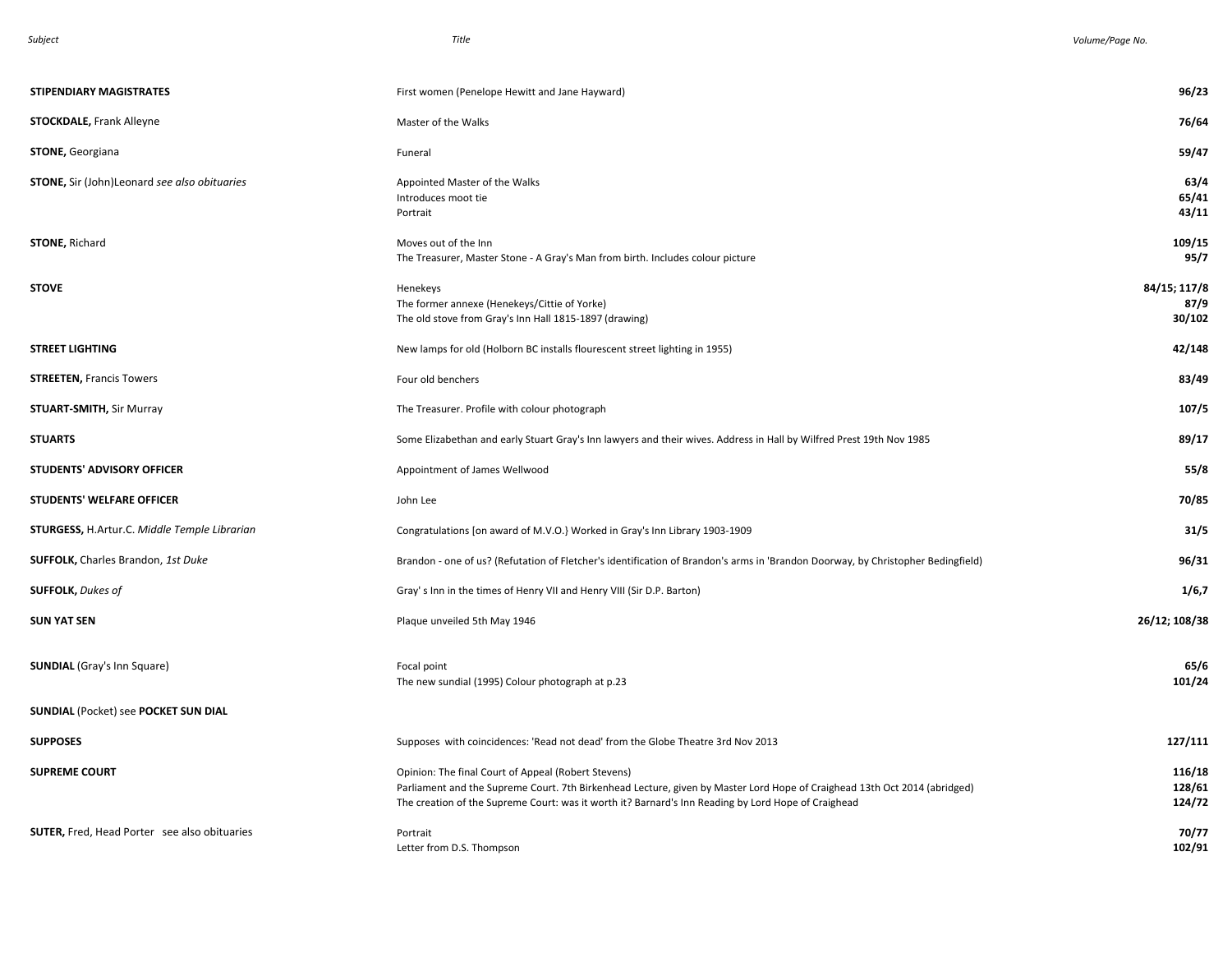|                                                                                               | Retirement                                                                                                                                                                                                                                                                                                                                                                          | 70/80                                                       |
|-----------------------------------------------------------------------------------------------|-------------------------------------------------------------------------------------------------------------------------------------------------------------------------------------------------------------------------------------------------------------------------------------------------------------------------------------------------------------------------------------|-------------------------------------------------------------|
| <b>SUTTON'S HOSPITAL</b>                                                                      | In the village: Sutton's Hospital in Charterhouse (Anthony Butcher)                                                                                                                                                                                                                                                                                                                 | 113/24                                                      |
| <b>SWABEY, Maurice Charles Merttins</b>                                                       | An old Bencher                                                                                                                                                                                                                                                                                                                                                                      | 87/52                                                       |
| <b>SWAMINADAHAN, Subharama</b>                                                                | Crossing the Bar                                                                                                                                                                                                                                                                                                                                                                    | 85/10                                                       |
| <b>SWEDISH MEMBER</b>                                                                         | Baltic barrister (Ulf Holmbäck)                                                                                                                                                                                                                                                                                                                                                     | 100/11                                                      |
| <b>SYDNEY, Sir Philip</b>                                                                     | A Group of Elizabethan portraits (Sir D.P. Barton)<br>Famous Grayans of former times. No.1 Sir Philip Sidney [1554-1586] (E H Butcher)<br>Inns of Court Officers Training Corps: Sir Philip Sidney, an early member<br>Philip Sidney: Graian (S.Parnell Kerr)<br>Portrait<br>Sir Philip Sidney. Memorial unveiled in crypt of St Paul's Cathedral 17th April 1985. Includes picture | 2/19<br>8/19<br>8/24<br>42/48<br>8/25, 42/47; 84/9<br>88/21 |
| <b>TARTUFFE</b>                                                                               | Miles Malleson's adaptation performed in Hall 18th-21st Dec 1962                                                                                                                                                                                                                                                                                                                    | 57/35                                                       |
| TATE, William, Head Gardener                                                                  | The Walks                                                                                                                                                                                                                                                                                                                                                                           | 28/7                                                        |
| <b>TATHAM, John Lawrence</b>                                                                  | Four old Benchers                                                                                                                                                                                                                                                                                                                                                                   | 89/51                                                       |
| TATUM, Constance, Under Treasurer's Secretary 1943-1947                                       | Sends pictures of temporary library and opening ceremony 1946                                                                                                                                                                                                                                                                                                                       | 103/30-1                                                    |
| <b>TAXATION</b>                                                                               | Tax relief and retirement pensions (H.O.Thorp)                                                                                                                                                                                                                                                                                                                                      | 46/104                                                      |
| TAYLOR, Peter Murray Taylor, Baron                                                            | The Taylor Music Therapy Project (Andrew Singer)                                                                                                                                                                                                                                                                                                                                    | 109/42                                                      |
| <b>TAYLOR &amp; HUMBERT (Solicitors)</b>                                                      | A firm's bicentenary.                                                                                                                                                                                                                                                                                                                                                               | 86/58                                                       |
| <b>TAYLOR MUSIC THERAPY PROJECT</b>                                                           | The Taylor Music Therapy Project (Andrew Singer)                                                                                                                                                                                                                                                                                                                                    | 109/42                                                      |
| <b>TEA CADDY</b>                                                                              | An echo from Field Court (Presentation of tea caddy once owned by Sam Denton, attorney, admitted 1792)                                                                                                                                                                                                                                                                              | 16/148                                                      |
| TECHNOLOGY see LEGAL TECHNOLOGY; WEBSITES                                                     |                                                                                                                                                                                                                                                                                                                                                                                     |                                                             |
| <b>TENANTS</b> small selection of notable Inn tenants (mainly non-members) entered under name |                                                                                                                                                                                                                                                                                                                                                                                     |                                                             |
| TERRELL, Edward see also obituaries                                                           | Appointed Recorder of Newbury 17th May 1935. Youngest Recorder in England<br>Jubilee Dinner for the Recorder of Newbury                                                                                                                                                                                                                                                             | 17/213<br>52/102                                            |
| <b>TERRORISM</b>                                                                              | Alan Beaven (Gray's Inn barrister) killed when plane hijacked by terrorists 11th Sept 2001<br>Terrorism: Cold War or bad law? Barnard's Inn Reading by Master Carlile. 26th Jun 2008                                                                                                                                                                                                | 114/8<br>122/41                                             |
| TERRY, Oswald, Under Treasurer                                                                | Appointment as Under Treasurer<br>House Dinner to mark retirement. 24th Jul 1976<br>Memorial service                                                                                                                                                                                                                                                                                | 26/10<br>80/55<br>87/33                                     |
| <b>TERRY, Simon Bryant</b>                                                                    | Born 9th Oct 1952 to Oswald and Cynthia Terry                                                                                                                                                                                                                                                                                                                                       | 36/86                                                       |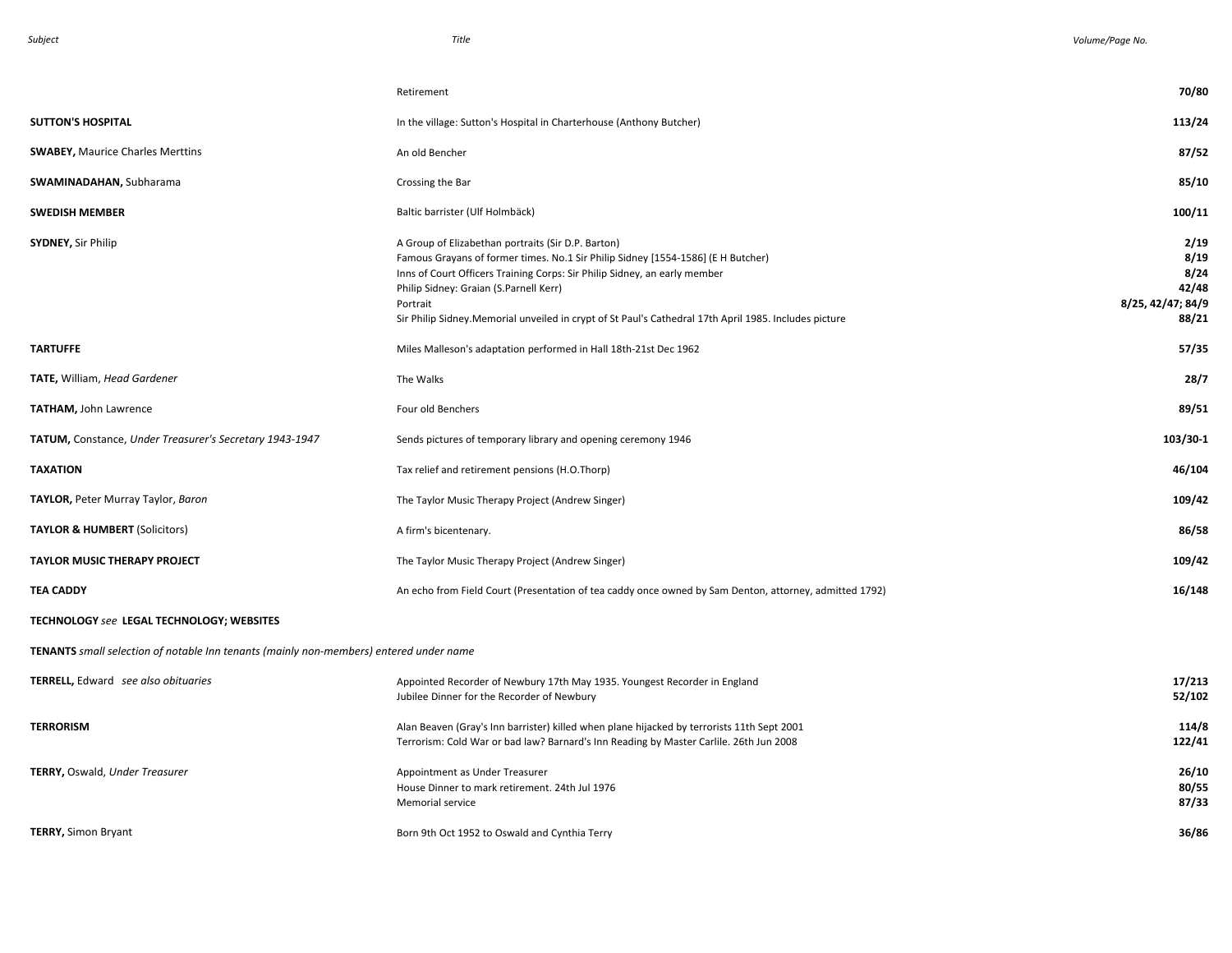| <b>THAMES BANK HOUSE</b>                                       | Thames Bank House, Mortlake, once owned by Sir James Eyre. For sale 1987                                                                                                                                                                                                                                                                                                                                                                                                        | 91/17                                 |
|----------------------------------------------------------------|---------------------------------------------------------------------------------------------------------------------------------------------------------------------------------------------------------------------------------------------------------------------------------------------------------------------------------------------------------------------------------------------------------------------------------------------------------------------------------|---------------------------------------|
| <b>THANKERTON</b> William Watson, Baron                        | My first brief                                                                                                                                                                                                                                                                                                                                                                                                                                                                  | 11/15                                 |
| <b>THATCHER, Margaret Hilda Thatcher, Baroness</b>             | Dined at Gray's Inn July 1983 and 5th Nov 1987 (Hon. Bencher 1983)                                                                                                                                                                                                                                                                                                                                                                                                              | 91/30; 11732                          |
| <b>THEOBALD'S ROAD</b>                                         | Theobald's Road                                                                                                                                                                                                                                                                                                                                                                                                                                                                 | 57/38                                 |
| THIS LIFE                                                      | Filmed in the Inn                                                                                                                                                                                                                                                                                                                                                                                                                                                               | 108/8                                 |
| THOM, Theresa, Librarian                                       | Appointment                                                                                                                                                                                                                                                                                                                                                                                                                                                                     | 87/13,63                              |
| <b>THOMAS, Jeffrey</b>                                         | Memorial service 1989                                                                                                                                                                                                                                                                                                                                                                                                                                                           | 93/49                                 |
| <b>THOMAS, Sir John Meurig</b>                                 | And in his spare time (Editorial note on Sir John Meurig Thomas, Master of Peterhouse, Cambridge and Honorary Bencher)                                                                                                                                                                                                                                                                                                                                                          | 100/13                                |
| <b>THOMAS OF CWMGIEDD</b> (Roger) John Laugharne Thomas, Baron | Address given by Master Maurice Kay, at the House Dinner for Master John Thomas on his appointment as LCJ 30th Oct 2013<br>A new portrait (by Nick Lord). Includes photograph of Master Thomas and artist, with the portrait, at its unveliing 18th Dec 2014<br>Master John Thomas: good news for our Welsh members. Master Thomas's support for decentralisation of Bar<br>Master John Thomas giving the Gray's Inn Reading in Barnard's Inn Hall on 11th May 1999. Photograph | 127/101<br>128/103<br>125/7<br>110/14 |
| <b>THOMAS AND SALLY (Opera)</b>                                | Perfomed in Hall 23rd Oct 2003                                                                                                                                                                                                                                                                                                                                                                                                                                                  | 117/93                                |
| <b>THOMAS MORE SOCIETY</b>                                     | Dinner 31st May 1957                                                                                                                                                                                                                                                                                                                                                                                                                                                            | 46/72                                 |
| <b>THOMPSON, Sydney, Housekeeper</b>                           | New House Keeper                                                                                                                                                                                                                                                                                                                                                                                                                                                                | 44/78                                 |
| <b>THOMSON v INNER TEMPLE</b>                                  | Judgment of Master Stephen Terrell                                                                                                                                                                                                                                                                                                                                                                                                                                              | 87/41                                 |
| THOMPSON, Amy & Sid, Inn staff                                 | Letter from D.S. Thompson                                                                                                                                                                                                                                                                                                                                                                                                                                                       | 102/91                                |
| <b>THRESHER &amp; GLENNY</b>                                   | At the sign of the peacock                                                                                                                                                                                                                                                                                                                                                                                                                                                      | 99/27                                 |
| TIBBY, Cat                                                     | Tibby dies (1967)                                                                                                                                                                                                                                                                                                                                                                                                                                                               | 66/84                                 |
| <b>TICHBORNE TRIAL</b>                                         | The Kenealy scandal (Sir Malcom Hilbery)                                                                                                                                                                                                                                                                                                                                                                                                                                        | 62/125                                |
| TIES see GRAY'S INN TIES                                       |                                                                                                                                                                                                                                                                                                                                                                                                                                                                                 |                                       |
| <b>TIMES</b>                                                   | A visit to The Times                                                                                                                                                                                                                                                                                                                                                                                                                                                            | 40/96                                 |
| <b>TOASTS AND TOASTING</b>                                     | Forms of address for male and female members of Hall (letter from Alec Samuels)<br>Loyal toasts (Second loyal toast from 1948)<br>Some customs of Gray's Inn Hall (Toasting within the mess and toasting other messes)<br>'The pious, glorious and immortal memory of Good Queen Bess'                                                                                                                                                                                          | 86/53<br>27/17<br>27/26<br>2/27,6/15  |
| <b>TOPCLIFFE, Richard</b>                                      | The hunter and the hunted (Richard Topcliffe and Henry Walpole) (Christopher Devlin)                                                                                                                                                                                                                                                                                                                                                                                            | 55/23                                 |
| <b>TOPOLSKI, Felix</b>                                         | Artist at a moot [Hilary 1961]                                                                                                                                                                                                                                                                                                                                                                                                                                                  | 53/9                                  |
| <b>TOSCA</b>                                                   | Performed at the Inn 29th July 1998                                                                                                                                                                                                                                                                                                                                                                                                                                             | 107/15                                |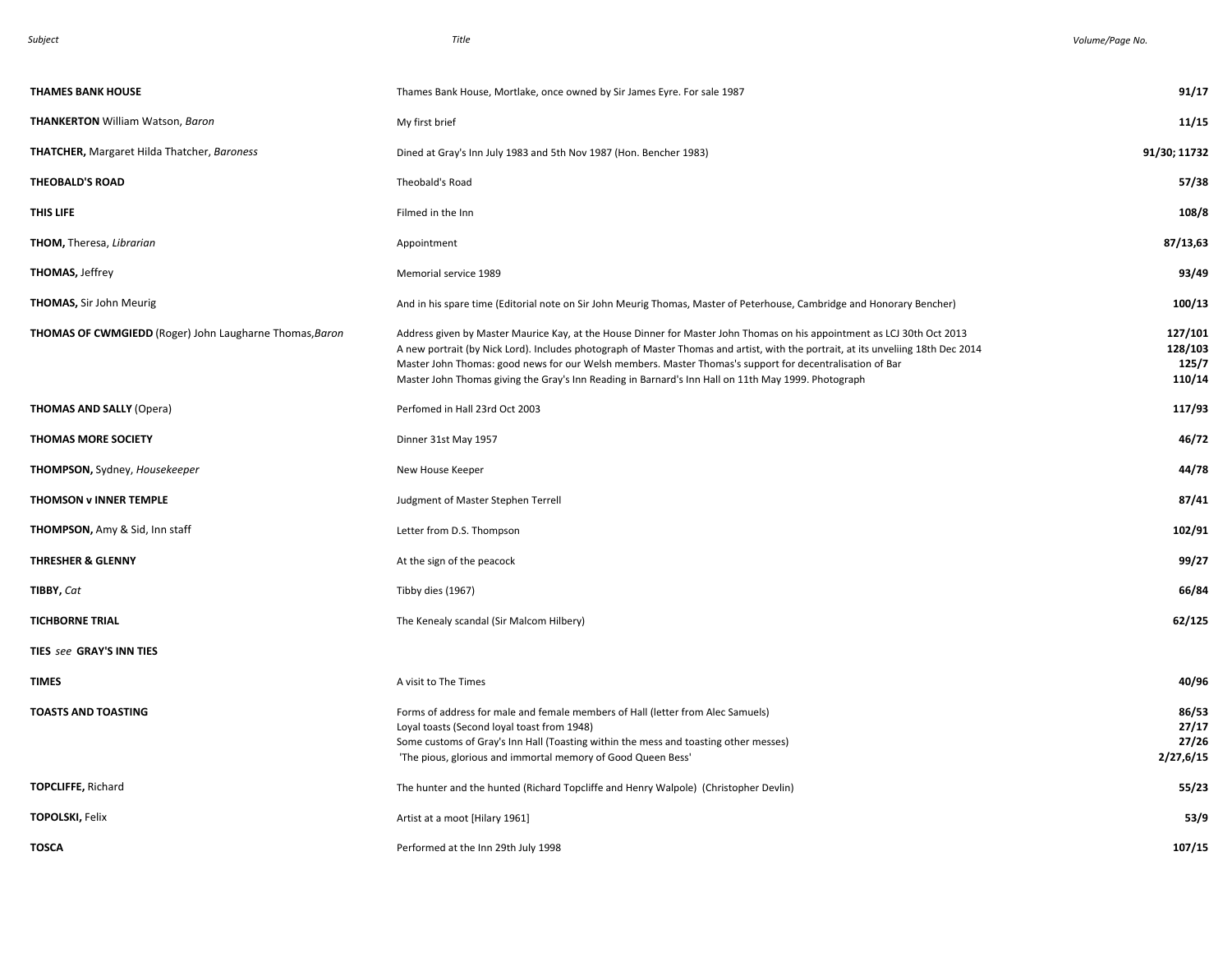| <b>TORMEY, Jean, Head Waitress</b>                                                    | Retirement                                                                                                                                                                                                                                                                                                                                                               | 126/32                          |
|---------------------------------------------------------------------------------------|--------------------------------------------------------------------------------------------------------------------------------------------------------------------------------------------------------------------------------------------------------------------------------------------------------------------------------------------------------------------------|---------------------------------|
| <b>TOURS</b> see VISITS                                                               |                                                                                                                                                                                                                                                                                                                                                                          |                                 |
| TOURVILLE, Henry Perrau de see DE TOURVILLE, Henry Perrau                             |                                                                                                                                                                                                                                                                                                                                                                          |                                 |
| <b>TOWER OF LONDON</b>                                                                | Gray's Inn and the Tower                                                                                                                                                                                                                                                                                                                                                 | 82/49                           |
| TRANSATLANTIC TRADE AND INVESTMENT PARTNERSHIP                                        | A threat to the sovereignty of courts and Parliament (John Hendy)                                                                                                                                                                                                                                                                                                        | 128/52                          |
| <b>TRANSPLANTS</b>                                                                    | A legal look at transplants (Lord Justice Edmund-Davies)                                                                                                                                                                                                                                                                                                                 | 70/89                           |
| <b>TREASURE TROVE</b>                                                                 | What, in my back yard? Master Sparrow writes to TheTimes arguing need for reform of law of treasure trove                                                                                                                                                                                                                                                                | 99/22                           |
| <b>TREASURERS' SHIELDS</b>                                                            | Escutcheoned in Gray's Inn Hall (Poem by Hedley Lucas)<br>The heraldry of Gray's Inn (L.G.Pine)                                                                                                                                                                                                                                                                          | 58/123<br>50/99                 |
| <b>TREDGOLD, Sir Robert</b>                                                           | Picture of Sir Robert Tredgold signing oath as Chief Justice of Federation of Rhodesia and Nyasaland                                                                                                                                                                                                                                                                     | 42/15                           |
| TRIAL BY ORDEAL                                                                       | Operetta performed in Hall Easter 1980                                                                                                                                                                                                                                                                                                                                   | 84/44                           |
| TRINIDAD, Visit see VISITS                                                            |                                                                                                                                                                                                                                                                                                                                                                          |                                 |
| <b>TRINDAD AND TOBAGO, Chief Justice</b>                                              | Michael de la Bastide lunches at the Inn                                                                                                                                                                                                                                                                                                                                 | 102/19                          |
| <b>TROLLOPE, Anthony</b>                                                              | Trollope and the Inns of Court. Edited version of talk at AGIS Dinner 12th Mar 1993                                                                                                                                                                                                                                                                                      | 98/34                           |
| <b>TROLLOP &amp; COLLS, contractors</b><br>see also various articles under REBUILDING | Gray's Inn and its contractor (F.T. West)<br>Salute to [Graya] advertisers                                                                                                                                                                                                                                                                                               | 48/77<br>37/71                  |
| <b>TROUBLE, Cat</b>                                                                   | Distinguished guests<br>Harry Ivey and Trouble [Photograph]                                                                                                                                                                                                                                                                                                              | 30/118<br>35/42                 |
| TTIP see TRANSATLANTIC TRADE AND INVESTMENT PARTNERSHIP                               |                                                                                                                                                                                                                                                                                                                                                                          |                                 |
| IUCK, Kapnaei                                                                         | Goodbye to Parliament                                                                                                                                                                                                                                                                                                                                                    | 83/14                           |
| <b>TUDORS</b>                                                                         | English law in the Renaisssance period. Historical Society talk in Hall 17th Nov 1981 (J.H. Baker)<br>Gray's Inn in the times of Henry VII and Henry VIII (Sir D.P. Barton)<br>Gray's Inn under the Plantagenets and the Tudors (Sir D P Barton)<br>Some Elizabethan and early Stuart Gray's Inn lawyers and their wives. Address in Hall by Wilfred Prest 19th Nov 1985 | 85/23<br>1/5<br>15/107<br>89/17 |
| TULL, Jethro                                                                          | Admitted 1693; Called 1699<br>Who was Jethro Tull? (S.Parnell Kerr)                                                                                                                                                                                                                                                                                                      | 103/20<br>43/31                 |
| <b>TUMBRIDGE, R, Works Department</b>                                                 | Retirement and death                                                                                                                                                                                                                                                                                                                                                     | 87/17; 88/19                    |
| <b>TUNISIA</b>                                                                        | Tunisia (Charmian Martin)                                                                                                                                                                                                                                                                                                                                                | 70/101                          |

**TUTOR,** appointment of *see* **GRAY'S INN TUTOR**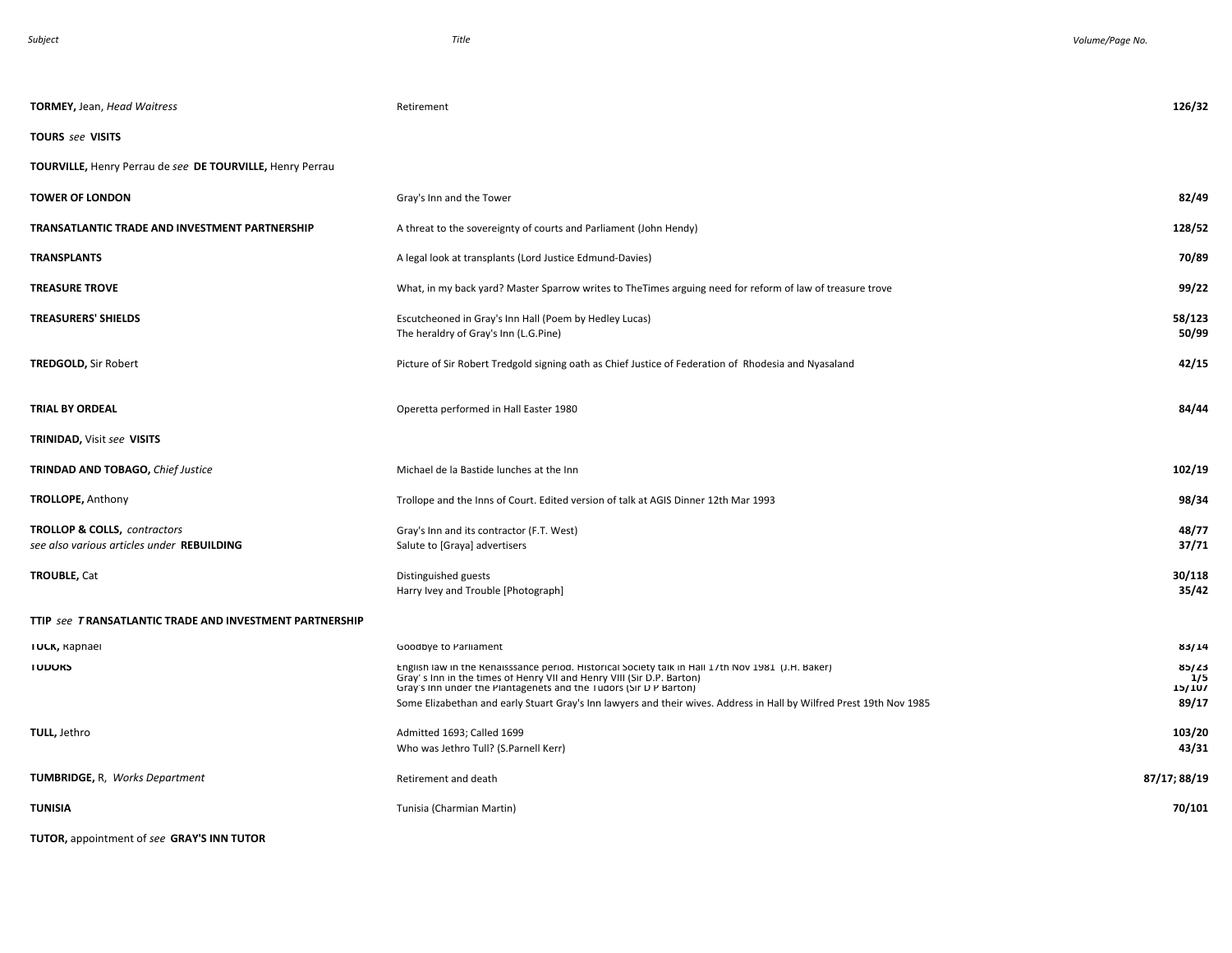| <b>TWELFTH NIGHT</b>                                                          | First performance at Middle Temple, 1602<br>Performed in Gray's Inn Hall 21st-23rd Dec 1960                                                                                                                                                                                                                                                                                                                                                                                                                                                                                                                                                                                                                                                                                                                                                                                 | 113/10<br>53/33                                                                                                                                                                |
|-------------------------------------------------------------------------------|-----------------------------------------------------------------------------------------------------------------------------------------------------------------------------------------------------------------------------------------------------------------------------------------------------------------------------------------------------------------------------------------------------------------------------------------------------------------------------------------------------------------------------------------------------------------------------------------------------------------------------------------------------------------------------------------------------------------------------------------------------------------------------------------------------------------------------------------------------------------------------|--------------------------------------------------------------------------------------------------------------------------------------------------------------------------------|
| <b>TYLER Wat</b>                                                              | Richard II: a Gray's Inn chronicle                                                                                                                                                                                                                                                                                                                                                                                                                                                                                                                                                                                                                                                                                                                                                                                                                                          | 6/35                                                                                                                                                                           |
| <b>TYNWALD</b>                                                                | The millennium of the Tynwald (R.K.Eason)                                                                                                                                                                                                                                                                                                                                                                                                                                                                                                                                                                                                                                                                                                                                                                                                                                   | 83/45                                                                                                                                                                          |
| <b>TYRANNICIDE BRIEF</b>                                                      | The Tyrannicide brief, based on book by Geoffrey Robertson, performed in HII 21st-22nd May 2012                                                                                                                                                                                                                                                                                                                                                                                                                                                                                                                                                                                                                                                                                                                                                                             | 126/86                                                                                                                                                                         |
| <b>UELMAN, Gerald</b>                                                         | Gerald Uelman, former Dean of Santa Clara University, visits Gray's Inn (1996)                                                                                                                                                                                                                                                                                                                                                                                                                                                                                                                                                                                                                                                                                                                                                                                              | 104/11                                                                                                                                                                         |
| UFF, John Francis                                                             | The Treasurer (Keith Lawrey). With portrait photograph                                                                                                                                                                                                                                                                                                                                                                                                                                                                                                                                                                                                                                                                                                                                                                                                                      | 124/10                                                                                                                                                                         |
| <b>UGANDA</b>                                                                 | Awaiting justice: an internship assisting capital offenders in Uganda (Samantha Jones)<br>Barrister Princess (Princess Elizabeth Bagaya becomes first African woman admitted to the Uganda Bar)<br>The death penalty in Uganda (John-Paul Swoboda)                                                                                                                                                                                                                                                                                                                                                                                                                                                                                                                                                                                                                          | 127/95<br>65/7<br>121/73                                                                                                                                                       |
| <b>UNEXPLODED BOMBS</b>                                                       | Incidents at Gray's Inn [1940-1944]<br>Unexploded bomb previously displayed in old North Library rediscovered (Editorial note under heading 'Stained glass')                                                                                                                                                                                                                                                                                                                                                                                                                                                                                                                                                                                                                                                                                                                | 25/25<br>87/14                                                                                                                                                                 |
| <b>UNGOED-THOMAS, Sir (Arwyn) Lynn</b>                                        | From the Commons to the Bench (Ross Cranston)                                                                                                                                                                                                                                                                                                                                                                                                                                                                                                                                                                                                                                                                                                                                                                                                                               | 123/29                                                                                                                                                                         |
| UNITED LAW DEBATING SOCIETY                                                   | United Law Debating Society                                                                                                                                                                                                                                                                                                                                                                                                                                                                                                                                                                                                                                                                                                                                                                                                                                                 | 64/127                                                                                                                                                                         |
| <b>UNITED STATES OF AMERICA, see also</b><br><b>AMERICAN BAR ASSOCIATION;</b> | American visit, 1960<br>Earl Snyder succeeded as Secretary of North American Gray's Inn Society by Josiah Henson<br>Franklin D. Roosevelt attends Dinner at Gray's Inn 29th Jul 1918<br>Gerald Uelman, former Dean of Santa Clara University, visits Gray's Inn (1996)<br>Gray's Inn and the United States [Edward Randolph, Leonard Calvert, Andrew Hamilton, Joseph Ball, James M Beck](F.Cowper)<br>Gray's Inn and the Virginia story (S.Parnell Kerr)<br>Moot tours 1985, 1991, 1995, 1997 or 8, 2002, 2005<br>Link with Ohio (Master Macaskie attends dedicaton of new Ohio Legal Centre)<br>North American Gray's Inn Society<br>Stephen Lake (first student from New England by James Wellwood)<br>The Bicentenniel of the United States<br>The Treasurer (Master Stephen Silber) in South Carolina (2014). Includes photographs<br>William Holden's U.S tour (1952) | 53/5, 21<br>88/9<br>115/66; 117/29<br>104/11<br>73/23<br>39/27<br>89/25; 95/87; 103/71<br>107/72; 115/73; 119/65<br>56/75<br>81/13; 82/10<br>88/36<br>80/51<br>128/94<br>37/13 |
| UNIVERSITY OF CAMBRIDGE                                                       | High Steward and Deputy (Masters Devlin and Gordon Richardson, Bencher and Hon. Bencher)                                                                                                                                                                                                                                                                                                                                                                                                                                                                                                                                                                                                                                                                                                                                                                                    | 86/6                                                                                                                                                                           |
| <b>UZBEKISTAN</b>                                                             | The road to Uzbekistan (Marie Cameron)                                                                                                                                                                                                                                                                                                                                                                                                                                                                                                                                                                                                                                                                                                                                                                                                                                      | 100/60                                                                                                                                                                         |
| <b>USTINOV, Peter</b>                                                         | Appearance at Smoking Concert 6th Feb 1953                                                                                                                                                                                                                                                                                                                                                                                                                                                                                                                                                                                                                                                                                                                                                                                                                                  | 37/13                                                                                                                                                                          |
| <b>UTHWATT, Augustus Andrewes Uthwatt, Baron</b><br>see also obituaries       | Lord Uthwatt<br>Record of brilliant student days<br>Portrait                                                                                                                                                                                                                                                                                                                                                                                                                                                                                                                                                                                                                                                                                                                                                                                                                | 63/13<br>22/6<br>22/21, 30/80;63/15                                                                                                                                            |
| VADJA, Christopher Stephen                                                    | Double congratulations (appointment as Judge of ECJ and marriage)                                                                                                                                                                                                                                                                                                                                                                                                                                                                                                                                                                                                                                                                                                                                                                                                           | 126/7                                                                                                                                                                          |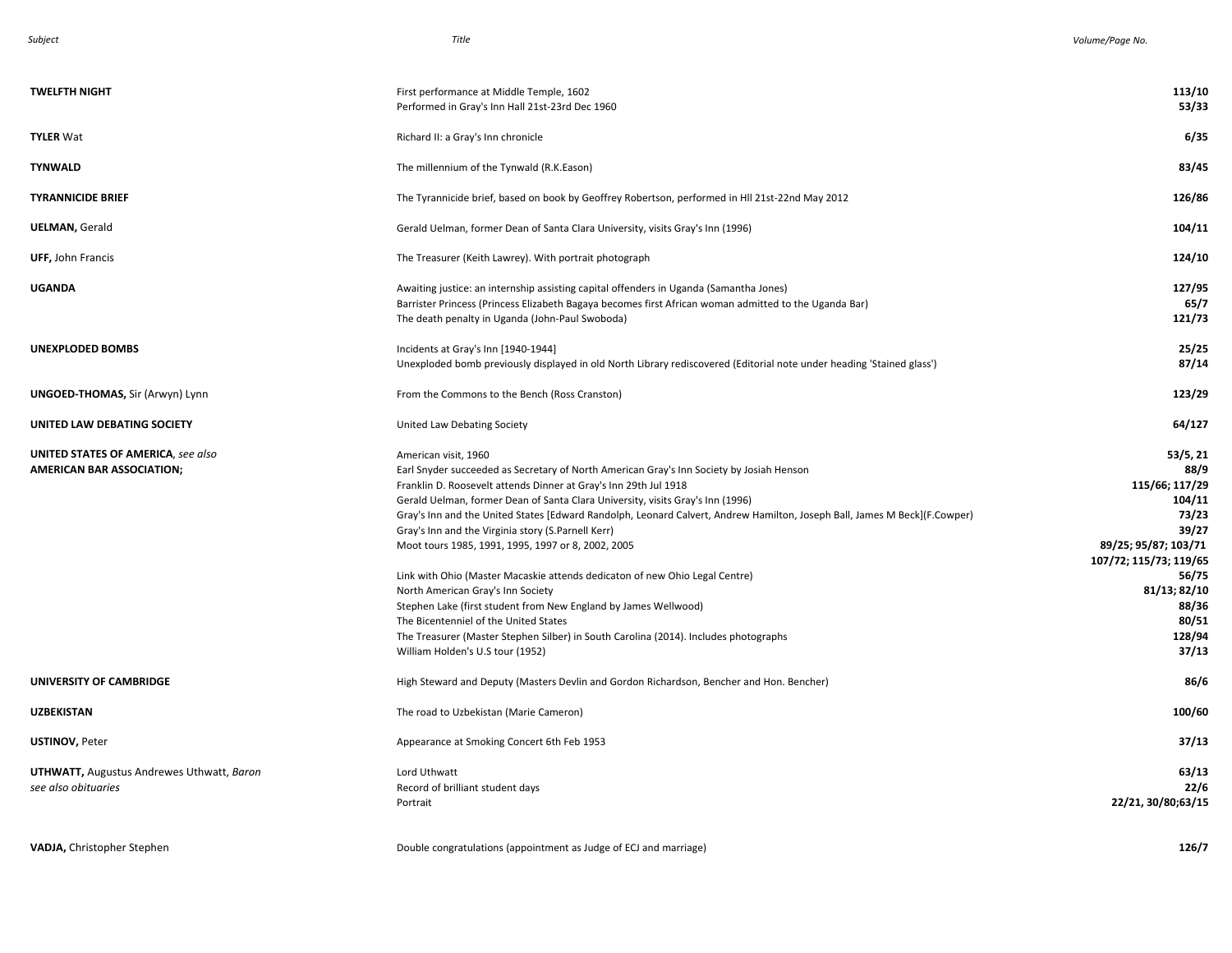| <b>VANDERPANT H S E</b>                                             | Makes Christ's Hospital presentation available to Benchers' sons(1933)                                                                                                                                                                                                                                                                                                                                                                                                                                                                                                                                                                                                                                               | 12/6                                                                                                                                                                   |
|---------------------------------------------------------------------|----------------------------------------------------------------------------------------------------------------------------------------------------------------------------------------------------------------------------------------------------------------------------------------------------------------------------------------------------------------------------------------------------------------------------------------------------------------------------------------------------------------------------------------------------------------------------------------------------------------------------------------------------------------------------------------------------------------------|------------------------------------------------------------------------------------------------------------------------------------------------------------------------|
| VER HEYDEN, Everard see EVERARD VER HEYDEN FOUNDATION PRIZES        |                                                                                                                                                                                                                                                                                                                                                                                                                                                                                                                                                                                                                                                                                                                      |                                                                                                                                                                        |
| VER HEYDEN DE LANCEY, Cornelius see DE LANCEY, Cornelius Ver Heyden |                                                                                                                                                                                                                                                                                                                                                                                                                                                                                                                                                                                                                                                                                                                      |                                                                                                                                                                        |
| VER HEYDEN DE LANCEY PRIZE IN FORENSIC MEDICINE                     | The Baron De Lancey's benefactions                                                                                                                                                                                                                                                                                                                                                                                                                                                                                                                                                                                                                                                                                   | 91/83                                                                                                                                                                  |
| <b>VERMILLION BOOKS</b>                                             | In the village - three bookshops (David Barnard)                                                                                                                                                                                                                                                                                                                                                                                                                                                                                                                                                                                                                                                                     | 104/79                                                                                                                                                                 |
| VERULAM BUILDINGS                                                   | Arthur Machen tenant of 4 Verulam Buildings 1895-1901<br>New life for Verulam Buildings. Plans for refurbishment (Iain Glidewell)<br>Refurbishment completed. Old Square Chambers move in<br>Sir Bernard Spilsbury tenant of 1 Verulam Buildings                                                                                                                                                                                                                                                                                                                                                                                                                                                                     | 101/13<br>97/31<br>101/13<br>103/20                                                                                                                                    |
| VESZY, Daisy                                                        | <b>Hereditary Calls</b>                                                                                                                                                                                                                                                                                                                                                                                                                                                                                                                                                                                                                                                                                              | 87/8                                                                                                                                                                   |
| <b>VICE-TREASURER</b>                                               | Democracy at work. First elected Vice-Treasurer (Master Charles Sparrow, 1993)                                                                                                                                                                                                                                                                                                                                                                                                                                                                                                                                                                                                                                       | 97/14                                                                                                                                                                  |
| <b>VICENTE, Maximo, Night Porter</b>                                | <b>Night Porter</b>                                                                                                                                                                                                                                                                                                                                                                                                                                                                                                                                                                                                                                                                                                  | 75/9                                                                                                                                                                   |
| VICTORIA UNIVERSITY (Australia) see WILSON HALL                     |                                                                                                                                                                                                                                                                                                                                                                                                                                                                                                                                                                                                                                                                                                                      |                                                                                                                                                                        |
| VINELOTT, Sir John Evelyn Vincent                                   | The Treasurer, Master Vinelott - a straightforward career. Profile by Charles Christian. Preceded by portrait                                                                                                                                                                                                                                                                                                                                                                                                                                                                                                                                                                                                        | 97/9                                                                                                                                                                   |
| <b>VINER, Monique see also obituaries</b>                           | A respect-able lady?<br>The beginnings of a respectable lady: her beginnings were inauspiscious!                                                                                                                                                                                                                                                                                                                                                                                                                                                                                                                                                                                                                     | 110/39<br>112/39                                                                                                                                                       |
| VIRGINIA                                                            | Gray's Inn and the Virginia story (S.Parnell Kerr)                                                                                                                                                                                                                                                                                                                                                                                                                                                                                                                                                                                                                                                                   | 39/27                                                                                                                                                                  |
| VISITS<br>see also GRAY'S INN DEBATING SOCIETY; MOOTS AND MOOTING   | A fruitful tour: Master Marshall in Trinidad and British Guiana<br>A great event: visit of members of the Bar and The Law Society to America and Canada (1930)<br>A visit to The Times<br>American visit 1960<br>First visit to Poland (Edmund Davies)<br>Gray's Inn exchange with the Paris Bar<br>IATC goes on safari. South African trip 1996<br>Journey to the Antipodes (Lord Devlin)<br>Link with Ohio (Master Macaskie attends dedicaton of new Ohio Legal Centre)<br>Malayan link (Master Leonard Caplan)<br>The Treasurer (Master Stephen Silber) in South Carolina (2014). Includes photographs<br>To Poland<br>United States and Canadian visits<br>US moot tours 1985, 1991, 1995, 1997 or 8, 2002, 2005 | 55/11<br>7/25<br>40/97<br>53/5,21<br>51/9<br>111/36<br>103/29<br>58/99<br>56/75<br>85/10<br>128/94<br>50/74<br>53/5<br>89/25; 85/87; 103/71;<br>107/72; 115/73; 119/65 |
|                                                                     | Visits of The Advocacy Department to Jersey and The Bahamas<br>Visit of the French Minister of Justice, 1996 (David Machin)<br>Visits East and West . Visits to Budapest and the American Inns of Court by Margaret Chadderton, DUT(S) 1993<br>Visits to European legal Institutions, 1987, 1991, 1994, 1995, 1997                                                                                                                                                                                                                                                                                                                                                                                                   | 116/66<br>105/83<br>98/52<br>91/80; 95/89; 100/69<br>102/71;106/40                                                                                                     |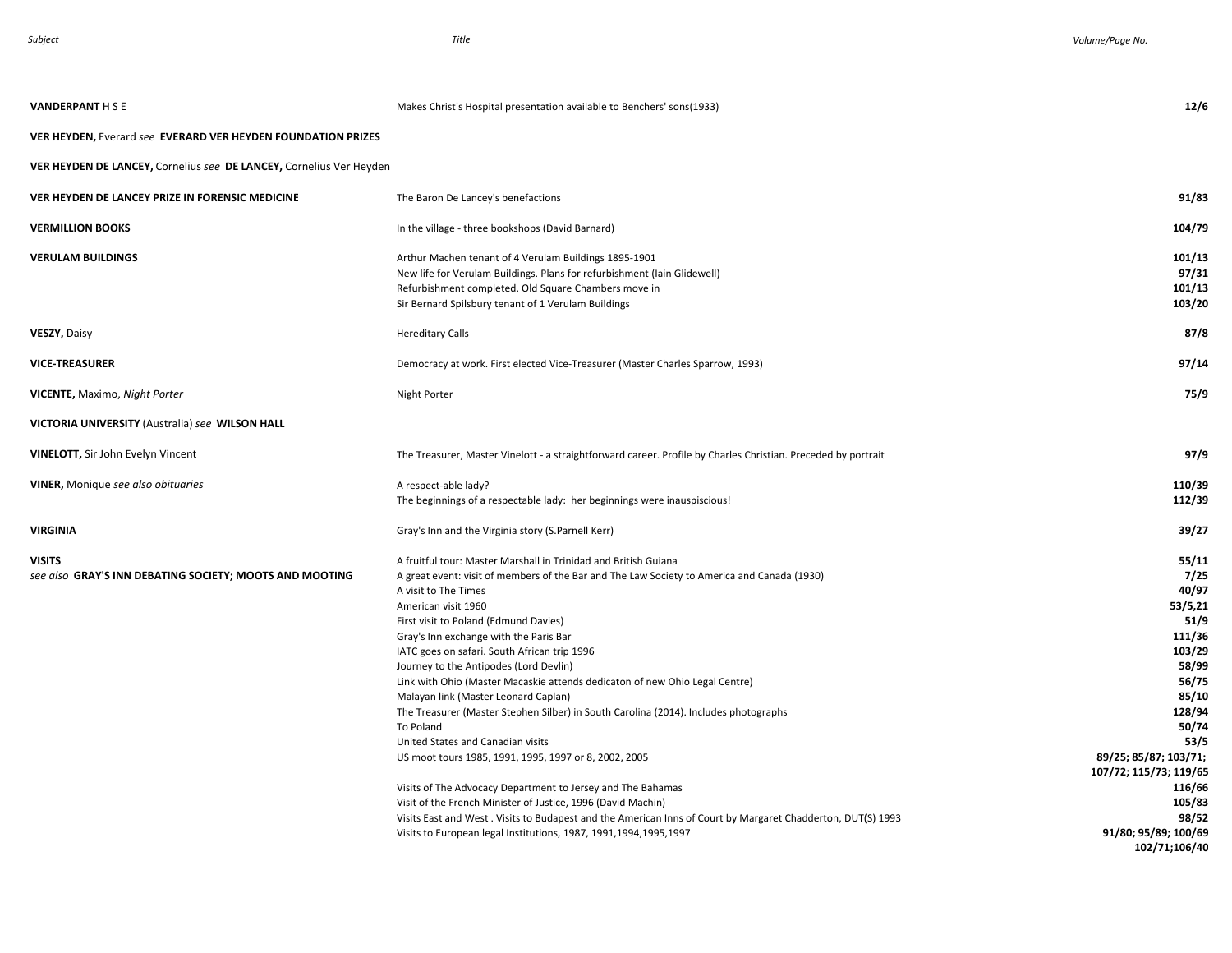|                                                                    | William Holden's US tour [1952]                                                                               | 37/13          |
|--------------------------------------------------------------------|---------------------------------------------------------------------------------------------------------------|----------------|
| <b>VOCKINS, Alfred Deputy Librarian see obituaries</b>             |                                                                                                               |                |
| <b>WAIN, David, Assistant Estates Bursar</b>                       | Appointed                                                                                                     | 102/23         |
| <b>WAKEFIELD, Edward Gibbon</b>                                    | Men of Gray's Inn: Edward Gibbon Wakefield 1796-1862 (Francis Cowper)                                         | 24/13          |
|                                                                    |                                                                                                               | 73/3           |
| <b>WALDOCK, Sir (Claud) Humphrey see also obituaries</b>           | Portrait                                                                                                      | 73/4           |
|                                                                    | The Treasurer                                                                                                 | 24/13          |
| WALES                                                              | First Counsel General for the National Assembly of Wales (Winston Roddick)                                    | 109/21         |
|                                                                    | Gray's Inn and the Gorsedd (James Collins)                                                                    | 82/53          |
|                                                                    | James I refuses to accept judgment against Council of Wales in Farley's case                                  | 106/58         |
|                                                                    | Master John Thomas: good news for our Welsh members (appointed President QBD).                                |                |
|                                                                    | Master Thomas's support for de-centralisation of Bar                                                          | 125/7          |
|                                                                    | Our jurisdiction: the Welsh dimension (Malcolm Pill)                                                          | 126/39         |
|                                                                    | Sir Archie Pellow Marshall elected Bard of the Gorsedd                                                        | 59/13          |
|                                                                    | The colour that is Wales (Robyn Lewis)                                                                        | 116/42         |
| <b>WALES, H.R.H. Prince of see CHARLES, H.R.H. Prince of Wales</b> |                                                                                                               |                |
|                                                                    |                                                                                                               |                |
| WALKS see also BENCHES; CATALPA TREE; MAPS                         | A recollection of a visitor tour of Gray's Inn and the Walks by M.D. Severn, Librarian (H.A.C.Sturgess)       | 29/36          |
|                                                                    | A view of Gray's Inn gardens of about 1770 taken from no.4 Gray's Inn Place                                   | 111/79         |
|                                                                    | Air ambulance lands in Walks, Summer 2000. 2 photographs                                                      | 112/62         |
|                                                                    | Central avenue replanted with red oaks                                                                        | 93/6           |
|                                                                    | Christmastide in Gray's Inn: the Walks [photograph]                                                           | 56/97          |
|                                                                    | Gates bear initials of Treasurer William Gilby 1723                                                           | 106/24         |
|                                                                    | Gray's Inn: a short history. Extract from 2nd ed by Master Richard Stone, concerning The Walks                | 105/15         |
|                                                                    | Gray's Inn gardens                                                                                            | 9/10           |
|                                                                    | Gray's Inn Walks. (Poem by Mary Burke)                                                                        | 84/43          |
|                                                                    | Hurricane damage Oct 1987 and plans for redesigning the Walks. Editorial note                                 | 91/9           |
|                                                                    | Master Leonard Stone appointed Master of the Walks                                                            | 63/4           |
|                                                                    | Master Stockdale suceeds Master Stone as Master of the Walks                                                  | 76/64          |
|                                                                    | Mr Shelley visits Gray's Inn [Walks] (Timothy Shuttleworth)                                                   | 123/75         |
|                                                                    | Reflections in the Walks                                                                                      | 26/11          |
|                                                                    | Sculpture in the Walks                                                                                        | 77/143         |
|                                                                    | The chief ornament of Gray's Inn: the Walks from Bacon to Brown (David Jacques)                               | 110/54; 111/60 |
|                                                                    | The garden railings                                                                                           | 64/81          |
|                                                                    | The Grass Man, The Shrub Man, The Flower Man and the All-rounder (Henrieta Wilson)                            | 105/42         |
|                                                                    | The Walks                                                                                                     | 28/7           |
|                                                                    | The Walks (historical note)                                                                                   | 117/10         |
|                                                                    | The Walks [Photograph January 1963]                                                                           | 57/9           |
|                                                                    | The Walks [picture Summer 1955]                                                                               | 42/133         |
|                                                                    | The Walks 1994-1997 (Martin Collins)                                                                          | 106/33         |
|                                                                    | The Walks and extending the magnolia border (Illustrated proposal replying to two letters in Graya News no.9) | 121/87         |
|                                                                    | The Walks evolving. The Walks now and to come. Editorial notes                                                | 90/9-10        |
| <b>WALLER, Sir George</b>                                          | House Dinner to mark retirement from Court of Appeal 8th Oct 1987. Includes reminsiscences of his career.     | 91/9,27        |
| see also obituaries                                                | Portrait                                                                                                      | 82/3           |
|                                                                    |                                                                                                               |                |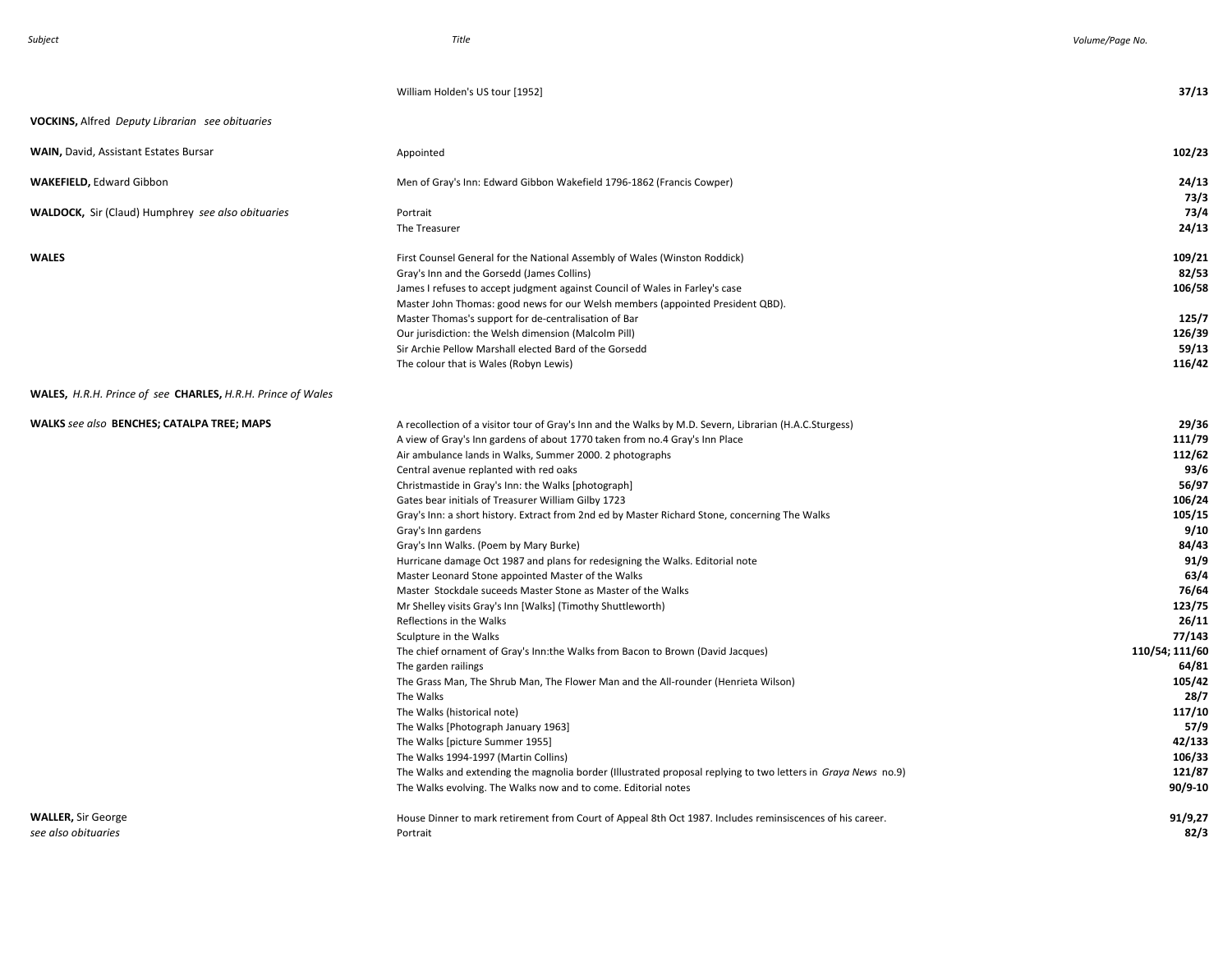| <b>WALLER, Sir (George) Mark</b>                                                    | The Treasurer (Keith Lawrey). Includes drawing of Master Mark Waller with his father, Master George Waller                                                                                                                                                                                                                                                                                                                      | 122/15                                                                  |
|-------------------------------------------------------------------------------------|---------------------------------------------------------------------------------------------------------------------------------------------------------------------------------------------------------------------------------------------------------------------------------------------------------------------------------------------------------------------------------------------------------------------------------|-------------------------------------------------------------------------|
| <b>WALLER, Richard</b>                                                              | Son of Master Mark Waller and grandson of Master George Waller, Called to the Bar                                                                                                                                                                                                                                                                                                                                               | 101/17                                                                  |
| <b>WALLINGTON, Sir Hubert</b>                                                       | My first brief<br>Master Wallington and Birmingham<br>Portrait by Philip Lambe. Editorial note                                                                                                                                                                                                                                                                                                                                  | 23/19<br>19/14<br>87/6                                                  |
| <b>WALPOLE, Henry, Saint</b>                                                        | A Gray's Inn Saint (R.J.Harvey)<br><b>Bloody York</b><br>Gray's Inn and the Tower [of London] (Molina Fullman)<br>The Martyrs Altar, St Winifred's Church, York. With Statue of S Henry Walpole. Photograph<br>Portrait<br>Saint Henry Walpole<br>The hunter and the hunted: Richard Topcliffe and Henry Walpole (Christopher Devlin)                                                                                           | 73/11<br>102/27<br>82/50<br>102/21<br>73/13<br>72/106<br>55/23          |
| <b>WALSH, Sir Cecil</b>                                                             | My first brief<br>Portrait                                                                                                                                                                                                                                                                                                                                                                                                      | 12/26<br>8/17                                                           |
| <b>WALSINGHAM, Sir Francis</b>                                                      | A Group of Elizabethan portraits (Sir D.P. Barton)<br>News of portraits of William Juxon and Francis Walsingham<br>Two portraits                                                                                                                                                                                                                                                                                                | 2/19<br>65/7<br>71/5                                                    |
| <b>WALTER, Hubert Conrad see also obituaries</b>                                    | Portrait<br>Retires as manager of Graya                                                                                                                                                                                                                                                                                                                                                                                         | 71/19<br>69/11                                                          |
| WAR DAMAGE see also REBUILDING; ZEPPELINS                                           | Going up, coming down<br>Delenda est Carthago<br>Editorial notes; Havoc in Gray's Inn<br>Incidents at Gray's Inn [1940-1944]-Enemy action (including plan showing war damage, by H Lidbetter)<br>Photograph of damage to Hall 10th May 1941<br>Photograph of damage to House premises (1950)<br>The day I was to die. Account of the Blitz by Jeanne Heal<br>The dream. An account of bombing by a resident Miss E.M.H. Bareham | 28/8<br>26/30<br>24/3,9<br>$25/25-7$<br>25/5<br>48/84<br>46/97<br>27/56 |
| <b>WAR MEMORIALS</b>                                                                | Dedication of the War Memorial [in Chapel] 13th Nov 1960<br>Gray's Inn War memorial<br>The Welsh memorial tablet                                                                                                                                                                                                                                                                                                                | 53/49<br>1/47<br>7/7                                                    |
| <b>WARD, Sir Alan Hylton</b>                                                        | The Treasurer. (Keith Lawrey) Profile with portrait                                                                                                                                                                                                                                                                                                                                                                             | 119/11                                                                  |
| WARD, John, Butler                                                                  | Retirement                                                                                                                                                                                                                                                                                                                                                                                                                      | 82/10                                                                   |
| <b>WARDEN</b> (Assistant Head Porter, Office of)                                    | The Warden                                                                                                                                                                                                                                                                                                                                                                                                                      | 85/9                                                                    |
| WARDEN OF THE CINQ PORTS see CINQ PORTS                                             |                                                                                                                                                                                                                                                                                                                                                                                                                                 |                                                                         |
| <b>WARREN, Earl, Chief Justice of the U.S. Supreme Court</b><br>see also obituaries | Retires as Chief Justice of US Supreme Court<br>Lunches in Hall 28th June 1966                                                                                                                                                                                                                                                                                                                                                  | 70/80<br>64/81                                                          |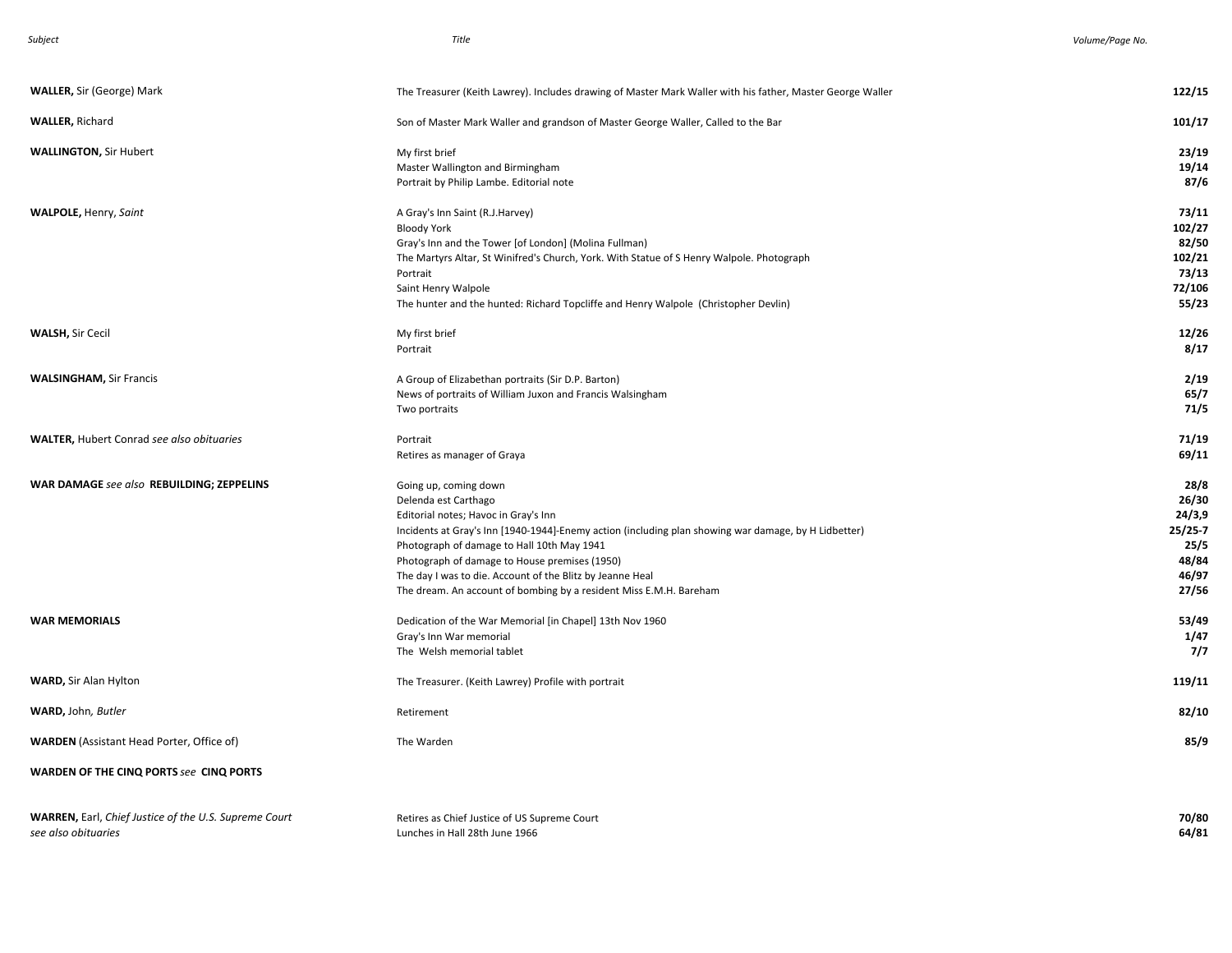| n<br>٣ |
|--------|
|--------|

| WARWICK, Robert Rich, 2nd Earl of                       | The Earl of Warwick                                                                                                                                     | 64/86                     |
|---------------------------------------------------------|---------------------------------------------------------------------------------------------------------------------------------------------------------|---------------------------|
| <b>WARWICK COURT</b>                                    | Warwick Court Gate House. Drawing of proposed new gatehouse by Edward Maufe.                                                                            | 34/97                     |
| <b>WATSON</b> (John) Bertrand                           | My first brief<br>Portrait                                                                                                                              | 12/35<br>27/14            |
| WEBB, Sidney see PASSFIELD, Sidney Webb, Baron          |                                                                                                                                                         |                           |
| WEBSITES<br>see also LEGAL TECHNOLOGY                   | set up by members and the Inn<br>The Gray's Inn website                                                                                                 | 109/15<br>111/11; 112/34  |
| <b>WEEKLY LAW REPORTS</b>                               | Commence publication [1953]                                                                                                                             | 37/17                     |
| WEINSTOCK, Arnold Weinstock, Baron                      | Benefactor                                                                                                                                              | 116/8                     |
| <b>WELCOME TO NEW MEMBERS</b>                           | 1982 edition                                                                                                                                            | 86/17                     |
| WELLWOOD, Edith                                         | A career in law reporting (Edith Wellwood)<br>Inn resident and barrister. Party to celebrate 50 years of Call. Includes photograph<br>The Law Reporters | 112/49<br>110/10<br>118/6 |
| WELLWOOD, James Wesley see also obituaries              | Appointed Students' Advisory Officer<br>Founds Gray's Inn Historical Society                                                                            | 55/8<br>71/6              |
| WELSH MEMORIAL TABLET<br>see WAR MEMORIALS              |                                                                                                                                                         |                           |
| WENTWORTH CHAMBERS, Sydney, Australia                   | Overseas links                                                                                                                                          | 47/6                      |
| <b>WESTERN CIRCUIT</b>                                  | The Circuits: The Western Circuit: by a member (E H Butcher)                                                                                            | 6/19                      |
| WESTMINSTER BANK (Southampton Row) see 'BIRKBECK'S BANK |                                                                                                                                                         |                           |
| WESTWOOD, Sarah, Archivist                              | Editorial mention in 'Our archives'                                                                                                                     | 115/14                    |
| <b>WHALLEY, George Hammond</b>                          | George Hammond Whalley                                                                                                                                  | 82/22                     |
| <b>WHEATLEY, Derek</b>                                  | Recalls one of his early cases in 'A tyranny of judges?' 102/51                                                                                         | 102/55                    |
| <b>WHEELHOUSE, Sir William St James</b>                 | Four old Benchers                                                                                                                                       | 89/50                     |
| WHELLOCK, K.A. Chief Clerk                              | <b>Editorial mention</b>                                                                                                                                | 26/11                     |
| <b>WHETTALL, Thomas</b>                                 | Nicholas Parry and Simon Segar (Sir Leonard Stone)                                                                                                      | 34/81                     |
| <b>WHISTLER, James Abbott McNeill</b>                   | The Whistler etchings: Whistler at Gray's Inn (Martin Hopkinson)                                                                                        | 119/38                    |
| <b>WHITEHEAD, James</b>                                 | Portrait                                                                                                                                                | 18/35                     |
| WHY DOES THE QUEEN DIE?                                 | Play by Iain Burnside performed at Gray's Inn 20th Oct 2014                                                                                             | 128/101                   |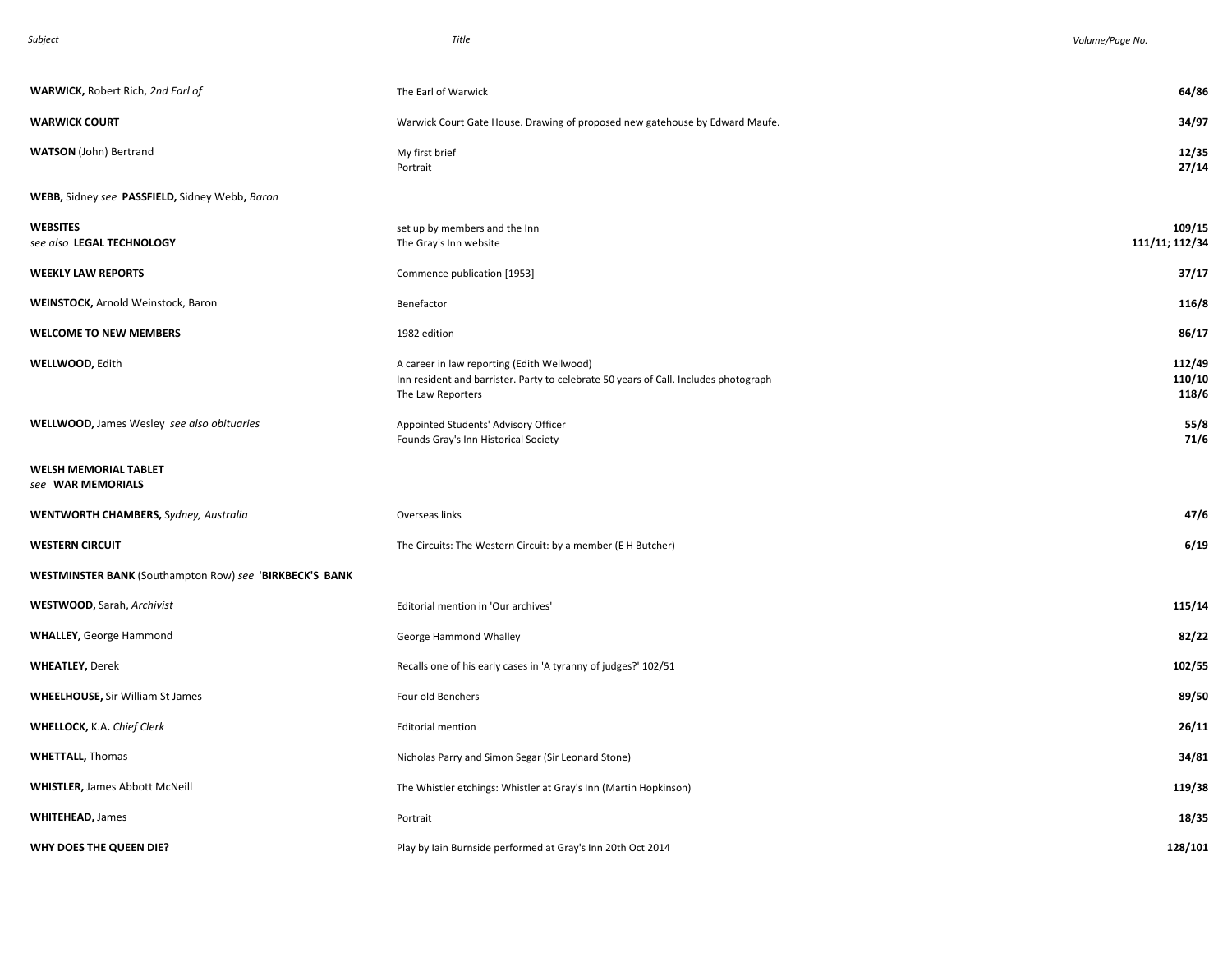## **WIG CURLER** *see* **PIPE CLAY WIG CURLER FOUND IN THE INN**

| <b>WIGODER, Basil Thomas Wigoder Baron</b>                                                                                 | Portrait and profile                                                                                                                                                                                                                                                                                                                                                    | 93/Frontispiece, 4                                            |
|----------------------------------------------------------------------------------------------------------------------------|-------------------------------------------------------------------------------------------------------------------------------------------------------------------------------------------------------------------------------------------------------------------------------------------------------------------------------------------------------------------------|---------------------------------------------------------------|
| <b>WIGS AND ROBES</b>                                                                                                      | Goodbye horsehair and silk<br>Reform (James Mulcahy)                                                                                                                                                                                                                                                                                                                    | 96/13<br>66/95                                                |
| <b>WILBERFORCE, Richard Wilberforce, Baron</b>                                                                             | Tribute of friendship. Review by Lord Mackay of Liber amicorum for Lord Wilberforce                                                                                                                                                                                                                                                                                     | 91/21                                                         |
| <b>WILDY &amp; SON, Booksellers</b>                                                                                        | Best Bookshop                                                                                                                                                                                                                                                                                                                                                           | 107/14                                                        |
| <b>WILLATT, (Daphne) Clare</b>                                                                                             | Memorial service                                                                                                                                                                                                                                                                                                                                                        | 89/37                                                         |
| WILLIAMS, John, Archbishop of York 1641-1650                                                                               | Famous Grayans of former times. No.3 John Williams (1582-1650) (Ivor Bowen)<br>Lecture on John Williams (delivered in Hall by Ivor Bowen, H.1928, brief account)<br>Portrait                                                                                                                                                                                            | 10/19<br>2/14<br>10/23                                        |
| WILLIAMS, John Leighton see LEIGHTON WILLIAMS, John                                                                        |                                                                                                                                                                                                                                                                                                                                                                         |                                                               |
| <b>WILLIAMS, Sir William</b>                                                                                               | Sir William Williams                                                                                                                                                                                                                                                                                                                                                    | 86/16                                                         |
| <b>WILLIAMS &amp; JAMES (Solicitors)</b>                                                                                   | Solicitors of Gray's Inn                                                                                                                                                                                                                                                                                                                                                | 84/60                                                         |
| <b>WILLIAMS OF OYSTERMOUTH, Rowan Douglas Williams, Baron</b><br>(104th Archbishop of Canterbury) see also MULLIGAN SERMON | The Archdruid of Wales invests the Archbishop of Wales. Photograph                                                                                                                                                                                                                                                                                                      | 116/45                                                        |
| <b>WILLIS, Sir John Ramsay</b>                                                                                             | Portrait                                                                                                                                                                                                                                                                                                                                                                | 69/3                                                          |
| <b>WILSON</b> Sir Courthope                                                                                                | My first brief<br>Portrait                                                                                                                                                                                                                                                                                                                                              | 12/30<br>10/13                                                |
| <b>WILSON</b> , Sir Roy see also obituaries                                                                                | Appointed Master of the Moots<br>Portrait                                                                                                                                                                                                                                                                                                                               | 49/5<br>76/59                                                 |
| <b>WILSON HALL (Victoria University)</b>                                                                                   | Letter from W.A. Osborne Feb 16 1952                                                                                                                                                                                                                                                                                                                                    | 36/135                                                        |
| WINDOWS see also STAINED GLASS                                                                                             | Heraldry of Gray's Inn (L.G. Pine)<br>South Window [Photograph]<br>The Archbishops' window (Martin Collins)<br>The centre piece of the South window in Gray's Inn Hall ('The American Window') gift of the A.B.A.]. Photograph (b/w)<br>The East window Gray's Inn Hall. Photograph (b/w)<br>Top part of the Great Bay [North Oriel] Window [Photograph]<br>Two windows | 50/99<br>50/103<br>115/68<br>45/4<br>50/71<br>50/101<br>66/92 |
| <b>WINE</b>                                                                                                                | A decade of clarets (Julian Jeffs)<br>Burgundy past and present (Julian Jeffs)<br>Château Lilian Ladouys (Julian Jeffs)<br>Christopher and Company Limited (suppliers of wine to the Society) (J.W. Bygott Webb)<br>Decades of wine (Julian Jeffs)                                                                                                                      | 96/62<br>110/51<br>101/66<br>45/25<br>100/35                  |